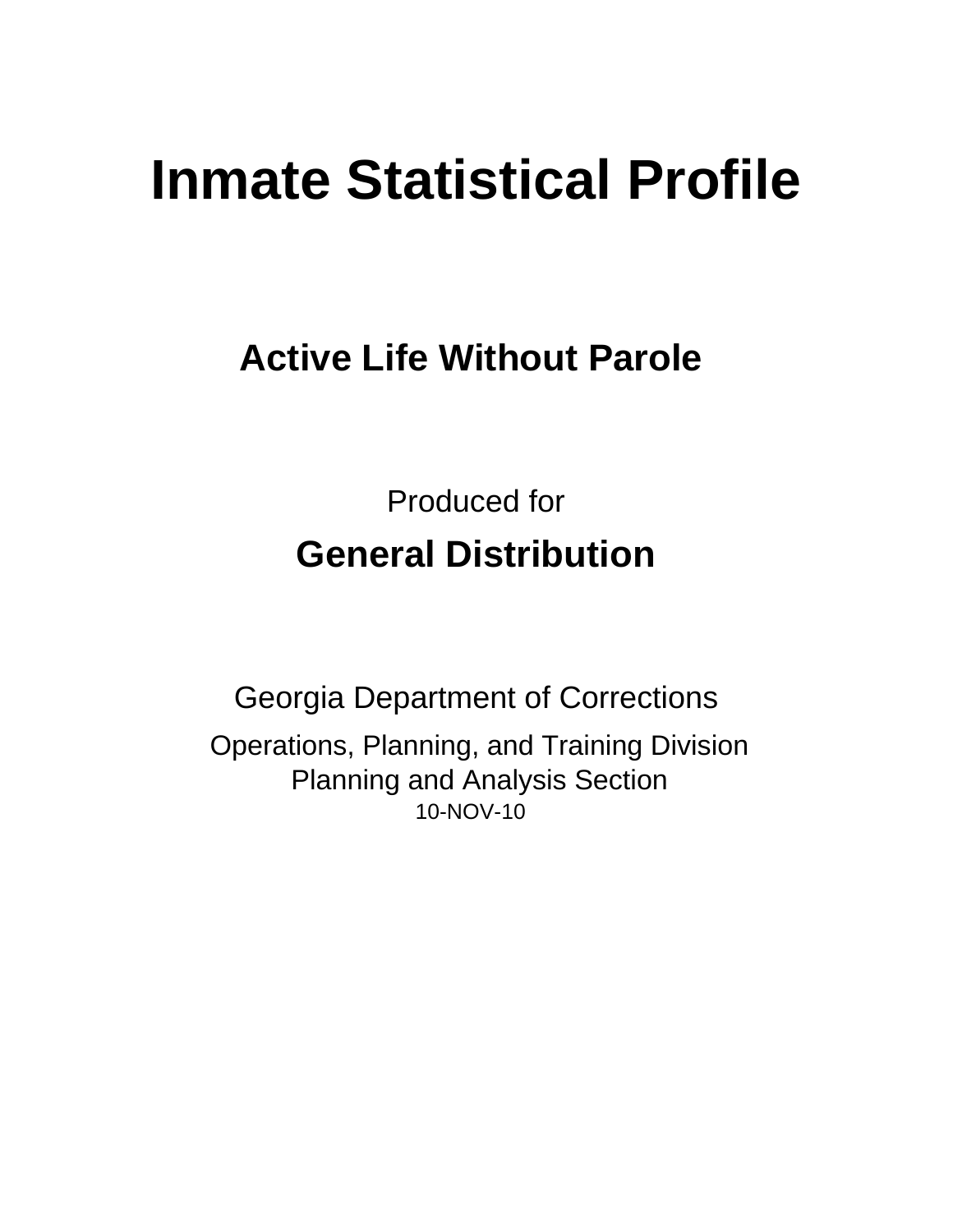# **Inmate Statistical Profile 10-NOV-10**

Contents

**Active Life Without Parole** 

Produced for General Distribution

# **Table of Contents**

|    | <b>Demographic information</b>                                       |
|----|----------------------------------------------------------------------|
|    | 5 Current age, broken out in ten year age groups                     |
|    | 6 Race group                                                         |
|    | 7 Hispanic Origin                                                    |
|    | 8 Marital status, self-reported at entry to prison                   |
|    | 9 Number of children, self-reported at entry to prison               |
|    | 10 Religious affiliation, self-reported at entry to prison           |
|    | 11 Home county - self-reported at entry to prison                    |
|    | 14 Socioeconomic class, self-reported at entry to prison             |
|    | 15 Environment to age 16, self-reported at entry to prison           |
|    | 16 Guardian status to age 16, self-reported at entry to prison       |
|    | 17 Employment status before prison, self-reported at entry to prison |
|    | 18 Age at admission                                                  |
|    | 20 Height, measured at entry to prison                               |
|    | 21 Weight, measured at entry to prison                               |
|    | 22 Military service                                                  |
|    | <b>Correctional information</b>                                      |
|    | 23 Type of admission to prison                                       |
|    | 24 Current / last security status                                    |
|    | 25 Current / last institution type                                   |
|    | 26 Institution type - transitional centers                           |
| 27 | Institution type - mental hospitals                                  |
|    | 28 Institution type - county prisons                                 |
|    | 29 Institution type - state prisons                                  |
|    | 30 Institution type - private prisons                                |
|    | 31 Institution type - prison annexes                                 |
|    | 32 Institution type - pre-release centers                            |
|    | 33 Institution type - inmate boot camp                               |
|    | 34 Number of disciplinary reports                                    |
|    | 35 Number of transfers                                               |
|    | 36 Number of escapes                                                 |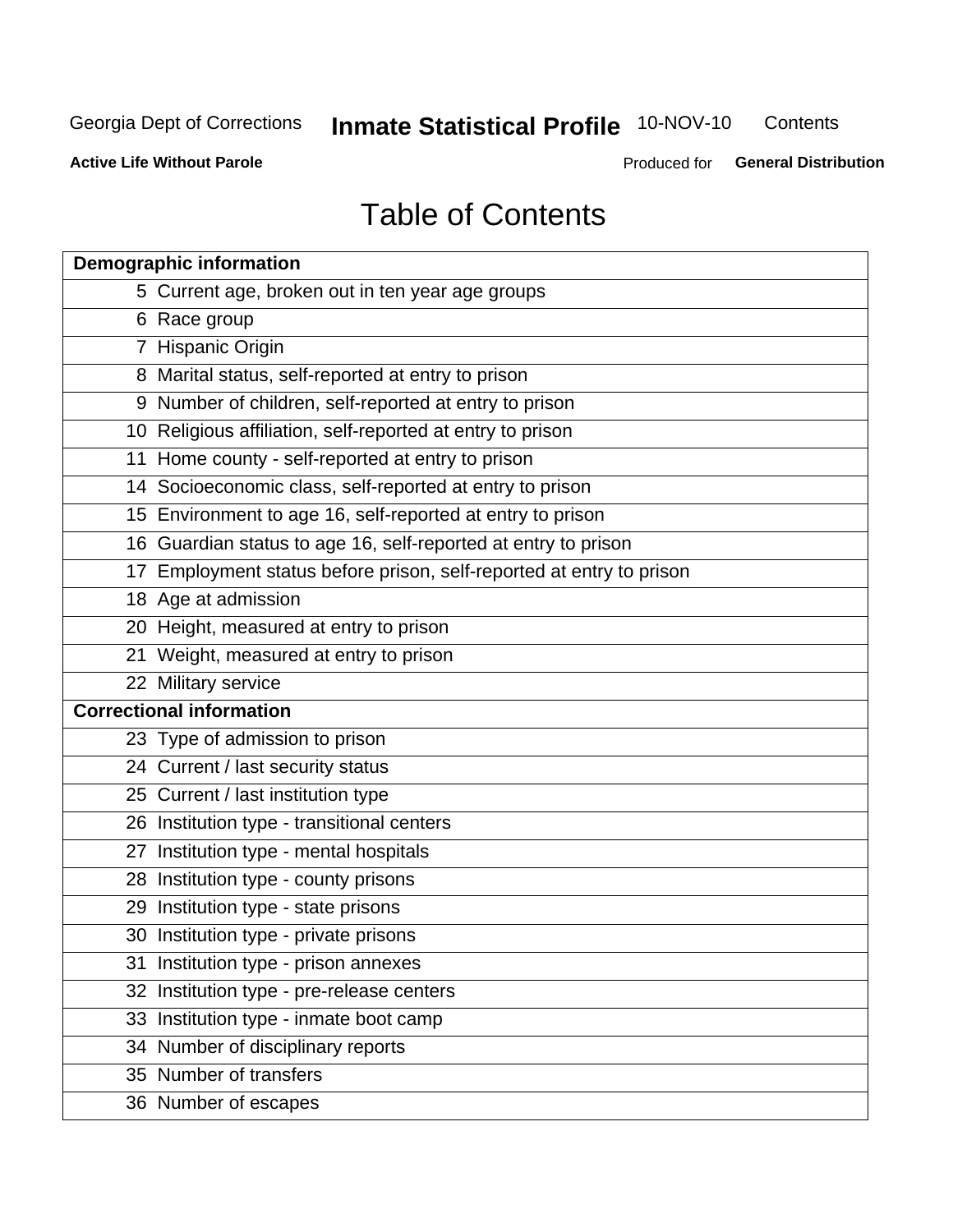# **Inmate Statistical Profile 10-NOV-10**

Contents

**Active Life Without Parole** 

Produced for General Distribution

# **Table of Contents**

| <b>Correctional information</b>                                  |  |  |  |  |  |  |  |
|------------------------------------------------------------------|--|--|--|--|--|--|--|
| 37 Time served in current (or last) institution                  |  |  |  |  |  |  |  |
| Educational, psychological and physical information              |  |  |  |  |  |  |  |
| 38 Highest grade level attained                                  |  |  |  |  |  |  |  |
| 39 Culture fair IQ scores                                        |  |  |  |  |  |  |  |
| 40 Wide Range Achievement Test (WRAT) reading score              |  |  |  |  |  |  |  |
| 41 Wide Range Achievement Test (WRAT) math score                 |  |  |  |  |  |  |  |
| 42 Wide Range Achievement Test (WRAT) spelling score             |  |  |  |  |  |  |  |
| 43 Scope of substance abuse - summary                            |  |  |  |  |  |  |  |
| 44 Scope of substance abuse - detail                             |  |  |  |  |  |  |  |
| 45 Current / last mental health treatment level                  |  |  |  |  |  |  |  |
| 46 PULHESDWIT medical scale - 'P' overall condition ('P'hysical) |  |  |  |  |  |  |  |
| 47 PULHESDWIT medical scale - 'U' upper body                     |  |  |  |  |  |  |  |
| 48 PULHESDWIT medical scale - 'L' lower body                     |  |  |  |  |  |  |  |
| 49 PULHESDWIT medical scale - 'H' hearing                        |  |  |  |  |  |  |  |
| 50 PULHESDWIT medical scale - 'E' vision                         |  |  |  |  |  |  |  |
| 51 PULHESDWIT medical scale -'S' psychiatric                     |  |  |  |  |  |  |  |
| 52 PULHESDWIT medical scale - 'D' dental                         |  |  |  |  |  |  |  |
| 53 PULHESDWIT medical scale - 'W' work ability                   |  |  |  |  |  |  |  |
| 54 PULHESDWIT medical scale - 'I' impairment                     |  |  |  |  |  |  |  |
| 55 PULHESDWIT medical scale - 'T' transportability               |  |  |  |  |  |  |  |
| 56 Criminality in family, self-reported                          |  |  |  |  |  |  |  |
| 57 Alcoholism in family, self-reported                           |  |  |  |  |  |  |  |
| 58 Drug abuse in family, self-reported                           |  |  |  |  |  |  |  |
| 59 Subjected to frequent beatings, self-reported                 |  |  |  |  |  |  |  |
| 60 Father absent during inmate's childhood                       |  |  |  |  |  |  |  |
| Mother absent during inmate's childhood<br>61                    |  |  |  |  |  |  |  |
| 62 Inmate diagnosed as manipulative                              |  |  |  |  |  |  |  |
| 63 Inmate diagnosed as assaultive                                |  |  |  |  |  |  |  |
| <b>Crimes and criminal history information</b>                   |  |  |  |  |  |  |  |
| 64 Number of prior Georgia incarcerations                        |  |  |  |  |  |  |  |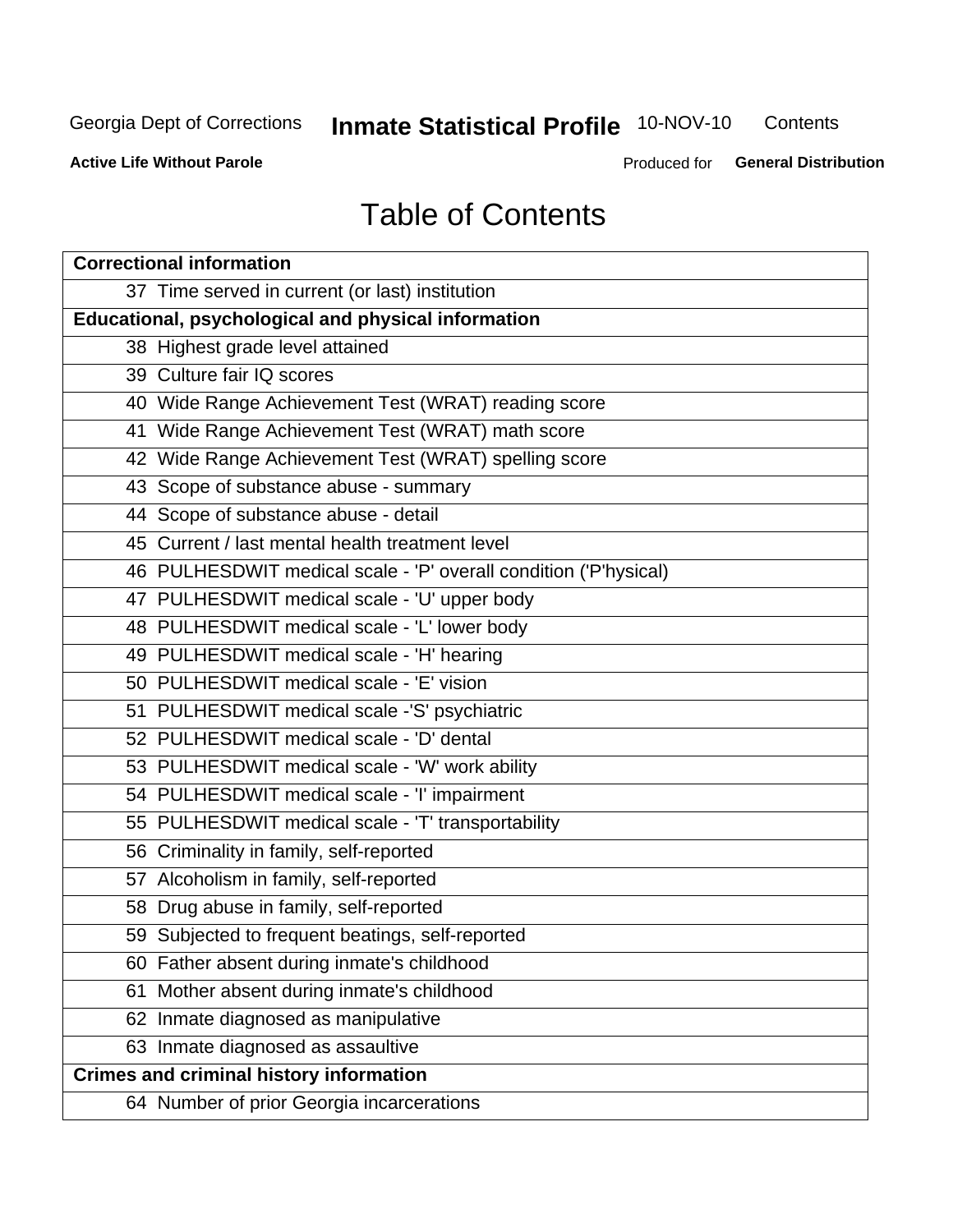# **Inmate Statistical Profile 10-NOV-10**

Contents

**Active Life Without Parole** 

Produced for General Distribution

# **Table of Contents**

| <b>Crimes and criminal history information</b>                 |
|----------------------------------------------------------------|
| 65 Prison sentence in years                                    |
| 66 Primary offense, broken out into felonies vs misdemeanors   |
| 67 Primary offense, broken out into six broad crime categories |
| 68 Primary offense, detailed offense code                      |
| 69 County of conviction of primary offense                     |
| 73 Circuit of conviction of primary offense                    |
| 74 Years served (jail + prison) in this incarceration          |
| <b>Medical information</b>                                     |
| 75 Results of most recent HIV test                             |
| 76 Results of most recent tuberculosis test                    |
| 77 Results of most recent syphilis test                        |
| 78 Results of most recent Hepatitis-C test                     |
|                                                                |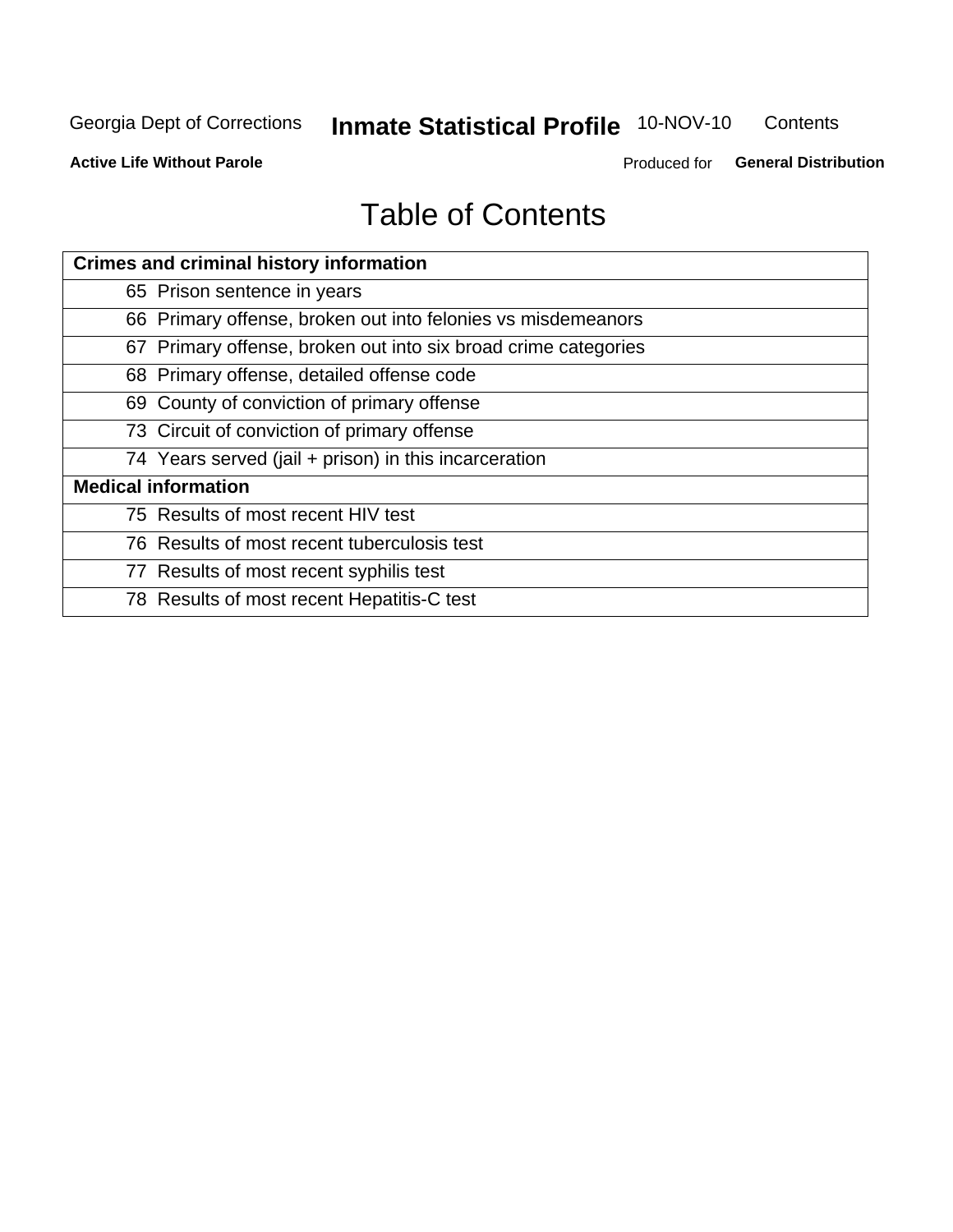# Inmate Statistical Profile 10-NOV-10 Page 5

### **Active Life Without Parole**

### Produced for General Distribution

### Current age, broken out in ten-year age groups

COL % - percent each COUNT is of its particular column

|                          |              | <b>Male</b> |         |                | <b>Female</b> |          | <b>Total</b>     |            |
|--------------------------|--------------|-------------|---------|----------------|---------------|----------|------------------|------------|
| <b>Current Age</b>       | <b>Count</b> | Col %       | Row %   | <b>Count</b>   | Col %         | Row %    | <b>Total</b>     | Col %      |
| <b>Teens (1-19)</b>      | 2            | 0.33%       | 100.00% |                |               |          | $\overline{2}$   | 0.33%      |
| <b>Twenties (20-29)</b>  | 47           | 7.81%       | 94.00%  | 3 <sub>1</sub> | 25.00%        | $6.00\%$ | 50 <sub>1</sub>  | 8.14%      |
| Thirties (30-39)         | 197          | 32.72%      | 98.99%  | 2              | 16.67%        | 1.01%    |                  | 199 32.41% |
| <b>Forties (40-49)</b>   | 200          | $33.22\%$   | 98.52%  | 3              | 25.00%        | 1.48%    |                  | 203 33.06% |
| <b>Fifties (50-59)</b>   | 116          | 19.27%      | 96.67%  | 4              | 33.33%        | 3.33%    | 120 <sub>1</sub> | 19.54%     |
| <b>Sixties (60-69)</b>   | 29           | 4.82%       | 100.00% |                |               |          | 291              | 4.72%      |
| Seventy + (70 and above) | 11           | 1.83%       | 100.00% |                |               |          | 11               | 1.79%      |
| <b>Total Reported</b>    | 602          | 100%        | 98.05%  | 12             | 100%          | 1.95%    | 614              | 100%       |

| <b>A. A. A.</b>  |                   |                          |       |
|------------------|-------------------|--------------------------|-------|
| Cofet.<br>______ | <b>COO</b><br>0UZ | $\overline{\phantom{0}}$ | - - - |

| Mean<br>(average)    | 42.90 | 42.88 |
|----------------------|-------|-------|
| Median (middle)      |       |       |
| Mode (most frequent) | 40    | 40    |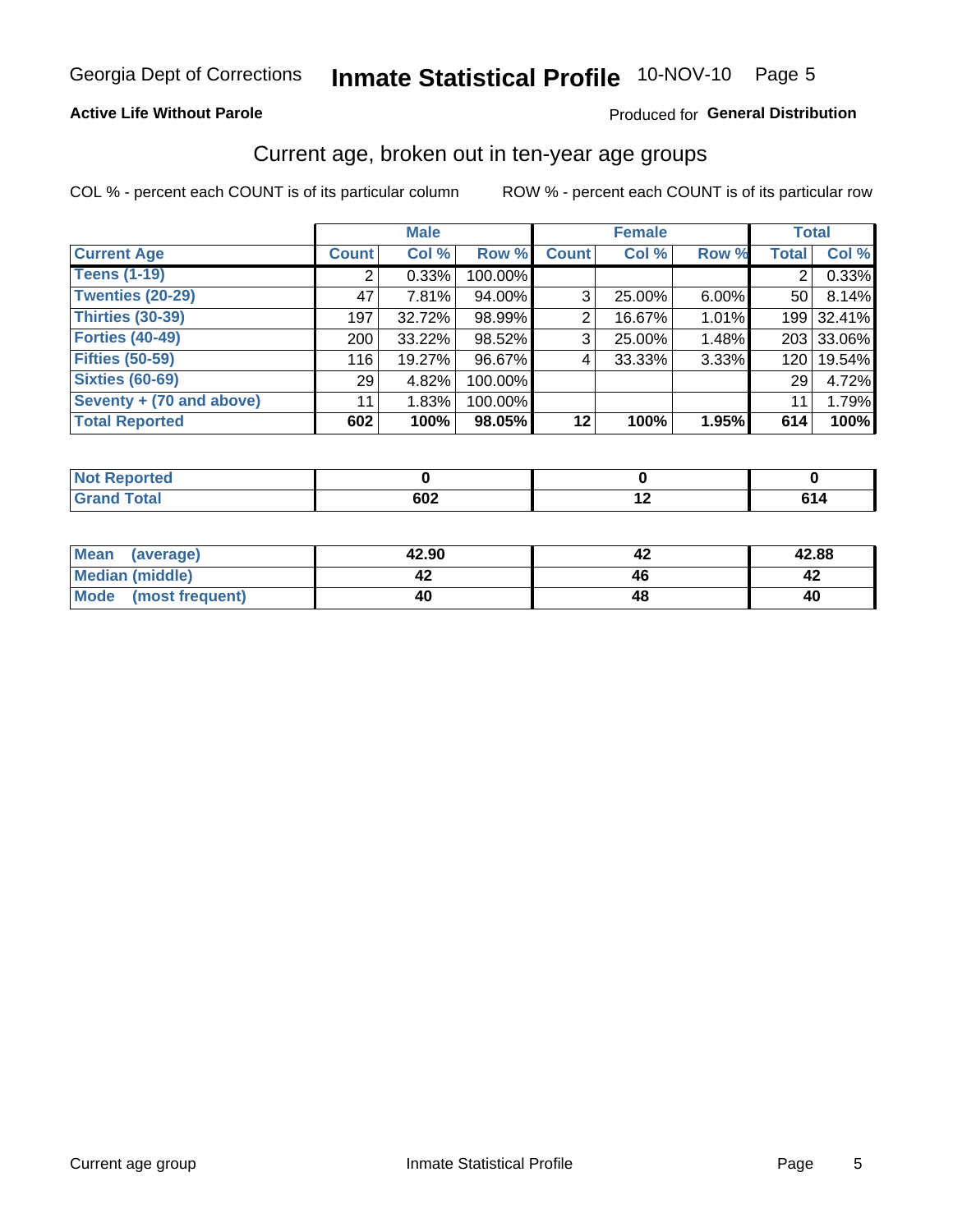# Inmate Statistical Profile 10-NOV-10 Page 6

**Active Life Without Parole** 

Produced for General Distribution

### Race group

COL % - percent each COUNT is of its particular column

|                              |              | <b>Male</b> |                    |    | <b>Female</b> |       |              | <b>Total</b> |
|------------------------------|--------------|-------------|--------------------|----|---------------|-------|--------------|--------------|
| <b>Race Group</b>            | <b>Count</b> | Col %       | <b>Row % Count</b> |    | Col %         | Row % | <b>Total</b> | Col %        |
| <b>White</b>                 | 148          | 24.58%      | 95.48%             |    | 58.33%        | 4.52% | 155          | 25.24%       |
| <b>Black</b><br>$\mathbf{2}$ | 441          | 73.26%      | 98.88%             | 5  | 41.67%        | 1.12% | 446          | 72.64%       |
| <b>Other</b><br>5.           |              | .17%        | 100.00%            |    |               |       |              | .16%         |
| <b>Asian</b><br>6            |              | $.17\%$     | 100.00%            |    |               |       |              | .16%         |
| <b>Hispanic</b><br>10        | 11           | 1.83%       | 100.00%            |    |               |       | 11           | 1.79%        |
| <b>Total Reported</b>        | 602          | 100%        | 98.05%             | 12 | 100%          | 1.95% | 614          | 100%         |

| тео         |     |     |     |
|-------------|-----|-----|-----|
| <b>otal</b> | 602 | . . | u ı |

| M | .<br>vv | Piasn |
|---|---------|-------|
|   |         |       |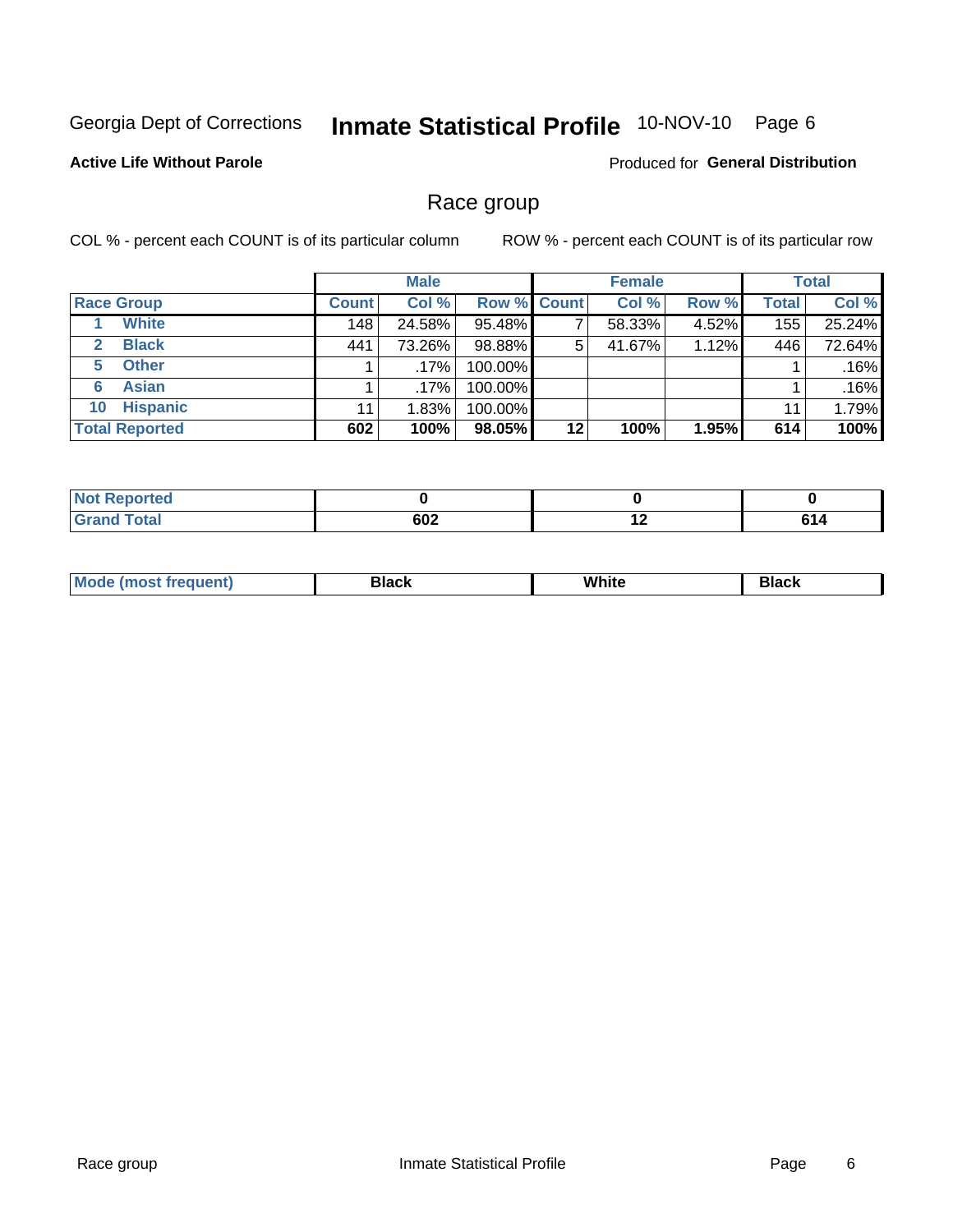#### Inmate Statistical Profile 10-NOV-10 Page 7

**Active Life Without Parole** 

Produced for General Distribution

### Hispanic Origin

COL % - percent each COUNT is of its particular column

ROW % - percent each COUNT is of its particular row

|                        |              | <b>Male</b> |                    |     | <b>Female</b> |          |       | <b>Total</b> |
|------------------------|--------------|-------------|--------------------|-----|---------------|----------|-------|--------------|
| <b>Hispanic Origin</b> | <b>Count</b> | Col %       | <b>Row % Count</b> |     | Col %         | Row %    | Total | Col %        |
| <b>Non Hispanic</b>    | 591          | 98.17%      | 98.01%             | 121 | 100.00%       | $1.99\%$ | 603   | 98.21%       |
| <b>Hispanic</b>        |              | 1.83%       | 100.00%            |     |               |          | 11    | $1.79\%$     |
| <b>Total Reported</b>  | 602          | 100%        | 98.05%             | 12  | 100%          | 1.95%    | 614   | 100%         |

An inmate is counted as Hispanic if

(a) he self-reported as Hispanic during the diagnostic process, or

(b) his primary language is Spanish, or

(c) he claimed birth or citizenship in Spain or a Latin American country, or

(d) he had a common Spanish surname such as Lopez or Garcia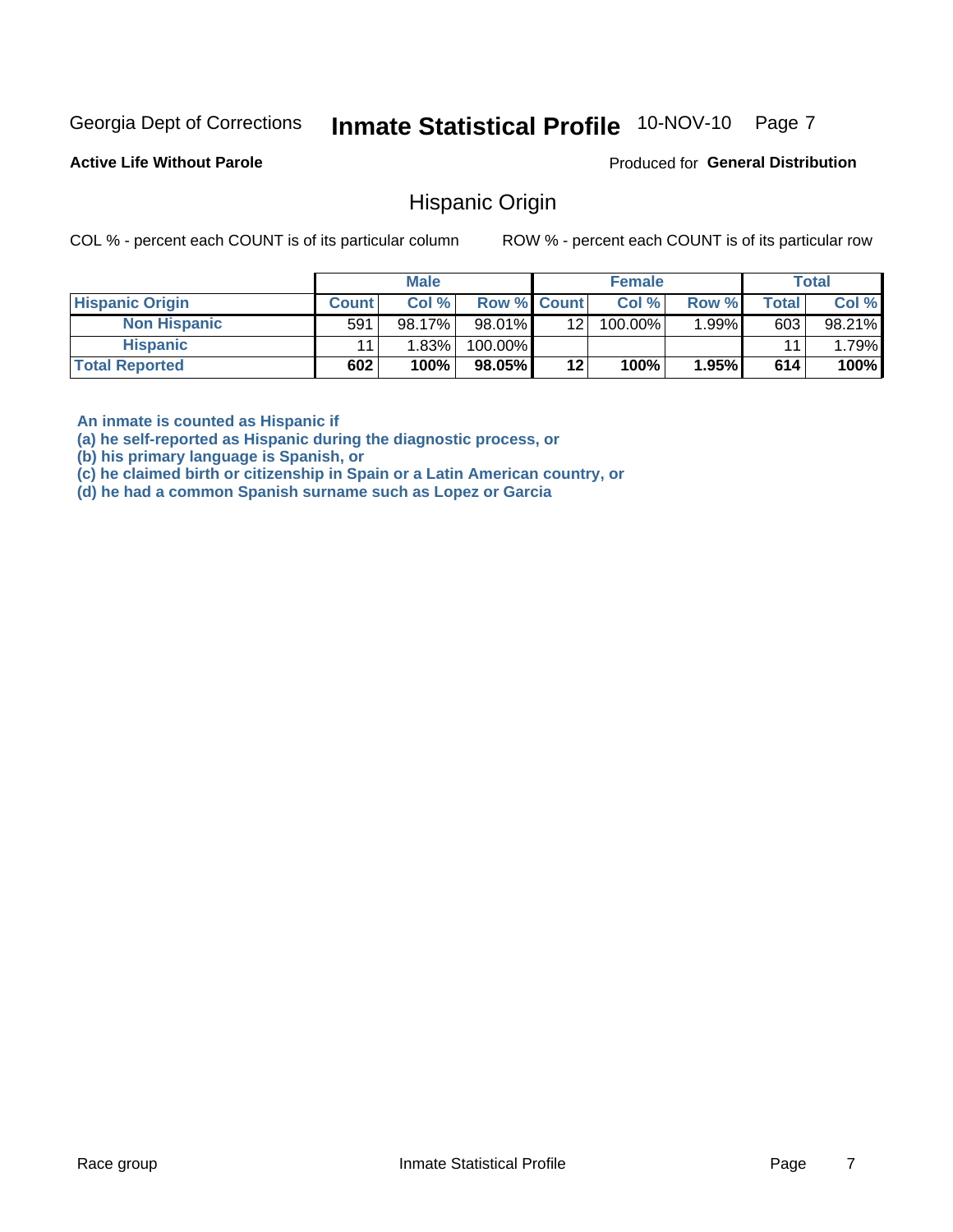# Inmate Statistical Profile 10-NOV-10 Page 8

#### **Active Life Without Parole**

### Produced for General Distribution

### Marital status, self-reported at entry to prison

COL % - percent each COUNT is of its particular column

|                            | <b>Male</b>     |         |         | <b>Female</b> |        |        | <b>Total</b> |        |
|----------------------------|-----------------|---------|---------|---------------|--------|--------|--------------|--------|
| <b>Marital Status</b>      | <b>Count</b>    | Col %   | Row %   | <b>Count</b>  | Col %  | Row %  | <b>Total</b> | Col %  |
| <b>Unknown</b><br>$\bf{0}$ |                 | $.17\%$ | 100.00% |               |        |        |              | .16%   |
| <b>Divorced</b><br>D       | 43              | 7.14%   | 97.73%  |               | 8.33%  | 2.27%  | 44           | 7.17%  |
| <b>Married</b><br>М        | 104             | 17.28%  | 98.11%  | 2             | 16.67% | 1.89%  | 106          | 17.26% |
| <b>Separated</b><br>S      | 13 <sub>1</sub> | 2.16%   | 100.00% |               |        |        | 13           | 2.12%  |
| <b>Unmarried</b><br>U      | 427             | 70.93%  | 98.84%  | 5             | 41.67% | 1.16%  | 432          | 70.36% |
| <b>Widow</b><br>W          | 14              | 2.33%   | 77.78%  | 4             | 33.33% | 22.22% | 18           | 2.93%  |
| <b>Total Reported</b>      | 602             | 100%    | 98.05%  | 12            | 100%   | 1.95%  | 614          | 100%   |

| $\sim$ $-$<br>NO<br>πεα |     |     |     |
|-------------------------|-----|-----|-----|
|                         | 602 | . . | . . |

|--|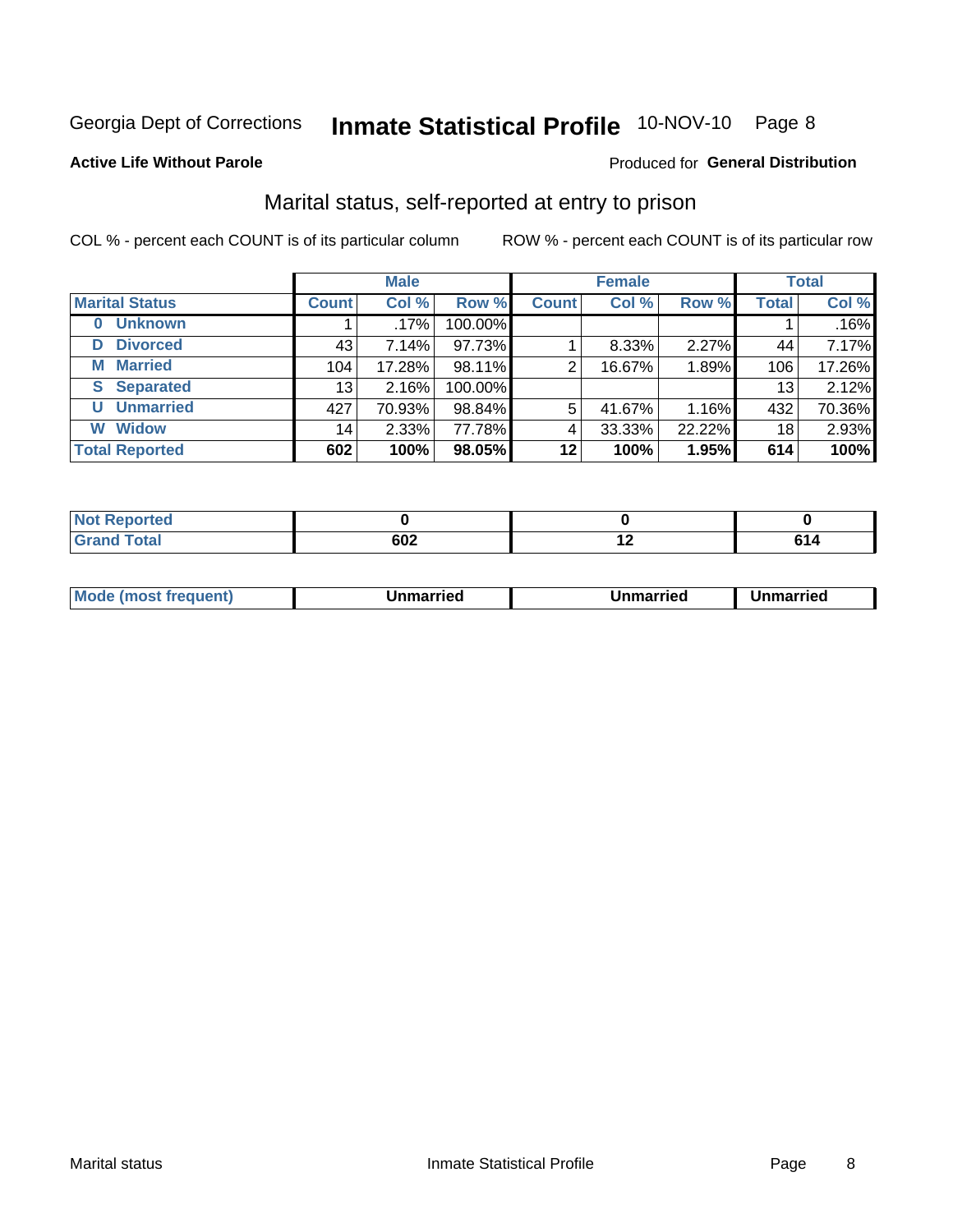# Inmate Statistical Profile 10-NOV-10 Page 9

#### **Active Life Without Parole**

#### Produced for General Distribution

# Number of children, self reported at entry to prison

COL % - percent each COUNT is of its particular column

|                           |              | <b>Male</b> |         |              | <b>Female</b> |       | <b>Total</b> |        |
|---------------------------|--------------|-------------|---------|--------------|---------------|-------|--------------|--------|
| <b>Number of Children</b> | <b>Count</b> | Col %       | Row %   | <b>Count</b> | Col %         | Row % | <b>Total</b> | Col %  |
| $\bf{0}$                  | 218          | 36.33%      | 98.20%  | 4            | 33.33%        | 1.80% | 222          | 36.27% |
|                           | 155          | 25.83%      | 97.48%  | 4            | 33.33%        | 2.52% | 159          | 25.98% |
| $\overline{2}$            | 103          | 17.17%      | 98.10%  | 2            | 16.67%        | 1.90% | 105          | 17.16% |
| 3                         | 58           | 9.67%       | 98.31%  |              | 8.33%         | 1.69% | 59           | 9.64%  |
| 4                         | 35           | 5.83%       | 97.22%  |              | 8.33%         | 2.78% | 36           | 5.88%  |
| 5                         | 17           | 2.83%       | 100.00% |              |               |       | 17           | 2.78%  |
| $6\phantom{1}6$           | 6            | 1.00%       | 100.00% |              |               |       | 6            | 0.98%  |
|                           |              | 0.17%       | 100.00% |              |               |       |              | 0.16%  |
| 8                         |              | 0.17%       | 100.00% |              |               |       |              | 0.16%  |
| 9                         | 2            | 0.33%       | 100.00% |              |               |       | 2            | 0.33%  |
| 10                        |              | 0.17%       | 100.00% |              |               |       |              | 0.16%  |
| Over 10                   | 3            | 0.50%       | 100.00% |              |               |       | 3            | 0.49%  |
| <b>Total Reported</b>     | 600          | 100%        | 98.04%  | 12           | 100%          | 1.96% | 612          | 100%   |

| nceo<br>w.                              |     |                 |
|-----------------------------------------|-----|-----------------|
| $f \wedge f \wedge f$<br>υιαι<br>$\sim$ | OVZ | .<br>c.<br>- 14 |

| Mean<br>(average)       | 1.46 | .25 | 1.45 |
|-------------------------|------|-----|------|
| Median (middle)         |      |     |      |
| Mode<br>(most frequent) |      |     |      |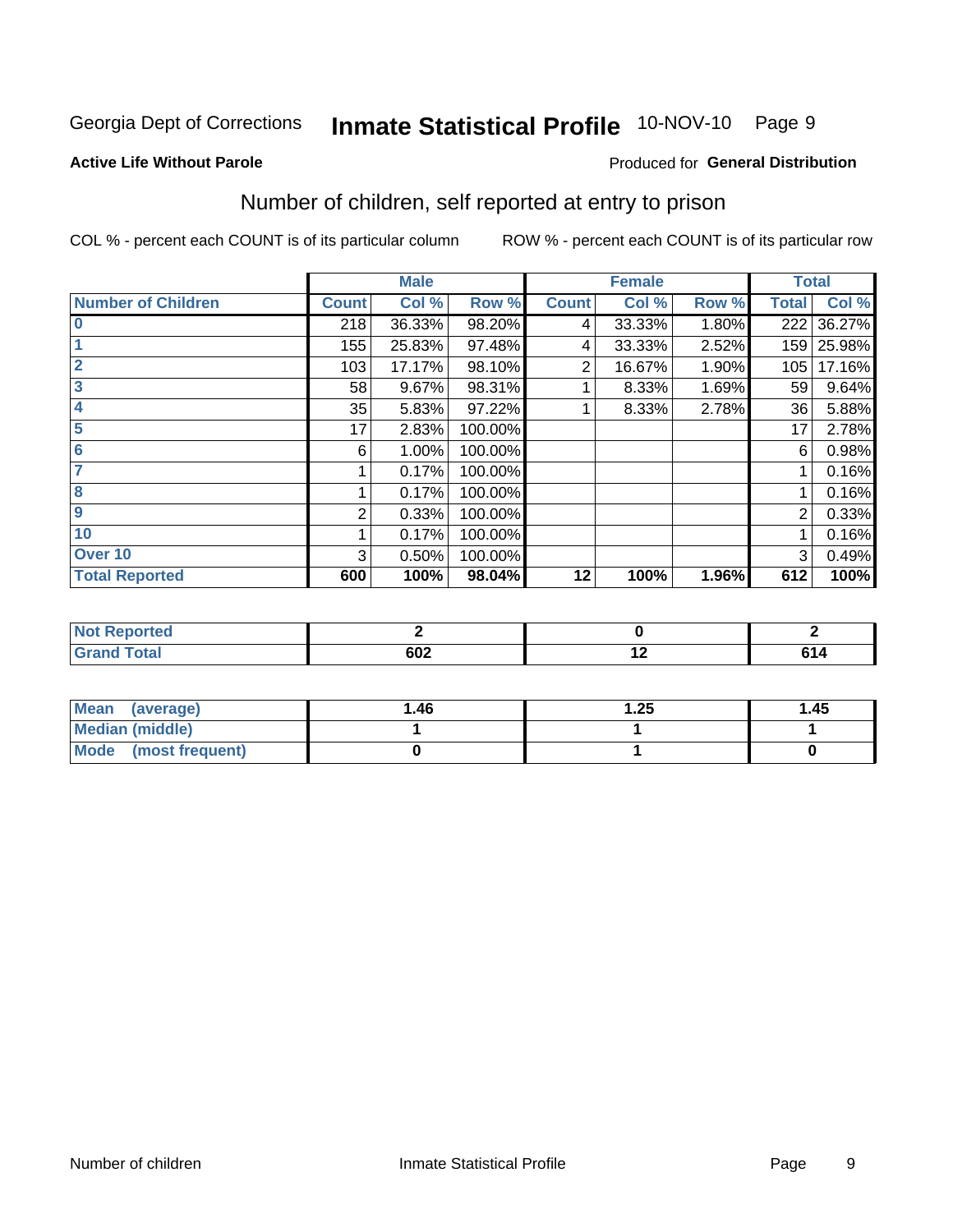# Inmate Statistical Profile 10-NOV-10 Page 10

#### **Active Life Without Parole**

#### Produced for General Distribution

# Religious affiliation, self-reported at entry to prison

COL % - percent each COUNT is of its particular column

|              |                              |              | <b>Male</b> |         |              | <b>Female</b> |        |              | <b>Total</b> |
|--------------|------------------------------|--------------|-------------|---------|--------------|---------------|--------|--------------|--------------|
|              | <b>Religious Affiliation</b> | <b>Count</b> | Col %       | Row %   | <b>Count</b> | Col %         | Row %  | <b>Total</b> | Col %        |
|              | <b>Islam</b>                 | 38           | 7.47%       | 97.44%  |              | 9.09%         | 2.56%  | 39           | 7.50%        |
| $\mathbf{2}$ | <b>Catholic</b>              | 20           | 3.93%       | 95.24%  |              | 9.09%         | 4.76%  | 21           | 4.04%        |
| 3            | <b>Baptist</b>               | 216          | 42.44%      | 97.74%  | 5            | 45.45%        | 2.26%  | 221          | 42.50%       |
| 4            | <b>Methodist</b>             |              | 1.38%       | 100.00% |              |               |        | 7            | 1.35%        |
| 7            | <b>Chc Of God</b>            | 2            | .39%        | 66.67%  |              | 9.09%         | 33.33% | 3            | .58%         |
| 8            | <b>Holiness</b>              | 17           | 3.34%       | 94.44%  |              | 9.09%         | 5.56%  | 18           | 3.46%        |
| 9            | <b>Jewish</b>                |              | .20%        | 100.00% |              |               |        |              | .19%         |
| 10           | <b>Anglican</b>              |              | .20%        | 100.00% |              |               |        |              | .19%         |
| 12           | <b>Hindu</b>                 |              | .20%        | 100.00% |              |               |        |              | .19%         |
| 16           | <b>Seven D Ad</b>            | 4            | .79%        | 100.00% |              |               |        | 4            | .77%         |
| 17           | <b>Jehovah Wt</b>            | 9            | 1.77%       | 100.00% |              |               |        | 9            | 1.73%        |
| 18           | <b>Latr Day S</b>            |              | .20%        | 100.00% |              |               |        |              | .19%         |
| 20           | <b>Other Prot</b>            | 82           | 16.11%      | 97.62%  | 2            | 18.18%        | 2.38%  | 84           | 16.15%       |
| 96           | <b>None</b>                  | 110          | 21.61%      | 100.00% |              |               |        | 110          | 21.15%       |
|              | <b>Total Reported</b>        | 509          | 100%        | 97.88%  | 11           | 100%          | 2.12%  | 520          | 100%         |

| τeα                         | - -<br>JJ.        |                          | 94 |
|-----------------------------|-------------------|--------------------------|----|
| $\sim$ $\sim$ $\sim$ $\sim$ | <b>000</b><br>◡◡▵ | $\overline{\phantom{a}}$ | .  |

| <b>Mode (most frequent)</b> | եaptist | 3aptisเ | aptist |
|-----------------------------|---------|---------|--------|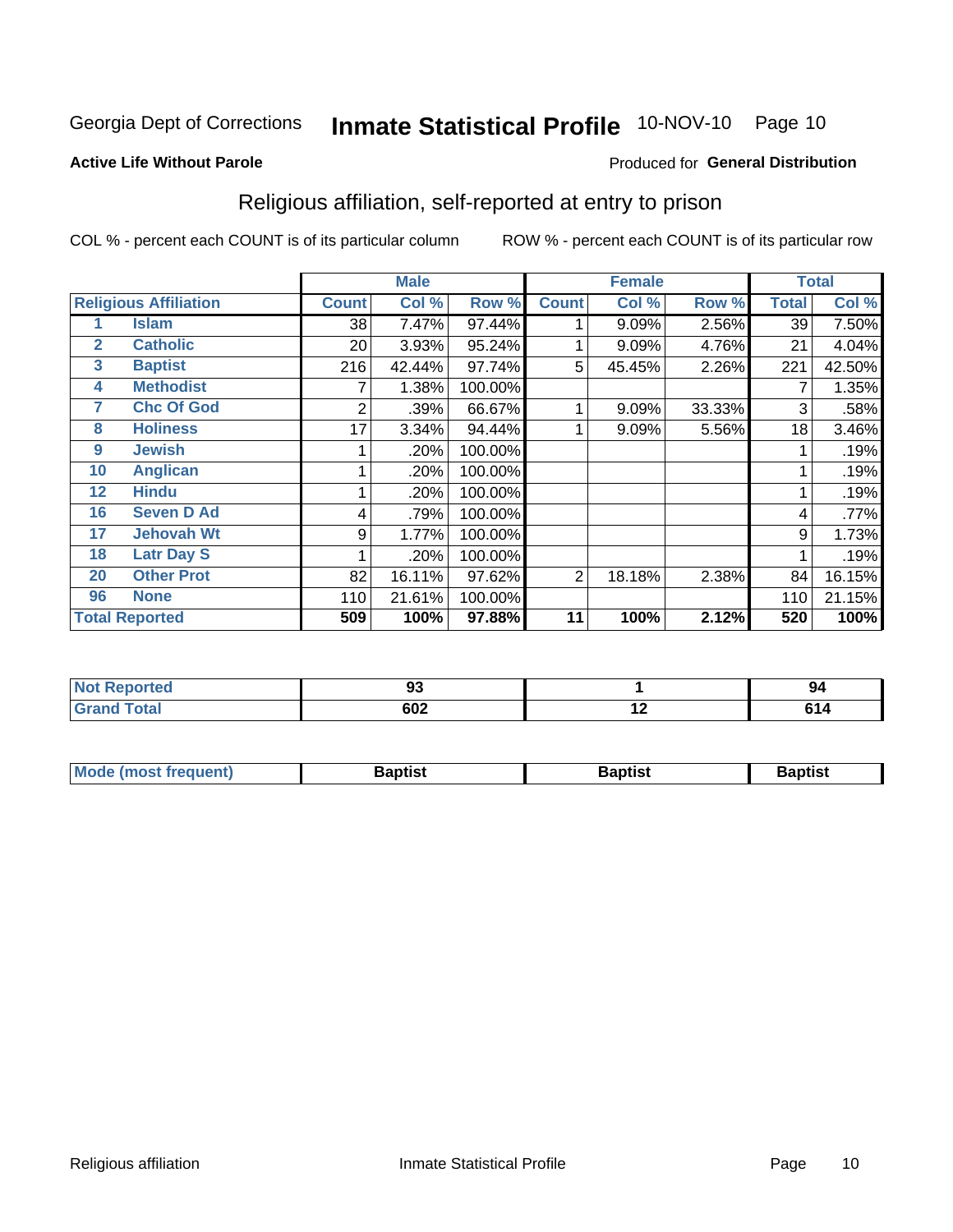#### Inmate Statistical Profile 10-NOV-10 Page 11

#### **Active Life Without Parole**

### Produced for General Distribution

# Home county, self-reported at entry to prison

COL % - percent each COUNT is of its particular column

|                         |                      |                | <b>Male</b> |         |              | <b>Female</b> |         | <b>Total</b>   |         |
|-------------------------|----------------------|----------------|-------------|---------|--------------|---------------|---------|----------------|---------|
|                         | <b>Home County</b>   | <b>Count</b>   | Col %       | Row %   | <b>Count</b> | Col %         | Row %   | <b>Total</b>   | Col %   |
| $\overline{1}$          | <b>Appling</b>       | 1              | .18%        | 100.00% |              |               |         | 1              | .18%    |
| $\overline{2}$          | <b>Atkinson</b>      | 1              | .18%        | 100.00% |              |               |         | 1              | .18%    |
| 5                       | <b>Baldwin</b>       | 4              | .74%        | 100.00% |              |               |         | 4              | .72%    |
| 7                       | <b>Barrow</b>        | 4              | .74%        | 100.00% |              |               |         | 4              | .72%    |
| $\overline{\mathbf{8}}$ | <b>Bartow</b>        | 6              | 1.10%       | 100.00% |              |               |         | 6              | 1.08%   |
| 9                       | <b>Ben Hill</b>      | 4              | .74%        | 100.00% |              |               |         | 4              | .72%    |
| 10                      | <b>Berrien</b>       | 1              | .18%        | 100.00% |              |               |         | 1              | .18%    |
| 11                      | <b>Bibb</b>          | 10             | 1.84%       | 100.00% |              |               |         | 10             | 1.80%   |
| $\overline{12}$         | <b>Bleckley</b>      | 3              | .55%        | 100.00% |              |               |         | 3              | .54%    |
| 14                      | <b>Brooks</b>        | 1              | .18%        | 100.00% |              |               |         | 1              | .18%    |
| 16                      | <b>Bulloch</b>       | 4              | .74%        | 80.00%  | 1            | 8.33%         | 20.00%  | 5              | .90%    |
| 17                      | <b>Burke</b>         | 5              | .92%        | 100.00% |              |               |         | 5              | .90%    |
| $\overline{18}$         | <b>Butts</b>         | $\overline{2}$ | .37%        | 100.00% |              |               |         | $\overline{2}$ | .36%    |
| 20                      | <b>Camden</b>        | 5              | .92%        | 100.00% |              |               |         | 5              | .90%    |
| $\overline{22}$         | <b>Carroll</b>       | $\overline{2}$ | .37%        | 100.00% |              |               |         | $\overline{2}$ | .36%    |
| 23                      | <b>Catoosa</b>       | 1              | .18%        | 100.00% |              |               |         | 1              | .18%    |
| $\overline{24}$         | <b>Charlton</b>      | 1              | .18%        | 100.00% |              |               |         | 1              | .18%    |
| 25                      | <b>Chatham</b>       | 28             | 5.16%       | 100.00% |              |               |         | 28             | 5.05%   |
| 26                      | <b>Chattahoochee</b> | 1              | .18%        | 100.00% |              |               |         | 1              | .18%    |
| $\overline{27}$         | <b>Chattooga</b>     |                |             |         | 1            | 8.33%         | 100.00% | 1              | .18%    |
| 28                      | <b>Cherokee</b>      | $\overline{2}$ | .37%        | 100.00% |              |               |         | $\overline{2}$ | .36%    |
| 29                      | <b>Clarke</b>        | 13             | 2.39%       | 100.00% |              |               |         | 13             | 2.34%   |
| $\overline{31}$         | <b>Clayton</b>       | 15             | 2.76%       | 100.00% |              |               |         | 15             | 2.70%   |
| 33                      | <b>Cobb</b>          | 18             | 3.31%       | 100.00% |              |               |         | 18             | 3.24%   |
| 34                      | <b>Coffee</b>        | 3              | .55%        | 100.00% |              |               |         | 3              | .54%    |
| 35                      | <b>Colquitt</b>      | 2              | .37%        | 100.00% |              |               |         | $\overline{2}$ | .36%    |
| 36                      | <b>Columbia</b>      | $\overline{3}$ | .55%        | 100.00% |              |               |         | 3              | .54%    |
| 37                      | <b>Cook</b>          | 5              | .92%        | 100.00% |              |               |         | 5              | .90%    |
| 38                      | <b>Coweta</b>        | 4              | .74%        | 100.00% |              |               |         | 4              | .72%    |
| 40                      | <b>Crisp</b>         | 3              | .55%        | 100.00% |              |               |         | 3              | .54%    |
| 42                      | <b>Dawson</b>        | 1              | .18%        | 100.00% |              |               |         | 1              | .18%    |
| 43                      | <b>Decatur</b>       | 1              | .18%        | 100.00% |              |               |         | 1              | .18%    |
| 44                      | <b>Dekalb</b>        | 41             | 7.55%       | 100.00% |              |               |         | 41             | 7.39%   |
| 46                      | <b>Dooly</b>         | 1              | .18%        | 50.00%  | 1            | 8.33%         | 50.00%  | $\overline{2}$ | .36%    |
| 47                      | <b>Dougherty</b>     | 21             | 3.87%       | 100.00% |              |               |         | 21             | 3.78%   |
| 48                      | <b>Douglas</b>       | 7              | 1.29%       | 87.50%  | 1            | 8.33%         | 12.50%  | 8              | 1.44%   |
| 49                      | <b>Early</b>         | 1              | .18%        | 100.00% |              |               |         | 1              | .18%    |
| 51                      | <b>Effingham</b>     | $\overline{2}$ | .37%        | 100.00% |              |               |         | $\overline{c}$ | $.36\%$ |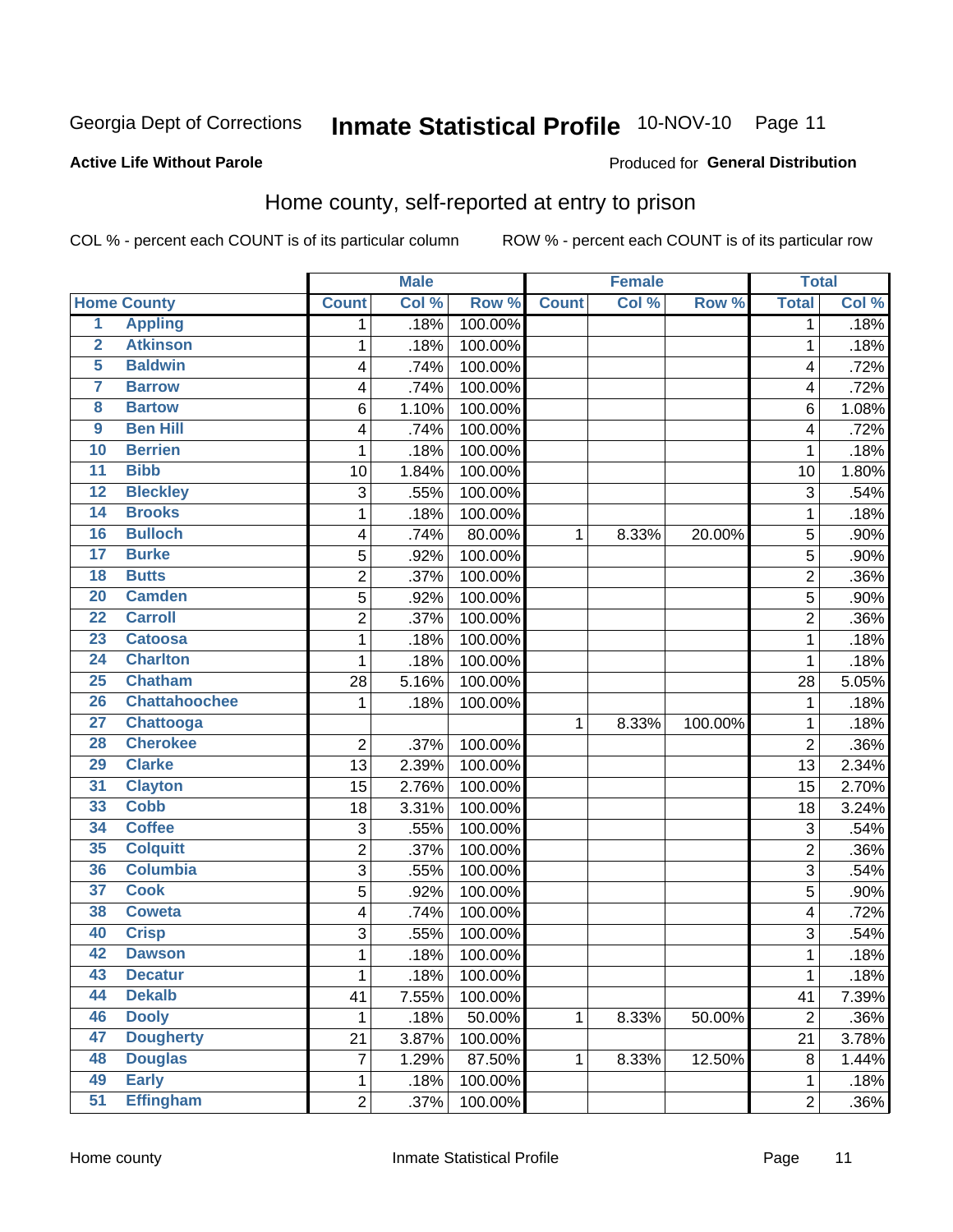#### Inmate Statistical Profile 10-NOV-10 Page 12

#### **Active Life Without Parole**

#### Produced for General Distribution

# Home county, self-reported at entry to prison

COL % - percent each COUNT is of its particular column

|                 |                    |                  | <b>Male</b> |         |              | <b>Female</b> |        | <b>Total</b>   |         |
|-----------------|--------------------|------------------|-------------|---------|--------------|---------------|--------|----------------|---------|
|                 | <b>Home County</b> | <b>Count</b>     | Col %       | Row %   | <b>Count</b> | Col %         | Row %  | <b>Total</b>   | Col %   |
| 52              | <b>Elbert</b>      | $\overline{3}$   | .55%        | 100.00% |              |               |        | 3              | .54%    |
| 53              | <b>Emanuel</b>     | $\mathbf{1}$     | .18%        | 100.00% |              |               |        | 1              | .18%    |
| 56              | <b>Fayette</b>     | 3                | .55%        | 100.00% |              |               |        | 3              | .54%    |
| 57              | <b>Floyd</b>       | 8                | 1.47%       | 100.00% |              |               |        | 8              | 1.44%   |
| 58              | <b>Forsyth</b>     | $\mathbf 1$      | .18%        | 100.00% |              |               |        | 1              | .18%    |
| 59              | <b>Franklin</b>    | $\overline{2}$   | .37%        | 100.00% |              |               |        | $\overline{2}$ | .36%    |
| 60              | <b>Fulton</b>      | 81               | 14.92%      | 98.78%  | 1            | 8.33%         | 1.22%  | 82             | 14.77%  |
| 61              | <b>Gilmer</b>      | 1                | .18%        | 100.00% |              |               |        | 1              | .18%    |
| 63              | <b>Glynn</b>       | 11               | 2.03%       | 100.00% |              |               |        | 11             | 1.98%   |
| 66              | <b>Greene</b>      | $\mathbf 1$      | .18%        | 100.00% |              |               |        | 1              | .18%    |
| 67              | <b>Gwinnett</b>    | $\boldsymbol{9}$ | 1.66%       | 90.00%  | 1            | 8.33%         | 10.00% | 10             | 1.80%   |
| 68              | <b>Habersham</b>   | $\mathbf{1}$     | .18%        | 100.00% |              |               |        | 1              | .18%    |
| 69              | <b>Hall</b>        | 8                | 1.47%       | 100.00% |              |               |        | 8              | 1.44%   |
| 70              | <b>Hancock</b>     | $\overline{c}$   | .37%        | 100.00% |              |               |        | $\overline{c}$ | .36%    |
| $\overline{71}$ | <b>Haralson</b>    | $\overline{c}$   | .37%        | 100.00% |              |               |        | $\overline{2}$ | .36%    |
| $\overline{72}$ | <b>Harris</b>      | $\mathbf{1}$     | .18%        | 50.00%  | 1            | 8.33%         | 50.00% | $\overline{2}$ | .36%    |
| 73              | <b>Hart</b>        | $\overline{c}$   | .37%        | 100.00% |              |               |        | 2              | .36%    |
| 75              | <b>Henry</b>       | 4                | .74%        | 100.00% |              |               |        | 4              | .72%    |
| 76              | <b>Houston</b>     | 7                | 1.29%       | 100.00% |              |               |        | 7              | 1.26%   |
| 78              | <b>Jackson</b>     | 5                | .92%        | 100.00% |              |               |        | 5              | .90%    |
| 80              | <b>Jeff Davis</b>  | $\mathbf 1$      | .18%        | 100.00% |              |               |        | 1              | .18%    |
| $\overline{81}$ | <b>Jefferson</b>   | $\mathbf 1$      | .18%        | 100.00% |              |               |        | 1              | .18%    |
| 82              | <b>Jenkins</b>     | $\mathbf 1$      | .18%        | 100.00% |              |               |        | 1              | .18%    |
| 87              | <b>Laurens</b>     | 4                | .74%        | 100.00% |              |               |        | 4              | .72%    |
| 88              | Lee                | $\mathbf 1$      | .18%        | 100.00% |              |               |        | 1              | .18%    |
| 89              | <b>Liberty</b>     | 6                | 1.10%       | 100.00% |              |               |        | 6              | 1.08%   |
| 90              | <b>Lincoln</b>     | $\mathbf 1$      | .18%        | 100.00% |              |               |        | 1              | .18%    |
| 91              | Long               | $\mathbf{1}$     | .18%        | 100.00% |              |               |        | 1              | .18%    |
| 92              | <b>Lowndes</b>     | 4                | .74%        | 100.00% |              |               |        | 4              | .72%    |
| 96              | <b>Marion</b>      | $\mathbf 1$      | .18%        | 100.00% |              |               |        | 1              | .18%    |
| 97              | <b>Mcduffie</b>    | $\overline{c}$   | .37%        | 100.00% |              |               |        | $\overline{c}$ | $.36\%$ |
| 98              | <b>Mcintosh</b>    | 2                | .37%        | 100.00% |              |               |        | 2              | $.36\%$ |
| 100             | <b>Miller</b>      | $\mathbf 1$      | .18%        | 100.00% |              |               |        | 1              | .18%    |
| 101             | <b>Mitchell</b>    | $\mathbf{1}$     | .18%        | 100.00% |              |               |        | 1              | .18%    |
| 102             | <b>Monroe</b>      | $\overline{c}$   | .37%        | 100.00% |              |               |        | $\overline{c}$ | .36%    |
| 104             | <b>Morgan</b>      | $\mathbf{1}$     | .18%        | 100.00% |              |               |        | 1              | .18%    |
| 106             | <b>Muscogee</b>    | 17               | 3.13%       | 100.00% |              |               |        | 17             | 3.06%   |
| 107             | <b>Newton</b>      | $\overline{2}$   | .37%        | 66.67%  | $\mathbf 1$  | 8.33%         | 33.33% | 3              | .54%    |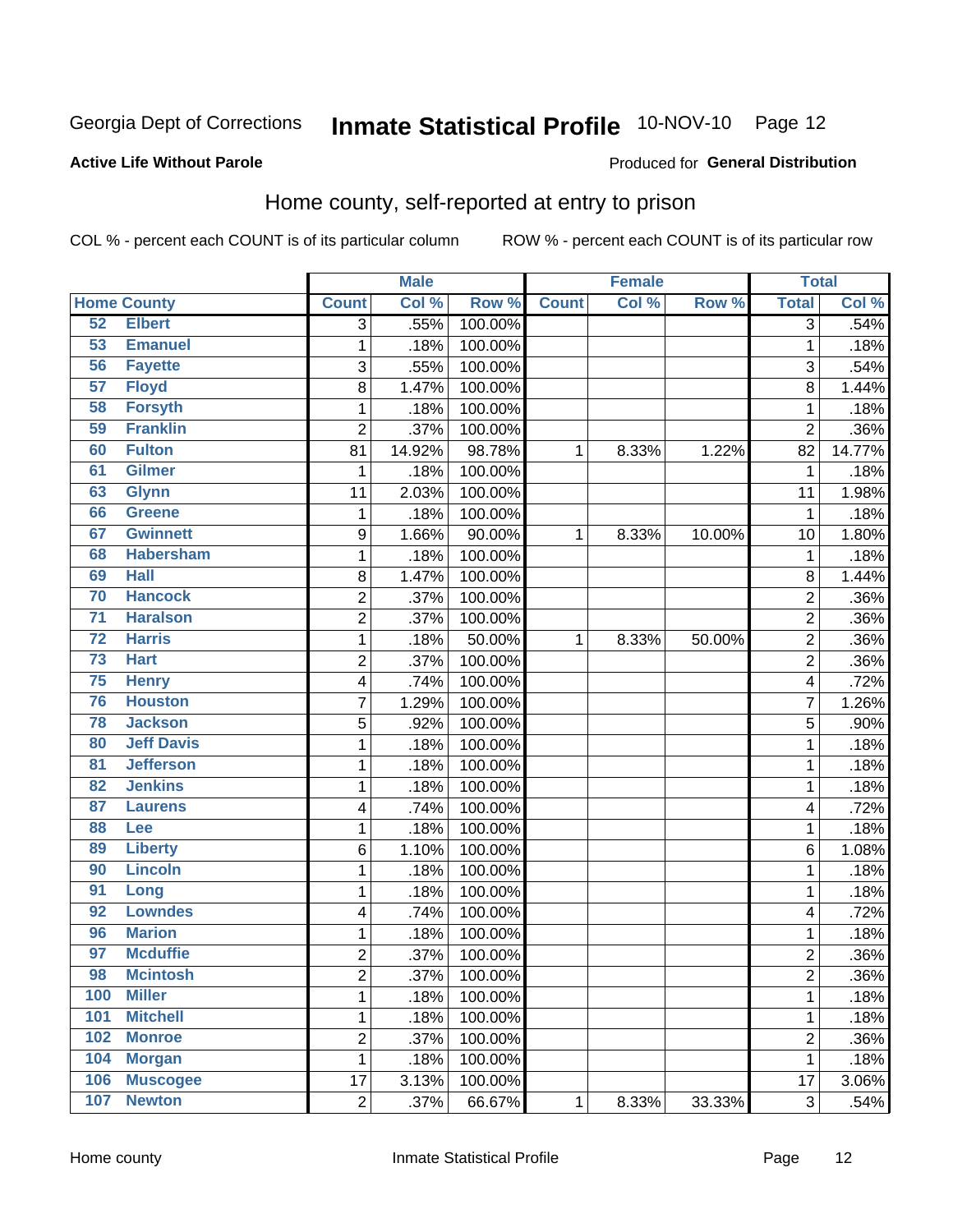# Inmate Statistical Profile 10-NOV-10 Page 13

#### **Active Life Without Parole**

### Produced for General Distribution

# Home county, self-reported at entry to prison

COL % - percent each COUNT is of its particular column

|     |                      |                | <b>Male</b> |                  |                 | <b>Female</b> |        | <b>Total</b>   |       |
|-----|----------------------|----------------|-------------|------------------|-----------------|---------------|--------|----------------|-------|
|     | <b>Home County</b>   | <b>Count</b>   | Col%        | Row <sup>%</sup> | <b>Count</b>    | Col %         | Row %  | <b>Total</b>   | Col % |
| 109 | <b>Oglethorpe</b>    | $\overline{2}$ | .37%        | 100.00%          |                 |               |        | $\overline{2}$ | .36%  |
| 110 | <b>Paulding</b>      | $\overline{2}$ | .37%        | 100.00%          |                 |               |        | $\overline{2}$ | .36%  |
| 113 | <b>Pierce</b>        | 3              | .55%        | 100.00%          |                 |               |        | 3              | .54%  |
| 114 | <b>Pike</b>          | 3              | .55%        | 75.00%           | 1               | 8.33%         | 25.00% | 4              | .72%  |
| 115 | <b>Polk</b>          | $\overline{2}$ | .37%        | 100.00%          |                 |               |        | $\overline{2}$ | .36%  |
| 117 | <b>Putnam</b>        | 3              | .55%        | 100.00%          |                 |               |        | 3              | .54%  |
| 119 | <b>Rabun</b>         | 1              | .18%        | 100.00%          |                 |               |        | 1              | .18%  |
| 120 | <b>Randolph</b>      | $\overline{2}$ | .37%        | 100.00%          |                 |               |        | $\overline{2}$ | .36%  |
| 121 | <b>Richmond</b>      | 20             | 3.68%       | 95.24%           | 1               | 8.33%         | 4.76%  | 21             | 3.78% |
| 122 | <b>Rockdale</b>      | $\overline{2}$ | .37%        | 100.00%          |                 |               |        | $\overline{2}$ | .36%  |
| 125 | <b>Seminole</b>      | 1              | .18%        | 100.00%          |                 |               |        | 1              | .18%  |
| 126 | <b>Spalding</b>      | 7              | 1.29%       | 100.00%          |                 |               |        | 7              | 1.26% |
| 127 | <b>Stephens</b>      | $\overline{c}$ | .37%        | 100.00%          |                 |               |        | $\overline{2}$ | .36%  |
| 129 | <b>Sumter</b>        | 1              | .18%        | 100.00%          |                 |               |        | 1              | .18%  |
| 132 | <b>Tattnall</b>      | 1              | .18%        | 100.00%          |                 |               |        | 1              | .18%  |
| 134 | <b>Telfair</b>       | 1              | .18%        | 100.00%          |                 |               |        | 1              | .18%  |
| 136 | <b>Thomas</b>        | 4              | .74%        | 100.00%          |                 |               |        | $\overline{4}$ | .72%  |
| 137 | <b>Tift</b>          | 4              | .74%        | 100.00%          |                 |               |        | 4              | .72%  |
| 138 | <b>Toombs</b>        | 10             | 1.84%       | 100.00%          |                 |               |        | 10             | 1.80% |
| 142 | <b>Turner</b>        | $\mathbf{1}$   | .18%        | 100.00%          |                 |               |        | 1              | .18%  |
| 144 | <b>Union</b>         | 1              | .18%        | 100.00%          |                 |               |        | 1              | .18%  |
| 145 | <b>Upson</b>         | $\overline{c}$ | .37%        | 100.00%          |                 |               |        | $\overline{2}$ | .36%  |
| 146 | <b>Walker</b>        | $\overline{c}$ | .37%        | 66.67%           | 1               | 8.33%         | 33.33% | 3              | .54%  |
| 147 | <b>Walton</b>        | 3              | .55%        | 100.00%          |                 |               |        | 3              | .54%  |
| 148 | <b>Ware</b>          | 6              | 1.10%       | 100.00%          |                 |               |        | 6              | 1.08% |
| 150 | <b>Washington</b>    | 3              | .55%        | 100.00%          |                 |               |        | 3              | .54%  |
| 151 | <b>Wayne</b>         | $\overline{c}$ | .37%        | 100.00%          |                 |               |        | $\overline{2}$ | .36%  |
| 155 | <b>Whitfield</b>     | 3              | .55%        | 100.00%          |                 |               |        | 3              | .54%  |
| 158 | <b>Wilkinson</b>     | 1              | .18%        | 100.00%          |                 |               |        | 1              | .18%  |
| 160 | <b>Unknown</b>       | 19             | 3.50%       | 95.00%           | 1               | 8.33%         | 5.00%  | 20             | 3.60% |
|     | <b>Total Rported</b> | 543            | 100%        | 97.84%           | $\overline{12}$ | 100%          | 2.16%  | 555            | 100%  |

| eported:                    |            |                          | ວະ  |
|-----------------------------|------------|--------------------------|-----|
| ota                         |            | $\overline{\phantom{0}}$ |     |
| $\sim$ $\sim$ $\sim$ $\sim$ | <b>UUZ</b> |                          | . . |

| Mode | ulton | cooga | <b>ulton</b> |
|------|-------|-------|--------------|
| most |       |       |              |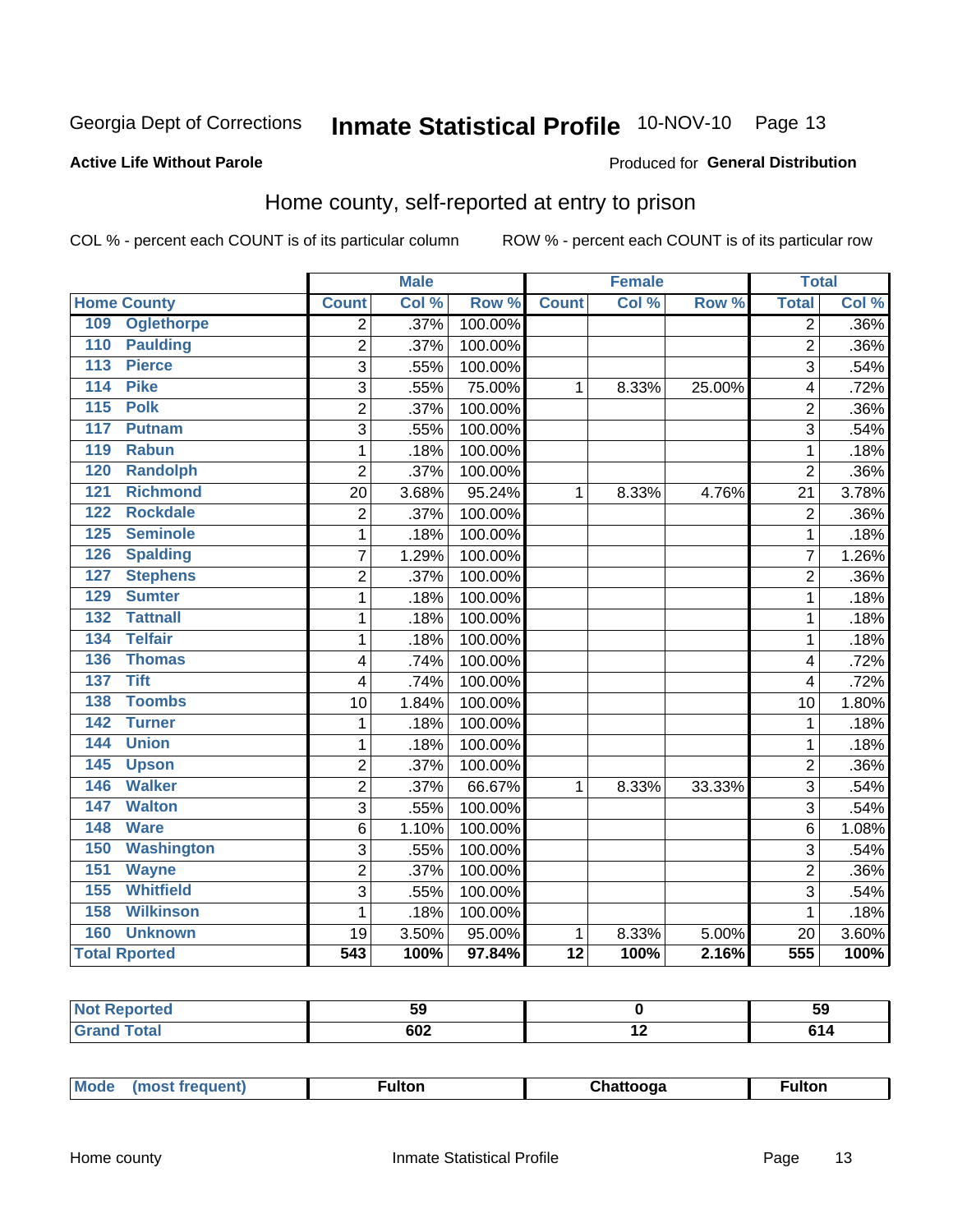# Inmate Statistical Profile 10-NOV-10 Page 14

#### **Active Life Without Parole**

#### Produced for General Distribution

### Socioeconomic class, self-reported at entry to prison

COL % - percent each COUNT is of its particular column

|                       |              | <b>Male</b> |           |              | <b>Female</b> |       |        | <b>Total</b> |
|-----------------------|--------------|-------------|-----------|--------------|---------------|-------|--------|--------------|
| Socioeconomic Class   | <b>Count</b> | Col %       | Row %     | <b>Count</b> | Col %         | Row % | Total, | Col %        |
| <b>Welfare</b>        | 32           | 6.14%       | 100.00%   |              |               |       | 32     | $6.05\%$     |
| <b>Occ Employ</b>     | 23           | 4.41%       | 100.00%   |              |               |       | 23     | 4.35%        |
| <b>Minimum Std</b>    | 264          | 50.67%      | $99.62\%$ |              | $12.50\%$     | .38%  | 265    | 50.09%       |
| <b>Middle</b>         | 202          | 38.77%      | 96.65%    |              | 87.50%        | 3.35% | 209    | 39.51%       |
| <b>Total Reported</b> | 521          | 100%        | 98.49%    |              | 100%          | 1.51% | 529    | 100%         |

| <b><i>Command</i></b> | O4     | 0E              |
|-----------------------|--------|-----------------|
| N                     | $\sim$ | uu              |
| _____                 | 602    | . .<br>. .<br>. |

|  | Mo | Minin<br>Std<br>$- - - -$ | <b>Middle</b> | Min<br>Std<br>. |
|--|----|---------------------------|---------------|-----------------|
|--|----|---------------------------|---------------|-----------------|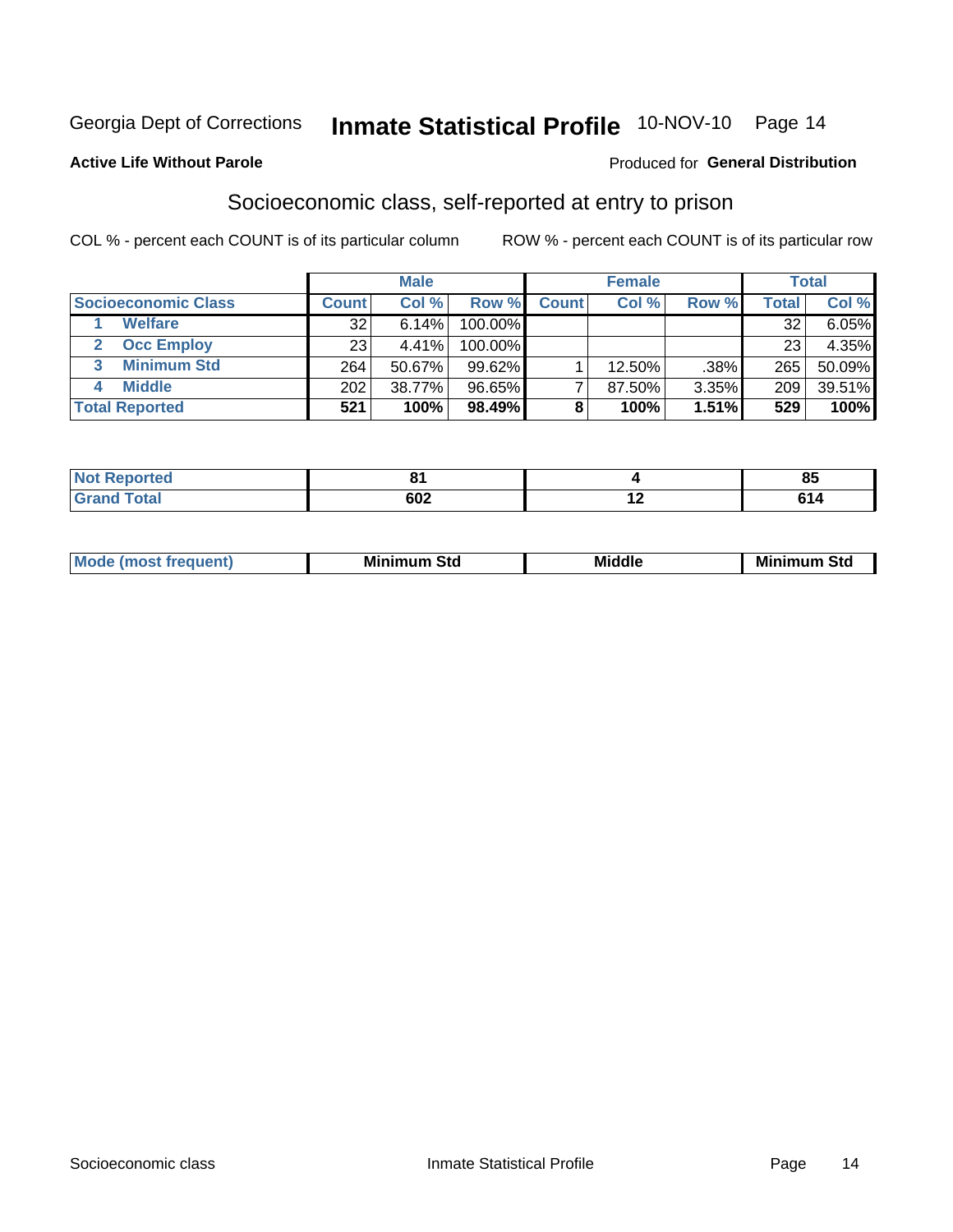# Inmate Statistical Profile 10-NOV-10 Page 15

#### **Active Life Without Parole**

#### Produced for General Distribution

# Environment to age 16, self-reported at entry to prison

COL % - percent each COUNT is of its particular column

|                                    |              | <b>Male</b> |           |              | <b>Female</b> |        |                 | <b>Total</b> |
|------------------------------------|--------------|-------------|-----------|--------------|---------------|--------|-----------------|--------------|
| <b>Environment to age 16</b>       | <b>Count</b> | Col %       | Row %     | <b>Count</b> | Col %         | Row %  | <b>Total</b>    | Col %        |
| <b>Rural/Farm</b>                  | 10           | 1.89%       | 100.00%   |              |               |        | 10 <sub>1</sub> | 1.86%        |
| <b>Rural/Nfarm</b><br>$\mathbf{2}$ | 24           | 4.53%       | 88.89%    | 3            | 33.33%        | 11.11% | 27              | 5.01%        |
| 3 S.M.S.A                          | 218          | 41.13%      | $99.54\%$ |              | 11.11%        | .46%   | 219             | 40.63%       |
| <b>Urban</b><br>4                  | 113          | 21.32%      | $97.41\%$ | 3            | 33.33%        | 2.59%  | 116             | 21.52%       |
| 5 Small Town                       | 165          | 31.13%      | 98.80%    | ົ            | 22.22%        | 1.20%  | 167             | 30.98%       |
| <b>Total Reported</b>              | 530          | 100%        | 98.33%    | 9            | 100%          | 1.67%  | 539             | 100%         |

| <b>Not Reported</b> | --  | --              |
|---------------------|-----|-----------------|
| <b>Total</b>        | 602 | <br>CA.<br>, 14 |

| Mo | M<br>______ | <b>17516</b><br><b>Ifarm</b><br>. | -<br>M<br>_____ |
|----|-------------|-----------------------------------|-----------------|
|    |             |                                   |                 |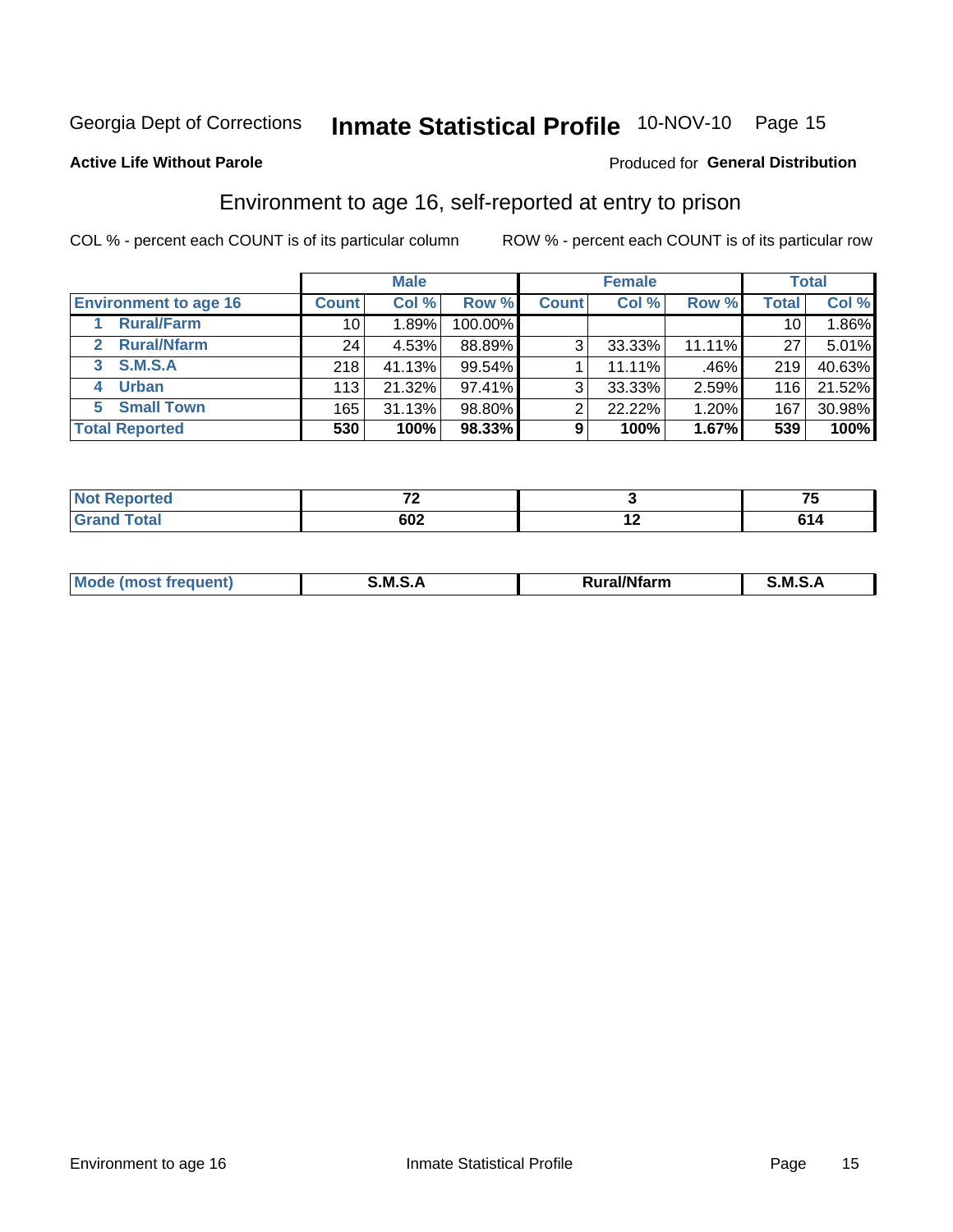# Inmate Statistical Profile 10-NOV-10 Page 16

### **Active Life Without Parole**

#### Produced for General Distribution

# Guardian status to age 16, self-reported at entry to prison

COL % - percent each COUNT is of its particular column

|                                  |                 | <b>Male</b> |         |              | <b>Female</b> |       |                 | <b>Total</b> |
|----------------------------------|-----------------|-------------|---------|--------------|---------------|-------|-----------------|--------------|
| <b>Guardian Status To Age 16</b> | <b>Count</b>    | Col %       | Row %   | <b>Count</b> | Col %         | Row % | <b>Total</b>    | Col %        |
| 2 Father Only                    | 9               | 2.08%       | 100.00% |              |               |       | 9               | 2.05%        |
| <b>3 Both Parents</b>            | 185             | 42.82%      | 97.88%  | 4            | 66.67%        | 2.12% | 189             | 43.15%       |
| <b>4 Mother Only</b>             | 171             | 39.58%      | 99.42%  |              | 16.67%        | .58%  | 172             | 39.27%       |
| <b>6 Oth Female</b>              | 14              | 3.24%       | 100.00% |              |               |       | 14 <sub>1</sub> | 3.20%        |
| <b>7 Oth Male</b>                | 4               | .93%        | 100.00% |              |               |       | 4               | .91%         |
| 8 Step-Parents                   | 12              | 2.78%       | 100.00% |              |               |       | 12              | 2.74%        |
| <b>9 Foster Home</b>             | 10 <sup>1</sup> | 2.31%       | 100.00% |              |               |       | 10              | 2.28%        |
| <b>10 Grand Parents</b>          | 27              | 6.25%       | 96.43%  |              | 16.67%        | 3.57% | 28              | 6.39%        |
| <b>Total Reported</b>            | 432             | 100%        | 98.63%  | 6            | 100%          | 1.37% | 438             | 100%         |

| Reported<br>NOT<br>$\mathcal{L} = \mathcal{L} \mathcal{L} \mathcal{L} \mathcal{L} \mathcal{L} \mathcal{L} \mathcal{L} \mathcal{L} \mathcal{L} \mathcal{L} \mathcal{L} \mathcal{L} \mathcal{L} \mathcal{L} \mathcal{L} \mathcal{L} \mathcal{L} \mathcal{L} \mathcal{L} \mathcal{L} \mathcal{L} \mathcal{L} \mathcal{L} \mathcal{L} \mathcal{L} \mathcal{L} \mathcal{L} \mathcal{L} \mathcal{L} \mathcal{L} \mathcal{L} \mathcal{L} \mathcal{L} \mathcal{L} \mathcal{L} \mathcal$ | $\overline{\phantom{a}}$<br>70 |     | .              |
|---------------------------------------------------------------------------------------------------------------------------------------------------------------------------------------------------------------------------------------------------------------------------------------------------------------------------------------------------------------------------------------------------------------------------------------------------------------------------------|--------------------------------|-----|----------------|
| <b>Total</b>                                                                                                                                                                                                                                                                                                                                                                                                                                                                    | coo                            | . . | г.             |
|                                                                                                                                                                                                                                                                                                                                                                                                                                                                                 | ου∠                            |     | . <del>.</del> |

| <b>Mode (most frequent)</b> | <b>Both Parents</b> | <b>Both Parents</b> | <b>Both Parents</b> |
|-----------------------------|---------------------|---------------------|---------------------|
|                             |                     |                     |                     |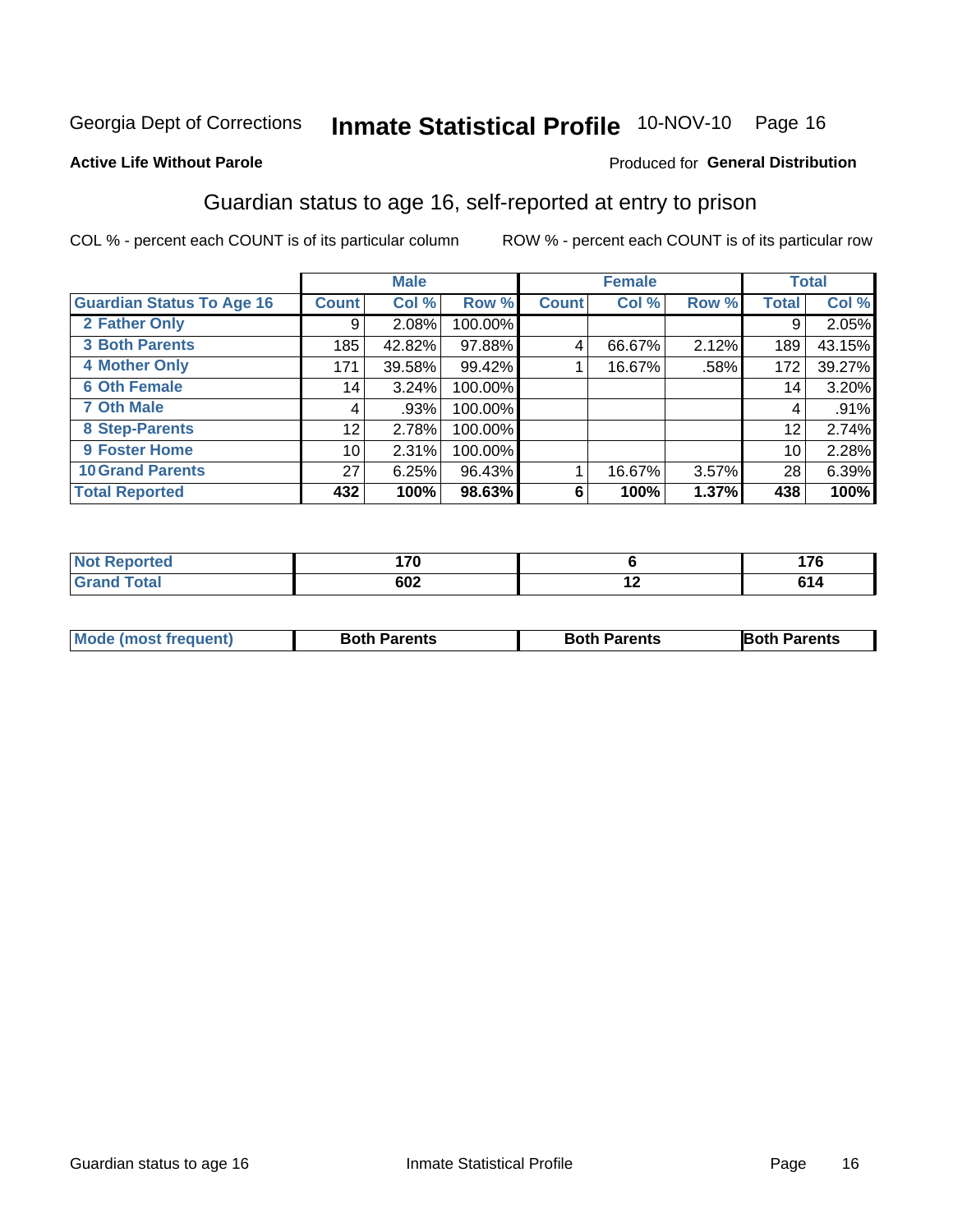# Inmate Statistical Profile 10-NOV-10 Page 17

### **Active Life Without Parole**

#### Produced for General Distribution

### Employment status before prison, self-reported at entry to prison

COL % - percent each COUNT is of its particular column

|                       |                          |              | <b>Male</b> |         |              | <b>Female</b> |       |       | <b>Total</b> |
|-----------------------|--------------------------|--------------|-------------|---------|--------------|---------------|-------|-------|--------------|
|                       | <b>Employment Status</b> | <b>Count</b> | Col %       | Row %   | <b>Count</b> | Col %         | Row % | Total | Col %        |
|                       | <b>Full Time</b>         | 281          | 54.35%      | 98.25%  | 5            | 83.33%        | 1.75% | 286   | 54.68%       |
| $\mathbf{2}$          | <b>Part Time</b>         | 33           | 6.38%       | 100.00% |              |               |       | 33    | 6.31%        |
| 3                     | Unempl $<$ 6m            | 52           | 10.06%      | 98.11%  |              | 16.67%        | 1.89% | 53    | 10.13%       |
| 4                     | Unempl $> 6m$            | 87           | 16.83%      | 100.00% |              |               |       | 87    | 16.63%       |
| 5                     | <b>Never Workd</b>       | 36           | 6.96%       | 100.00% |              |               |       | 36    | 6.88%        |
| 6                     | <b>Student</b>           | 4            | .77%        | 100.00% |              |               |       | 4     | .76%         |
|                       | <b>Incapable</b>         | 24           | 4.64%       | 100.00% |              |               |       | 24    | 4.59%        |
| <b>Total Reported</b> |                          | 517          | 100%        | 98.85%  | 6            | 100%          | 1.15% | 523   | 100%         |

| <b>orteg</b> | n r<br>ου |     | 04<br> |
|--------------|-----------|-----|--------|
| $T0+2$       | 602       | . . | ø      |

| M | the contract of the contract of the contract of the contract of the contract of the contract of the contract of | ---<br>mє<br> |
|---|-----------------------------------------------------------------------------------------------------------------|---------------|
|   |                                                                                                                 |               |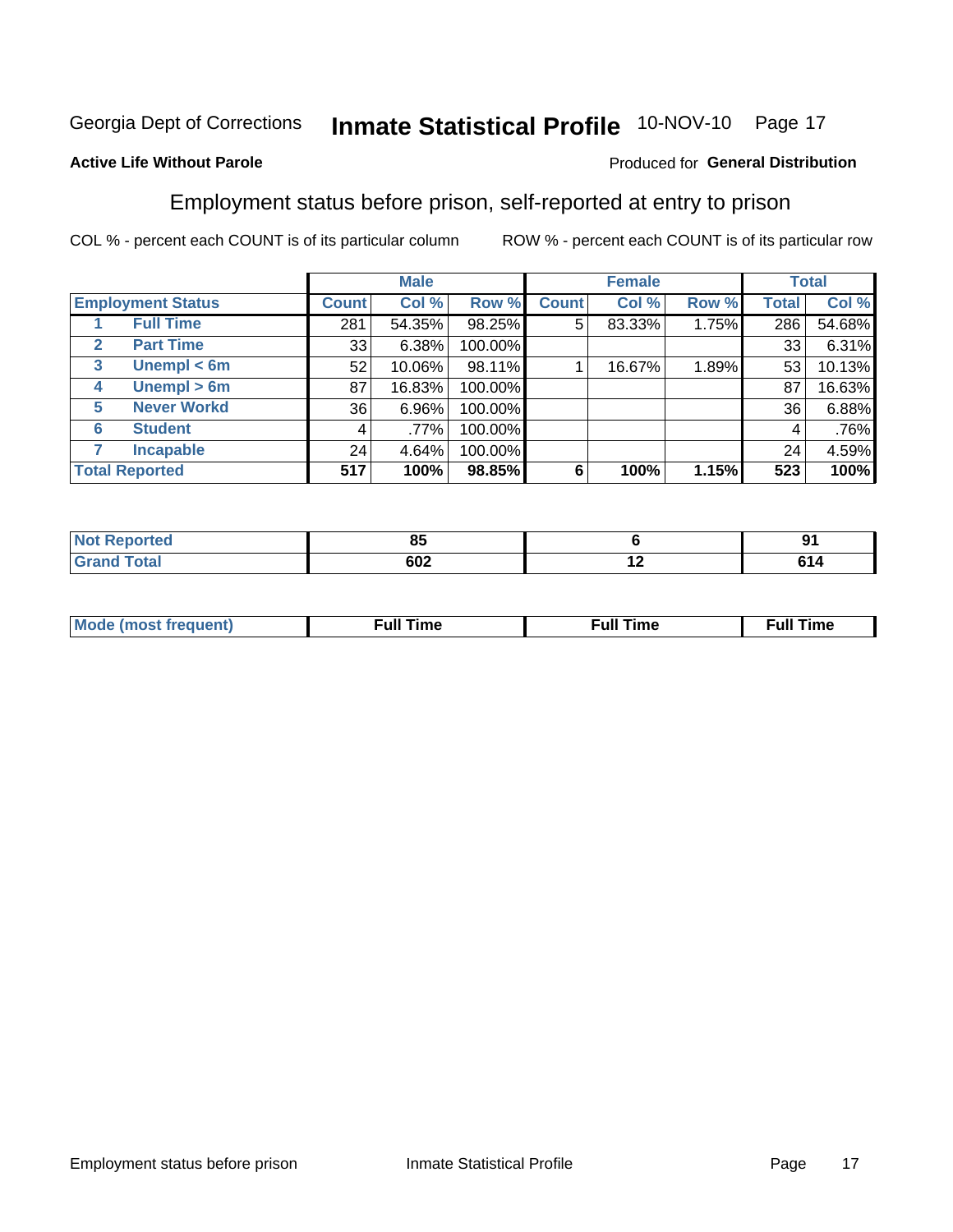# Inmate Statistical Profile 10-NOV-10 Page 18

### **Active Life Without Parole**

Produced for General Distribution

### Age at admission

COL % - percent each COUNT is of its particular column

|                         |                | <b>Male</b> |         |                         | <b>Female</b> |         |                | <b>Total</b> |
|-------------------------|----------------|-------------|---------|-------------------------|---------------|---------|----------------|--------------|
| <b>Age At Admission</b> | <b>Count</b>   | Col %       | Row %   | <b>Count</b>            | Col %         | Row %   | <b>Total</b>   | Col %        |
| 15                      | 1              | 0.17%       | 100.00% |                         |               |         | 1              | 0.16%        |
| 16                      | 1              | 0.17%       | 100.00% |                         |               |         | $\mathbf{1}$   | 0.16%        |
| $\overline{17}$         | $\overline{c}$ | 0.33%       | 100.00% |                         |               |         | $\overline{2}$ | 0.33%        |
| 18                      | 4              | 0.66%       | 100.00% |                         |               |         | 4              | 0.65%        |
| $\overline{19}$         | 12             | 1.99%       | 100.00% |                         |               |         | 12             | 1.95%        |
| $\overline{20}$         | 7              | 1.16%       | 87.50%  | 1                       | 8.33%         | 12.50%  | 8              | 1.30%        |
| $\overline{21}$         | 19             | 3.16%       | 100.00% |                         |               |         | 19             | 3.09%        |
| $\overline{22}$         | 27             | 4.49%       | 100.00% |                         |               |         | 27             | 4.40%        |
| 23                      | 17             | 2.82%       | 94.44%  | 1                       | 8.33%         | 5.56%   | 18             | 2.93%        |
| $\overline{24}$         | 19             | 3.16%       | 100.00% |                         |               |         | 19             | 3.09%        |
| $\overline{25}$         | 19             | 3.16%       | 95.00%  | 1                       | 8.33%         | 5.00%   | 20             | 3.26%        |
| 26                      | 24             | 3.99%       | 100.00% |                         |               |         | 24             | 3.91%        |
| $\overline{27}$         | 21             | 3.49%       | 95.45%  | $\mathbf{1}$            | 8.33%         | 4.55%   | 22             | 3.58%        |
| 28                      | 22             | 3.65%       | 100.00% |                         |               |         | 22             | 3.58%        |
| 29                      | 27             | 4.49%       | 100.00% |                         |               |         | 27             | 4.40%        |
| 30                      | 20             | 3.32%       | 100.00% |                         |               |         | 20             | 3.26%        |
| 31                      | 21             | 3.49%       | 100.00% |                         |               |         | 21             | 3.42%        |
| 32                      | 23             | 3.82%       | 95.83%  | 1                       | 8.33%         | 4.17%   | 24             | 3.91%        |
| 33                      | 16             | 2.66%       | 100.00% |                         |               |         | 16             | 2.61%        |
| 34                      | 14             | 2.33%       | 100.00% |                         |               |         | 14             | 2.28%        |
| 35                      | 18             | 2.99%       | 94.74%  | 1                       | 8.33%         | 5.26%   | 19             | 3.09%        |
| 36                      | 32             | 5.32%       | 100.00% |                         |               |         | 32             | 5.21%        |
| $\overline{37}$         | 21             | 3.49%       | 100.00% |                         |               |         | 21             | 3.42%        |
| 38                      | 18             | 2.99%       | 100.00% |                         |               |         | 18             | 2.93%        |
| 39                      | 18             | 2.99%       | 100.00% |                         |               |         | 18             | 2.93%        |
| 40                      | 13             | 2.16%       | 100.00% |                         |               |         | 13             | 2.12%        |
| 41                      | 22             | 3.65%       | 100.00% |                         |               |         | 22             | 3.58%        |
| 42                      | 20             | 3.32%       | 100.00% |                         |               |         | 20             | 3.26%        |
| 43                      | 14             | 2.33%       | 100.00% |                         |               |         | 14             | 2.28%        |
| 44                      | 9              | 1.50%       | 90.00%  | 1                       | 8.33%         | 10.00%  | 10             | 1.63%        |
| 45                      | 13             | 2.16%       | 100.00% |                         |               |         | 13             | 2.12%        |
| 46                      | 13             | 2.16%       | 86.67%  | $\overline{\mathbf{c}}$ | 16.67%        | 13.33%  | 15             | 2.44%        |
| 47                      | 11             | 1.83%       | 91.67%  | 1                       | 8.33%         | 8.33%   | 12             | 1.95%        |
| 48                      | 10             | 1.66%       | 90.91%  | 1                       | 8.33%         | 9.09%   | 11             | 1.79%        |
| 49                      | 11             | 1.83%       | 100.00% |                         |               |         | 11             | 1.79%        |
| 50                      | 4              | 0.66%       | 100.00% |                         |               |         | 4              | 0.65%        |
| $\overline{51}$         | 4              | 0.66%       | 100.00% |                         |               |         | 4              | 0.65%        |
| 52                      | 6              | 1.00%       | 100.00% |                         |               |         | 6              | 0.98%        |
| 53                      |                |             |         | 1                       | 8.33%         | 100.00% | $\mathbf{1}$   | 0.16%        |
| 54                      | $\overline{2}$ | 0.33%       | 100.00% |                         |               |         | $\overline{2}$ | 0.33%        |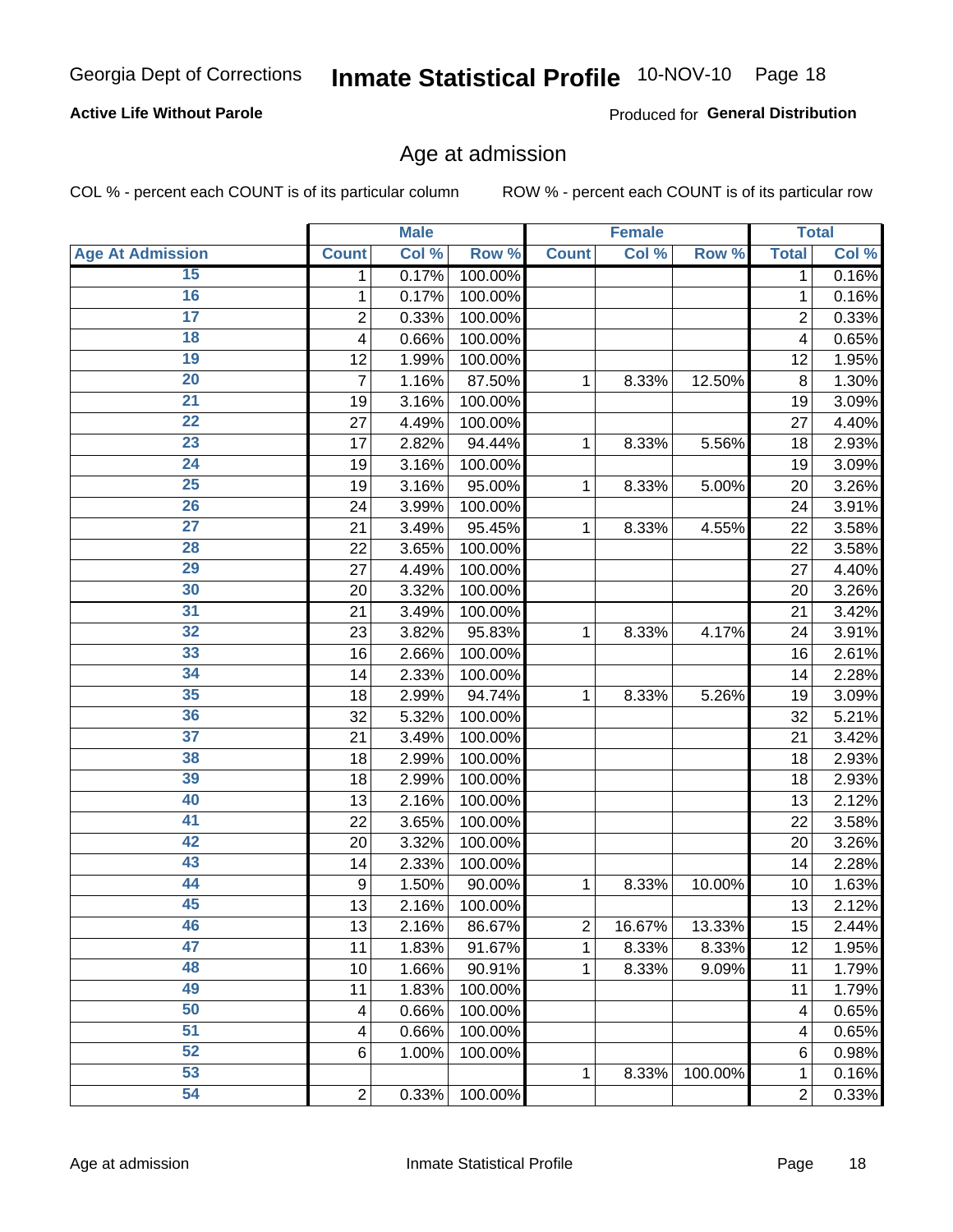# Inmate Statistical Profile 10-NOV-10 Page 19

### **Active Life Without Parole**

Produced for General Distribution

### Age at admission

COL % - percent each COUNT is of its particular column

|                         |              | <b>Male</b> |         |              | <b>Female</b> |       |              | <b>Total</b> |
|-------------------------|--------------|-------------|---------|--------------|---------------|-------|--------------|--------------|
| <b>Age At Admission</b> | <b>Count</b> | Col %       | Row %   | <b>Count</b> | Col %         | Row % | <b>Total</b> | Col %        |
| 55                      | 2            | 0.33%       | 100.00% |              |               |       | 2            | 0.33%        |
| 56                      | 5            | 0.83%       | 100.00% |              |               |       | 5            | 0.81%        |
| 57                      | 5            | 0.83%       | 100.00% |              |               |       | 5            | 0.81%        |
| 58                      | 2            | 0.33%       | 100.00% |              |               |       | 2            | 0.33%        |
| 60                      | 2            | 0.33%       | 100.00% |              |               |       | 2            | 0.33%        |
| 62                      | 2            | 0.33%       | 100.00% |              |               |       | 2            | 0.33%        |
| 63                      |              | 0.17%       | 100.00% |              |               |       |              | 0.16%        |
| 64                      | 3            | 0.50%       | 100.00% |              |               |       | 3            | 0.49%        |
| 65                      |              | 0.17%       | 100.00% |              |               |       |              | 0.16%        |
| 66                      |              | 0.17%       | 100.00% |              |               |       |              | 0.16%        |
| 67                      |              | 0.17%       | 100.00% |              |               |       |              | 0.16%        |
| 69                      |              | 0.17%       | 100.00% |              |               |       |              | 0.16%        |
| 71                      |              | 0.17%       | 100.00% |              |               |       |              | 0.16%        |
| <b>Total Reported</b>   | 602          | 100%        | 98.05%  | 12           | 100%          | 1.95% | 614          | 100%         |

| <b>Not Reported</b> |     |     |                |
|---------------------|-----|-----|----------------|
| <b>Grand Total</b>  | 602 | . . | C <sub>4</sub> |

| Mean<br>(average)       | 34.51 | 37.17 | 34.57 |
|-------------------------|-------|-------|-------|
| Median (middle)         | JJ    | 39.5  | 33.5  |
| Mode<br>(most frequent) | 36    | 46    | 36    |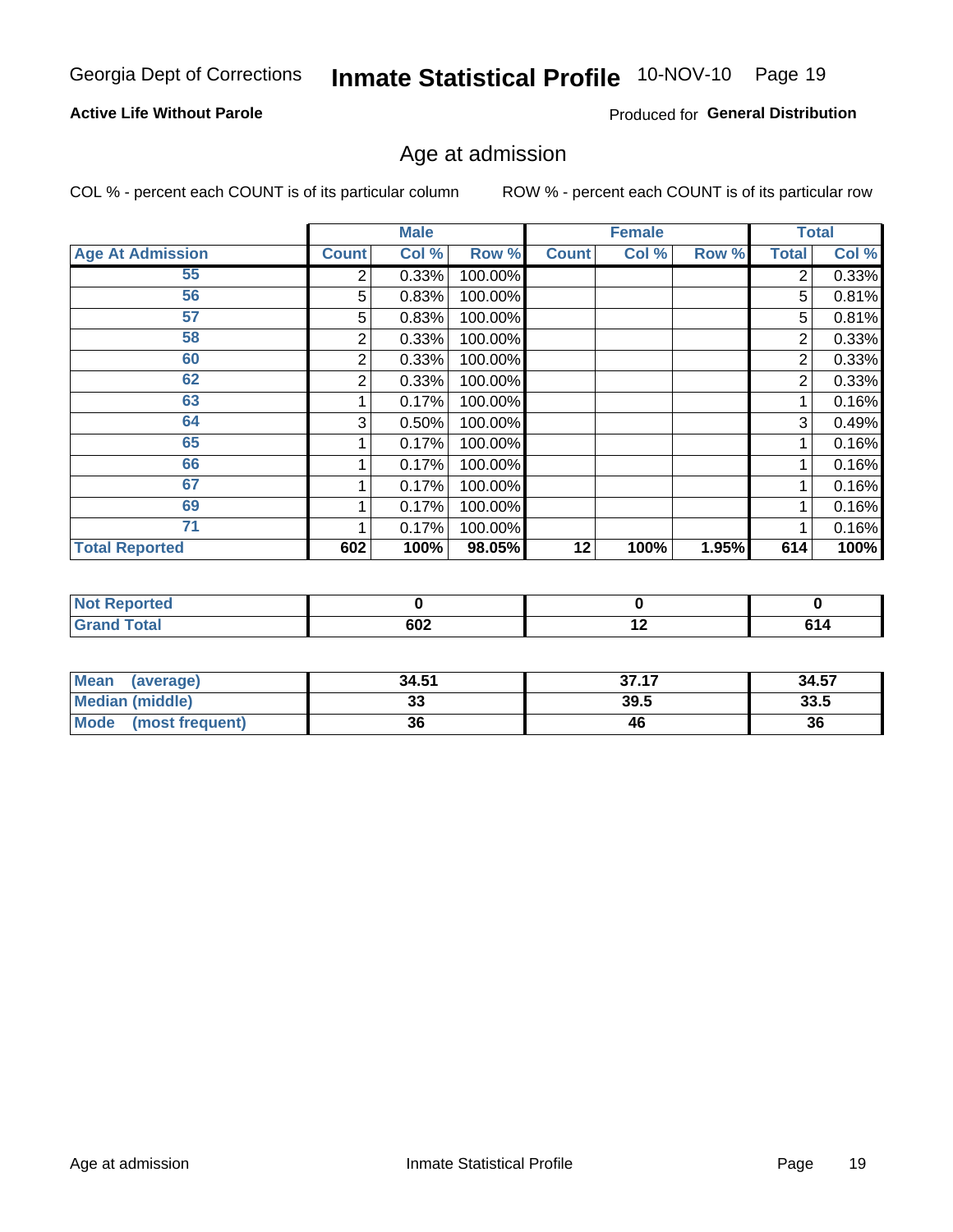# Inmate Statistical Profile 10-NOV-10 Page 20

### **Active Life Without Parole**

Produced for General Distribution

### Height, measured at entry to prison

COL % - percent each COUNT is of its particular column

|                       |              | <b>Male</b> |         |              | <b>Female</b> |       |                  | Total     |
|-----------------------|--------------|-------------|---------|--------------|---------------|-------|------------------|-----------|
| <b>Height</b>         | <b>Count</b> | Col %       | Row %   | <b>Count</b> | Col %         | Row % | <b>Total</b> I   | Col %     |
| 5'10''                | 87           | 51.48%      | 100.00% |              |               |       |                  | 87 51.48% |
| 5'11''                | 82           | 48.52%      | 100.00% |              |               |       |                  | 82 48.52% |
| <b>Total Reported</b> | 169          | 100%        | 100.00% |              |               | 0.00% | 169 <sub>1</sub> | 100%      |

| <b>Not</b><br><b>rted</b><br>ем | ,,,<br>90. | . .<br>445 |
|---------------------------------|------------|------------|
| <b>Total</b><br>'Grand          | 602        |            |

| <b>Mean</b><br>(average)       | 5'10'' | ,,,         | 5'10"  |
|--------------------------------|--------|-------------|--------|
| <b>Median (middle)</b>         | 5'10"  |             | 5'10'' |
| <b>Mode</b><br>(most frequent) | 5'10"  | <b>Null</b> | 5'10"  |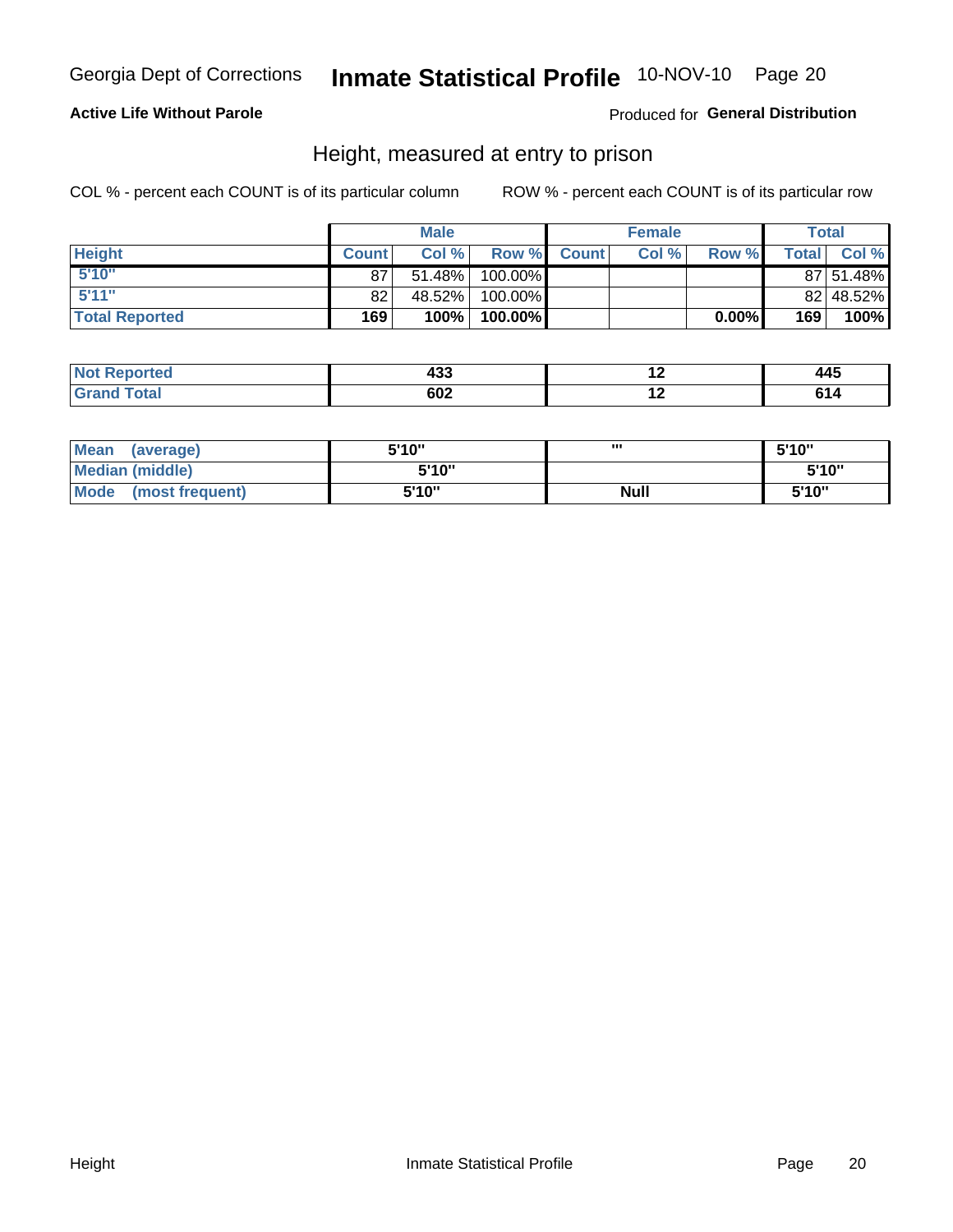# Inmate Statistical Profile 10-NOV-10 Page 21

### **Active Life Without Parole**

### Produced for General Distribution

# Weight, measured at entry to prison

COL % - percent each COUNT is of its particular column

|                       |                | <b>Male</b> |         |                 | <b>Female</b> |         | <b>Total</b>   |                            |
|-----------------------|----------------|-------------|---------|-----------------|---------------|---------|----------------|----------------------------|
| <b>Weight</b>         | <b>Count</b>   | Col %       | Row %   | <b>Count</b>    | Col %         | Row %   | <b>Total</b>   | $\overline{\text{Col }^9}$ |
| 90 - 99 pounds        | 1              | 0.17%       | 100.00% |                 |               |         | 1.             | 0.16%                      |
| 110 - 119 pounds      |                |             |         | $\overline{2}$  | 16.67%        | 100.00% | 2              | 0.33%                      |
| 120 - 129 pounds      | $\overline{2}$ | 0.33%       | 50.00%  | $\overline{2}$  | 16.67%        | 50.00%  | 4              | 0.65%                      |
| 130 - 139 pounds      | 14             | 2.33%       | 100.00% |                 |               |         | 14             | 2.28%                      |
| 140 - 149 pounds      | 35             | 5.81%       | 100.00% |                 |               |         | 35             | 5.70%                      |
| 150 - 159 pounds      | 52             | 8.64%       | 96.30%  | $\overline{2}$  | 16.67%        | 3.70%   | 54             | 8.79%                      |
| 160 - 169 pounds      | 78             | 12.96%      | 100.00% |                 |               |         | 78             | 12.70%                     |
| 170 - 179 pounds      | 94             | 15.61%      | 98.95%  | 1               | 8.33%         | 1.05%   | 95             | 15.47%                     |
| 180 - 189 pounds      | 78             | 12.96%      | 97.50%  | $\overline{2}$  | 16.67%        | 2.50%   | 80             | 13.03%                     |
| 190 - 199 pounds      | 46             | 7.64%       | 100.00% |                 |               |         | 46             | 7.49%                      |
| 200 - 209 pounds      | 50             | 8.31%       | 98.04%  | 1               | 8.33%         | 1.96%   | 51             | 8.31%                      |
| 210 - 219 pounds      | 39             | 6.48%       | 97.50%  | 1               | 8.33%         | 2.50%   | 40             | 6.51%                      |
| 220 - 229 pounds      | 41             | 6.81%       | 100.00% |                 |               |         | 41             | 6.68%                      |
| 230 - 239 pounds      | 20             | 3.32%       | 100.00% |                 |               |         | 20             | 3.26%                      |
| 240 - 249 pounds      | 20             | 3.32%       | 100.00% |                 |               |         | 20             | 3.26%                      |
| 250 - 259 pounds      | 8              | 1.33%       | 100.00% |                 |               |         | 8              | 1.30%                      |
| 260 - 269 pounds      | $\overline{7}$ | 1.16%       | 87.50%  | 1               | 8.33%         | 12.50%  | 8              | 1.30%                      |
| 270 - 279 pounds      | 5              | 0.83%       | 100.00% |                 |               |         | 5              | 0.81%                      |
| 280 - 289 pounds      | 4              | 0.66%       | 100.00% |                 |               |         | 4              | 0.65%                      |
| 290 - 299 pounds      | $\overline{2}$ | 0.33%       | 100.00% |                 |               |         | $\overline{2}$ | 0.33%                      |
| 320 - 329 pounds      | 4              | 0.66%       | 100.00% |                 |               |         | 4              | 0.65%                      |
| 330 - 339 pounds      | 1              | 0.17%       | 100.00% |                 |               |         | 1              | 0.16%                      |
| 400 pounds and over   | 1              | 0.17%       | 100.00% |                 |               |         |                | 0.16%                      |
| <b>Total Reported</b> | 602            | 100%        | 98.05%  | $\overline{12}$ | 100%          | 1.95%   | 614            | 100%                       |

| <b>Not Reported</b>    |                   |     |    |
|------------------------|-------------------|-----|----|
| <b>Total</b><br>l Gran | <b>COO</b><br>OUZ | . . | 14 |

| <b>Mean</b><br>(average)       | 189 | 164   | 188 |
|--------------------------------|-----|-------|-----|
| <b>Median (middle)</b>         | 180 | 162.5 | 180 |
| <b>Mode</b><br>(most frequent) | 170 | 180   | 170 |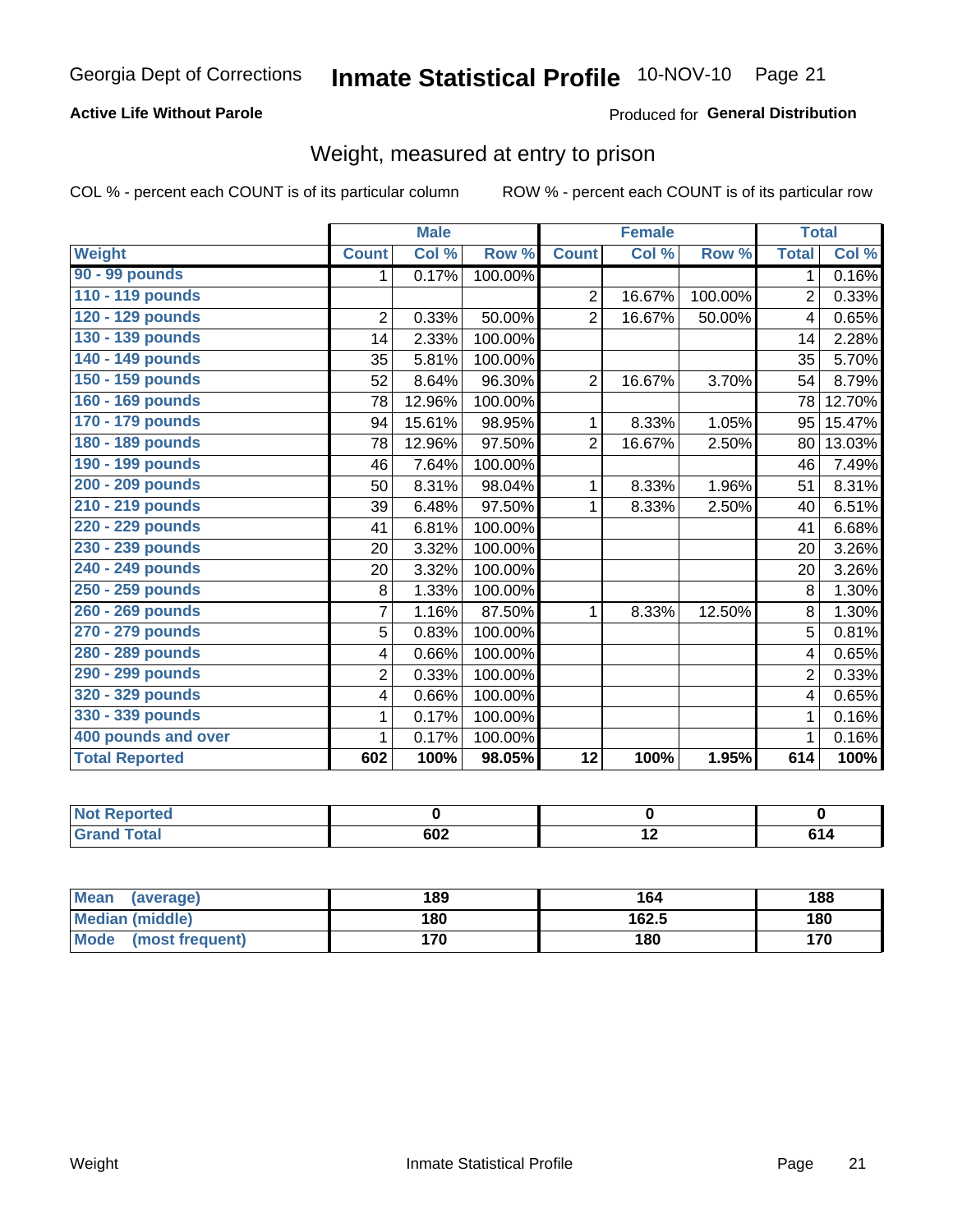# Inmate Statistical Profile 10-NOV-10 Page 22

#### **Active Life Without Parole**

Produced for General Distribution

### Military service

COL % - percent each COUNT is of its particular column

|                             |              | <b>Male</b> |                    |    | <b>Female</b> |       |              | <b>Total</b> |
|-----------------------------|--------------|-------------|--------------------|----|---------------|-------|--------------|--------------|
| <b>Military service</b>     | <b>Count</b> | Col %       | <b>Row % Count</b> |    | Col %         | Row % | <b>Total</b> | Col %        |
| <b>Air Force</b>            | 40           | 9.55%       | 100.00%            |    |               |       | 40           | 9.30%        |
| $\mathbf{2}$<br><b>Army</b> | 6            | 1.43%       | 100.00%            |    |               |       | 6            | 1.40%        |
| <b>Navy</b><br>3            | 3            | .72%        | 100.00%            |    |               |       | 3            | .70%         |
| <b>Marines</b><br>4         |              | $.24\%$     | 100.00%            |    |               |       |              | .23%         |
| <b>Coast Guard</b><br>5     | 5            | 1.19%       | 100.00%            |    |               |       | 5            | 1.16%        |
| <b>None</b><br>96           | 364          | 86.87%      | 97.07%             | 11 | 100.00%       | 2.93% | 375          | 87.21%       |
| <b>Total Reported</b>       | 419          | 100%        | 97.44%             | 11 | 100%          | 2.56% | 430          | 100%         |

| วrted<br>N           | 183 |     | 184               |
|----------------------|-----|-----|-------------------|
| <b>otal</b><br>Grand | 602 | . . | C4.<br><b>VI5</b> |

|  |  | <b>Mode</b><br>uent)<br>most tren | Force<br>Aır | <b>Null</b> | orce |
|--|--|-----------------------------------|--------------|-------------|------|
|--|--|-----------------------------------|--------------|-------------|------|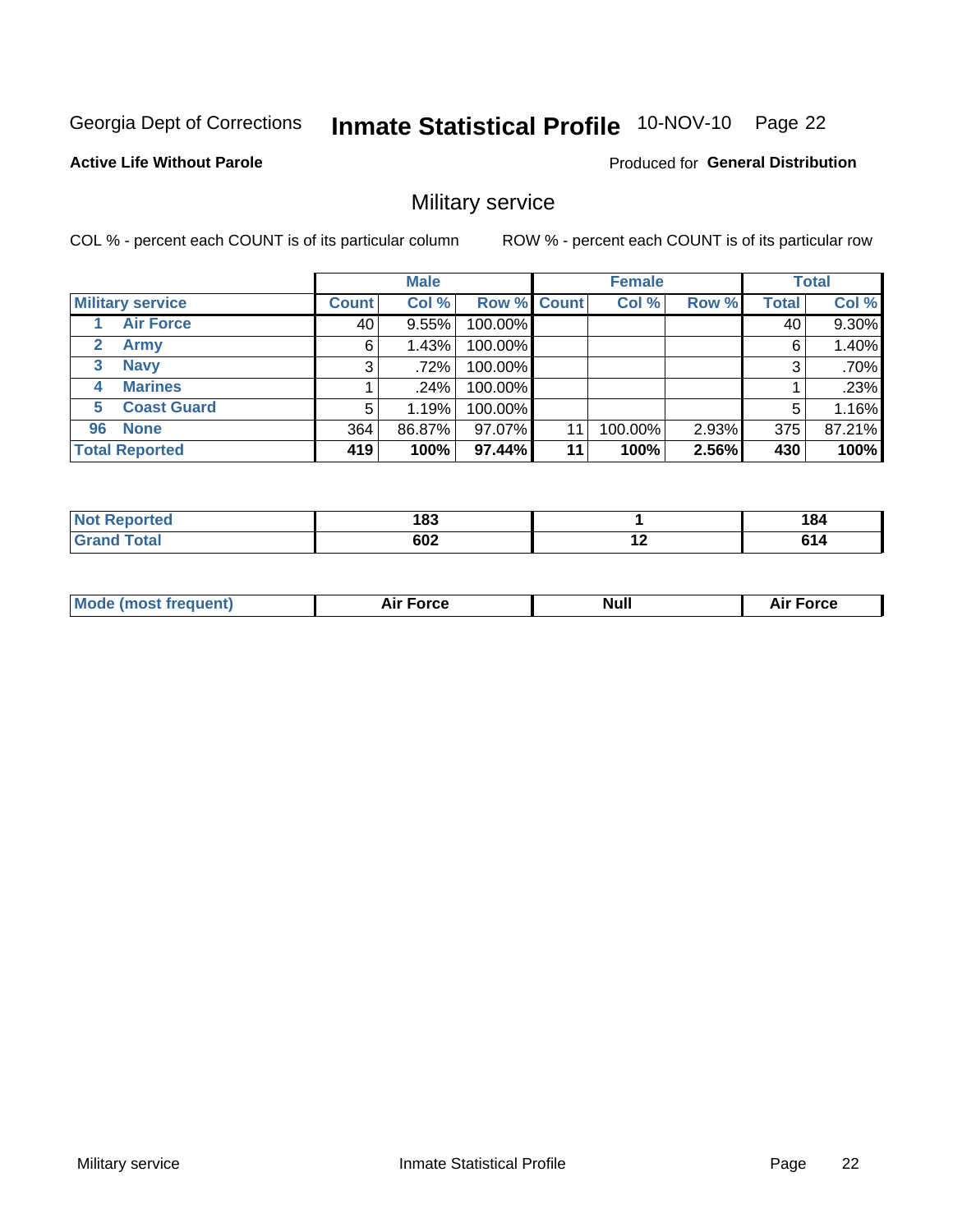# Inmate Statistical Profile 10-NOV-10 Page 23

**Active Life Without Parole** 

#### Produced for General Distribution

### Type of admission to prison

COL % - percent each COUNT is of its particular column

|                             |              | <b>Male</b> |                    |    | <b>Female</b> |          |       | Total  |
|-----------------------------|--------------|-------------|--------------------|----|---------------|----------|-------|--------|
| <b>Type of Admission</b>    | <b>Count</b> | Col%        | <b>Row % Count</b> |    | Col %         | Row %    | Total | Col %  |
| <b>Committed From Court</b> | 590          | $98.01\%$   | 98.01%             | 12 | 100.00%       | $1.99\%$ | 602   | 98.05% |
| <b>Par Rev/No New Sent</b>  |              | $.17\%$     | 100.00%            |    |               |          |       | .16%   |
| <b>Life W/O Parole</b>      |              | 1.83%       | 100.00%            |    |               |          | 11    | 1.79%  |
| <b>Total Reported</b>       | 602          | 100%        | 98.05%             | 12 | 100%          | $1.95\%$ | 614   | 100%   |

| rea                     |     |     |     |
|-------------------------|-----|-----|-----|
| <b>ULU</b><br>$- \cdot$ | 602 | . . | . . |

| <b>Mode (most frequent)</b> | Court Cmmt | <b>Court Cmmt</b> | Court Cmmt |
|-----------------------------|------------|-------------------|------------|
|                             |            |                   |            |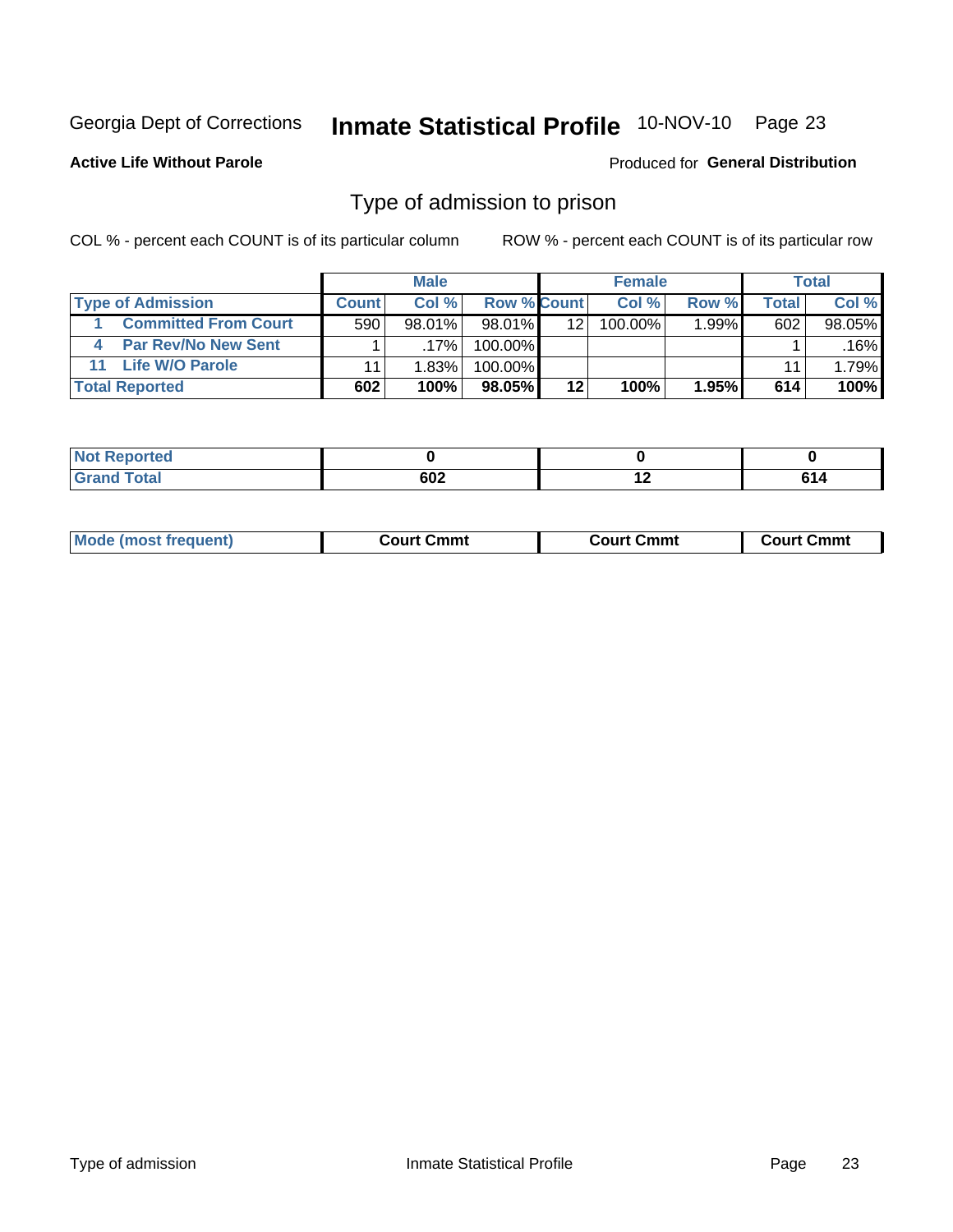# Inmate Statistical Profile 10-NOV-10 Page 24

**Active Life Without Parole** 

#### Produced for General Distribution

### Current / last security status

COL % - percent each COUNT is of its particular column

|                        |                 | <b>Male</b> |             |    | <b>Female</b> |       |       | <b>Total</b> |
|------------------------|-----------------|-------------|-------------|----|---------------|-------|-------|--------------|
| <b>Security Status</b> | <b>Count</b>    | Col %       | Row % Count |    | Col %         | Row % | Total | Col %        |
| 0 Diag Incom           |                 | $.17\%$     | 100.00%     |    | .00%          |       |       | .16%         |
| 3 Minimum              |                 | .33%        | $100.00\%$  |    | .00%          |       | ⌒     | .33%         |
| 4 Medium               | 12 <sup>2</sup> | 2.01%       | 100.00%     |    | .00%          |       | 12    | 1.97%        |
| 5 Close                | 582             | 97.32%      | 98.15%      | 11 | 100.00%       | 1.85% | 593   | 97.37%       |
| 6 Maximum              |                 | $.17\%$     | 100.00%     |    | .00%          |       |       | .16%         |
| <b>Total Reported</b>  | 598             | 100%        | 98.19%      | 11 | 100%          | 1.81% | 609   | 100%         |

| <b>Still being diagnosed</b> |     |     |
|------------------------------|-----|-----|
| <b>Not Reported</b>          |     |     |
| <b>Grand Total</b>           | 602 | 614 |

| loseد<br>$  -$ |
|----------------|
|----------------|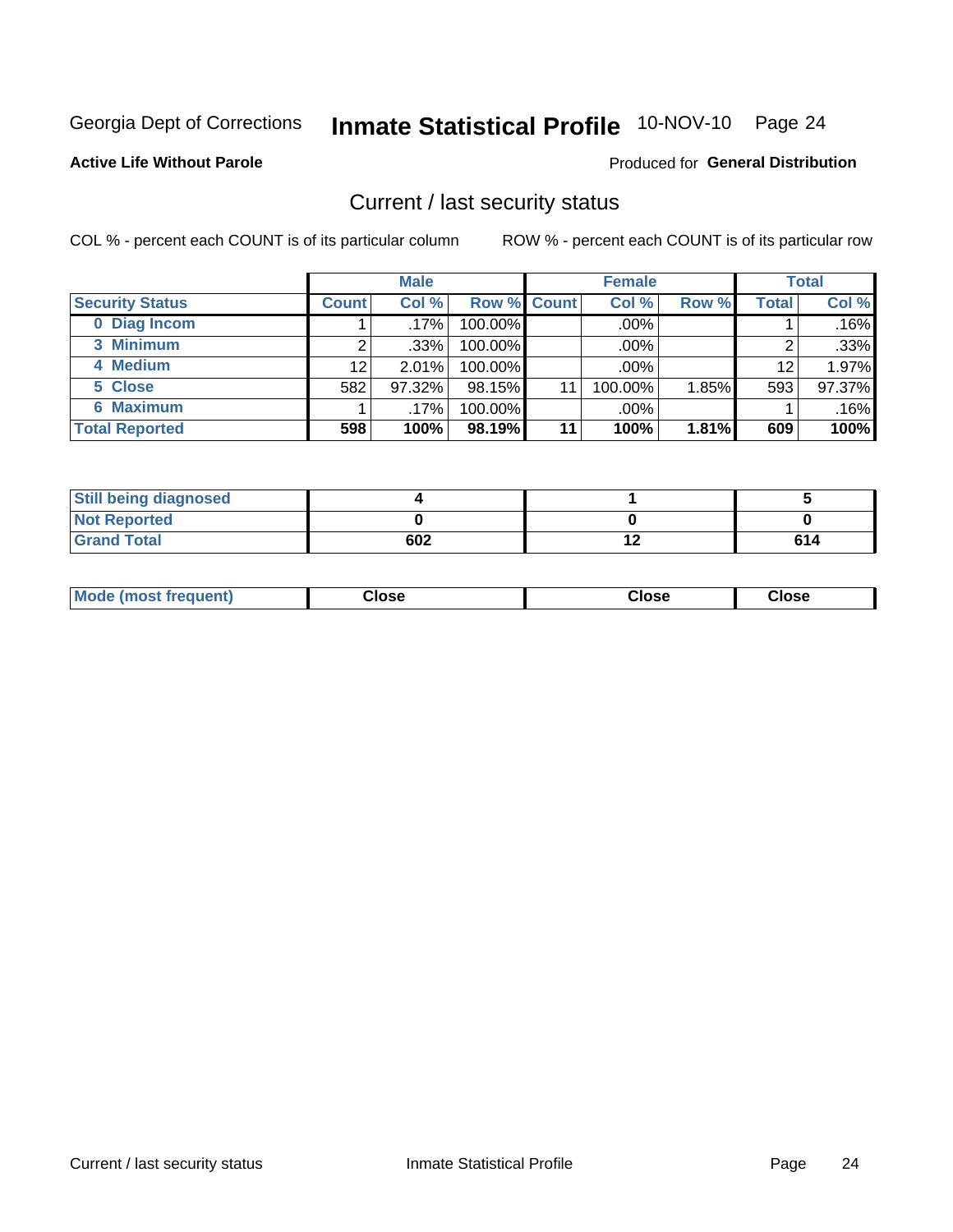# Inmate Statistical Profile 10-NOV-10 Page 25

**Active Life Without Parole** 

#### Produced for General Distribution

# Current / last type of institution

COL % - percent each COUNT is of its particular column

|                            |              | <b>Male</b> |                    |         | <b>Female</b> |       |       | <b>Total</b> |
|----------------------------|--------------|-------------|--------------------|---------|---------------|-------|-------|--------------|
| <b>Type of Institution</b> | <b>Count</b> | Col %       | <b>Row % Count</b> |         | Col %         | Row % | Total | Col %        |
| <b>State Prison</b>        | 599          | 99.83%      | $98.04\%$          | 12      | 100.00%       | 1.96% | 611   | 99.84%       |
| <b>Private Prison</b>      |              | 17%         | $100.00\%$         |         |               |       |       | .16%         |
| <b>Total Reported</b>      | 600          | 100%        | $98.04\%$          | $12 \,$ | 100%          | 1.96% | 612   | 100%         |

| .<br>prtea |     |         |  |
|------------|-----|---------|--|
| otal       | 602 | . .<br> |  |

| <b>Mode (most frequent)</b> | <b>State Prison</b> | <b>State Prison</b> | <b>State Prison</b> |
|-----------------------------|---------------------|---------------------|---------------------|
|                             |                     |                     |                     |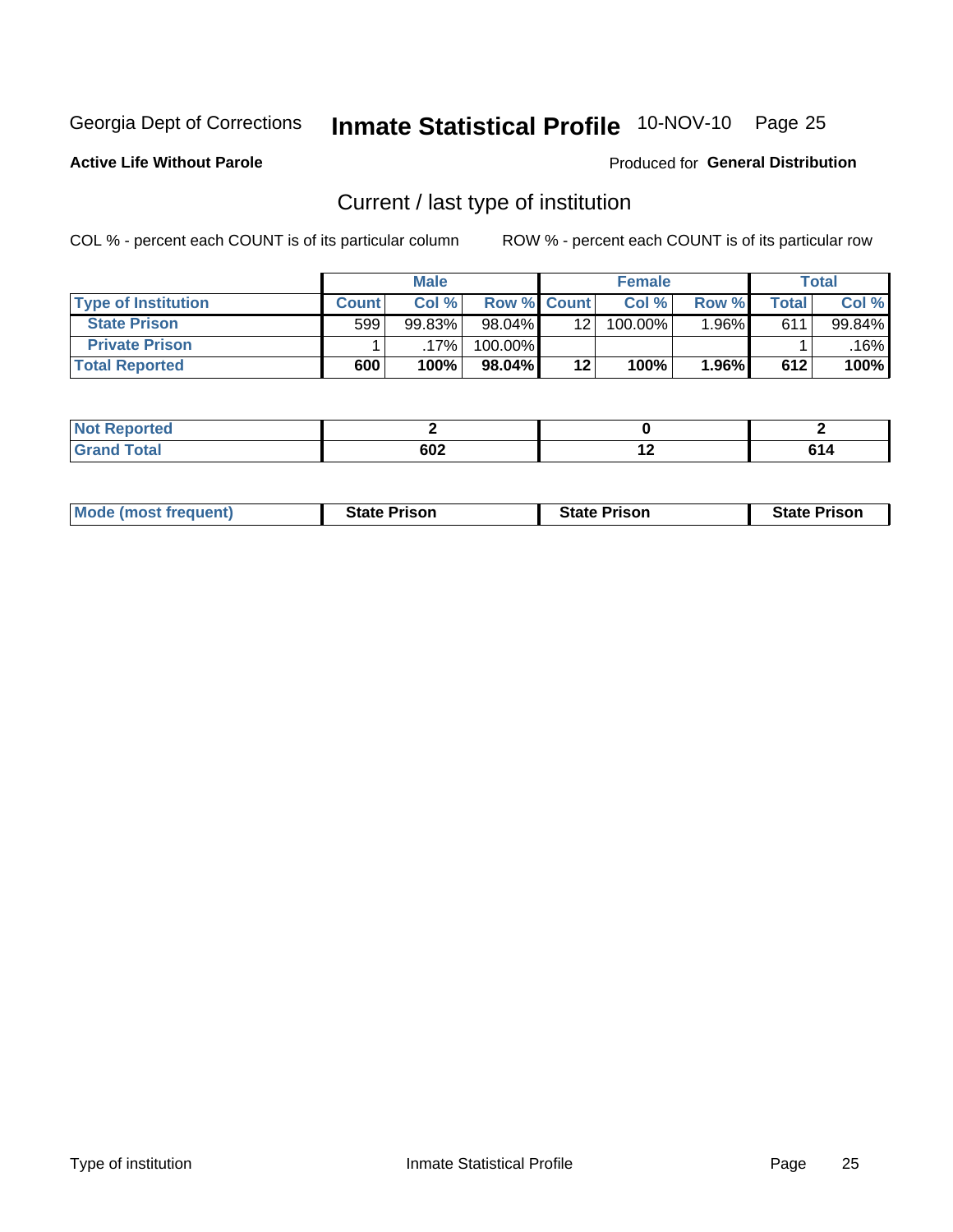# Inmate Statistical Profile 10-NOV-10 Page 26

#### **Active Life Without Parole**

### Produced for General Distribution

# Institution type - transitional centers

COL % - percent each COUNT is of its particular column

|                                                  | <b>Male</b> |                    | <b>Female</b> |             | Total |
|--------------------------------------------------|-------------|--------------------|---------------|-------------|-------|
| <b>Institution Type - Trans. Centers Count  </b> | Col%        | <b>Row % Count</b> | Col %         | Row % Total | Col % |
| <b>Total Reported</b>                            |             |                    |               |             |       |

| <b>Reported</b><br><b>NOT</b><br>$\sim$            |  |  |
|----------------------------------------------------|--|--|
| $f$ $f \circ f \circ f$<br>$C = 1$<br><b>TULAI</b> |  |  |

| Mode (most frequent) | <b>Null</b> | <b>Null</b> | <b>Null</b> |
|----------------------|-------------|-------------|-------------|
|                      |             |             |             |
|                      |             |             |             |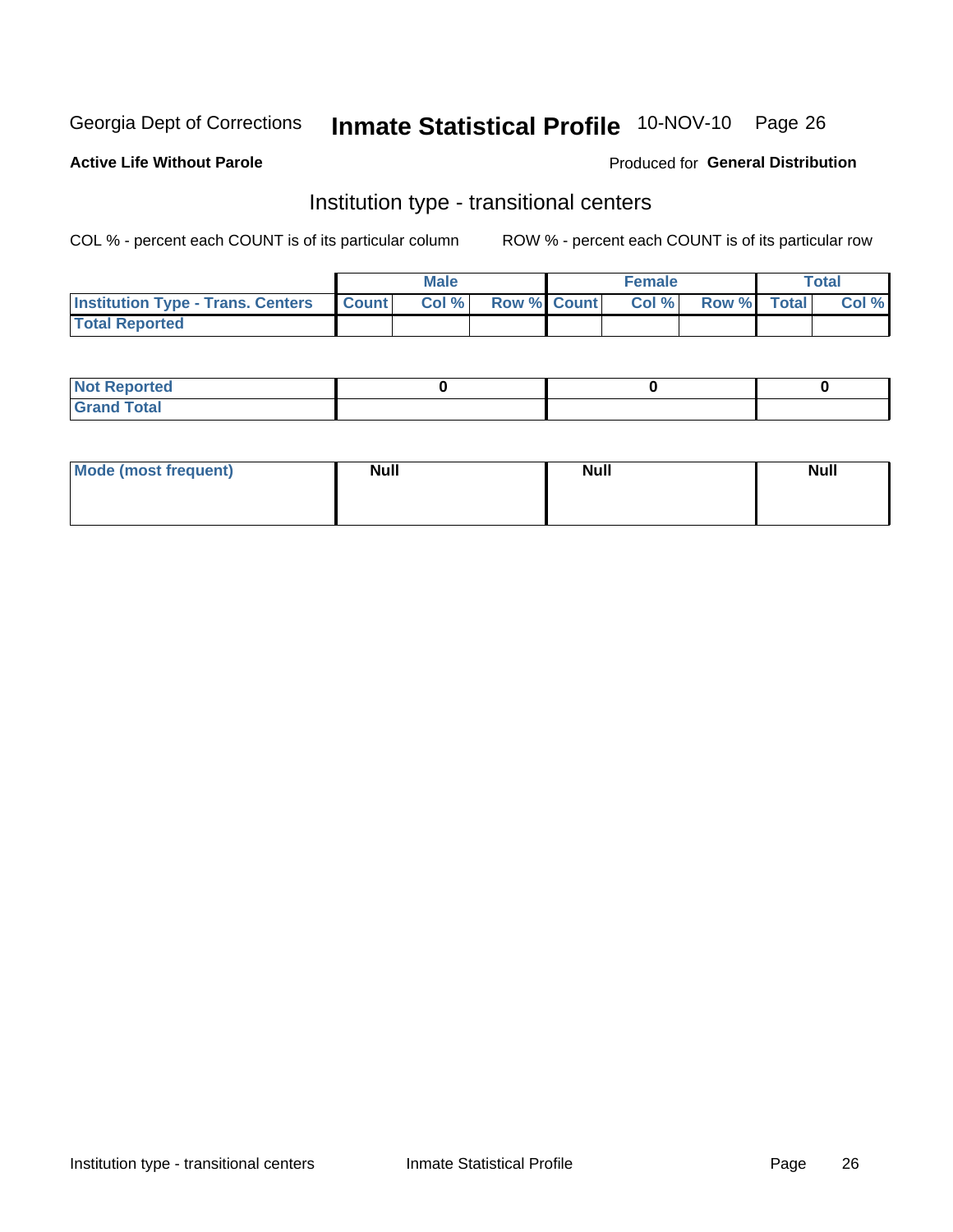#### 10-NOV-10 Page 27 **Inmate Statistical Profile**

#### **Active Life Without Parole**

#### Produced for General Distribution

### Institution type - mental hospitals

COL % - percent each COUNT is of its particular column

|                                                  | Male  |                    | <b>Female</b> |                   | <b>Total</b> |
|--------------------------------------------------|-------|--------------------|---------------|-------------------|--------------|
| <b>Institution Type - Mental Hospitals Count</b> | Col % | <b>Row % Count</b> |               | Col % Row % Total | Col %        |
| <b>Total Reported</b>                            |       |                    |               |                   |              |

| <b>Not Reported</b>                     |  |  |
|-----------------------------------------|--|--|
| <b>otal</b><br>C <sub>r</sub><br>______ |  |  |

| Mode.<br>frequent) | <b>Nul</b><br>_____ | <b>Null</b> | <b>Null</b> |
|--------------------|---------------------|-------------|-------------|
|                    |                     |             |             |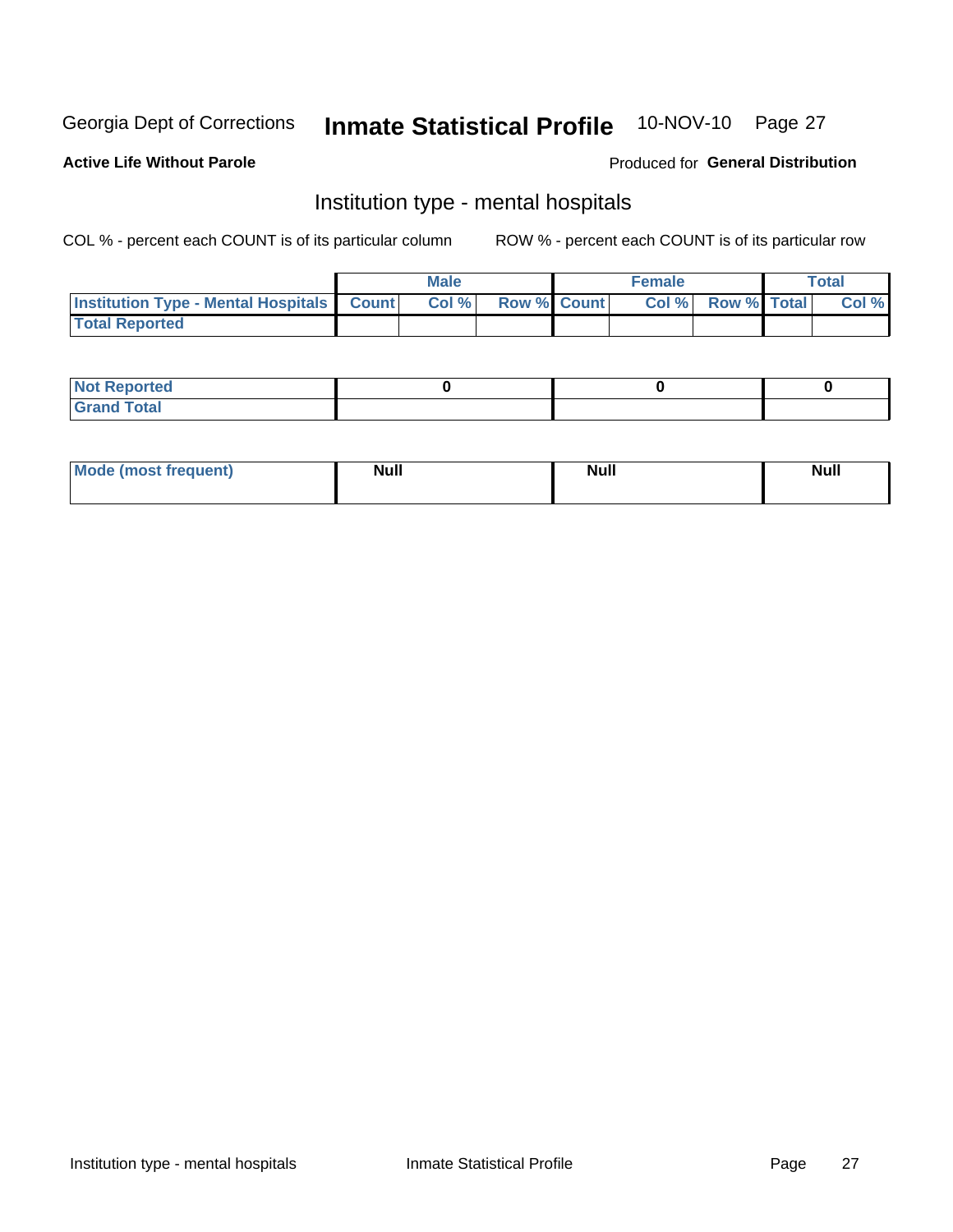# Inmate Statistical Profile 10-NOV-10 Page 28

**Active Life Without Parole** 

Produced for General Distribution

### Institution type - county prisons

COL % - percent each COUNT is of its particular column

|                                                    | <b>Male</b> |                          | <b>Female</b> |             | <b>Total</b> |
|----------------------------------------------------|-------------|--------------------------|---------------|-------------|--------------|
| <b>Institution Type - County Prisons   Count  </b> | Col %       | <b>Row % Count Col %</b> |               | Row % Total | Col %        |
| <b>Total Reported</b>                              |             |                          |               |             |              |

| <b>Not Reported</b>         |  |  |
|-----------------------------|--|--|
| <b>Total</b><br>-<br>______ |  |  |

| <b>Mode</b>      | <b>Null</b> | <b>Null</b> | <b>Null</b> |  |
|------------------|-------------|-------------|-------------|--|
| (most freauent). |             |             |             |  |
|                  |             |             |             |  |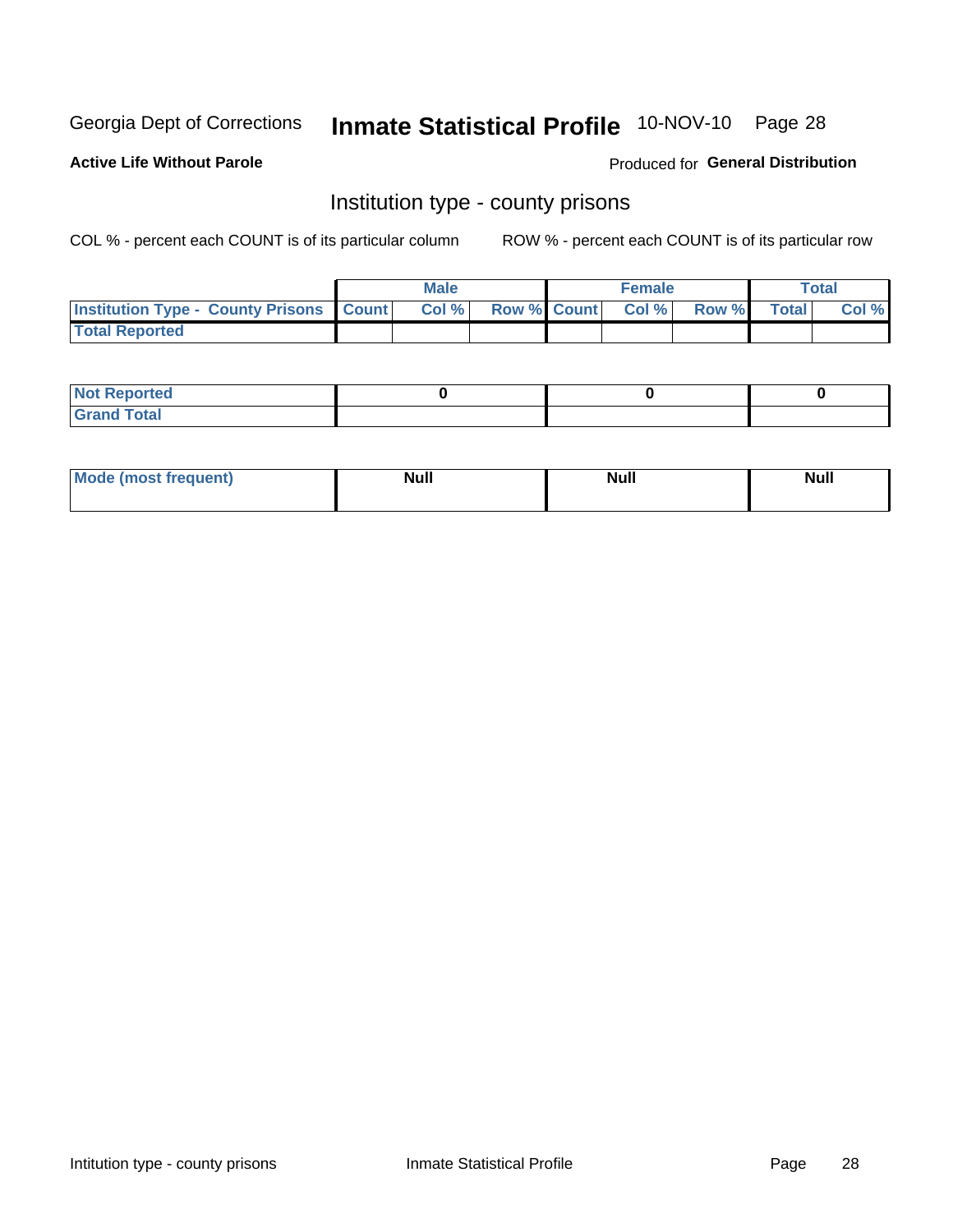# Inmate Statistical Profile 10-NOV-10 Page 29

### **Active Life Without Parole**

#### Produced for General Distribution

### Institution type - state prisons

COL % - percent each COUNT is of its particular column

|                                         |              | <b>Male</b> |         |              | <b>Female</b> |         | <b>Total</b> |        |
|-----------------------------------------|--------------|-------------|---------|--------------|---------------|---------|--------------|--------|
| <b>Institution Type - State Prisons</b> | <b>Count</b> | Col %       | Row %   | <b>Count</b> | Col %         | Row %   | <b>Total</b> | Col %  |
| 532 Augusta State Med.                  | 31           | 5.18%       | 100.00% |              |               |         | 31           | 5.07%  |
| <b>Prison</b>                           |              |             |         |              |               |         |              |        |
| <b>Autry State Prison</b><br>543        |              | .17%        | 100.00% |              |               |         |              | .16%   |
| <b>Baldwin State Prison</b><br>553      | 27           | 4.51%       | 100.00% |              |               |         | 27           | 4.42%  |
| <b>Ga Diag &amp; Class Pris</b><br>521  | 26           | 4.34%       | 100.00% |              |               |         | 26           | 4.26%  |
| <b>Ga State Prison</b><br>517           | 11           | 1.84%       | 100.00% |              |               |         | 11           | 1.80%  |
| <b>Hancock State Prison</b><br>541      | 55           | 9.18%       | 100.00% |              |               |         | 55           | 9.00%  |
| <b>Hays State Prison</b><br>540         | 80           | 13.36%      | 100.00% |              |               |         | 80           | 13.09% |
| <b>Johnson State Prison</b><br>545      | 2            | .33%        | 100.00% |              |               |         | 2            | .33%   |
| <b>Macon State Prison</b><br>549        | 89           | 14.86%      | 100.00% |              |               |         | 89           | 14.57% |
| <b>Men'S State Prison</b><br>519        |              | .17%        | 100.00% |              |               |         |              | .16%   |
| <b>Metro State Prison (W)</b><br>554    |              |             |         | 10           | 83.33%        | 100.00% | 10           | 1.64%  |
| <b>Phillips State Prison</b><br>505     | 15           | 2.50%       | 100.00% |              |               |         | 15           | 2.45%  |
| <b>Pulaski State Prison (W)</b><br>557  |              |             |         | 2            | 16.67%        | 100.00% | 2            | .33%   |
| <b>Smith State Prison</b><br>550        | 71           | 11.85%      | 100.00% |              |               |         | 71           | 11.62% |
| <b>Telfair State Prison</b><br>542      | 78           | 13.02%      | 100.00% |              |               |         | 78           | 12.77% |
| <b>Valdosta State Prison</b><br>537     | 56           | 9.35%       | 100.00% |              |               |         | 56           | 9.17%  |
| <b>Ware State Prison</b><br>501         | 56           | 9.35%       | 100.00% |              |               |         | 56           | 9.17%  |
| <b>Total Reported</b>                   | 599          | 100%        | 98.04%  | 12           | 100%          | 1.96%   | 611          | 100%   |

| <b>Not</b><br>Reported<br>. |     |  |
|-----------------------------|-----|--|
| <b>Total</b><br>'Grano      | 599 |  |

| Mode (most frequent) | <b>1549 Macon State Prison</b> | 554 Metro State Prison (W) | 1549 Macon State<br>Prison |
|----------------------|--------------------------------|----------------------------|----------------------------|
|----------------------|--------------------------------|----------------------------|----------------------------|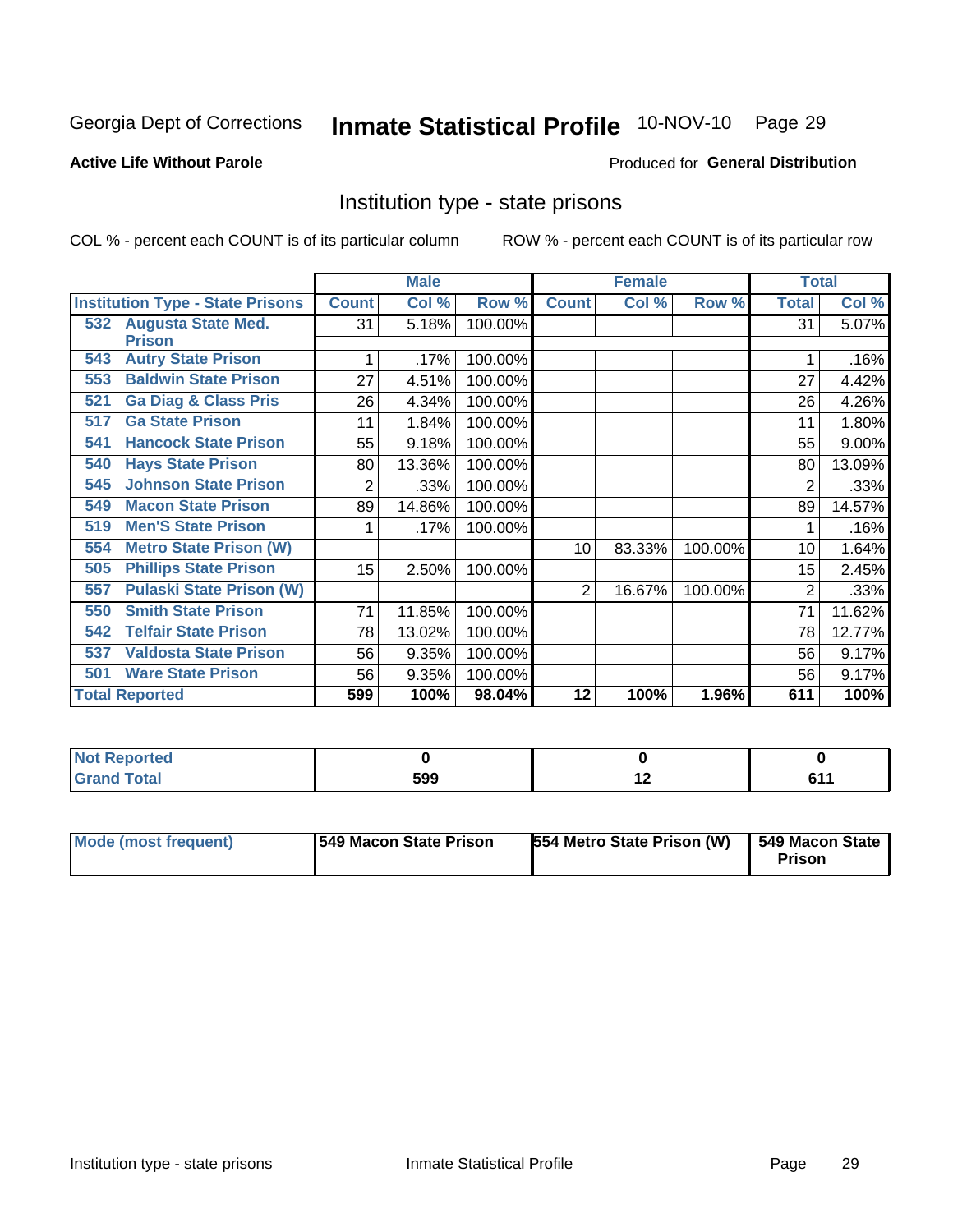# Inmate Statistical Profile 10-NOV-10 Page 30

**Active Life Without Parole** 

Produced for General Distribution

### Institution type - private prisons

COL % - percent each COUNT is of its particular column

|                                           |              | <b>Male</b> |                    | <b>Female</b> |       |              | Total   |
|-------------------------------------------|--------------|-------------|--------------------|---------------|-------|--------------|---------|
| <b>Institution Type - Private Prisons</b> | <b>Count</b> | Col%        | <b>Row % Count</b> | Col $%$       | Row % | <b>Total</b> | Col %   |
| 569<br><b>Coffee Corr Facility</b>        |              | $100.00\%$  | 100.00%            |               |       |              | 100.00% |
| <b>Total Reported</b>                     |              | $100\%$ .   | 100%               |               | %     |              | 100%    |

| Not Reported |  |  |
|--------------|--|--|
|              |  |  |

| Mode (most frequent) | 569 Coffee Corr Facility | <b>Null</b> | 569 Coffee Corr<br><b>Facility</b> |
|----------------------|--------------------------|-------------|------------------------------------|
|----------------------|--------------------------|-------------|------------------------------------|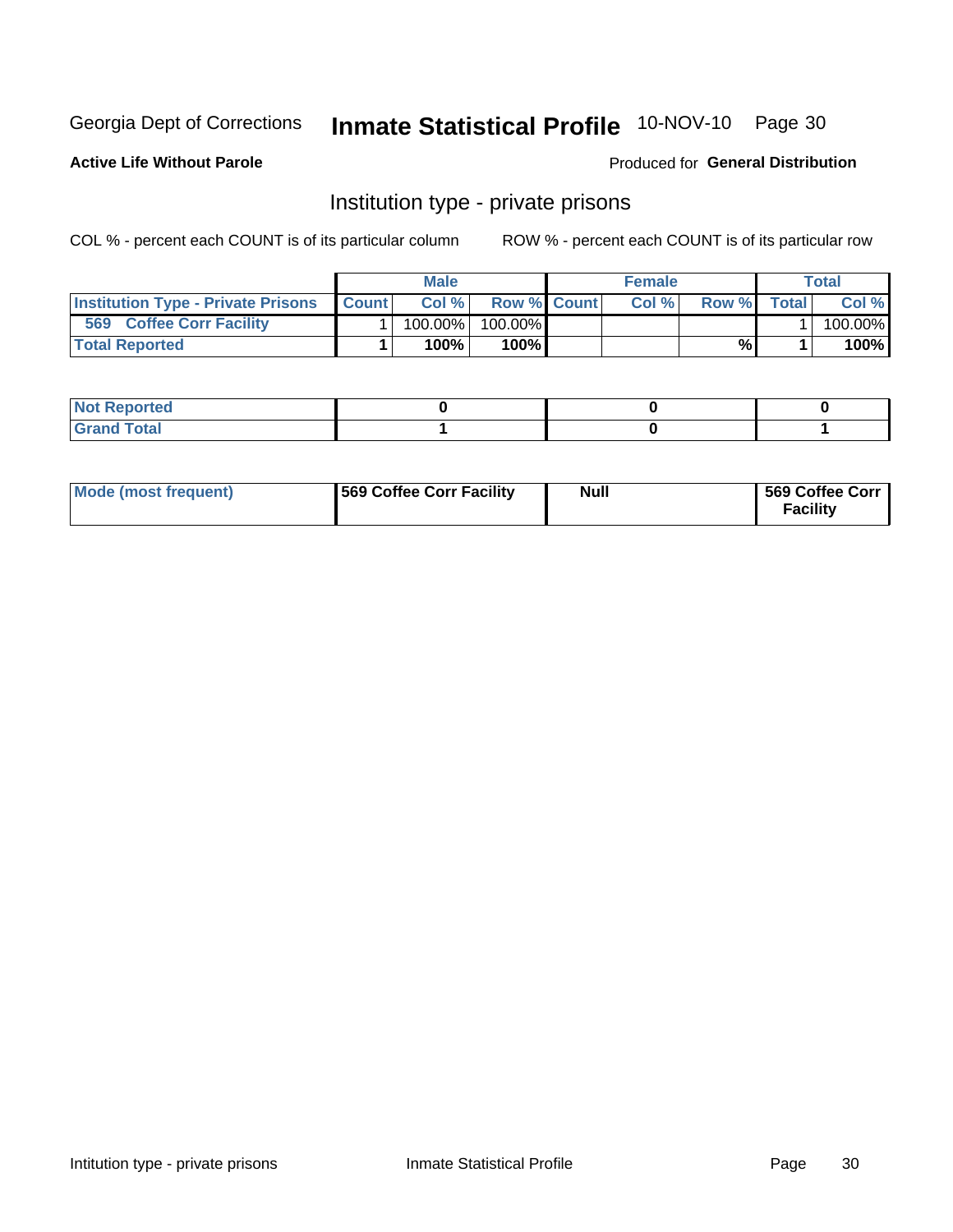# Inmate Statistical Profile 10-NOV-10 Page 31

**Active Life Without Parole** 

**Produced for General Distribution** 

# Institution type - prison annexes

COL % - percent each COUNT is of its particular column

|                                                   | <b>Male</b> |              |       | <b>Female</b> |                    | <b>Total</b> |
|---------------------------------------------------|-------------|--------------|-------|---------------|--------------------|--------------|
| <b>Institution Type - Prison Annexe   Count  </b> | Col %       | <b>Row %</b> | Count | Col %         | <b>Row %</b> Total | Col %        |
| <b>Total Reported</b>                             |             |              |       |               |                    |              |

| <b>Reported</b><br>I NOT |  |  |
|--------------------------|--|--|
| <b>Total</b><br>$C$ ren  |  |  |

| Mor<br><b>ruent</b> )<br>rea<br>nos | <b>Null</b> | <b>Moll</b><br>_____ | . .<br><b>Null</b> |
|-------------------------------------|-------------|----------------------|--------------------|
|                                     |             |                      |                    |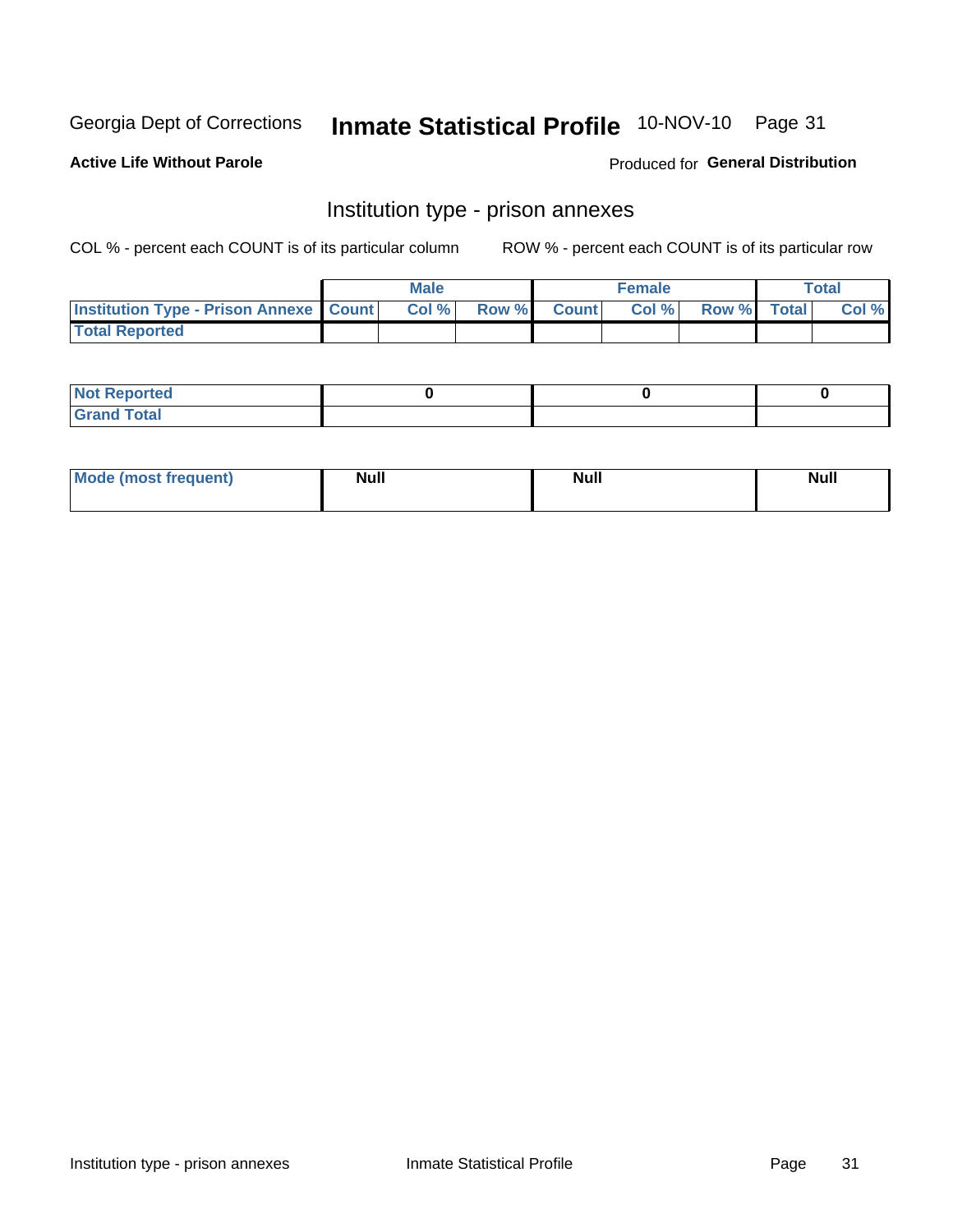# Inmate Statistical Profile 10-NOV-10 Page 32

**Active Life Without Parole** 

Produced for General Distribution

# Institution type - pre-release centers

COL % - percent each COUNT is of its particular column

|                                                   | <b>Male</b> |              |       | <b>Female</b> |                    | <b>Total</b> |
|---------------------------------------------------|-------------|--------------|-------|---------------|--------------------|--------------|
| <b>Institution Type - Prison Annexe   Count  </b> | Col %       | <b>Row %</b> | Count | Col %         | <b>Row %</b> Total | Col %        |
| <b>Total Reported</b>                             |             |              |       |               |                    |              |

| <b>Reported</b><br>I NOT |  |  |
|--------------------------|--|--|
| <b>Total</b><br>$C$ ren  |  |  |

| Mor<br><b>ruent</b> )<br>rea<br>nos | <b>Null</b> | <b>Moll</b><br>_____ | . .<br><b>Null</b> |
|-------------------------------------|-------------|----------------------|--------------------|
|                                     |             |                      |                    |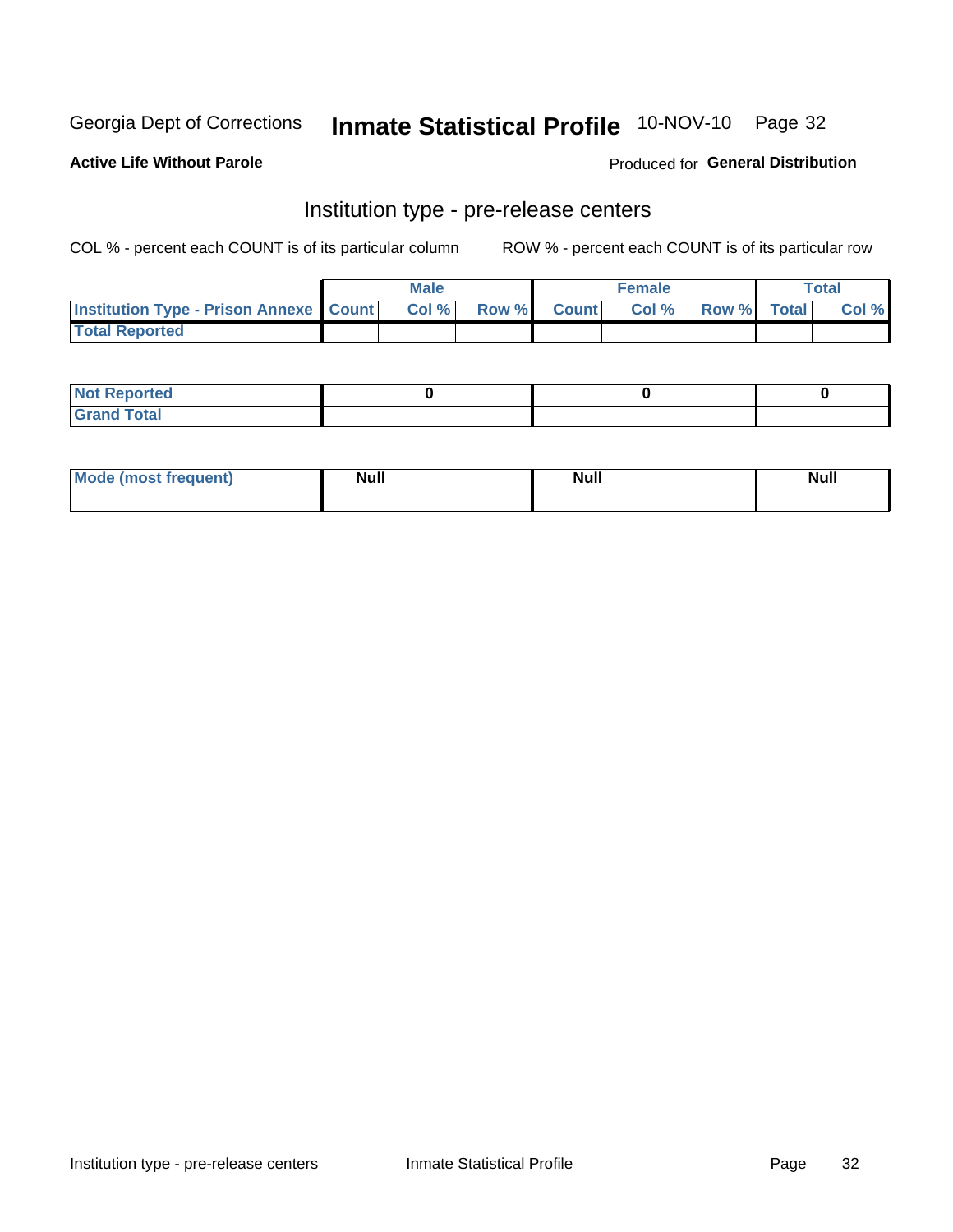# Inmate Statistical Profile 10-NOV-10 Page 33

### **Active Life Without Parole**

#### Produced for General Distribution

# Institution type - inmate boot camp

COL % - percent each COUNT is of its particular column

|                                      |              | <b>Male</b> |             | <b>Female</b> |             | Total |
|--------------------------------------|--------------|-------------|-------------|---------------|-------------|-------|
| <b>Institution Type - Boot Camps</b> | <b>Count</b> | Col %       | Row % Count | Col%          | Row % Total | Col % |
| <b>Total Rported</b>                 |              |             |             |               |             |       |

| <b>Not Reported</b>                       |  |  |
|-------------------------------------------|--|--|
| <b>Total</b><br>C <sub>ucu</sub><br>_____ |  |  |

| <b>Mode (most frequent)</b> | <b>Null</b> | <b>Null</b> | <b>Null</b> |
|-----------------------------|-------------|-------------|-------------|
|                             |             |             |             |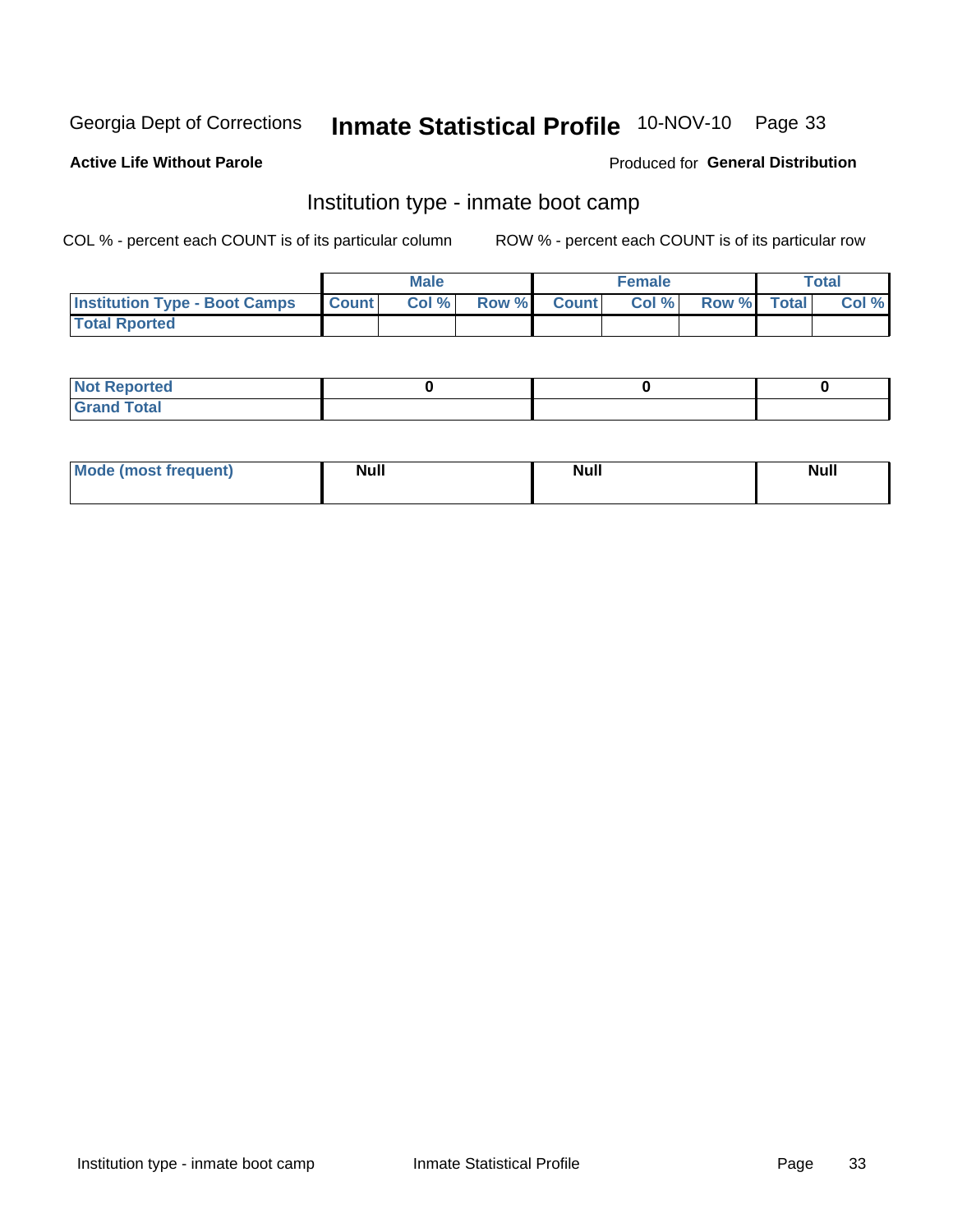# Inmate Statistical Profile 10-NOV-10 Page 34

**Active Life Without Parole** 

#### Produced for General Distribution

### Number of disciplinary reports

COL % - percent each COUNT is of its particular column

|                                       |              | <b>Male</b> |                    |         | <b>Female</b> |          |              | <b>Total</b> |
|---------------------------------------|--------------|-------------|--------------------|---------|---------------|----------|--------------|--------------|
| <b>Number of Disciplinary Reports</b> | <b>Count</b> | Col %       | <b>Row % Count</b> |         | Col %         | Row %    | <b>Total</b> | Col %        |
|                                       | 160          | 26.58%      | 96.39%             | 6       | 50.00%        | $3.61\%$ | 166          | 27.04%       |
|                                       | 52           | 8.64%       | 100.00%            |         |               |          | 52           | 8.47%        |
|                                       | 53           | 8.80%       | 96.36%             | 2       | 16.67%        | 3.64%    | 55           | 8.96%        |
| 3                                     | 34           | 5.65%       | 97.14%             |         | 8.33%         | 2.86%    | 35           | 5.70%        |
|                                       | 40           | 6.64%       | 100.00%            |         |               |          | 40           | 6.51%        |
| 5                                     | 27           | 4.49%       | 100.00%            |         |               |          | 27           | 4.40%        |
| <b>More Than 5</b>                    | 236          | 39.20%      | 98.74%             | 3       | 25.00%        | 1.26%    | 239          | 38.93%       |
| <b>Total Reported</b>                 | 602          | 100%        | 98.05%             | $12 \,$ | 100%          | 1.95%    | 614          | 100.0%       |

| NO.<br>тео |     |             |     |
|------------|-----|-------------|-----|
| Total      | 602 | $\cdot$ $-$ | ,,, |

| Mean (average)       | 8.56 | 8.51 |
|----------------------|------|------|
| Median (middle)      |      |      |
| Mode (most frequent) |      |      |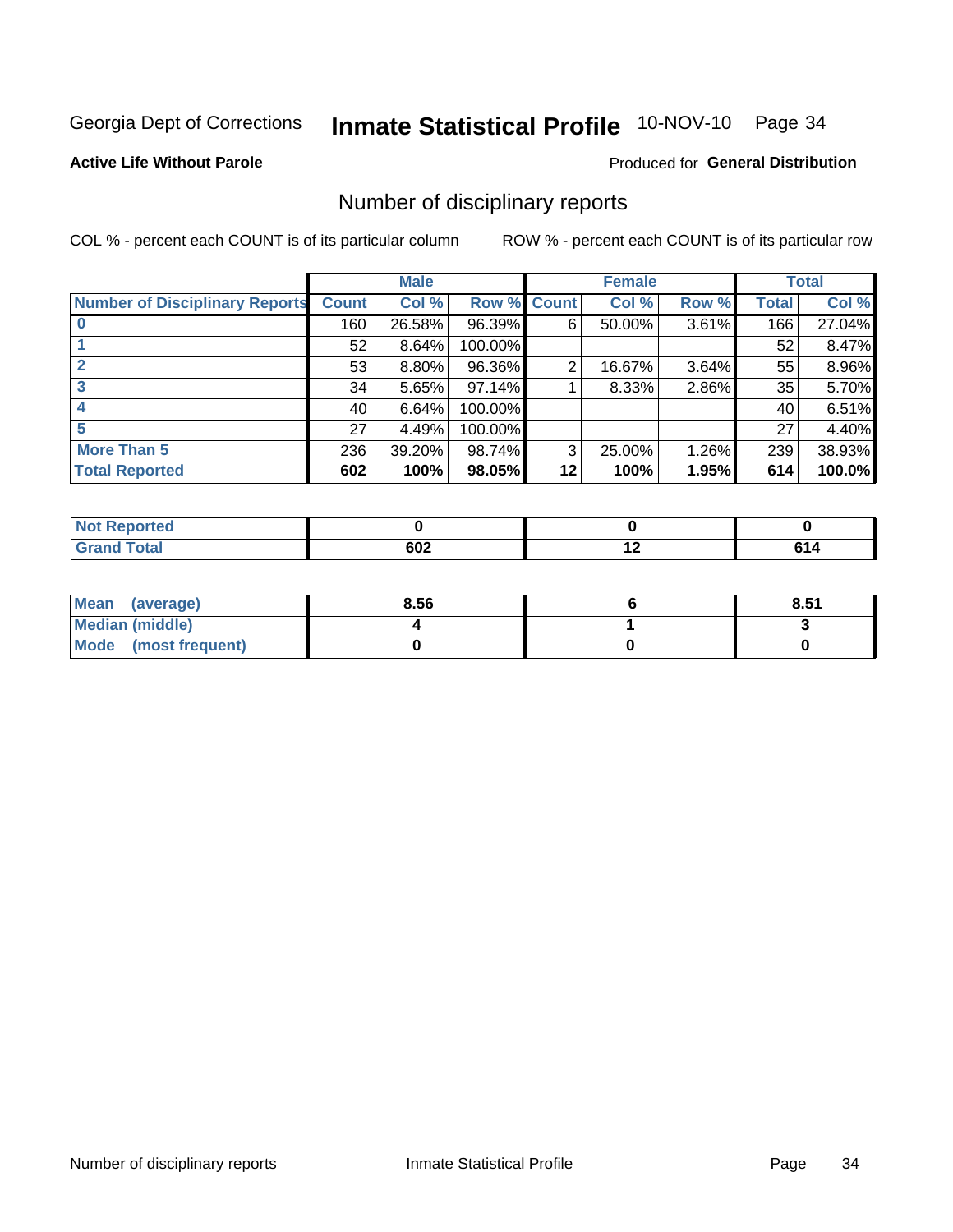# Inmate Statistical Profile 10-NOV-10 Page 35

### **Active Life Without Parole**

#### Produced for General Distribution

# Number of transfers

COL % - percent each COUNT is of its particular column

|                            |              | <b>Male</b> |             |    | <b>Female</b> |        |              | <b>Total</b> |
|----------------------------|--------------|-------------|-------------|----|---------------|--------|--------------|--------------|
| <b>Number of Transfers</b> | <b>Count</b> | Col %       | Row % Count |    | Col %         | Row %  | <b>Total</b> | Col %        |
|                            | 9            | $1.50\%$    | 64.29%      | 5  | 41.67%        | 35.71% | 14           | 2.28%        |
|                            | 79           | 13.12%      | 97.53%      | 2  | 16.67%        | 2.47%  | 81           | 13.19%       |
| $\mathbf{2}$               | 132          | 21.93%      | 99.25%      |    | 8.33%         | 0.75%  | 133          | 21.66%       |
| 3                          | 118          | 19.60%      | 96.72%      | 4  | 33.33%        | 3.28%  | 122          | 19.87%       |
|                            | 70           | 11.63%      | 100.00%     |    |               |        | 70           | 11.40%       |
| 5                          | 41           | 6.81%       | 100.00%     |    |               |        | 41           | 6.68%        |
| <b>More Than 5</b>         | 153          | 25.42%      | 100.00%     |    |               |        | 153          | 24.92%       |
| <b>Total Reported</b>      | 602          | 100%        | 98.05%      | 12 | 100%          | 1.95%  | 614          | 100%         |

| prted<br>NOT |     |     |  |
|--------------|-----|-----|--|
| ™otal        | 602 | . . |  |

| Mean (average)       | 4.19 | 1.33 | 4.13 |
|----------------------|------|------|------|
| Median (middle)      |      |      |      |
| Mode (most frequent) |      |      |      |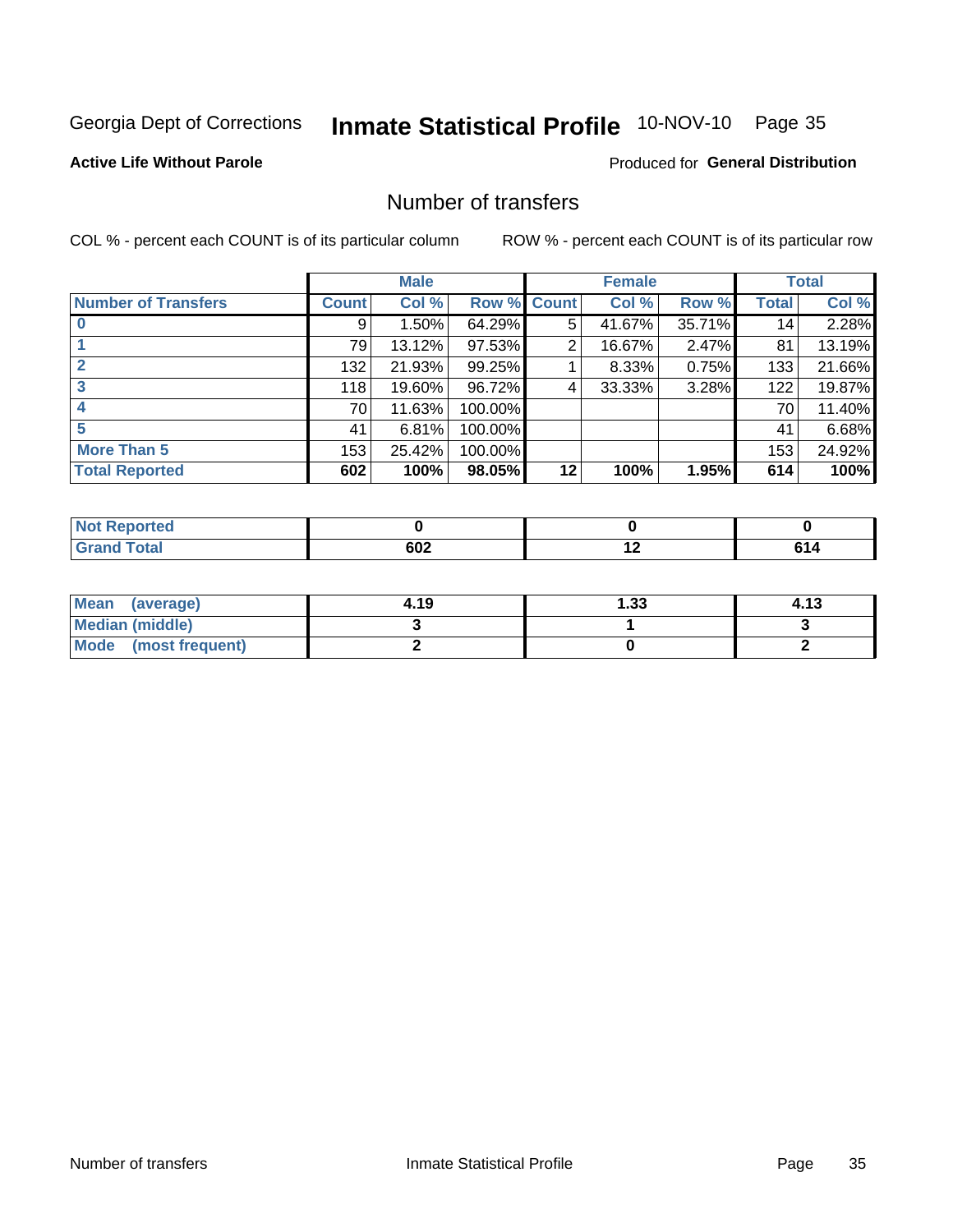# Inmate Statistical Profile 10-NOV-10 Page 36

**Active Life Without Parole** 

Produced for General Distribution

# Number of escapes

COL % - percent each COUNT is of its particular column

|                          |              | <b>Male</b> |                    |    | <b>Female</b> |       |       | Total  |
|--------------------------|--------------|-------------|--------------------|----|---------------|-------|-------|--------|
| <b>Number of Escapes</b> | <b>Count</b> | Col%        | <b>Row % Count</b> |    | Col %         | Row % | Total | Col %  |
|                          | 600          | $99.67\%$   | $98.04\%$          | 12 | 100.00%       | 1.96% | 612   | 99.67% |
|                          |              | 0.17%       | 100.00%            |    |               |       |       | 0.16%  |
|                          |              | 0.17%       | 100.00%            |    |               |       |       | 0.16%  |
| <b>Total Reported</b>    | 602          | 100%        | 98.05%             | 12 | 100%          | 1.95% | 614   | 100%   |

| <b>roorted</b><br><b>NOt Repo</b> |     |     |    |
|-----------------------------------|-----|-----|----|
| <b>Fotal</b><br>Grand             | 602 | . . | c. |

| Mean (average)       |  |  |
|----------------------|--|--|
| Median (middle)      |  |  |
| Mode (most frequent) |  |  |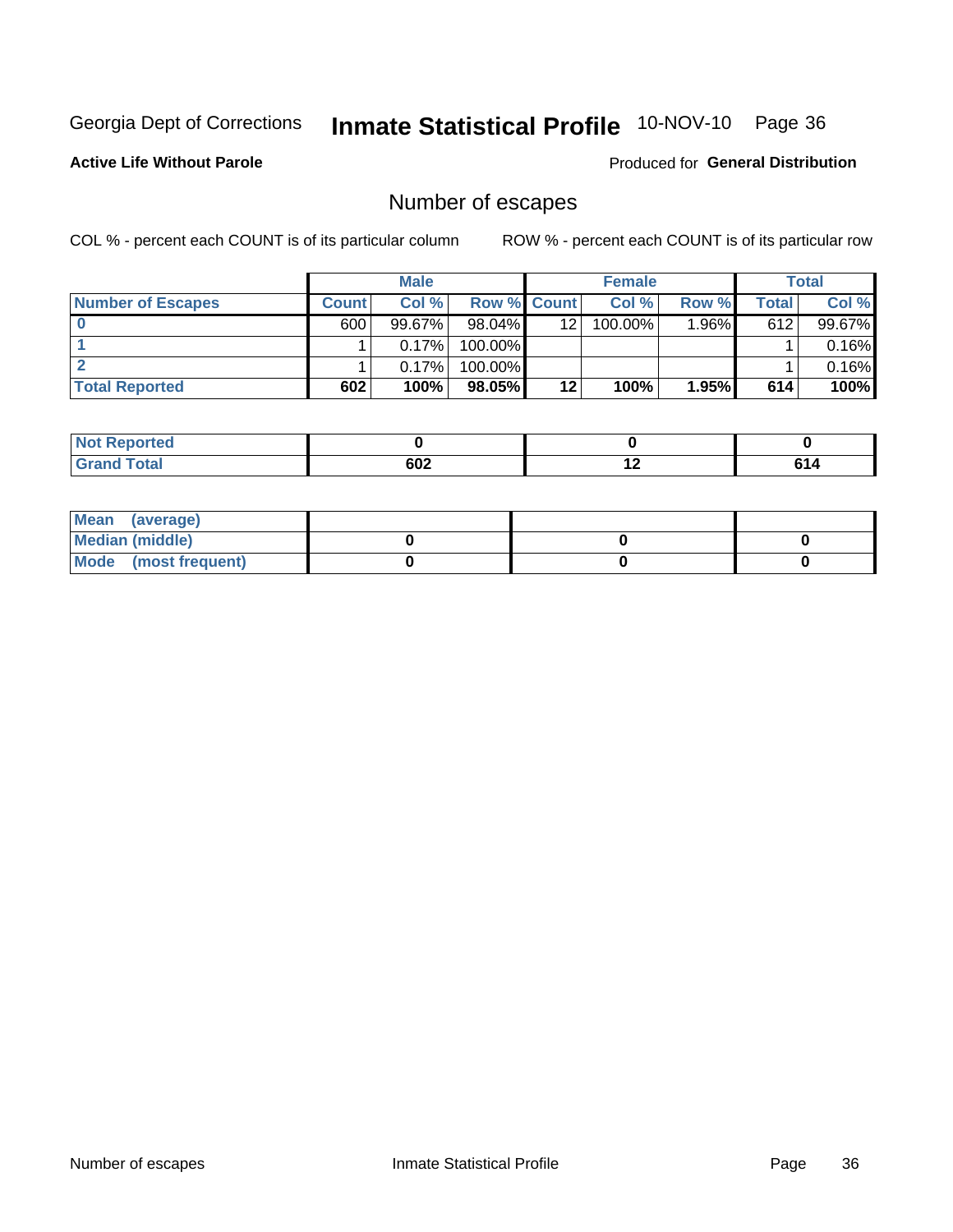#### **Active Life Without Parole**

### **Produced for General Distribution**

### Time served in current (or last) institution

COL % - percent each COUNT is of its particular column

|                            |              | <b>Male</b> |         |              | <b>Female</b> |       |              | <b>Total</b> |
|----------------------------|--------------|-------------|---------|--------------|---------------|-------|--------------|--------------|
| <b>Time In Institution</b> | <b>Count</b> | Col %       | Row %   | <b>Count</b> | Col %         | Row % | <b>Total</b> | Col %        |
| 0 to 3 months              | 70           | 11.63%      | 98.59%  | 1            | 8.33%         | 1.41% | 71           | 11.56%       |
| <b>3.01 to 6 months</b>    | 54           | 8.97%       | 98.18%  | 1            | 8.33%         | 1.82% | 55           | 8.96%        |
| 6.01 to 9 months           | 36           | 5.98%       | 97.30%  | 1            | 8.33%         | 2.70% | 37           | 6.03%        |
| 9.01 to 12 months          | 27           | 4.49%       | 96.43%  |              | 8.33%         | 3.57% | 28           | 4.56%        |
| 12.01 to 18 months         | 72           | 11.96%      | 100.00% |              |               |       | 72           | 11.73%       |
| <b>18.01 to 24 months</b>  | 60           | 9.97%       | 100.00% |              |               |       | 60           | 9.77%        |
| 2.01 to 3 years            | 85           | 14.12%      | 93.41%  | 6            | 50.00%        | 6.59% | 91           | 14.82%       |
| 3.01 to 4 years            | 38           | 6.31%       | 100.00% |              |               |       | 38           | 6.19%        |
| $4.01$ to 5 years          | 40           | 6.64%       | 100.00% |              |               |       | 40           | 6.51%        |
| 5.01 to 6 years            | 33           | 5.48%       | 97.06%  | 1            | 8.33%         | 2.94% | 34           | 5.54%        |
| 6.01 to 7 years            | 19           | 3.16%       | 95.00%  | 1            | 8.33%         | 5.00% | 20           | 3.26%        |
| $7.01$ to 8 years          | 19           | 3.16%       | 100.00% |              |               |       | 19           | 3.09%        |
| 8.01 to 9 years            | 20           | 3.32%       | 100.00% |              |               |       | 20           | 3.26%        |
| 9.01 to 10 years           | 12           | 1.99%       | 100.00% |              |               |       | 12           | 1.95%        |
| Over 10 years              | 17           | 2.82%       | 100.00% |              |               |       | 17           | 2.77%        |
| <b>Total Reported</b>      | 602          | 100%        | 98.05%  | 12           | 100%          | 1.95% | 614          | 100%         |

| <b>orted</b><br><b>NOT</b> |                   |     |  |
|----------------------------|-------------------|-----|--|
| $f \wedge f \wedge f$      | con<br><b>UUZ</b> | . . |  |

| <b>Mean</b><br>(average) | 34 months | 28 months | 34 months |
|--------------------------|-----------|-----------|-----------|
| Median (middle)          | 22 months | 28 months | 22 months |
| Mode (most frequent)     | 32 months | 1 months  | 2 months  |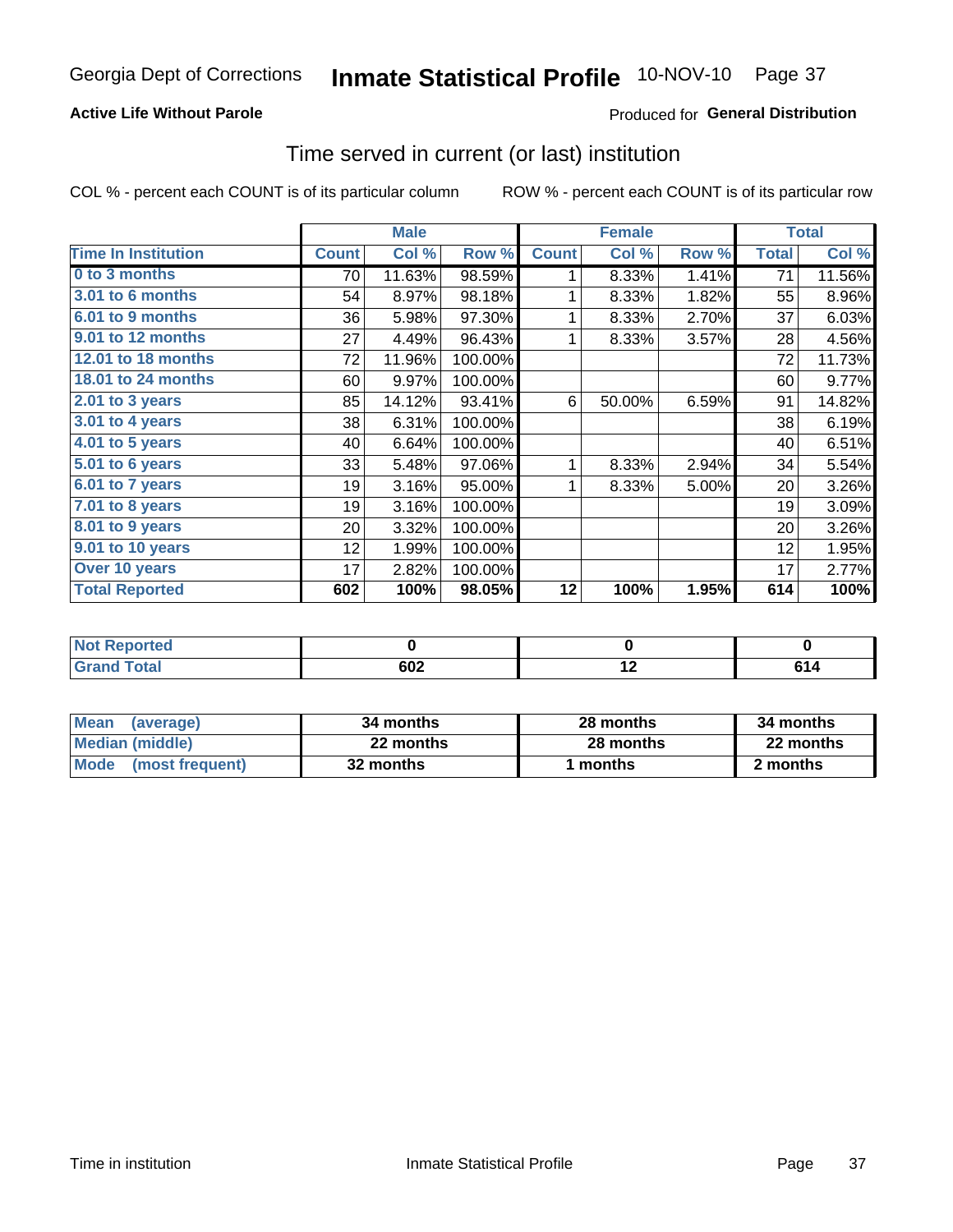# Inmate Statistical Profile 10-NOV-10 Page 38

#### **Active Life Without Parole**

#### Produced for General Distribution

### Highest grade level attained

COL % - percent each COUNT is of its particular column

|                              |                 | <b>Male</b> |         |                | <b>Female</b> |        |                | <b>Total</b> |
|------------------------------|-----------------|-------------|---------|----------------|---------------|--------|----------------|--------------|
| <b>Grade Level</b>           | <b>Count</b>    | Col %       | Row %   | <b>Count</b>   | Col %         | Row %  | <b>Total</b>   | Col %        |
| No school at all             | 1               | 0.17%       | 100.00% |                |               |        | 1              | 0.17%        |
| <b>Grade 1</b>               | 1               | 0.17%       | 100.00% |                |               |        | 1              | 0.17%        |
| <b>Grade 2</b>               | 1               | 0.17%       | 100.00% |                |               |        | 1              | 0.17%        |
| <b>Grade 4</b>               | 4               | 0.68%       | 100.00% |                |               |        | 4              | 0.66%        |
| Grade 5                      | 4               | 0.68%       | 100.00% |                |               |        | 4              | 0.66%        |
| Grade 6                      | 9               | 1.52%       | 100.00% |                |               |        | 9              | 1.49%        |
| <b>Grade 7</b>               | 22              | 3.72%       | 100.00% |                |               |        | 22             | 3.65%        |
| <b>Grade 8</b>               | 49              | 8.29%       | 98.00%  | 1              | 8.33%         | 2.00%  | 50             | 8.29%        |
| <b>Grade 9</b>               | 76              | 12.86%      | 98.70%  | 1              | 8.33%         | 1.30%  | 77             | 12.77%       |
| Grade 10                     | 109             | 18.44%      | 98.20%  | $\overline{2}$ | 16.67%        | 1.80%  | 111            | 18.41%       |
| Grade 11                     | 83              | 14.04%      | 98.81%  | 1              | 8.33%         | 1.19%  | 84             | 13.93%       |
| <b>Grade 12 or GED</b>       | 131             | 22.17%      | 96.32%  | 5              | 41.67%        | 3.68%  | 136            | 22.55%       |
| <b>Some tech school</b>      | 6               | 1.02%       | 85.71%  | 1              | 8.33%         | 14.29% | 7              | 1.16%        |
| <b>Completed tech school</b> | 10 <sup>1</sup> | 1.69%       | 100.00% |                |               |        | 10             | 1.66%        |
| College, 1 year              | 22              | 3.72%       | 100.00% |                |               |        | 22             | 3.65%        |
| College, 2 year              | 31              | 5.25%       | 96.88%  | 1              | 8.33%         | 3.13%  | 32             | 5.31%        |
| College, 3 year              | 13              | 2.20%       | 100.00% |                |               |        | 13             | 2.16%        |
| <b>Bachelor's degree</b>     | 12              | 2.03%       | 100.00% |                |               |        | 12             | 1.99%        |
| <b>Master's degree</b>       | 4               | 0.68%       | 100.00% |                |               |        | 4              | 0.66%        |
| Ph.D. degree                 | 1               | 0.17%       | 100.00% |                |               |        | 1              | 0.17%        |
| Law degree                   | $\overline{2}$  | 0.34%       | 100.00% |                |               |        | $\overline{2}$ | 0.33%        |
| <b>Total Reported</b>        | 591             | 100%        | 98.01%  | 12             | 100%          | 1.99%  | 603            | 100.0%       |

| <b>Reported</b> | $ -$ | $\sim$ $\sim$ |
|-----------------|------|---------------|
| <b>otal</b>     | 602  |               |

| Mean (average)       | 10.75           | 11.25           | 10.76             |
|----------------------|-----------------|-----------------|-------------------|
| Median (middle)      | Grade 11        | Grade 12 or GED | Grade 11          |
| Mode (most frequent) | Grade 12 or GED | Grade 12 or GED | I Grade 12 or GED |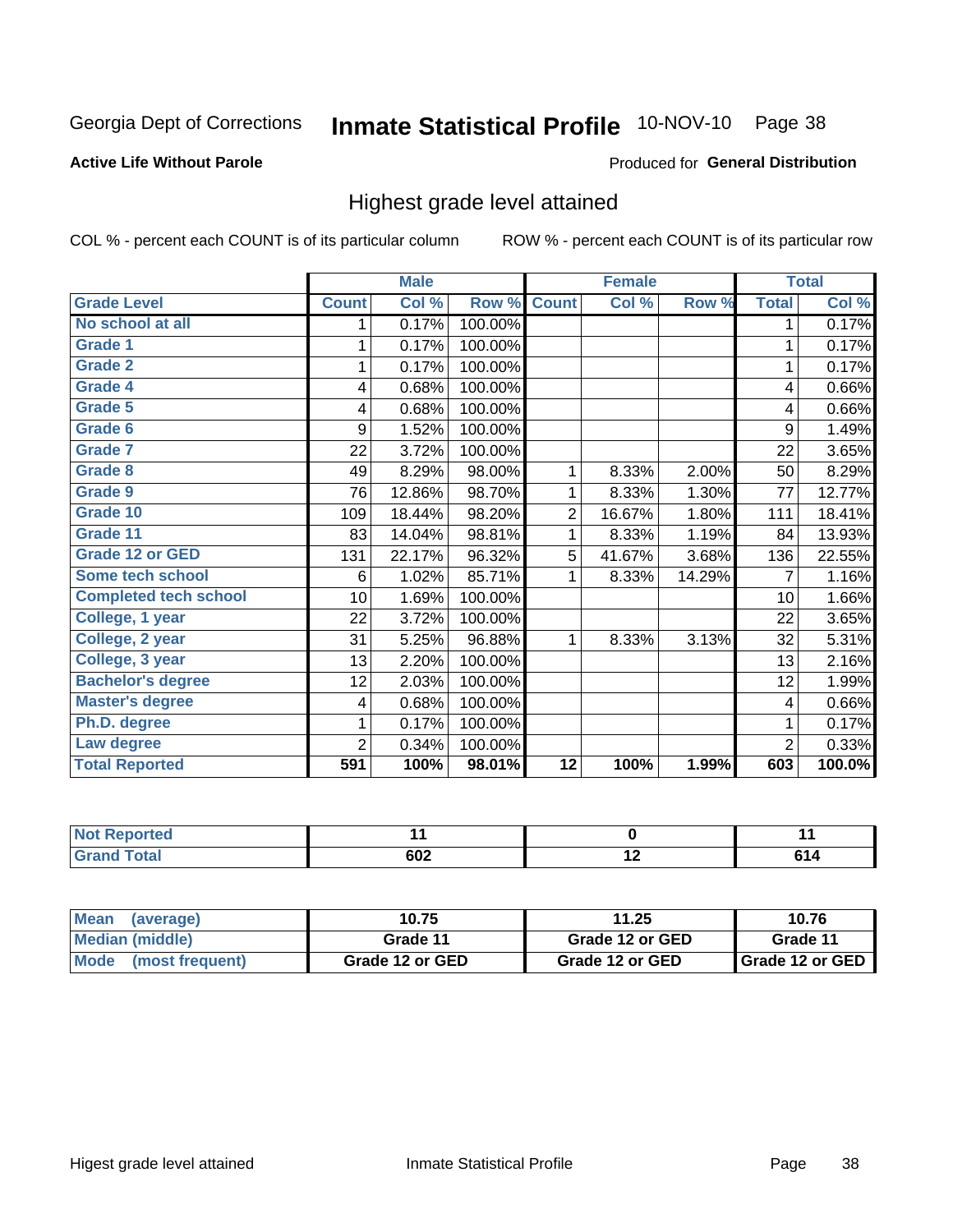# Inmate Statistical Profile 10-NOV-10 Page 39

#### **Active Life Without Parole**

#### Produced for General Distribution

## Culture fair IQ scores

COL % - percent each COUNT is of its particular column

|                       |              | <b>Male</b> |                    |                | <b>Female</b> |       |              | <b>Total</b> |
|-----------------------|--------------|-------------|--------------------|----------------|---------------|-------|--------------|--------------|
| <b>IQ Scores</b>      | <b>Count</b> | Col %       | <b>Row % Count</b> |                | Col %         | Row % | <b>Total</b> | Col %        |
| $60 - 69$             | 25           | 4.61%       | 100.00%            |                |               |       | 25           | 4.53%        |
| $70 - 79$             | 41           | 7.56%       | 100.00%            |                |               |       | 41           | 7.43%        |
| $80 - 89$             | 89           | 16.42%      | 96.74%             | 3              | 30.00%        | 3.26% | 92           | 16.67%       |
| $90 - 99$             | 100          | 18.45%      | 98.04%             | $\overline{2}$ | 20.00%        | 1.96% | 102          | 18.48%       |
| $100 - 109$           | 146          | 26.94%      | 98.65%             | 2              | 20.00%        | 1.35% | 148          | 26.81%       |
| $110 - 119$           | 118          | 21.77%      | 98.33%             | $\overline{2}$ | 20.00%        | 1.67% | 120          | 21.74%       |
| $120 - 129$           | 23           | 4.24%       | 95.83%             | 1              | 10.00%        | 4.17% | 24           | 4.35%        |
| <b>Total Reported</b> | 542          | 100%        | 98.19%             | 10             | 100%          | 1.81% | 552          | 100.0%       |

| <b>Not Reported</b>         | 55  | 56  |
|-----------------------------|-----|-----|
| <b>Not Valid (under 60)</b> |     |     |
| <b>Grand Total</b>          | 602 | 614 |

| Mean (average)       | 98  | 102 | 98  |
|----------------------|-----|-----|-----|
| Median (middle)      | 101 | 99  | 101 |
| Mode (most frequent) | 110 | 102 | 110 |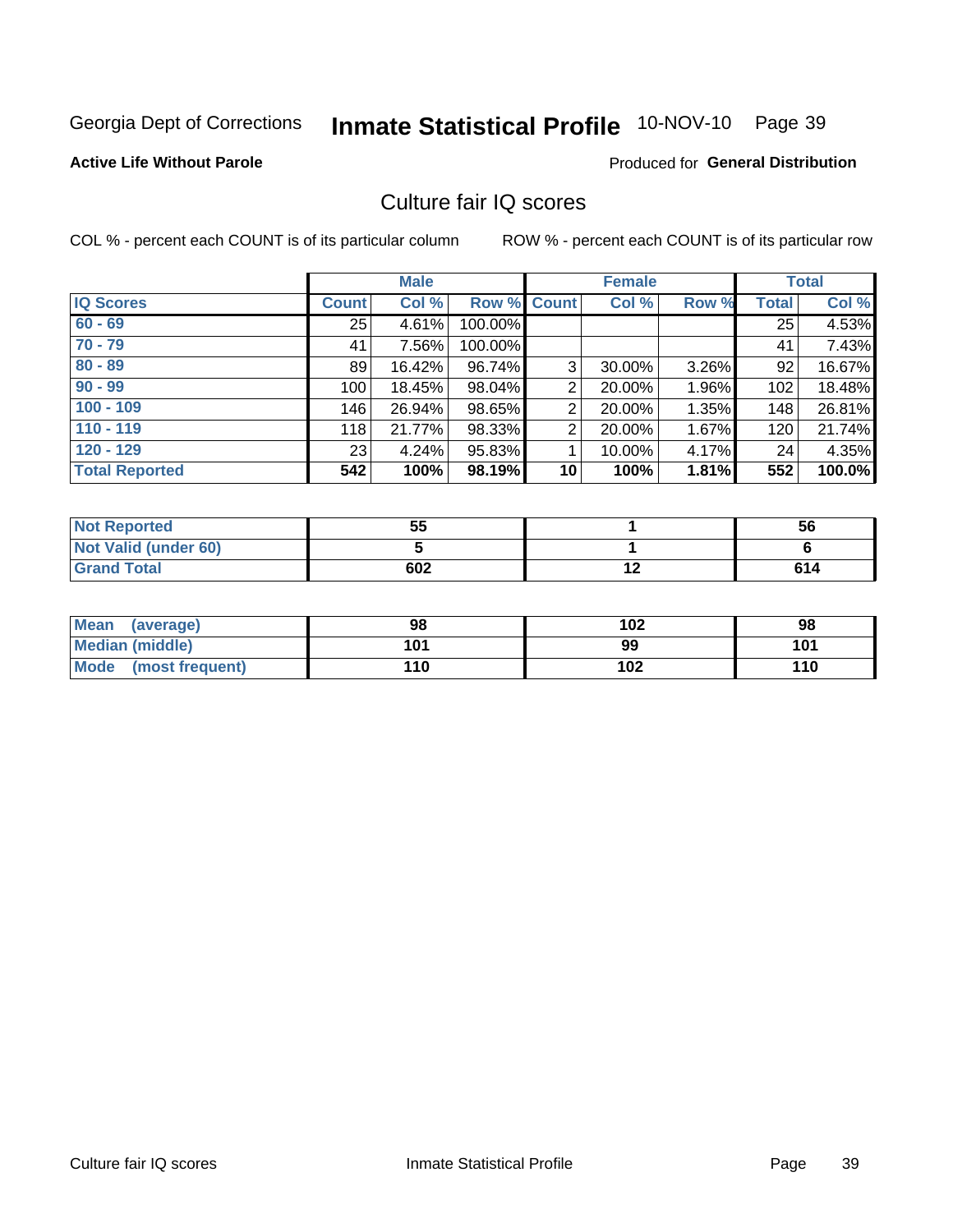# Inmate Statistical Profile 10-NOV-10 Page 40

#### **Active Life Without Parole**

#### Produced for General Distribution

# Wide Range Achievement Test (WRAT) reading score

COL % - percent each COUNT is of its particular column

|                           |                 | <b>Male</b> |         |                | <b>Female</b> |       |              | <b>Total</b> |
|---------------------------|-----------------|-------------|---------|----------------|---------------|-------|--------------|--------------|
| <b>WRAT Reading Score</b> | <b>Count</b>    | Col %       | Row %   | <b>Count</b>   | Col %         | Row % | <b>Total</b> | Col %        |
| $0.1$ to $0.9$            | 15              | 2.72%       | 100.00% |                |               |       | 15           | 2.66%        |
| 1.0 to 1.9                | 17              | 3.08%       | 100.00% |                |               |       | 17           | 3.02%        |
| 2.0 to 2.9                | 28              | 5.07%       | 96.55%  | 1              | 9.09%         | 3.45% | 29           | 5.15%        |
| 3.0 to 3.9                | 34              | 6.16%       | 100.00% |                |               |       | 34           | 6.04%        |
| 4.0 to 4.9                | 43              | 7.79%       | 97.73%  | 1              | 9.09%         | 2.27% | 44           | 7.82%        |
| 5.0 to 5.9                | 50              | 9.06%       | 98.04%  | 1              | 9.09%         | 1.96% | 51           | $9.06\%$     |
| 6.0 to 6.9                | 47              | 8.51%       | 100.00% |                |               |       | 47           | 8.35%        |
| 7.0 to 7.9                | 20 <sup>°</sup> | 3.62%       | 100.00% |                |               |       | 20           | 3.55%        |
| 8.0 to 8.9                | 40              | 7.25%       | 100.00% |                |               |       | 40           | 7.10%        |
| 9.0 to 9.9                | 44              | 7.97%       | 97.78%  | 1              | 9.09%         | 2.22% | 45           | 7.99%        |
| 10.0 to 10.9              | 13              | 2.36%       | 92.86%  | 1              | 9.09%         | 7.14% | 14           | 2.49%        |
| 11.0 to 11.9              | 33              | 5.98%       | 97.06%  | 1              | 9.09%         | 2.94% | 34           | 6.04%        |
| 12.0 to 12.9              | 113             | 20.47%      | 98.26%  | $\overline{2}$ | 18.18%        | 1.74% | 115          | 20.43%       |
| 13                        | 55              | 9.96%       | 94.83%  | 3              | 27.27%        | 5.17% | 58           | 10.30%       |
| <b>Total Reported</b>     | 552             | 100%        | 98.05%  | 11             | 100%          | 1.95% | 563          | 100%         |

| <b>Not Reported</b> | 50  |     |           |
|---------------------|-----|-----|-----------|
| <b>Grand Total</b>  | 602 | . . | C4<br>614 |

| <b>Mean</b><br>(average) | 0.27<br>o.z1 | 9.85          | 8.30 |
|--------------------------|--------------|---------------|------|
| Median (middle)          | ช.อ          | 11 J<br>. . Z | ၓ.Ე  |
| Mode<br>(most frequent)  |              |               | טו   |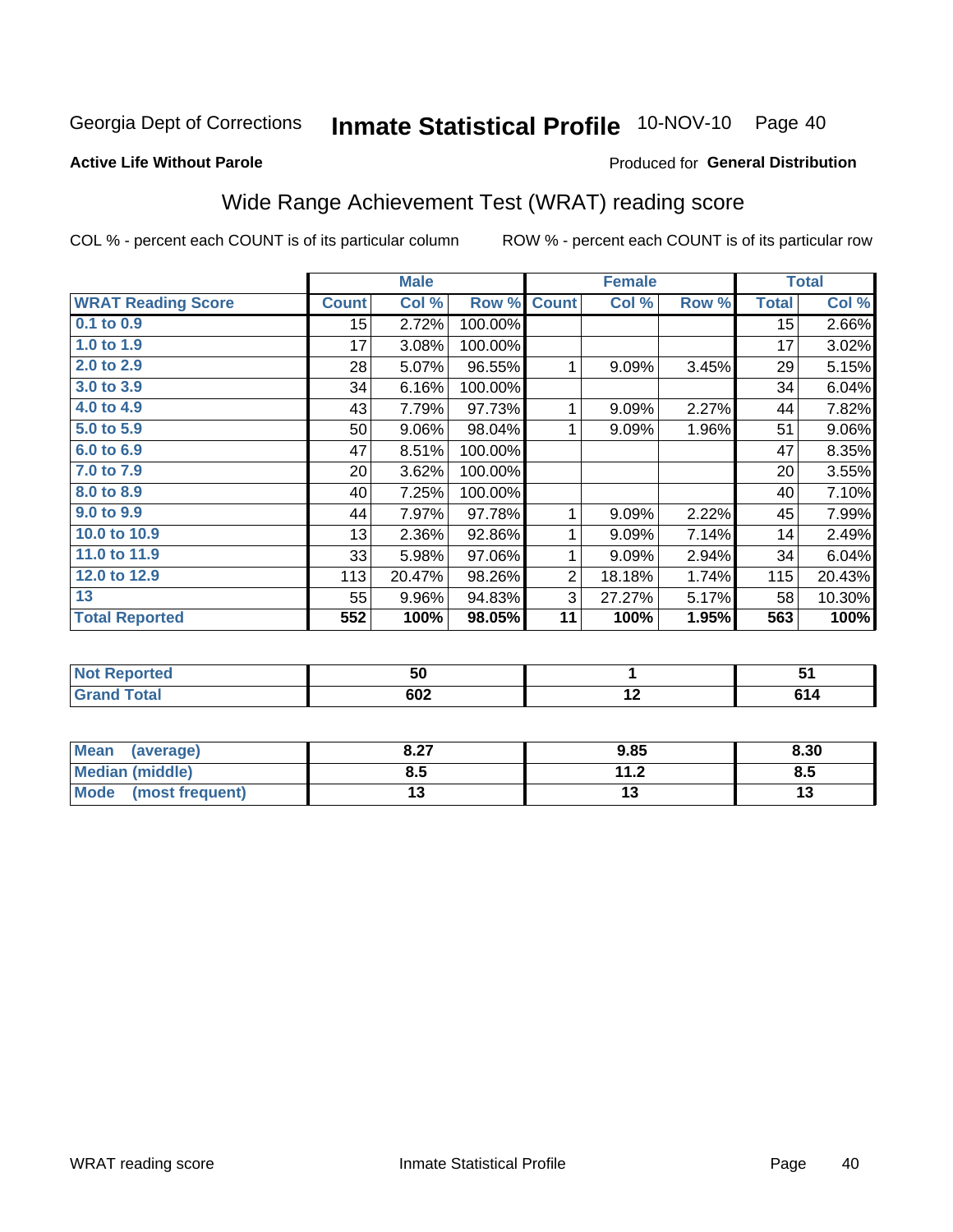# Inmate Statistical Profile 10-NOV-10 Page 41

#### **Active Life Without Parole**

#### Produced for General Distribution

# Wide Range Achievement Test (WRAT) math score

COL % - percent each COUNT is of its particular column

|                              |                  | <b>Male</b> |         |                | <b>Female</b>   |        |              | <b>Total</b>         |
|------------------------------|------------------|-------------|---------|----------------|-----------------|--------|--------------|----------------------|
| <b>WRAT Mathematic Score</b> | <b>Count</b>     | Col %       | Row %   | <b>Count</b>   | Col %           | Row %  | <b>Total</b> | Col %                |
| 0.1 to 0.9                   | $\overline{2}$   | 0.36%       | 100.00% |                |                 |        | 2            | $0.36\%$             |
| 1.0 to 1.9                   | 4                | 0.72%       | 100.00% |                |                 |        | 4            | 0.71%                |
| 2.0 to 2.9                   | 18               | 3.26%       | 100.00% |                |                 |        | 18           | 3.20%                |
| 3.0 to 3.9                   | 37               | 6.70%       | 100.00% |                |                 |        | 37           | 6.57%                |
| 4.0 to 4.9                   | 62               | 11.23%      | 95.38%  | 3              | 27.27%          | 4.62%  | 65           | 11.55%               |
| 5.0 t0 5.9                   | 74               | 13.41%      | 100.00% |                |                 |        | 74           | 13.14%               |
| 6.0 to 6.9                   | 110              | 19.93%      | 99.10%  | 1              | 9.09%           | 0.90%  | 111          | 19.72%               |
| 7.0 to 7.9                   | 66               | 11.96%      | 98.51%  | 1              | 9.09%           | 1.49%  | 67           | 11.90%               |
| 8.0 to 8.9                   | 41               | 7.43%       | 95.35%  | $\overline{2}$ | 18.18%          | 4.65%  | 43           | 7.64%                |
| 9.0 to 9.9                   | 52               | 9.42%       | 96.30%  | $\overline{2}$ | 18.18%          | 3.70%  | 54           | 9.59%                |
| 10.0 to 10.9                 | 26               | 4.71%       | 100.00% |                |                 |        | 26           | 4.62%                |
| 11.0 to 11.9                 | 15 <sub>15</sub> | 2.72%       | 100.00% |                |                 |        | 15           | 2.66%                |
| 12.0 to 12.9                 | 36               | 6.52%       | 97.30%  | 1              | 9.09%           | 2.70%  | 37           | 6.57%                |
| 13                           | 9                | 1.63%       | 90.00%  | 1              | 9.09%           | 10.00% | 10           | 1.78%                |
| <b>Total Reported</b>        | 552              | 100%        | 98.05%  | 11             | 100%            | 1.95%  | 563          | $\overline{100.0\%}$ |
|                              |                  |             |         |                |                 |        |              |                      |
| <b>Not Reported</b>          |                  | 50          |         |                | 1               |        |              | 51                   |
| <b>Grand Total</b>           |                  | 602         |         |                | $\overline{12}$ |        |              | 614                  |

| Mean<br>(average)    | 7.15 | 8.17 | 717<br>. |
|----------------------|------|------|----------|
| Median (middle)      | 6.9  | o.z  | 6.9      |
| Mode (most frequent) | 6.9  | 7.O  | 6.9      |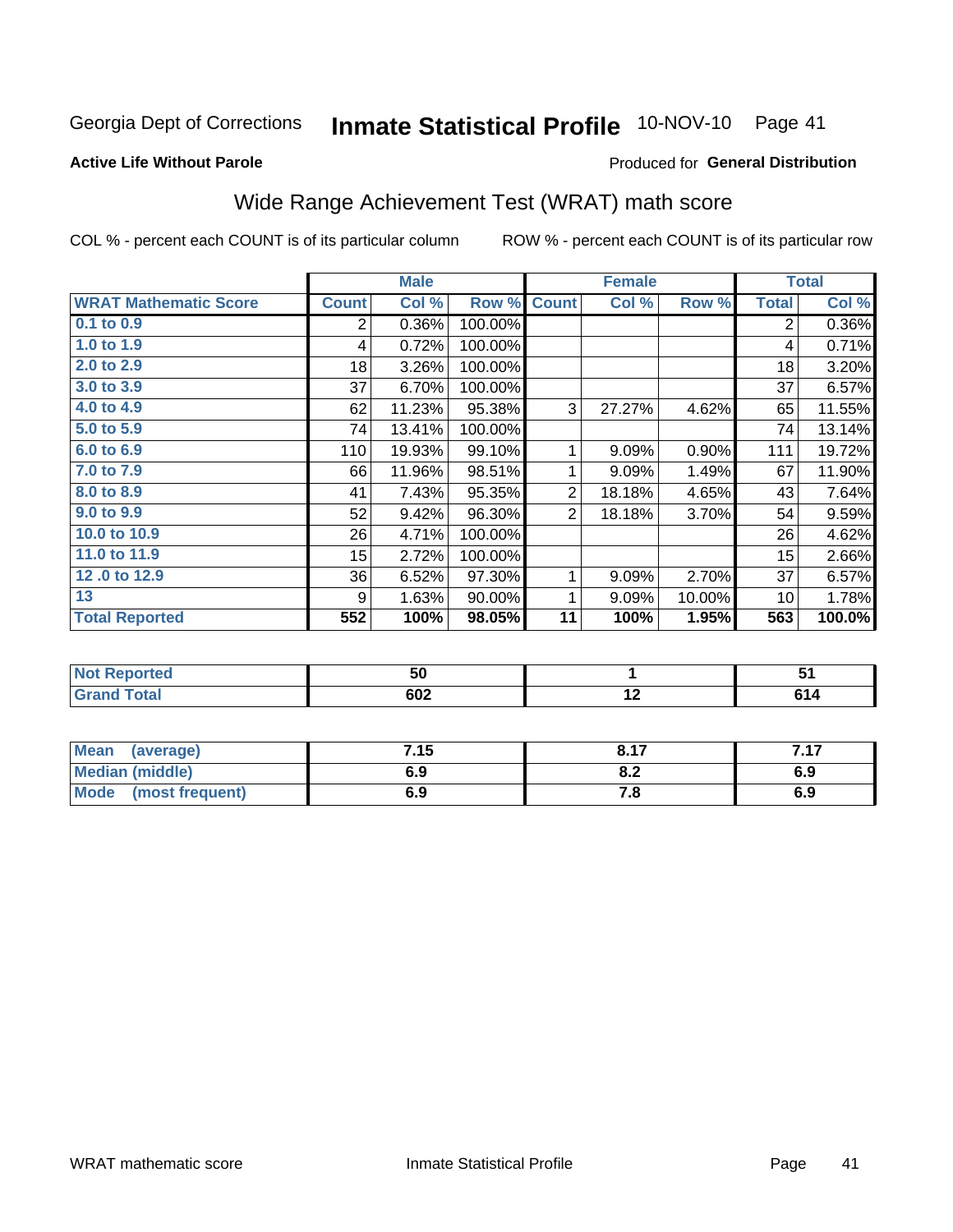#### **Inmate Statistical Profile 10-NOV-10** Page 42

#### **Active Life Without Parole**

#### Produced for General Distribution

# Wide Range Achievement Test (WRAT) spelling score

COL % - percent each COUNT is of its particular column

|                            |              | <b>Male</b> |         |                | <b>Female</b> |       |              | <b>Total</b> |
|----------------------------|--------------|-------------|---------|----------------|---------------|-------|--------------|--------------|
| <b>WRAT Spelling Score</b> | <b>Count</b> | Col %       | Row %   | <b>Count</b>   | Col %         | Row % | <b>Total</b> | Col %        |
| 0.1 to 0.9                 | 8            | 1.45%       | 100.00% |                |               |       | 8            | 1.42%        |
| 1.0 to 1.9                 | 26           | 4.72%       | 100.00% |                |               |       | 26           | 4.63%        |
| 2.0 to 2.9                 | 40           | 7.26%       | 100.00% |                |               |       | 40           | 7.12%        |
| 3.0 to 3.9                 | 32           | 5.81%       | 96.97%  | 1              | 9.09%         | 3.03% | 33           | 5.87%        |
| 4.0 to 4.9                 | 47           | 8.53%       | 97.92%  | 1              | 9.09%         | 2.08% | 48           | 8.54%        |
| 5.0 to 5.9                 | 55           | 9.98%       | 100.00% |                |               |       | 55           | 9.79%        |
| 6.0 to 6.9                 | 61           | 11.07%      | 98.39%  | 1              | 9.09%         | 1.61% | 62           | 11.03%       |
| 7.0 to 7.9                 | 45           | 8.17%       | 100.00% |                |               |       | 45           | 8.01%        |
| 8.0 to 8.9                 | 41           | 7.44%       | 95.35%  | $\overline{2}$ | 18.18%        | 4.65% | 43           | 7.65%        |
| 9.0 to 9.9                 | 39           | 7.08%       | 100.00% |                |               |       | 39           | 6.94%        |
| 10.0 to 10.9               | 35           | 6.35%       | 100.00% |                |               |       | 35           | 6.23%        |
| 11.0 to 11.9               | 33           | 5.99%       | 94.29%  | $\overline{2}$ | 18.18%        | 5.71% | 35           | 6.23%        |
| 12.0 to 12.9               | 63           | 11.43%      | 95.45%  | 3              | 27.27%        | 4.55% | 66           | 11.74%       |
| 13                         | 26           | 4.72%       | 96.30%  | 1              | 9.09%         | 3.70% | 27           | 4.80%        |
| <b>Total Reported</b>      | 551          | 100%        | 98.04%  | 11             | 100%          | 1.96% | 562          | 100%         |
|                            |              |             |         |                |               |       |              |              |
| <b>Not Reported</b>        |              | 51          |         |                | 1             |       |              | 52           |
| <b>Grand Total</b>         |              | 602         |         |                | 12            |       |              | 614          |

| <b>Mean</b><br>(average) | 7.43 | 9.55 | 47. |
|--------------------------|------|------|-----|
| Median (middle)          | .    |      | .   |
| Mode<br>(most frequent)  | ช.ว  | 12.3 | ၓ.Ე |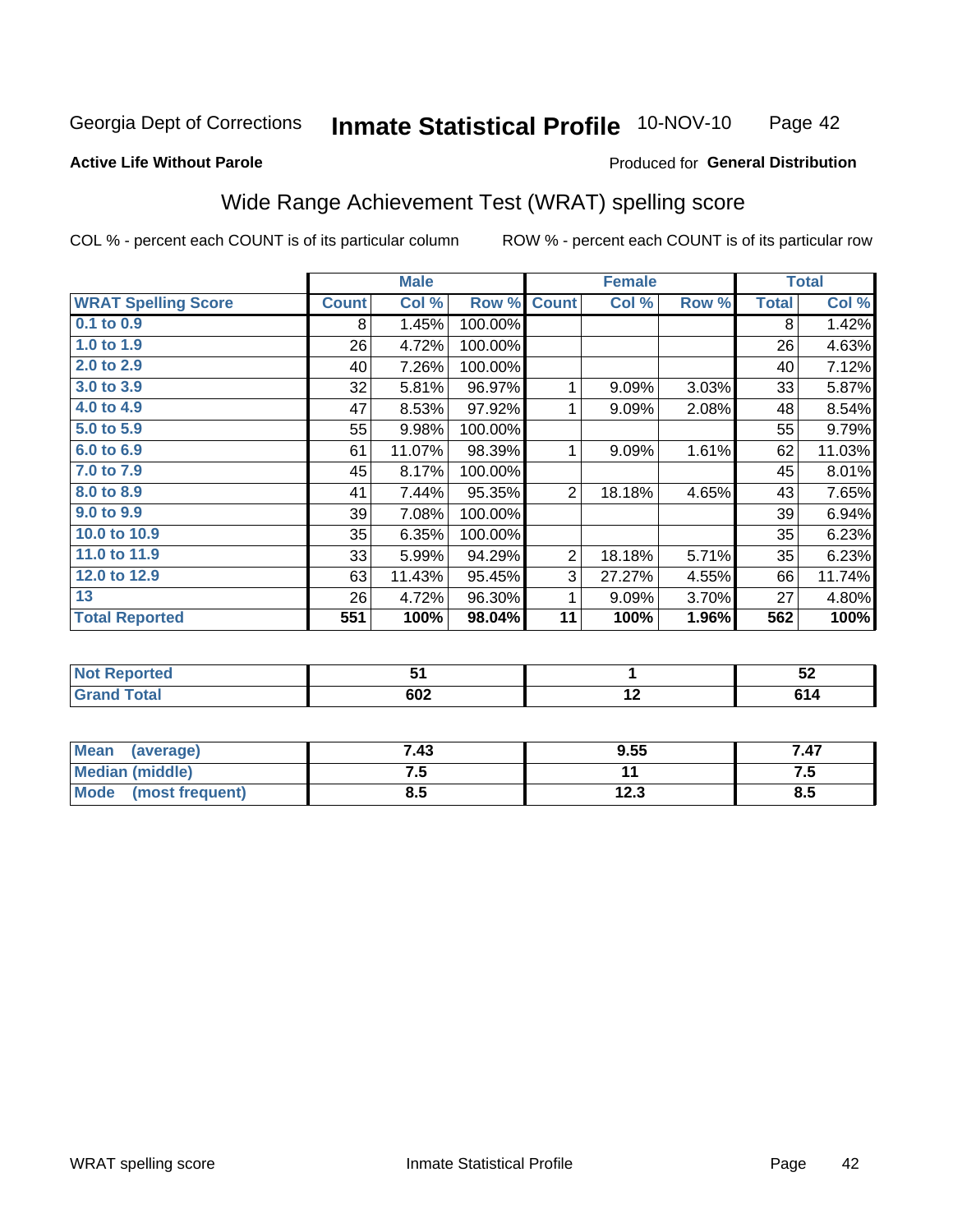#### **Active Life Without Parole**

#### Produced for General Distribution

### Scope of substance abuse - summary

COL % - percent each COUNT is of its particular column

|                        |              | <b>Male</b> |         |              | <b>Female</b> |          |              | <b>Total</b> |
|------------------------|--------------|-------------|---------|--------------|---------------|----------|--------------|--------------|
| <b>Substance Abuse</b> | <b>Count</b> | Col %       | Row %   | <b>Count</b> | Col %         | Row %    | <b>Total</b> | Col %        |
| <b>None</b>            | 241          | 40.03%      | 97.57%I |              | $50.00\%$     | $2.43\%$ | 247          | 40.23%       |
| <b>Drugs only</b>      | 209          | 34.72%      | 98.58%  |              | 25.00%        | 1.42%    | 212          | 34.53%       |
| <b>Alcohol only</b>    | 35           | 5.81%       | 100.00% |              |               |          | 35           | 5.70%        |
| Drugs and alcohol      | 117          | $19.44\%$   | 97.50%  |              | $25.00\%$     | 2.50%    | 120          | 19.54%       |
| <b>Total Reported</b>  | 602          | 100%        | 98.05%  | 12           | 100%          | 1.95%    | 614          | 100%         |

| <b>Not</b><br>Reported       |     |     |
|------------------------------|-----|-----|
| <b>Total</b><br><b>Grand</b> | 602 | - 4 |

| <b>Mod</b><br>'one<br>None<br><b>None</b> |
|-------------------------------------------|
|-------------------------------------------|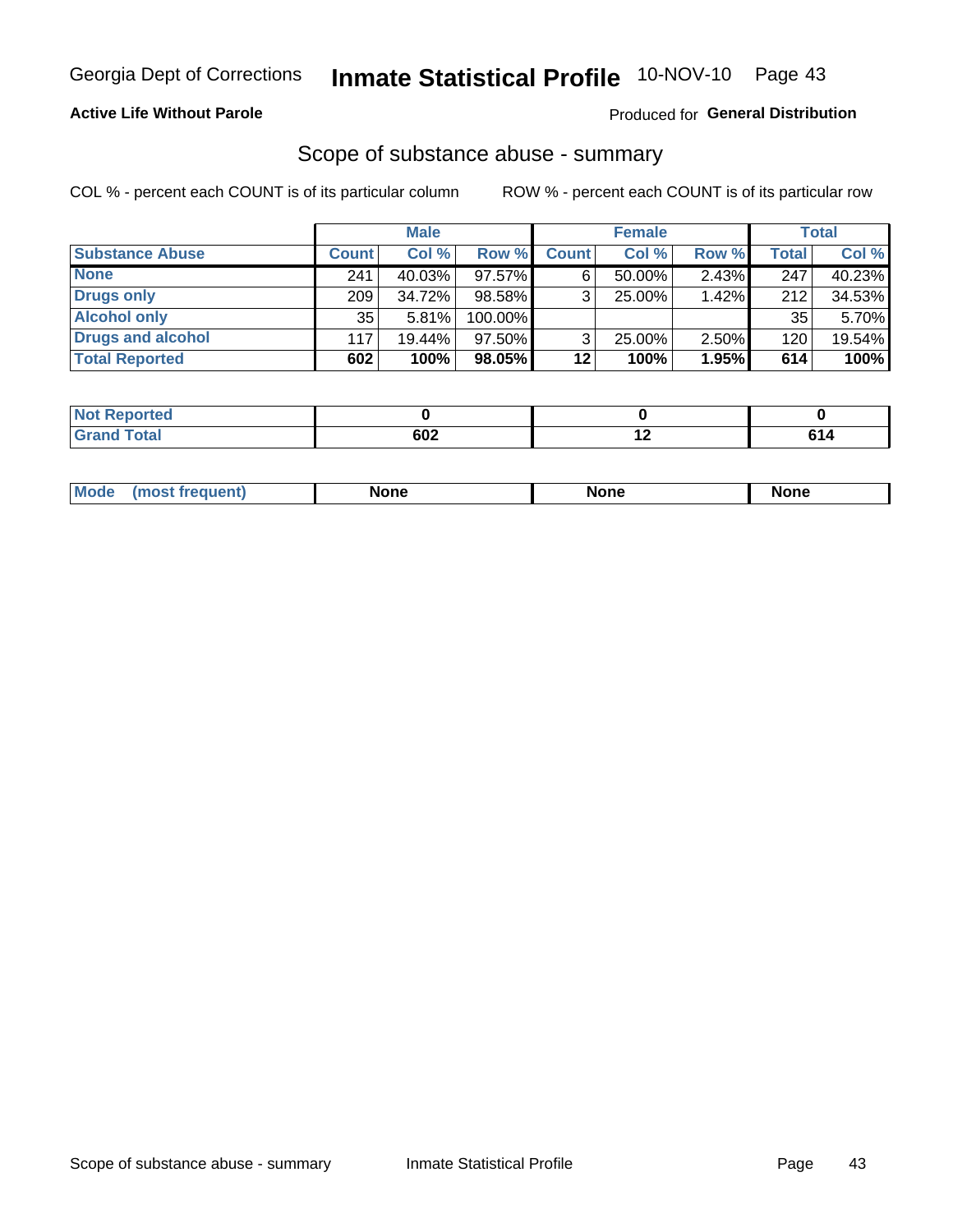#### **Active Life Without Parole**

### **Produced for General Distribution**

### Scope of substance abuse - detail

COL % - percent each COUNT is of its particular column

|                                      |                | <b>Male</b> |         |              | <b>Female</b> |        |                | <b>Total</b> |
|--------------------------------------|----------------|-------------|---------|--------------|---------------|--------|----------------|--------------|
| <b>Substance Abuse</b>               | <b>Count</b>   | Col %       | Row %   | <b>Count</b> | Col %         | Row %  | <b>Total</b>   | Col %        |
| No drug or alcohol problems          | 241            | 40.03%      | 97.57%  | 6            | 50.00%        | 2.43%  | 247            | 40.23%       |
| Drug addiction but no alcohol        | 3              | 0.50%       | 100.00% |              |               |        | 3              | 0.49%        |
| <b>Drug addiction and alcohol</b>    | 3              | 0.50%       | 100.00% |              |               |        | 3              | 0.49%        |
| abuse                                |                |             |         |              |               |        |                |              |
| <b>Drug addiction and alcoholism</b> | $\overline{2}$ | 0.33%       | 100.00% |              |               |        | $\overline{2}$ | 0.33%        |
| No drug problem but alcohol          | 29             | 4.82%       | 100.00% |              |               |        | 29             | 4.72%        |
| abuse                                |                |             |         |              |               |        |                |              |
| No drug problem but alcoholism       | 6              | 1.00%       | 100.00% |              |               |        | 6              | 0.98%        |
| Drug experiment but no alcohol       | 120            | 19.93%      | 99.17%  |              | 8.33%         | 0.83%  | 121            | 19.71%       |
| <b>Drug experiment &amp; alcohol</b> | 13             | 2.16%       | 100.00% |              |               |        | 13             | 2.12%        |
| abuse                                |                |             |         |              |               |        |                |              |
| Drug experiment & alcoholism         | 10             | 1.66%       | 100.00% |              |               |        | 10             | 1.63%        |
| Drug abuse but no alcohol            | 86             | 14.29%      | 97.73%  | 2            | 16.67%        | 2.27%  | 88             | 14.33%       |
| Drug abuse and alcohol abuse         | 74             | 12.29%      | 98.67%  |              | 8.33%         | 1.33%  | 75             | 12.21%       |
| <b>Drug abuse and alcoholism</b>     | 15             | 2.49%       | 88.24%  | 2            | 16.67%        | 11.76% | 17             | 2.77%        |
| <b>Total Reported</b>                | 602            | 100%        | 98.05%  | 12           | 100%          | 1.95%  | 614            | 100.0%       |

| <b>Reported</b><br>I NOT |     |     |                  |
|--------------------------|-----|-----|------------------|
| <b>Fotal</b><br>. Gren   | 602 | . . | c.<br><b>014</b> |

| Mode (most frequent) | No drug or alcohol problems No drug or alcohol problems No drug or alcohol |          |
|----------------------|----------------------------------------------------------------------------|----------|
|                      |                                                                            | problems |
|                      |                                                                            |          |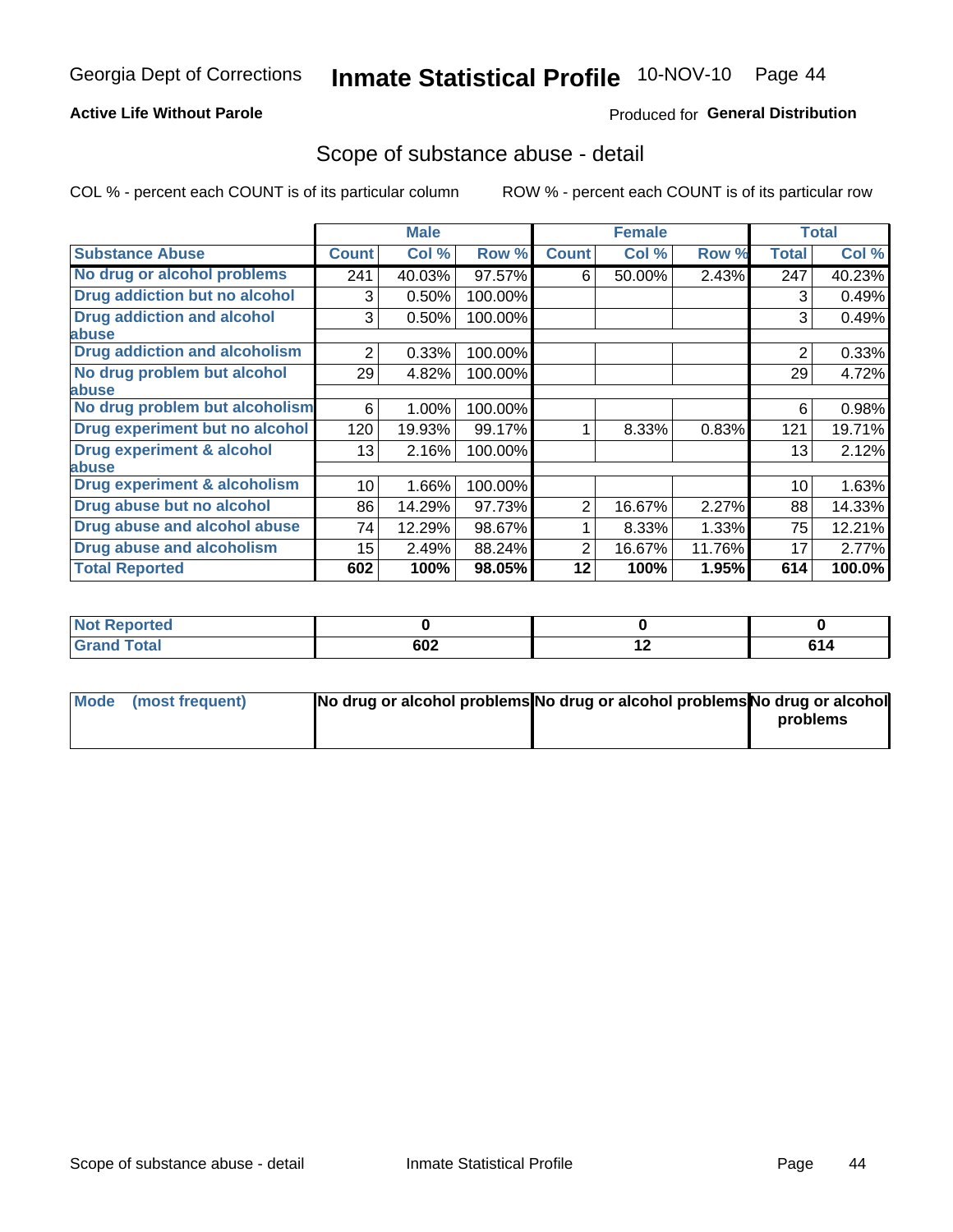# Inmate Statistical Profile 10-NOV-10 Page 45

#### **Active Life Without Parole**

#### **Produced for General Distribution**

# Current / last mental health treatment level

COL % - percent each COUNT is of its particular column

|                                                    |              | <b>Male</b> |         |              | <b>Female</b> |       |              | <b>Total</b> |
|----------------------------------------------------|--------------|-------------|---------|--------------|---------------|-------|--------------|--------------|
| <b>Mental Health Treatment Lev</b>                 | <b>Count</b> | Col %       | Row %   | <b>Count</b> | Col %         | Row % | <b>Total</b> | Col %        |
| 1 No problem at current time                       | 62           | 26.38%      | 98.41%  |              | 10.00%        | 1.59% | 63           | 25.71%       |
| 2 Receiving outpatient<br><b>Treatment</b>         | 136          | 57.87%      | 93.79%  | 9            | 90.00%        | 6.21% | 145          | 59.18%       |
| 3 Inpatient, moderate<br>Treatment                 | 30           | 12.77%      | 100.00% |              |               |       | 30           | 12.24%       |
| 4 Inpatient, intensive<br>Treatment                | 6            | 2.55%       | 100.00% |              |               |       | 6            | 2.45%        |
| <b>5 Undergoing crisis</b><br><b>stabilization</b> |              | 0.43%       | 100.00% |              |               |       |              | 0.41%        |
| <b>Total Evaluated</b>                             | 235          | 100%        | 95.92%  | 10           | 100%          | 4.08% | 245          | 100%         |

| evaluation<br>-M'<br>Never I<br>nar | 367 |     | 369 |
|-------------------------------------|-----|-----|-----|
|                                     | 602 | . . | e a |

| <b>Median (middle)</b>         | <b>Receiving outpatient</b><br>treatment | <b>Receiving outpatient</b><br>treatment | <b>Receiving</b><br>outpatient<br>treatment |  |
|--------------------------------|------------------------------------------|------------------------------------------|---------------------------------------------|--|
| <b>Mode</b><br>(most frequent) | <b>Receiving outpatient</b><br>treatment | <b>Receiving outpatient</b><br>treatment | Receiving<br>outpatient<br>treatment        |  |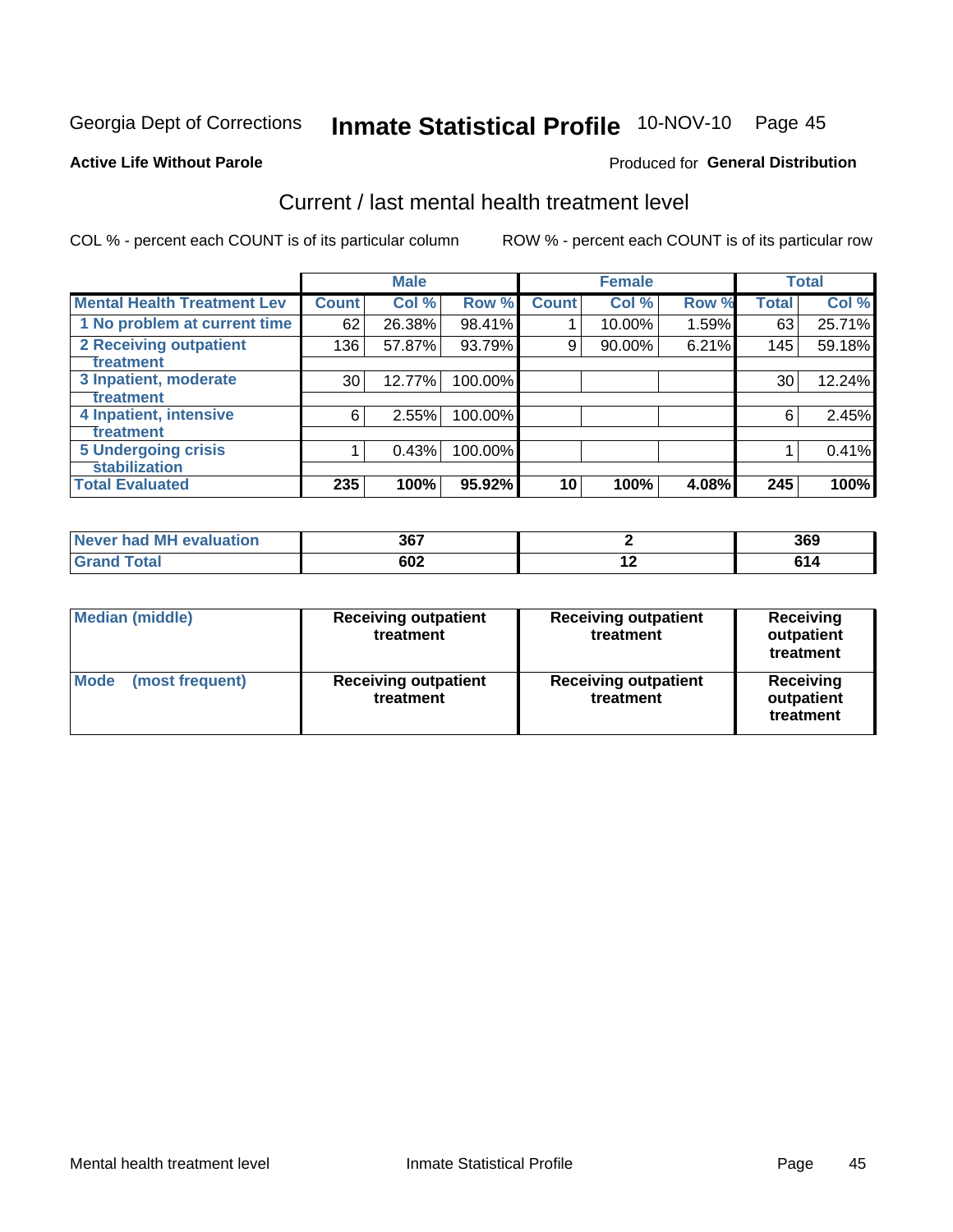#### **Inmate Statistical Profile 10-NOV-10** Page 46

#### **Active Life Without Parole**

#### Produced for General Distribution

# PULHESDWIT medical scale - 'P' overall condition ('P'hysical)

COL % - percent each COUNT is of its particular column

|                                  |         | <b>Male</b> |             |    | <b>Female</b> |       |              | <b>Total</b> |
|----------------------------------|---------|-------------|-------------|----|---------------|-------|--------------|--------------|
| 'P' Overall Condition            | Count l | Col %       | Row % Count |    | Col %         | Row % | <b>Total</b> | Col %        |
| 1 No medical illness             | 403     | 69.97%      | 98.77%      | 5  | 45.45%        | 1.23% | 408          | 69.51%       |
| 2 Well-controlled chronic        | 140     | 24.31%      | 95.89%      | 6  | 54.55%        | 4.11% | 146          | 24.87%       |
| <b>illness</b>                   |         |             |             |    |               |       |              |              |
| 3 Poorly-controlled chronic      | 31      | 5.38%       | 100.00%     |    |               |       | 31           | 5.28%        |
| <b>illness</b>                   |         |             |             |    |               |       |              |              |
| 4 Significant problems requiring | 2       | 0.35%       | 100.00%     |    |               |       | 2            | 0.34%        |
| special housing                  |         |             |             |    |               |       |              |              |
| <b>Total Reported</b>            | 576     | 100%        | 98.13%      | 11 | 100%          | 1.87% | 587          | 100%         |

| oc.<br>ΔU |     | $-$<br>. .<br>-- |
|-----------|-----|------------------|
| con<br>שנ | . . | z                |

| <b>Mode</b> | (most frequent) | 1 No medical illness | 2 Well-controlled chronic<br>illness | 1 No medical<br>illness |
|-------------|-----------------|----------------------|--------------------------------------|-------------------------|
|-------------|-----------------|----------------------|--------------------------------------|-------------------------|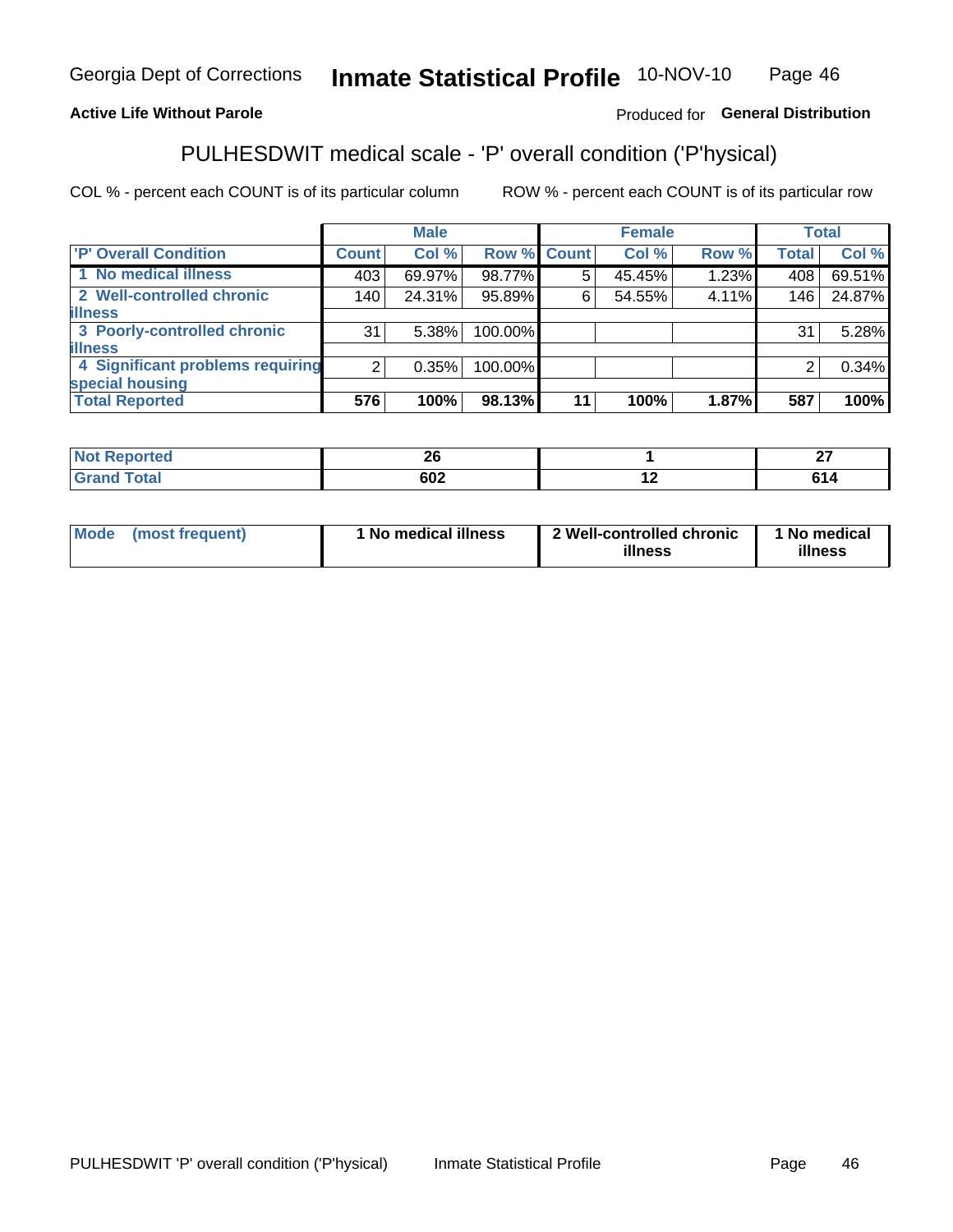#### **Active Life Without Parole**

#### Produced for General Distribution

# PULHESDWIT medical scale - 'U' upper body

COL % - percent each COUNT is of its particular column

|                              |              | <b>Male</b> |         |              | <b>Female</b> |       |              | <b>Total</b> |
|------------------------------|--------------|-------------|---------|--------------|---------------|-------|--------------|--------------|
| <b>U' Upper Body</b>         | <b>Count</b> | Col %       | Row %   | <b>Count</b> | Col %         | Row % | <b>Total</b> | Col %        |
| 1 Upper bones, joints,       | 545          | 94.62%      | 98.38%  | 9            | 81.82%        | 1.62% | 554          | 94.38%       |
| muscles all OK               |              |             |         |              |               |       |              |              |
| 2 One or both arms minimally | 26           | 4.51%       | 92.86%  | 2            | 18.18%        | 7.14% | 28           | 4.77%        |
| limited                      |              |             |         |              |               |       |              |              |
| 3 One or both arms           | 4            | 0.69%       | 100.00% |              |               |       | 4            | 0.68%        |
| <b>moderately limited</b>    |              |             |         |              |               |       |              |              |
| 4 One arm disabled,          |              | 0.17%       | 100.00% |              |               |       |              | 0.17%        |
| paralyzed, or amputated      |              |             |         |              |               |       |              |              |
| <b>Total Reported</b>        | 576          | 100%        | 98.13%  | 11           | 100%          | 1.87% | 587          | 100%         |

| prted<br><b>NOT REDO</b><br>$\sim$ . The set of $\sim$ | ^^<br>__ |    | $\sim$<br>-- |
|--------------------------------------------------------|----------|----|--------------|
| <b>Total</b><br>.                                      | 602      | -- |              |

| Mode | (most frequent) | 1 Upper bones, joints,<br>muscles all OK | 1 Upper bones, joints,<br>muscles all OK | 1 Upper bones,<br>ljoints, muscles all<br>ΟK |
|------|-----------------|------------------------------------------|------------------------------------------|----------------------------------------------|
|------|-----------------|------------------------------------------|------------------------------------------|----------------------------------------------|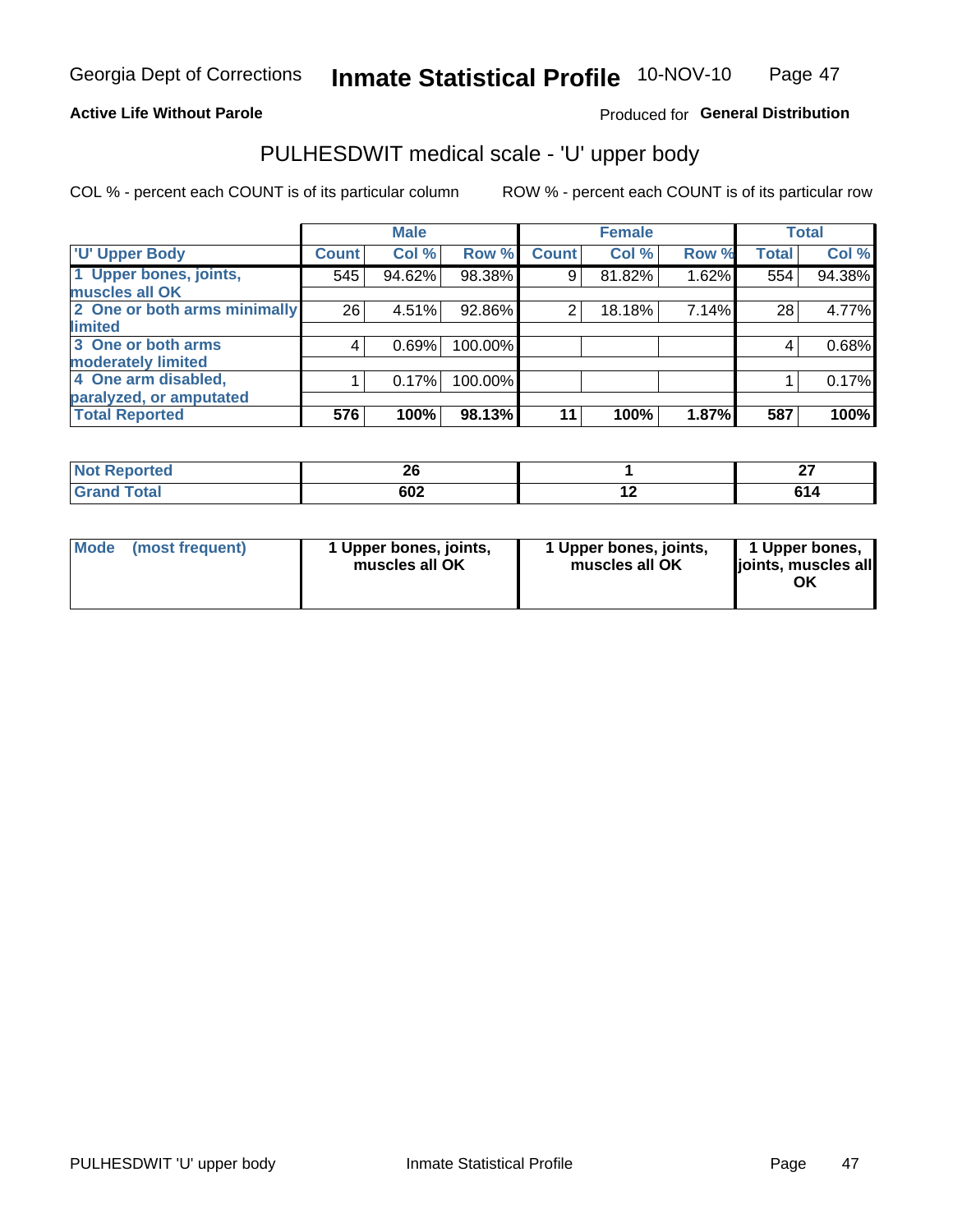#### **Active Life Without Parole**

### Produced for General Distribution

## PULHESDWIT medical scale - 'L' lower body

COL % - percent each COUNT is of its particular column

|                                |                 | <b>Male</b> |         |              | <b>Female</b> |       |              | <b>Total</b> |
|--------------------------------|-----------------|-------------|---------|--------------|---------------|-------|--------------|--------------|
| 'L' Lower Body                 | <b>Count</b>    | Col %       | Row %   | <b>Count</b> | Col %         | Row % | <b>Total</b> | Col %        |
| 1 Lower bones, joints,         | 490             | 85.07%      | 98.20%  | 9            | 81.82%        | 1.80% | 499          | 85.01%       |
| muscles all OK                 |                 |             |         |              |               |       |              |              |
| 2 One or both legs minimally   | 73              | 12.67%      | 97.33%  | 2            | 18.18%        | 2.67% | 75           | 12.78%       |
| limited                        |                 |             |         |              |               |       |              |              |
| 3 One or both legs             | 12 <sub>1</sub> | 2.08%       | 100.00% |              |               |       | 12           | 2.04%        |
| moderately limited             |                 |             |         |              |               |       |              |              |
| 4 One leg disabled, paralyzed, |                 | 0.17%       | 100.00% |              |               |       |              | 0.17%        |
| or amputated                   |                 |             |         |              |               |       |              |              |
| <b>Total Reported</b>          | 576             | 100%        | 98.13%  | 11           | 100%          | 1.87% | 587          | 100%         |

| prted<br><b>NOT REDO</b><br>$\sim$ . The set of $\sim$ | ^^<br>__ |    | $\sim$<br>-- |
|--------------------------------------------------------|----------|----|--------------|
| <b>Total</b><br>.                                      | 602      | -- |              |

| Mode | (most frequent) | 1 Lower bones, joints,<br>muscles all OK | 1 Lower bones, joints,<br>muscles all OK | 1 Lower bones,<br>ljoints, muscles all<br>OK |
|------|-----------------|------------------------------------------|------------------------------------------|----------------------------------------------|
|------|-----------------|------------------------------------------|------------------------------------------|----------------------------------------------|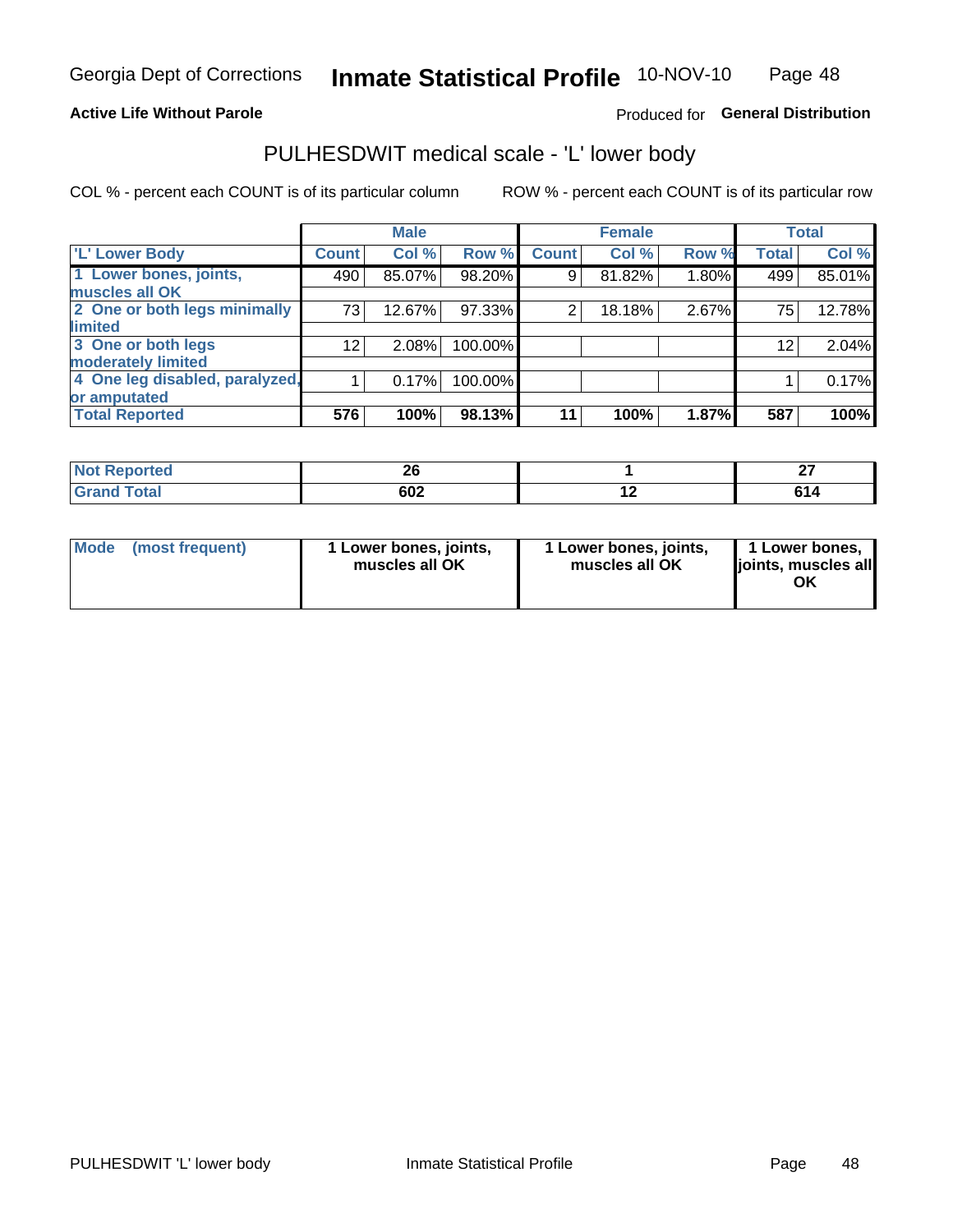#### **Active Life Without Parole**

Produced for General Distribution

## PULHESDWIT medical scale - 'H' hearing

COL % - percent each COUNT is of its particular column

|                                |                 | <b>Male</b> |                    | <b>Female</b> |          | <b>Total</b> |        |
|--------------------------------|-----------------|-------------|--------------------|---------------|----------|--------------|--------|
| <b>H' Hearing</b>              | <b>Count</b>    | Col %       | <b>Row % Count</b> | Col%          | Row %    | <b>Total</b> | Col %  |
| 1 Normal hearing both ears     | 562             | 97.74%      | 98.08%             | 100.00%       | 1.92%    | 573          | 97.78% |
| 2 Some loss in one ear with    | 12 <sup>2</sup> | 2.09%       | 100.00%            |               |          | 12           | 2.05%  |
| other OK, or mild loss in both |                 |             |                    |               |          |              |        |
| 4 Severe loss in both ears     |                 | 0.17%       | 100.00%            |               |          |              | 0.17%  |
| <b>Total Reported</b>          | 575             | 100%        | 98.12%             | 100%          | $1.88\%$ | 586          | 100%   |

| тео         | --        | - -<br>ΔU |
|-------------|-----------|-----------|
| $- \cdot -$ | can<br>שט | 614       |

| Mode (most frequent) | 1 Normal hearing both ears 1 Normal hearing both ears 1 Normal hearing |           |
|----------------------|------------------------------------------------------------------------|-----------|
|                      |                                                                        | both ears |
|                      |                                                                        |           |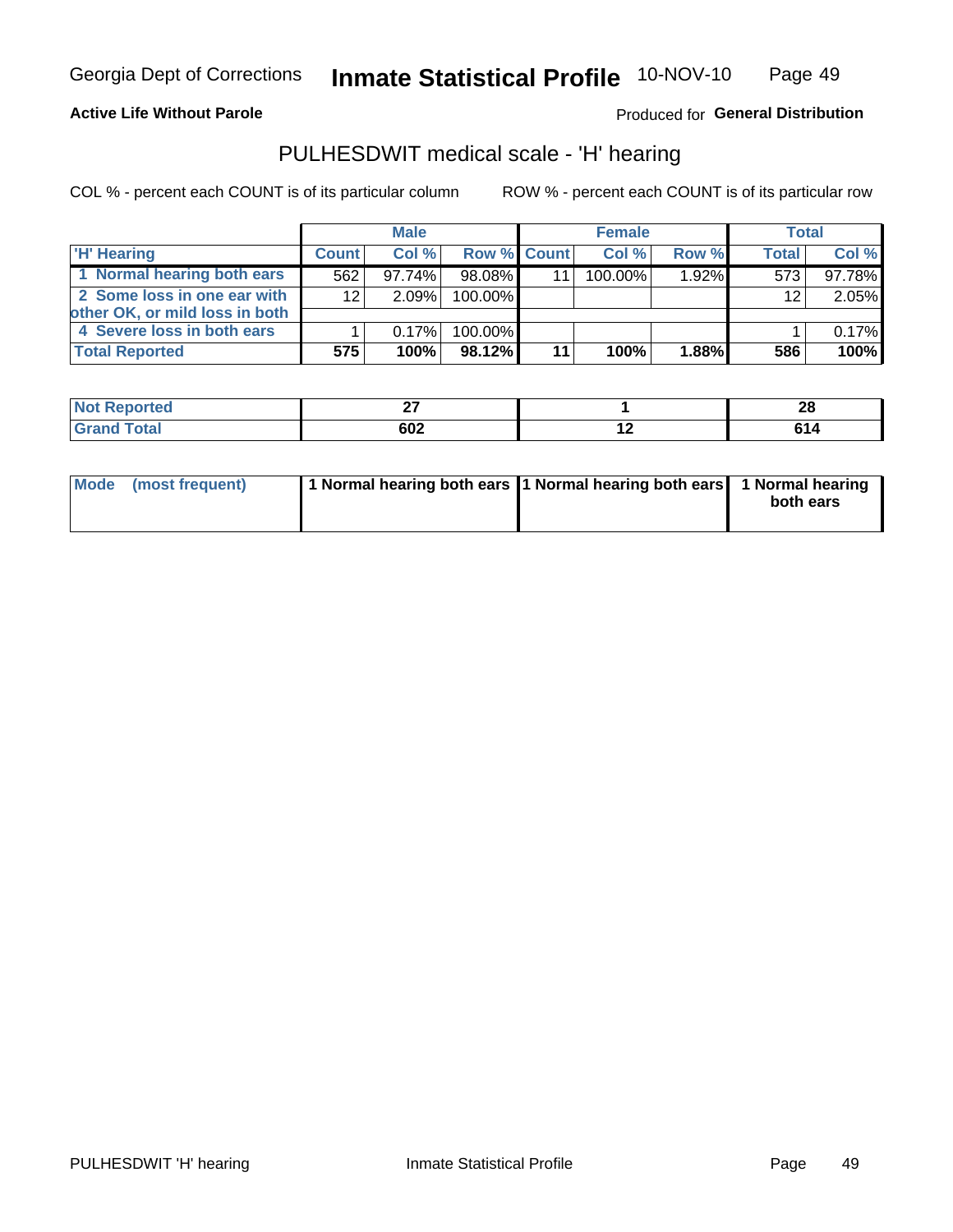**Active Life Without Parole** 

Produced for General Distribution

## PULHESDWIT medical scale - 'E' vision

COL % - percent each COUNT is of its particular column

|                                |              | <b>Male</b> |         |             | <b>Female</b> |       |              | <b>Total</b> |
|--------------------------------|--------------|-------------|---------|-------------|---------------|-------|--------------|--------------|
| <b>E' Vision</b>               | <b>Count</b> | Col %       |         | Row % Count | Col %         | Row % | <b>Total</b> | Col %        |
| 1 Correctable to 20/40 in both | 445          | 82.87%      | 98.67%  | 6           | 54.55%        | 1.33% | 451          | 82.30%       |
| eyes                           |              |             |         |             |               |       |              |              |
| 2 Correctable to 20/70 in one  | 81           | 15.08%      | 94.19%  | 5           | 45.45%        | 5.81% | 86           | 15.69%       |
| eye, may be blind in other     |              |             |         |             |               |       |              |              |
| 3 Correctable to 20/200 in one | 10           | $1.86\%$    | 100.00% |             |               |       | 10           | 1.82%        |
| eye, may be blind in other     |              |             |         |             |               |       |              |              |
| 4 One eye not correctable to   |              | 0.19%       | 100.00% |             |               |       |              | 0.18%        |
| 20/200, other may be blind     |              |             |         |             |               |       |              |              |
| <b>Total Reported</b>          | 537          | 100%        | 97.99%  | 11          | 100%          | 2.01% | 548          | 100%         |

| neo          | - -<br>p: |     | . .<br>. pr |
|--------------|-----------|-----|-------------|
| <b>Total</b> | 602       | . . |             |

| Mode (most frequent) | <sup>1</sup> Correctable to 20/40 in both 1 Correctable to 20/40 in 1 Correctable to<br>eves | both eyes | 20/40 in both eyes |
|----------------------|----------------------------------------------------------------------------------------------|-----------|--------------------|
|                      |                                                                                              |           |                    |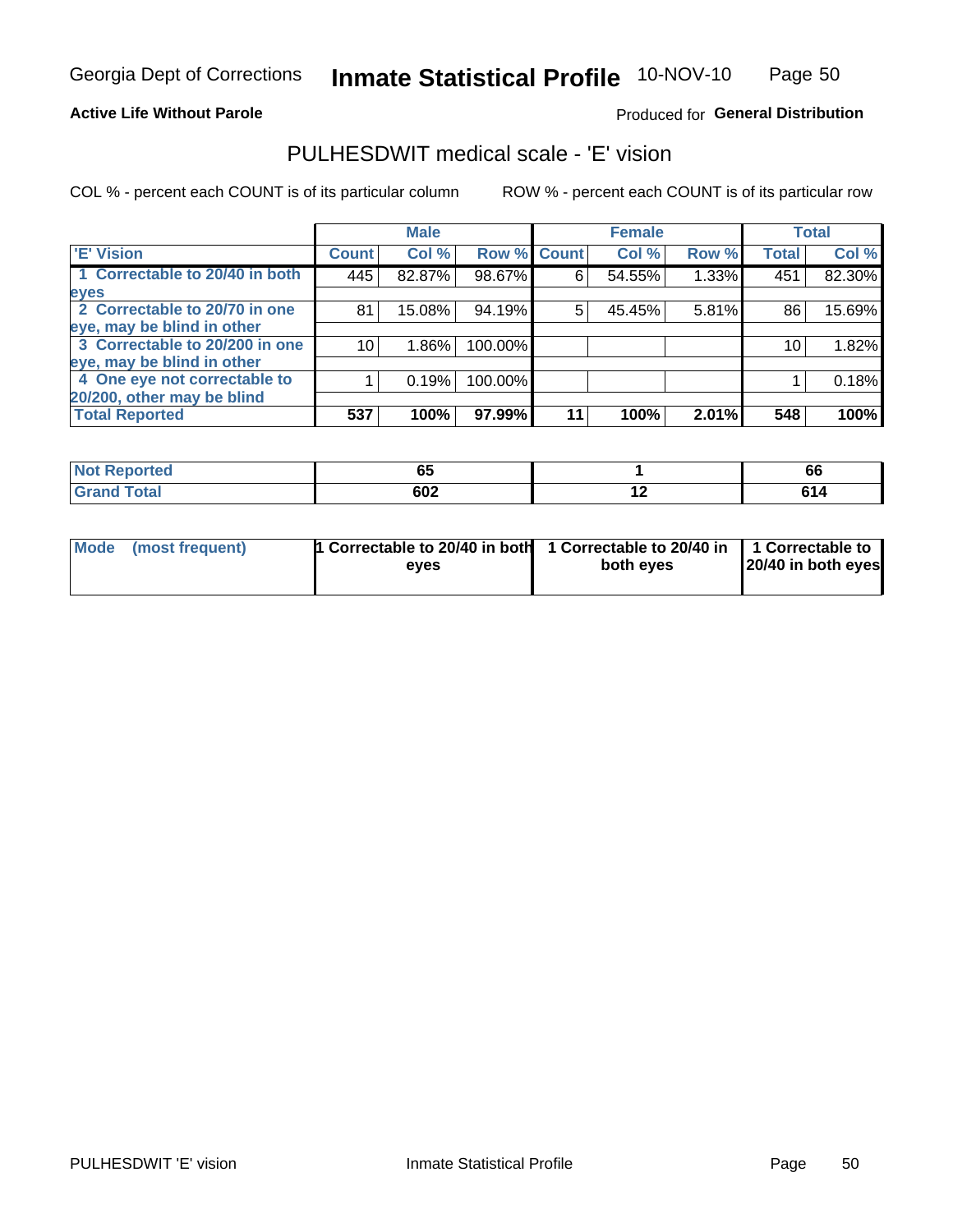#### **Active Life Without Parole**

### Produced for General Distribution

# PULHESDWIT medical scale - 'S' pSychiatric

COL % - percent each COUNT is of its particular column

|                                                                 |              | <b>Male</b> |                    |    | <b>Female</b> |       |              | <b>Total</b> |
|-----------------------------------------------------------------|--------------|-------------|--------------------|----|---------------|-------|--------------|--------------|
| 'S' pSychiatric                                                 | <b>Count</b> | Col %       | <b>Row % Count</b> |    | Col %         | Row % | <b>Total</b> | Col %        |
| 1 No impairment or disorders                                    | 445          | 81.95%      | 98.89%             | 5  | 50.00%        | 1.11% | 450          | 81.37%       |
| 2 Stable, or in remission, or<br>mild impairment or retardation | 67           | 12.34%      | 93.06%             | 5  | 50.00%        | 6.94% | 72           | 13.02%       |
| 3 Requires moderate inpatient                                   | 27           | 4.97%       | 100.00%            |    |               |       | 27           | 4.88%        |
| treatment                                                       |              |             |                    |    |               |       |              |              |
| 4 Requires intensive inpatient                                  | 3            | 0.55%       | 100.00%            |    |               |       | 3            | 0.54%        |
| treatment                                                       |              |             |                    |    |               |       |              |              |
| <b>5 Requires Crisis Stabilization</b>                          |              | 0.18%       | 100.00%            |    |               |       |              | 0.18%        |
| Unit (CSU) inpatient care                                       |              |             |                    |    |               |       |              |              |
| <b>Total Reported</b>                                           | 543          | 100%        | 98.19%             | 10 | 100%          | 1.81% | 553          | 100%         |

| <b>innorted</b><br>NOT<br>Renoi | <br>Jō |     |          |
|---------------------------------|--------|-----|----------|
| <b>Total</b>                    | 602    | . . | <b>.</b> |

| Mode<br>1 No impairment or disorders<br>(most frequent) | 1 No impairment or<br>disorders | 1 No impairment or<br>disorders |
|---------------------------------------------------------|---------------------------------|---------------------------------|
|---------------------------------------------------------|---------------------------------|---------------------------------|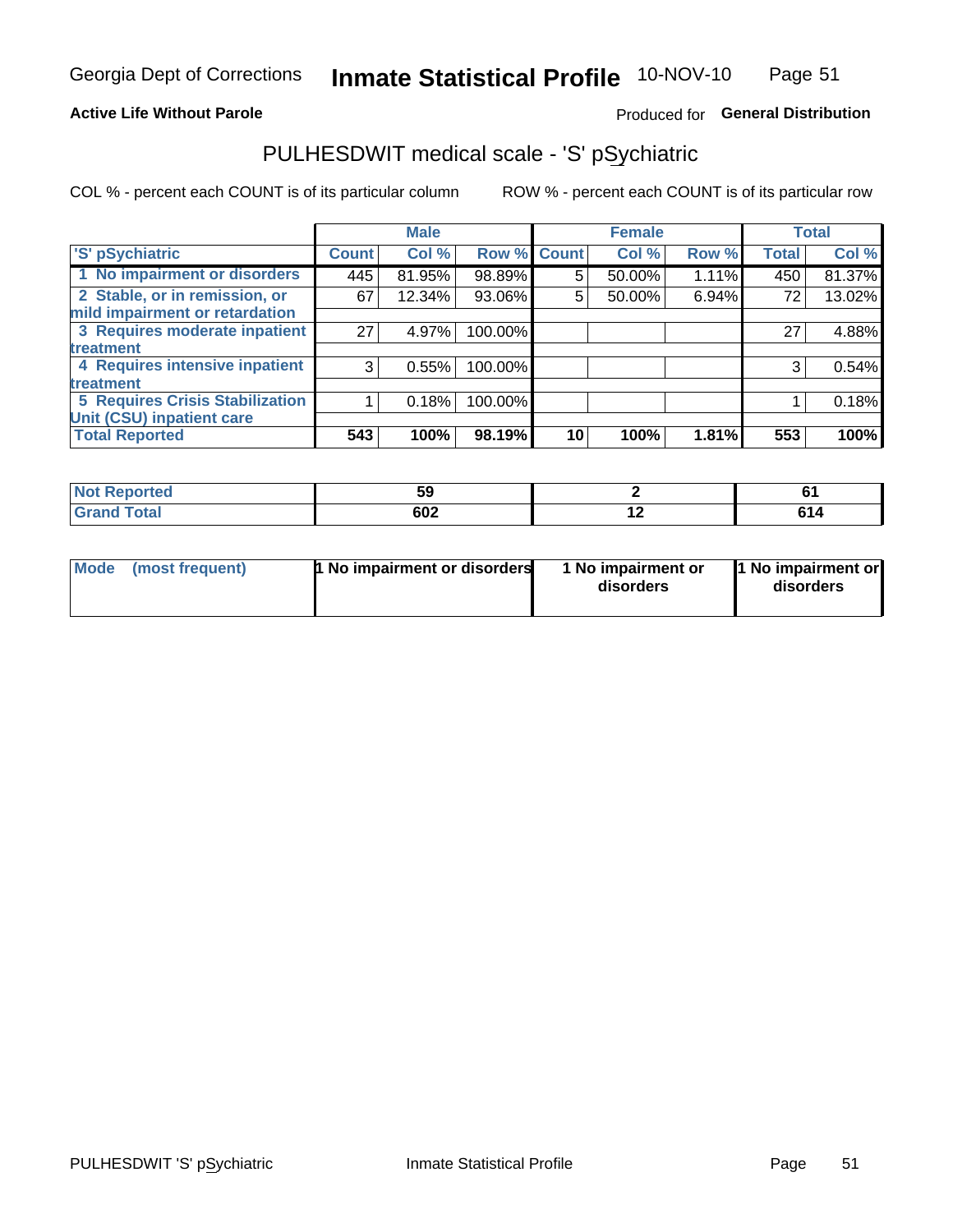#### **Active Life Without Parole**

### Produced for General Distribution

## PULHESDWIT medical scale - 'D' dental

COL % - percent each COUNT is of its particular column

|                                 |                    | <b>Male</b> |         |             | <b>Female</b> |       |              | <b>Total</b> |
|---------------------------------|--------------------|-------------|---------|-------------|---------------|-------|--------------|--------------|
| <b>D'</b> Dental                | Count <sup>1</sup> | Col %       |         | Row % Count | Col %         | Row % | <b>Total</b> | Col %        |
| 1 Minimal routine dental health | 377                | 71.00%      | 97.92%  | 8           | 80.00%        | 2.08% | 385          | 71.16%       |
| <b>needs</b>                    |                    |             |         |             |               |       |              |              |
| 2 Moderate cavities and/or gum  | 121                | 22.79%      | 98.37%  | 2           | 20.00%        | 1.63% | 123          | 22.74%       |
| disease                         |                    |             |         |             |               |       |              |              |
| 3 Extensive gum disease         | 32                 | 6.03%       | 100.00% |             |               |       | 32           | 5.91%        |
| and/or widespread decay         |                    |             |         |             |               |       |              |              |
| 4 Urgent need for dental        |                    | 0.19%       | 100.00% |             |               |       |              | 0.18%        |
| <b>services</b>                 |                    |             |         |             |               |       |              |              |
| <b>Total Reported</b>           | 531                | 100%        | 98.15%  | 10          | 100%          | 1.85% | 541          | 100%         |

| الداريم الألمان<br>rtea<br>N<br>. | $\sim$ |                          | $-$ |
|-----------------------------------|--------|--------------------------|-----|
| $F = 4 - 7$<br><u>i vtal</u>      | 602    | $\overline{\phantom{0}}$ |     |

| <b>Mode</b> | (most frequent) | <b>Minimal routine dental</b><br>health needs | 1 Minimal routine dental<br>health needs | <b>11 Minimal routine I</b><br>dental health<br>needs |
|-------------|-----------------|-----------------------------------------------|------------------------------------------|-------------------------------------------------------|
|-------------|-----------------|-----------------------------------------------|------------------------------------------|-------------------------------------------------------|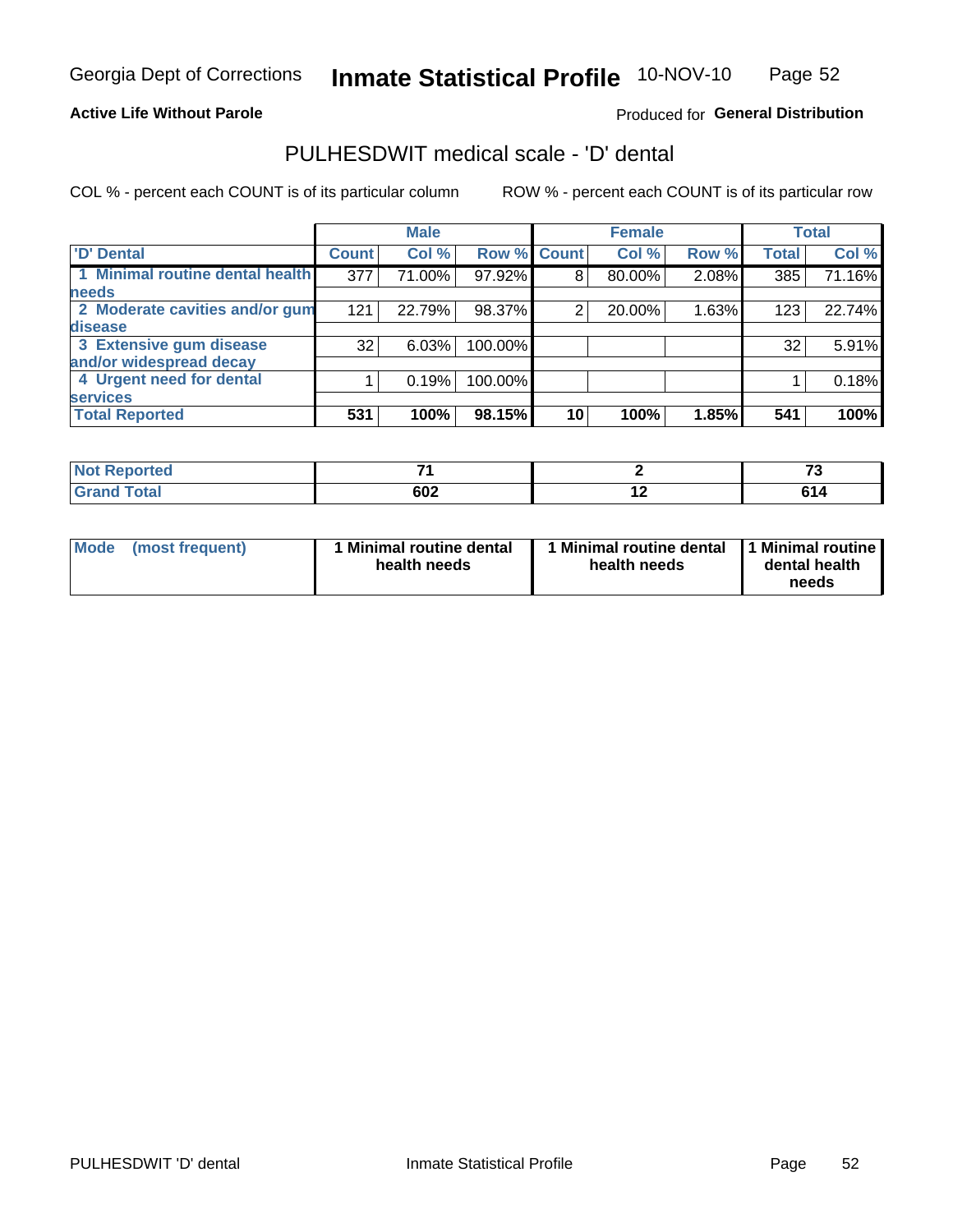#### **Active Life Without Parole**

### Produced for General Distribution

## PULHESDWIT medical scale - 'W' work ability

COL % - percent each COUNT is of its particular column

|                                 |              | <b>Male</b> |         |             | <b>Female</b> |       |              | <b>Total</b> |
|---------------------------------|--------------|-------------|---------|-------------|---------------|-------|--------------|--------------|
| <b>W' work ability</b>          | <b>Count</b> | Col %       |         | Row % Count | Col %         | Row % | <b>Total</b> | Col %        |
| 1 Unrestricted work or activity | 440          | 76.52%      | 98.21%  | 8           | 72.73%        | 1.79% | 448          | 76.45%       |
| 2 Minor restrictions on type of | 109          | 18.96%      | 97.32%  | 3           | 27.27%        | 2.68% | 112          | 19.11%       |
| <b>work</b>                     |              |             |         |             |               |       |              |              |
| 3 Moderate restrictions on type | 14           | 2.43%       | 100.00% |             |               |       | 14           | 2.39%        |
| lof work                        |              |             |         |             |               |       |              |              |
| 4 Major restrictions on type of | 10           | 1.74%       | 100.00% |             |               |       | 10           | 1.71%        |
| <b>work</b>                     |              |             |         |             |               |       |              |              |
| 5 Cannot work under any         | 2            | 0.35%       | 100.00% |             |               |       | 2            | 0.34%        |
| <b>circumstances</b>            |              |             |         |             |               |       |              |              |
| <b>Total Reported</b>           | 575          | 100%        | 98.12%  | 11          | 100%          | 1.88% | 586          | 100%         |

| <b>Not Reported</b> | $\sim$ |     | ഹ<br>40 |
|---------------------|--------|-----|---------|
| <b>Grand Total</b>  | 602    | . . | е4      |

| Mode            | 1 Unrestricted work or | 1 Unrestricted work or | 1 Unrestricted   |
|-----------------|------------------------|------------------------|------------------|
| (most frequent) | activity               | activity               | work or activity |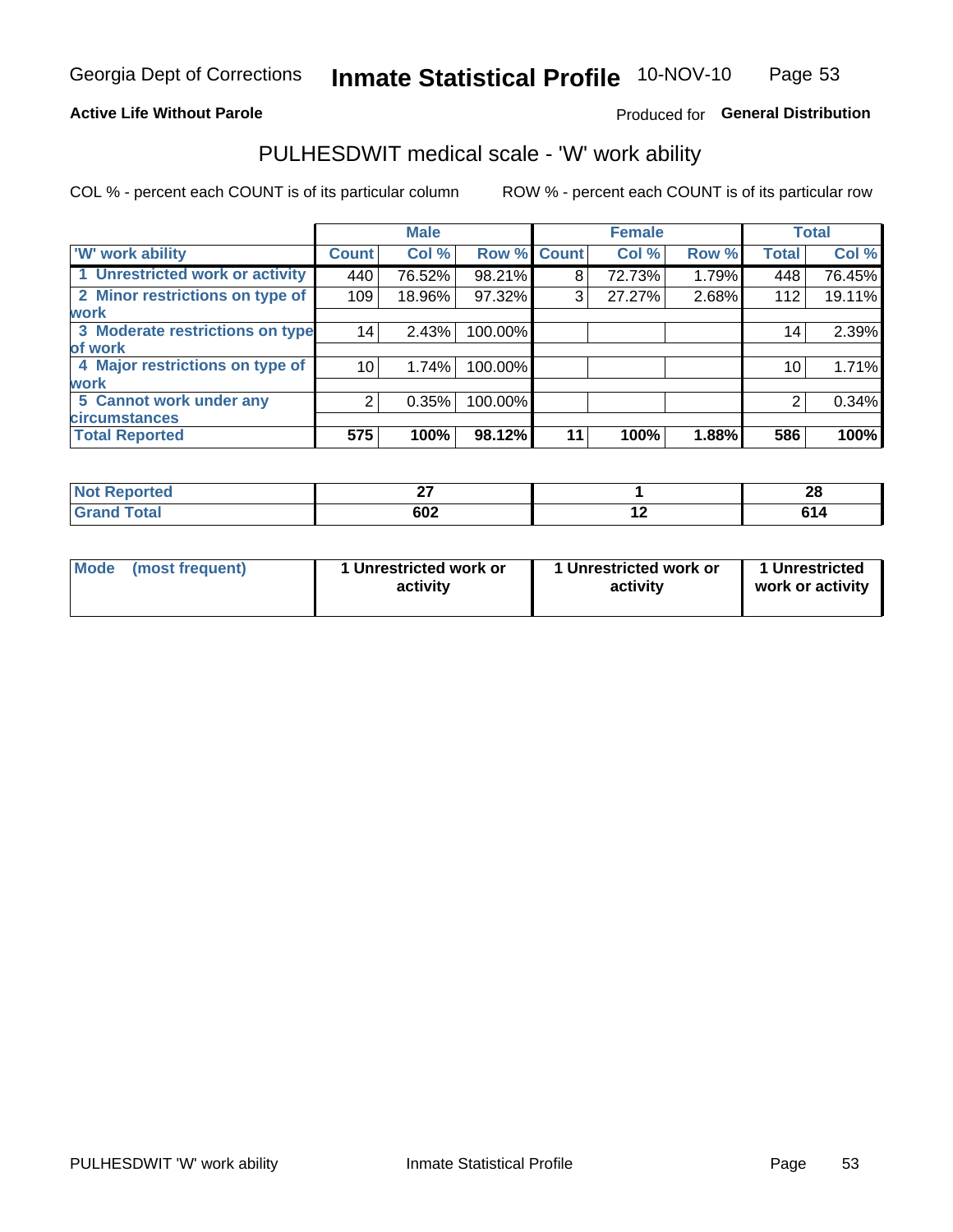#### **Active Life Without Parole**

#### Produced for General Distribution

# PULHESDWIT medical scale - 'I' impairment

COL % - percent each COUNT is of its particular column ROW % - percent each COUNT is of its particular row

|                           |                 | <b>Male</b> |             |    | <b>Female</b> |       |                 | <b>Total</b> |
|---------------------------|-----------------|-------------|-------------|----|---------------|-------|-----------------|--------------|
| <b>T' Impairment</b>      | <b>Count</b>    | Col %       | Row % Count |    | Col %         | Row % | <b>Total</b>    | Col %        |
| 1 No impairments or       | 564             | 97.92%      | 98.09%      | 11 | 100.00%       | 1.91% | 575             | 97.96%       |
| disabilities              |                 |             |             |    |               |       |                 |              |
| 2 Wheelchair-bound but    | 10 <sub>1</sub> | 1.74%       | 100.00%     |    |               |       | 10 <sub>1</sub> | 1.70%        |
| otherwise OK              |                 |             |             |    |               |       |                 |              |
| 4 Needs moderate Assisted |                 | 0.17%       | 100.00%     |    |               |       |                 | 0.17%        |
| Living (level II)         |                 |             |             |    |               |       |                 |              |
| 5 Needs maximal Assisted  |                 | 0.17%       | 100.00%     |    |               |       |                 | 0.17%        |
| Living (level III)        |                 |             |             |    |               |       |                 |              |
| <b>Total Reported</b>     | 576             | 100%        | 98.13%      | 11 | 100%          | 1.87% | 587             | 100%         |

| <b>eported</b> | oc.<br>Z |     | $\sim$<br>-- |
|----------------|----------|-----|--------------|
| Total          | 602      | . . | сл           |

| <b>Mode</b> | (most frequent) | 1 No impairments or<br>disabilities | 1 No impairments or<br>disabilities | 11 No impairments<br>or disabilities |
|-------------|-----------------|-------------------------------------|-------------------------------------|--------------------------------------|
|-------------|-----------------|-------------------------------------|-------------------------------------|--------------------------------------|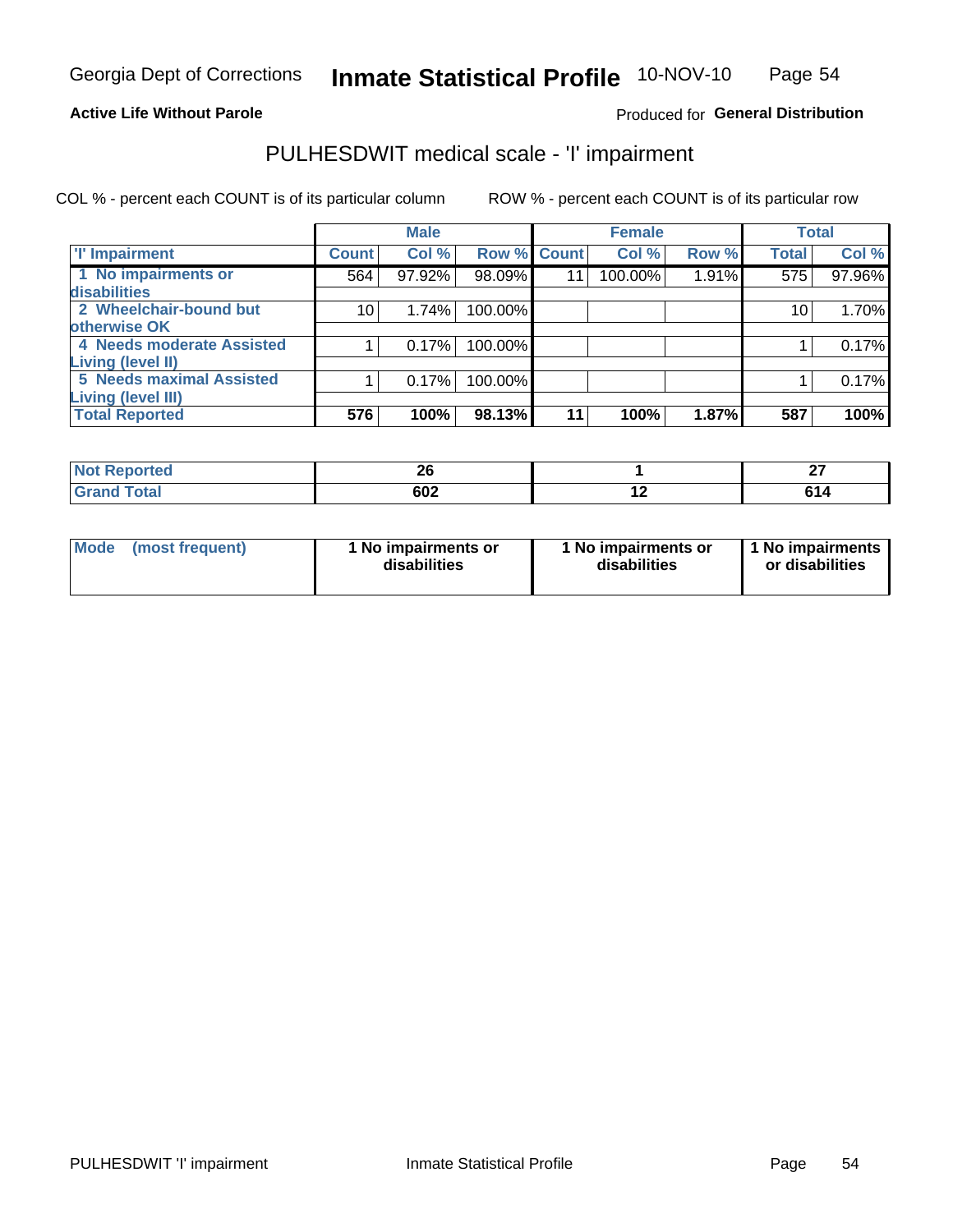#### **Active Life Without Parole**

#### Produced fo General Distribution

# PULHESDWIT medical scale - 'T' transportability

COL % - percent each COUNT is of its particular column

|                              |              | <b>Male</b> |             |    | <b>Female</b> |       |              | <b>Total</b> |
|------------------------------|--------------|-------------|-------------|----|---------------|-------|--------------|--------------|
| <b>T' Transportability</b>   | <b>Count</b> | Col %       | Row % Count |    | Col %         | Row % | <b>Total</b> | Col %        |
| 1 Can be transported in any  | 573          | 98.96%      | 98.12%      | 11 | 100.00%       | 1.88% | 584          | 98.98%       |
| ordinary approved vehicle    |              |             |             |    |               |       |              |              |
| 2 Wheelchair-bound, not      | 4            | 0.69%       | 100.00%     |    |               |       |              | 0.68%        |
| needing special vehicle      |              |             |             |    |               |       |              |              |
| 3 Wheelchair-bound, requires |              | 0.17%       | 100.00%     |    |               |       |              | 0.17%        |
| special vehicle              |              |             |             |    |               |       |              |              |
| 5 Requires ambulance         |              | 0.17%       | 100.00%     |    |               |       |              | 0.17%        |
| transport                    |              |             |             |    |               |       |              |              |
| <b>Total Reported</b>        | 579          | 100%        | 98.14%      | 11 | 100%          | 1.86% | 590          | 100%         |

| NI (<br>oortea | ^^<br>ΔJ |                          | 44 |
|----------------|----------|--------------------------|----|
| υιαι           | 602      | $\overline{\phantom{0}}$ |    |

| <b>Mode</b> | (most frequent) | 11 Can be transported in any 1 Can be transported in any<br>ordinary approved vehicle   ordinary approved vehicle   transported in any |  | 1 Can be<br>ordinary approved<br>vehicle |
|-------------|-----------------|----------------------------------------------------------------------------------------------------------------------------------------|--|------------------------------------------|
|-------------|-----------------|----------------------------------------------------------------------------------------------------------------------------------------|--|------------------------------------------|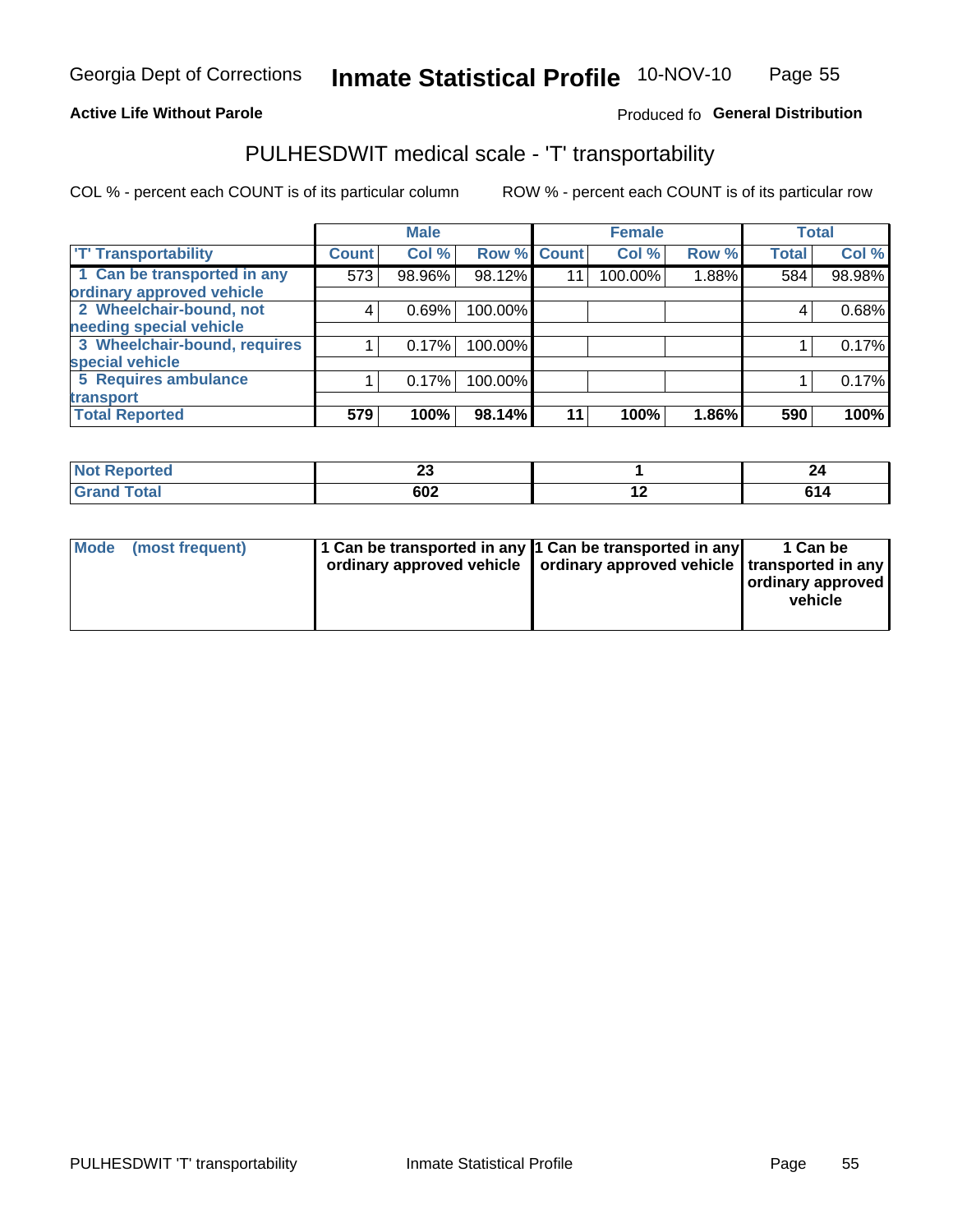#### **Active Life Without Parole**

#### Produced for General Distribution

### Criminality in family, self-reported

COL % - percent each COUNT is of its particular column

|                              |                  | <b>Male</b> |        |              | <b>Female</b> |          |       | Total  |
|------------------------------|------------------|-------------|--------|--------------|---------------|----------|-------|--------|
| <b>Criminality In Family</b> | <b>Count</b>     | Col %       | Row %  | <b>Count</b> | Col %         | Row %    | Total | Col %  |
| Yes, criminality in family   | 157 <sub>1</sub> | 28.60%      | 96.91% | 5            | 55.56%        | $3.09\%$ | 162   | 29.03% |
| No criminality in family     | 392              | 71.40%      | 98.99% | 4            | 44.44%        | $1.01\%$ | 396   | 70.97% |
| <b>Total Reported</b>        | 549              | 100%        | 98.39% | 9            | 100%          | $1.61\%$ | 558   | 100%   |

| المنتقب المتعارف<br>keportea | --<br>uu |     | <b>JC</b> |
|------------------------------|----------|-----|-----------|
| <b>otal</b>                  | 602      | . . | r a       |

| Mode (most frequent) |  | No criminality in family | Yes, criminality in family | No criminality in<br>family |
|----------------------|--|--------------------------|----------------------------|-----------------------------|
|----------------------|--|--------------------------|----------------------------|-----------------------------|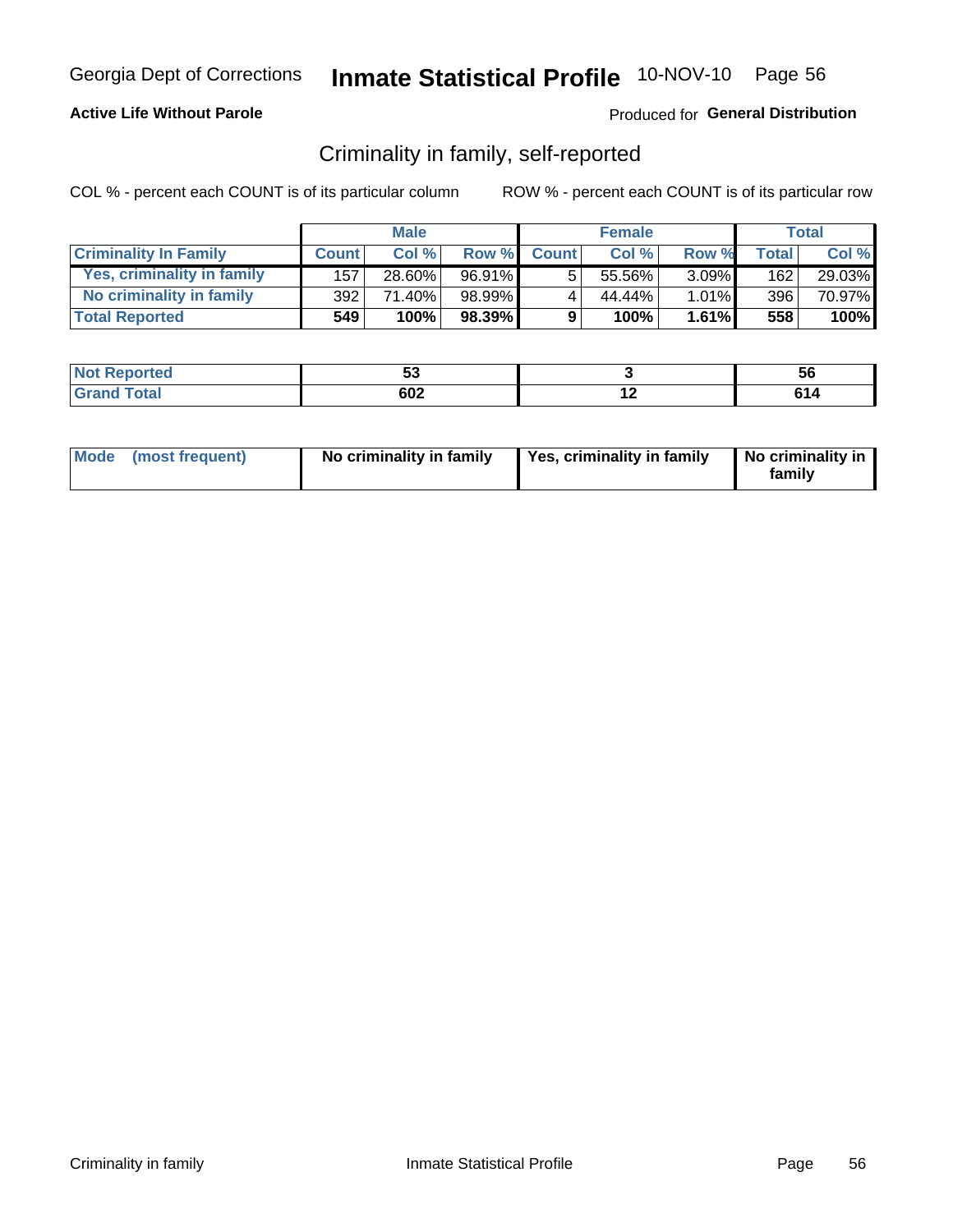#### **Active Life Without Parole**

#### Produced for General Distribution

### Alcoholism in family, self-reported

COL % - percent each COUNT is of its particular column

|                             |              | <b>Male</b> |           |              | <b>Female</b> |          |       | Total  |
|-----------------------------|--------------|-------------|-----------|--------------|---------------|----------|-------|--------|
| <b>Alcoholism In Family</b> | <b>Count</b> | Col%        | Row %     | <b>Count</b> | Col %         | Row %    | Total | Col %  |
| Yes, alcoholism in family   | 107          | $19.49\%$   | 97.27%    | $\mathbf{r}$ | 33.33%        | 2.73%    | 110   | 19.71% |
| No alcoholism in family     | 442          | 80.51%      | 98.66%I   | 6            | 66.67%        | $1.34\%$ | 448   | 80.29% |
| <b>Total Reported</b>       | 549          | 100%        | $98.39\%$ | 9            | 100%          | $1.61\%$ | 558   | 100%   |

| <b>rted</b><br><b>NOT</b> | . .       | วง |
|---------------------------|-----------|----|
| $\sim$<br>$\sim$          | coo<br>שט |    |

|  | Mode (most frequent) | No alcoholism in family | No alcoholism in family | No alcoholism in<br>family |
|--|----------------------|-------------------------|-------------------------|----------------------------|
|--|----------------------|-------------------------|-------------------------|----------------------------|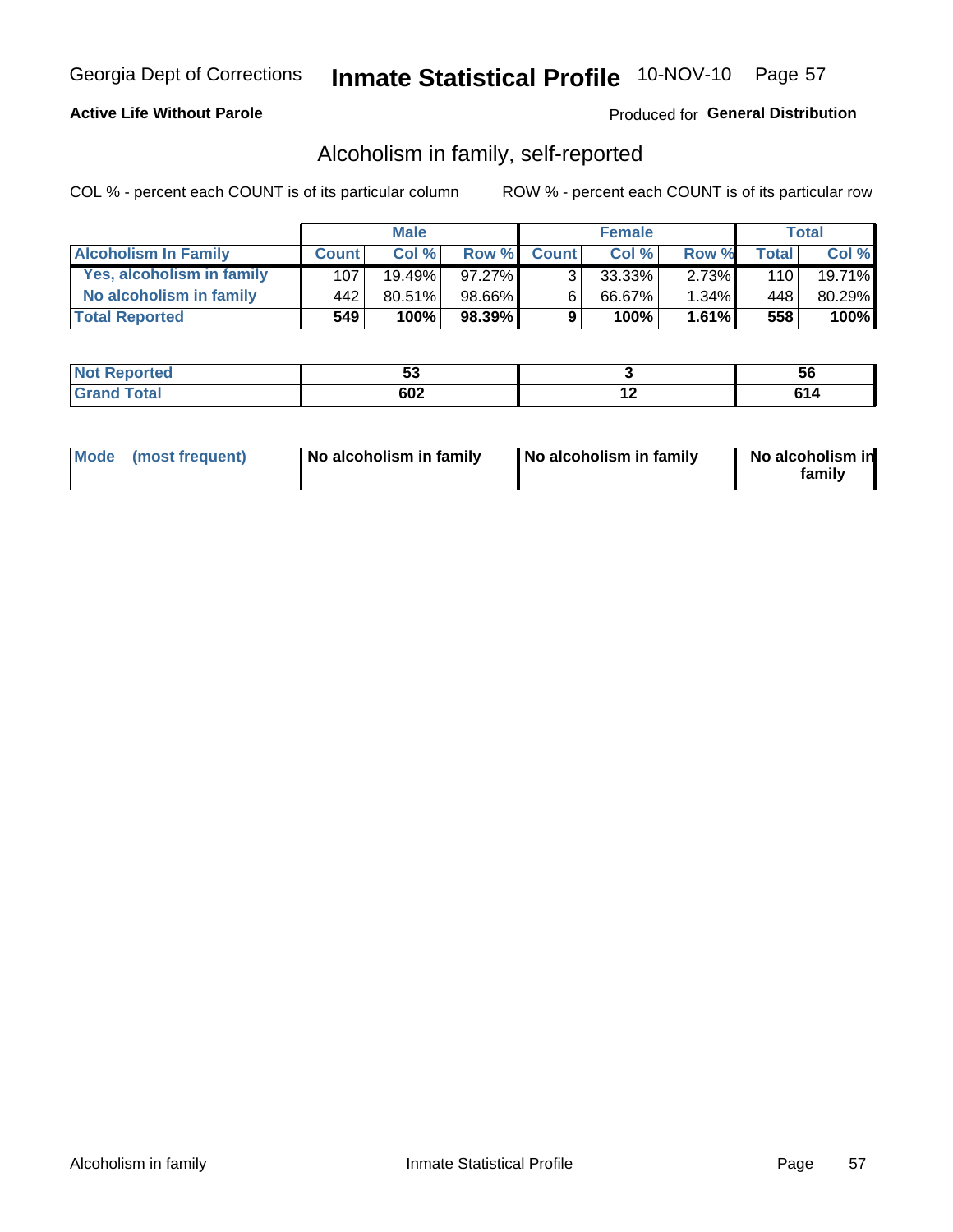#### **Active Life Without Parole**

Produced for General Distribution

### Drug abuse in family, self-reported

COL % - percent each COUNT is of its particular column

|                           |              | <b>Male</b> |        |                | <b>Female</b> |          |              | Total   |
|---------------------------|--------------|-------------|--------|----------------|---------------|----------|--------------|---------|
| Drug Abuse In Family      | <b>Count</b> | Col%        | Row %  | <b>Count</b>   | Col%          | Row %    | <b>Total</b> | Col %   |
| Yes, drug abuse in family | 63           | 11.48%      | 95.45% | 3 <sub>1</sub> | 33.33%        | $4.55\%$ | 66           | 11.83%  |
| No drug abuse in family   | 486          | 88.52%      | 98.78% | 6              | 66.67%        | 1.22%    | 492          | 88.17%  |
| <b>Total Reported</b>     | 549          | 100%        | 98.39% | 9              | 100%          | $1.61\%$ | 558          | $100\%$ |

| <b>Not Reported</b>  | ັ         |     | <b>JQ</b> |
|----------------------|-----------|-----|-----------|
| <b>Total</b><br>Gran | רחם<br>שט | . . | . .       |

|  | Mode (most frequent) | No drug abuse in family | No drug abuse in family | No drug abuse in<br>family |
|--|----------------------|-------------------------|-------------------------|----------------------------|
|--|----------------------|-------------------------|-------------------------|----------------------------|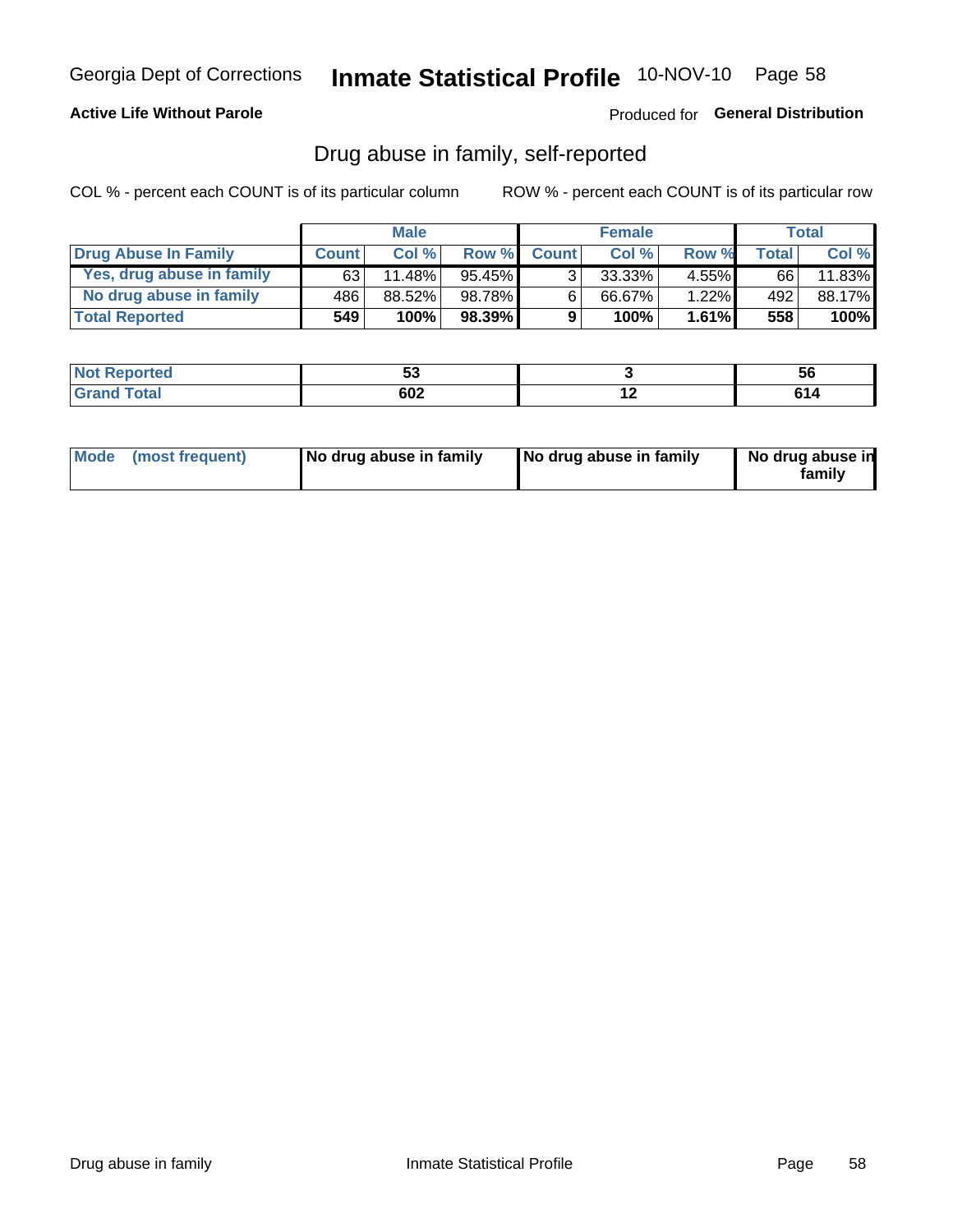#### **Active Life Without Parole**

#### Produced for General Distribution

### Subjected to frequent beatings, self-reported

COL % - percent each COUNT is of its particular column

|                            |                 | <b>Male</b> |        |              | <b>Female</b> |       |       | Total  |
|----------------------------|-----------------|-------------|--------|--------------|---------------|-------|-------|--------|
| <b>Frequent beatings</b>   | <b>Count</b>    | Col %       | Row %  | <b>Count</b> | Col %         | Row % | Total | Col %  |
| Yes, subjected to frequent | 34 <sub>1</sub> | 6.19%       | 97.14% |              | 11.11%        | 2.86% | 35    | 6.27%  |
| <b>beatings</b>            |                 |             |        |              |               |       |       |        |
| Not subjected to frequent  | 515             | 93.81%      | 98.47% | 8            | 88.89%        | 1.53% | 523   | 93.73% |
| <b>beatings</b>            |                 |             |        |              |               |       |       |        |
| <b>Total Reported</b>      | 549             | 100%        | 98.39% | 9            | 100%          | 1.61% | 558   | 100%   |

| <b>Not Reported</b> | --<br>ູບພ |     | 56                    |
|---------------------|-----------|-----|-----------------------|
| <b>Total</b>        | 602       | . . | C <sub>4</sub><br>614 |

| Mode | (most frequent) | Not subjected to frequent<br>beatings | Not subjected to frequent<br>beatings | Not subjected to<br><b>frequent beatings</b> |
|------|-----------------|---------------------------------------|---------------------------------------|----------------------------------------------|
|      |                 |                                       |                                       |                                              |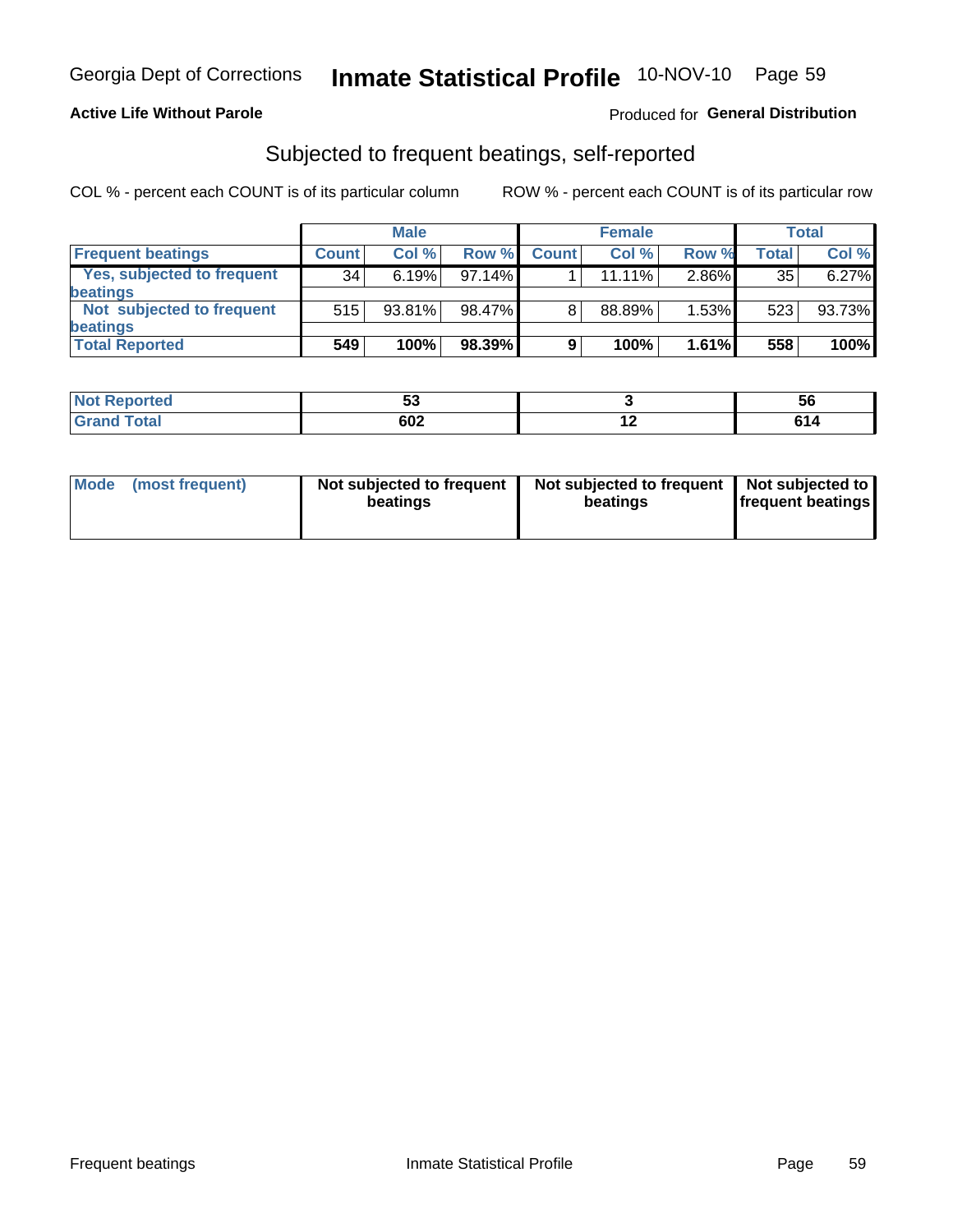#### **Active Life Without Parole**

### **Produced for General Distribution**

### Father absent during inmate's childhood

COL % - percent each COUNT is of its particular column

|                           |              | <b>Male</b> |           |                | <b>Female</b> |          |         | Total   |
|---------------------------|--------------|-------------|-----------|----------------|---------------|----------|---------|---------|
| <b>Father Absent</b>      | <b>Count</b> | Col%        | Row %     | <b>Count</b>   | Col %         | Row %    | Total i | Col %   |
| Yes, father was absent    | 270          | 49.18%      | 98.90%1   | 3 <sub>1</sub> | $33.33\%$     | $1.10\%$ | 273     | 48.92%  |
| No, father was not absent | 279          | 50.82%      | 97.89%    | 6              | 66.67%        | $2.11\%$ | 285     | 51.08%  |
| <b>Total Reported</b>     | 549          | 100%        | $98.39\%$ | 9              | 100%          | $1.61\%$ | 558     | $100\%$ |

| <b>Not Reported</b> | --<br>uu |     | ວເ |
|---------------------|----------|-----|----|
| <b>otal</b>         | cnn      | . . |    |
| Gran                | OUZ      |     |    |

|  | Mode (most frequent) | No, father was not absent No, father was not absent |  | No, father was not<br>absent |
|--|----------------------|-----------------------------------------------------|--|------------------------------|
|--|----------------------|-----------------------------------------------------|--|------------------------------|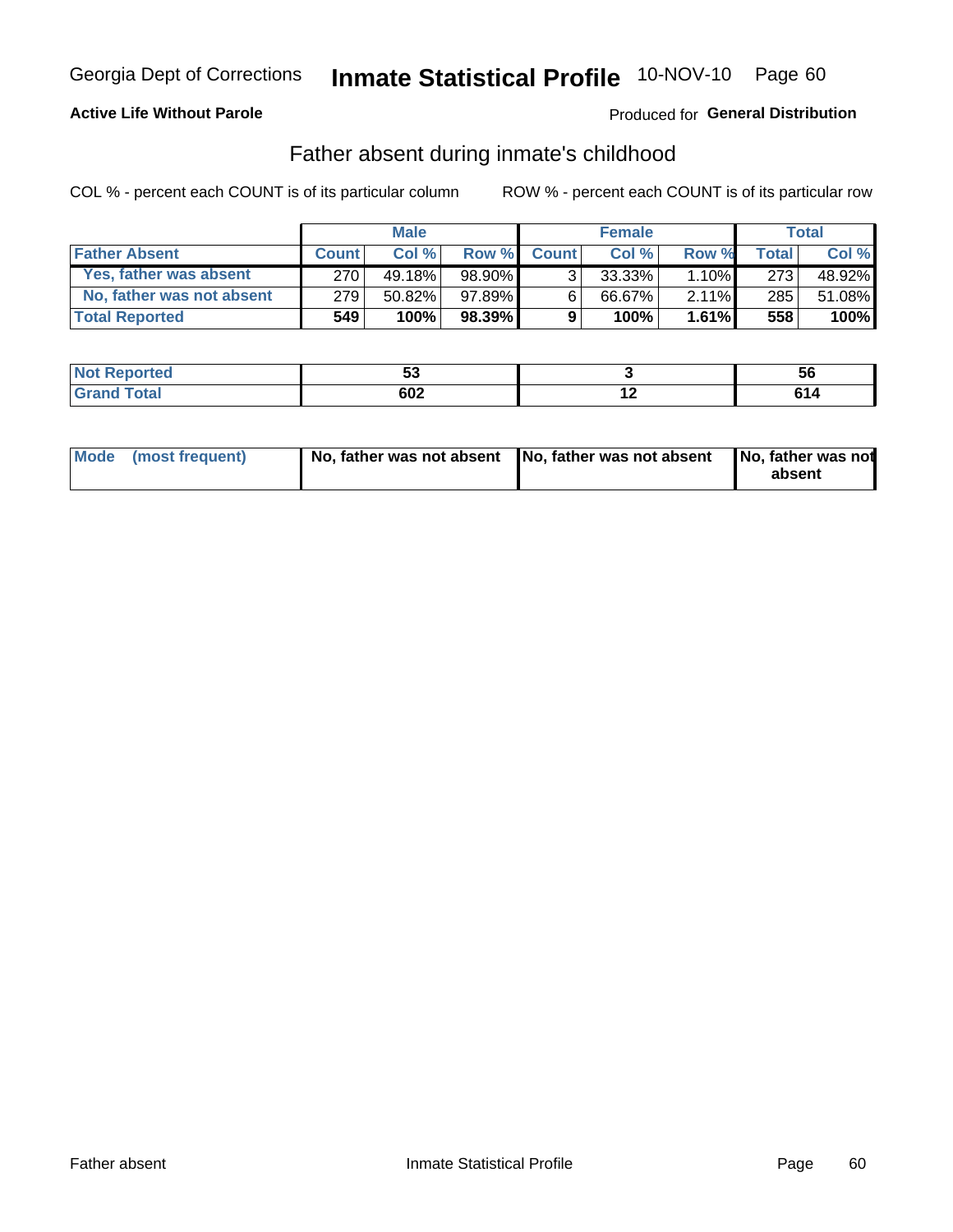#### **Active Life Without Parole**

### **Produced for General Distribution**

### Mother absent during inmate's childhood

COL % - percent each COUNT is of its particular column

|                           |                 | <b>Male</b> |           |              | <b>Female</b> |          |         | Total  |
|---------------------------|-----------------|-------------|-----------|--------------|---------------|----------|---------|--------|
| <b>Mother Absent</b>      | <b>Count</b>    | Col%        | Row %     | <b>Count</b> | Col %         | Row %    | Total ⊧ | Col %  |
| Yes, mother was absent    | 78 <sub>1</sub> | 14.21%      | 97.50%    | ◠            | $22.22\%$     | $2.50\%$ | 80      | 14.34% |
| No, mother was not absent | 471             | 85.79%      | $98.54\%$ |              | 77.78%        | $1.46\%$ | 478     | 85.66% |
| <b>Total Reported</b>     | 549             | 100%        | $98.39\%$ | 9            | 100%          | 1.61%    | 558     | 100%   |

| المنتقب المتعارف<br>keportea | --<br>uu |     | <b>JC</b> |
|------------------------------|----------|-----|-----------|
| <b>otal</b>                  | 602      | . . | r a       |

| Mode (most frequent) | No, mother was not absent   No, mother was not absent   No, mother was | not absent |
|----------------------|------------------------------------------------------------------------|------------|
|----------------------|------------------------------------------------------------------------|------------|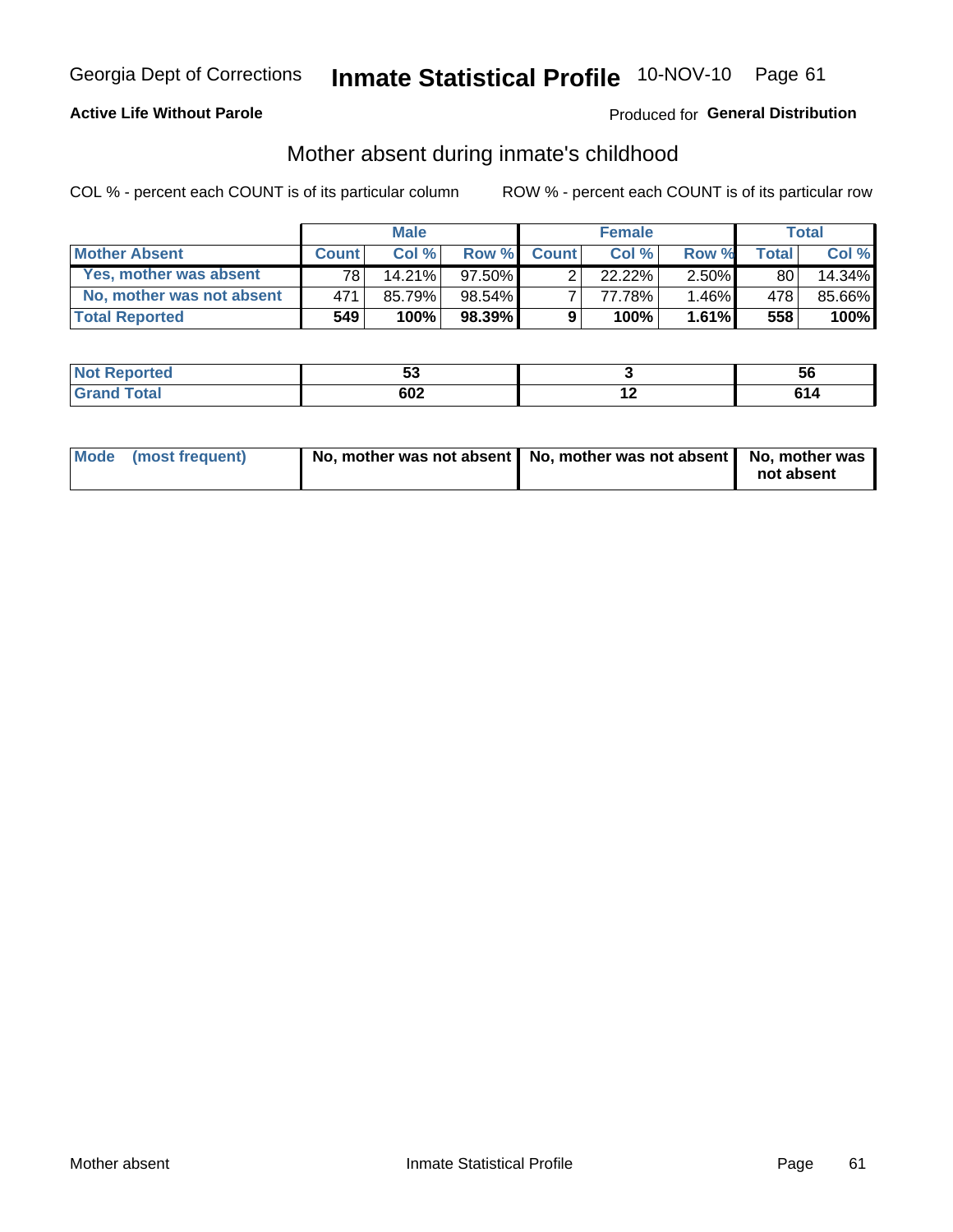#### **Active Life Without Parole**

#### Produced for General Distribution

### Inmate diagnosed as manipulative

COL % - percent each COUNT is of its particular column

|                          |              | <b>Male</b> |        |              | <b>Female</b> |          |              | Total  |
|--------------------------|--------------|-------------|--------|--------------|---------------|----------|--------------|--------|
| <b>Manipulative</b>      | <b>Count</b> | Col %       | Row %  | <b>Count</b> | Col %         | Row %    | <b>Total</b> | Col %  |
| <b>Yes, manipulative</b> | 129 l        | 23.71%      | 99.23% |              | 11.11%        | $0.77\%$ | 130          | 23.51% |
| No, not manipulative     | 415          | 76.29%      | 98.11% | 8            | 88.89%        | 1.89%    | 423          | 76.49% |
| <b>Total Reported</b>    | 544          | 100%        | 98.37% | 9            | 100%          | 1.63%    | 553          | 100%   |

| <b>rted</b><br><b>NOT</b> | --<br>wu   |     |
|---------------------------|------------|-----|
| $\sim$<br>$\sim$          | coo<br>∸טע | ,,, |

| Mode | (most frequent) | No, not manipulative | No, not manipulative | No. not<br><b>I</b> manipulative |
|------|-----------------|----------------------|----------------------|----------------------------------|
|------|-----------------|----------------------|----------------------|----------------------------------|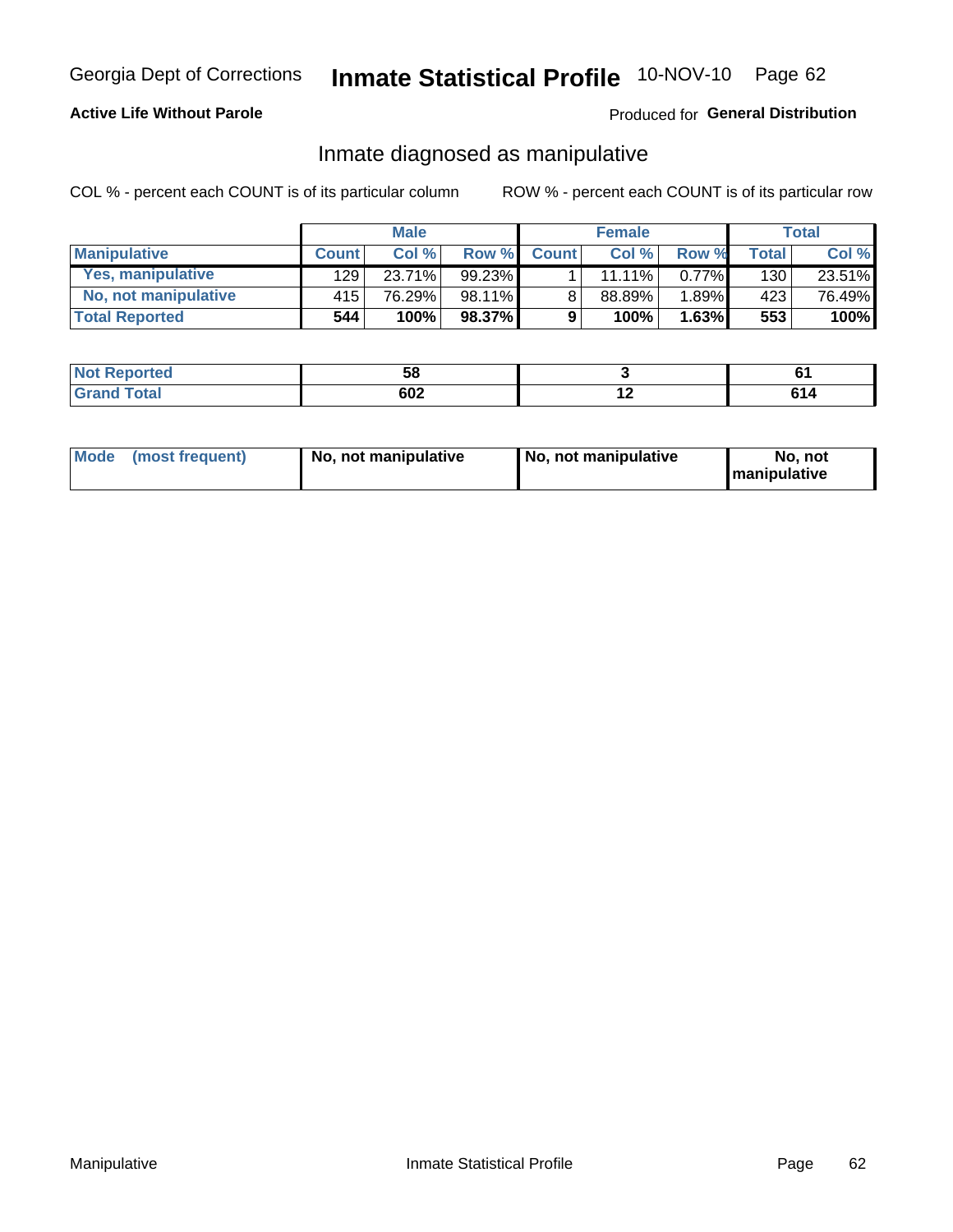# Inmate Statistical Profile 10-NOV-10 Page 63

#### **Active Life Without Parole**

#### Produced for General Distribution

### Inmate diagnosed as assaultive

COL % - percent each COUNT is of its particular column

|                           |              | <b>Male</b> |         |              | <b>Female</b> |          |       | Total  |
|---------------------------|--------------|-------------|---------|--------------|---------------|----------|-------|--------|
| <b>Assaultive</b>         | <b>Count</b> | Col%        | Row %   | <b>Count</b> | Col %         | Row %    | Total | Col %  |
| Yes, assaultive           | 431          | 79.23%      | 97.95%  | 9            | 100.00%       | $2.05\%$ | 440   | 79.57% |
| <b>No, not assaultive</b> | 113          | 20.77%      | 100.00% |              |               |          | 113   | 20.43% |
| <b>Total Reported</b>     | 544          | 100%        | 98.37%  | 9            | 100%          | 1.63%    | 553   | 100%   |

| <b>Reported</b><br><b>NO</b> t<br>. | - -<br>ว๐ |     | U.  |
|-------------------------------------|-----------|-----|-----|
| <b>otal</b>                         | 602       | . . | r., |

| <b>Mode</b><br>(most frequent) | <b>Yes, assaultive</b> | Yes, assaultive | <b>Yes, assaultive</b> |
|--------------------------------|------------------------|-----------------|------------------------|
|--------------------------------|------------------------|-----------------|------------------------|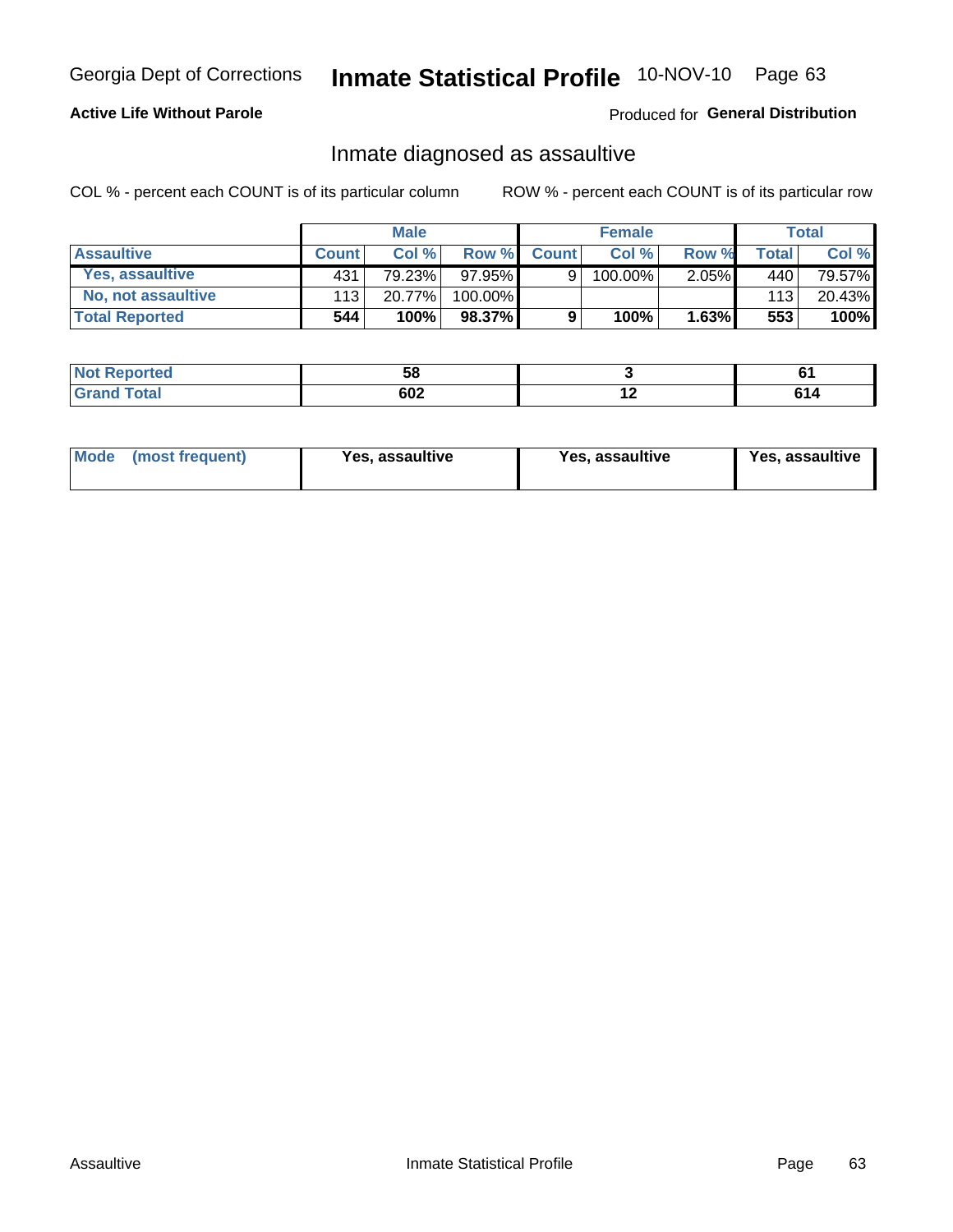# Inmate Statistical Profile 10-NOV-10 Page 64

#### **Active Life Without Parole**

#### Produced for General Distribution

## Number of prior Georgia incarcerations

COL % - percent each COUNT is of its particular column

|                                       |                 | <b>Male</b> |                    |         | <b>Female</b> |       |       | <b>Total</b> |
|---------------------------------------|-----------------|-------------|--------------------|---------|---------------|-------|-------|--------------|
| <b>Num of Prior GA Incarcerations</b> | <b>Count</b>    | Col %       | <b>Row % Count</b> |         | Col %         | Row % | Total | Col %        |
|                                       | 282             | 46.84%      | 96.25%             |         | 91.67%        | 3.75% | 293   | 47.72%       |
|                                       | 124             | 20.60%      | 100.00%            |         |               |       | 124   | 20.20%       |
|                                       | 73              | 12.13%      | 100.00%            |         |               |       | 73    | 11.89%       |
|                                       | 59              | $9.80\%$    | 98.33%             |         | 8.33%         | 1.67% | 60    | 9.77%        |
|                                       | 31              | 5.15%       | 100.00%            |         |               |       | 31    | 5.05%        |
|                                       | 17              | 2.82%       | 100.00%            |         |               |       | 17    | 2.77%        |
| <b>More Than 5</b>                    | 16 <sub>1</sub> | 2.66%       | 100.00%            |         |               |       | 16    | 2.61%        |
| <b>Total Reported</b>                 | 602             | 100%        | 98.05%             | $12 \,$ | 100%          | 1.95% | 614   | 100.0%       |

| <b>orteo</b>                    |     |                     |
|---------------------------------|-----|---------------------|
| <b>otal</b><br>$\mathbf{v}$ and | 602 | - - -<br>$\sqrt{ }$ |

| Mean (average)       | 26.، | ن 2. | 1.24 |
|----------------------|------|------|------|
| Median (middle)      |      |      |      |
| Mode (most frequent) |      |      |      |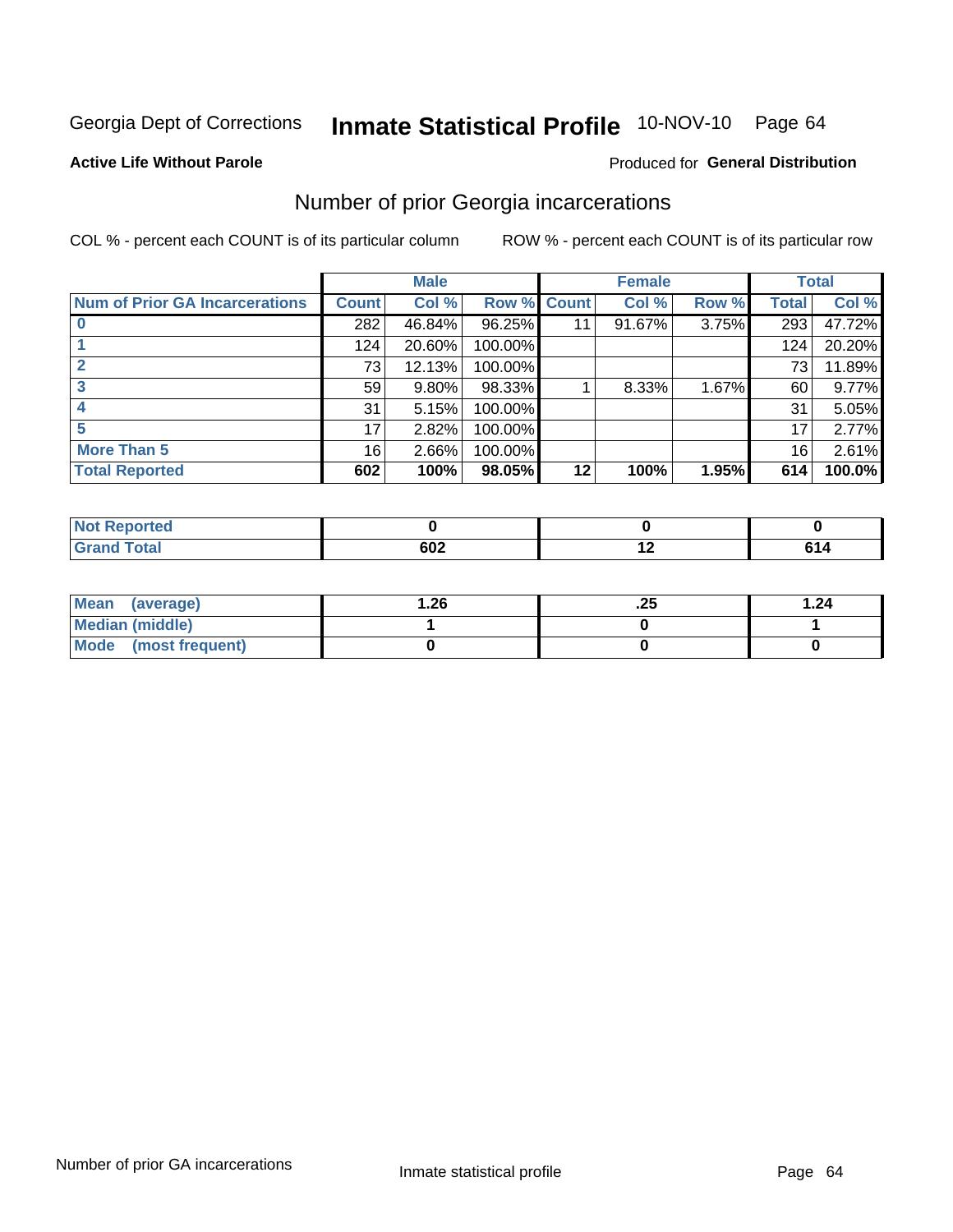# Inmate Statistical Profile 10-NOV-10 Page 65

**Active Life Without Parole** 

Produced for General Distribution

### Prison sentence in years

COL % - percent each COUNT is of its particular column

ROW % - percent each COUNT is of its particular row

|                                 |         | <b>Male</b> |                    |                 | <b>Female</b> |       |             | Total   |
|---------------------------------|---------|-------------|--------------------|-----------------|---------------|-------|-------------|---------|
| <b>Prison Sentence In Years</b> | Count l | Col %       | <b>Row % Count</b> |                 | Col %         | Row % | $\tau$ otal | Col %   |
| <b>Life Without Parole</b>      | 602     | $100.00\%$  | $98.05\%$          |                 | $100.00\%$    | 1.95% | 614         | 100.00% |
| <b>Total Reported</b>           | 602     | 100%        | 98.05%             | 12 <sub>1</sub> | 100%          | 1.95% | 614         | 100%    |

| Not Reported |     |     |  |
|--------------|-----|-----|--|
| <b>otal</b>  | 602 | . . |  |

#### **Determinate (numeric) sentences only**

| <b>Mean</b><br><i>(average)</i> |  |
|---------------------------------|--|
|---------------------------------|--|

All sentences (including determinate), with life, life without parole, and death sentences figured at 45 years

| $M$ ea<br>(average) | $\sim$ | ,,<br>т. |
|---------------------|--------|----------|
|                     |        |          |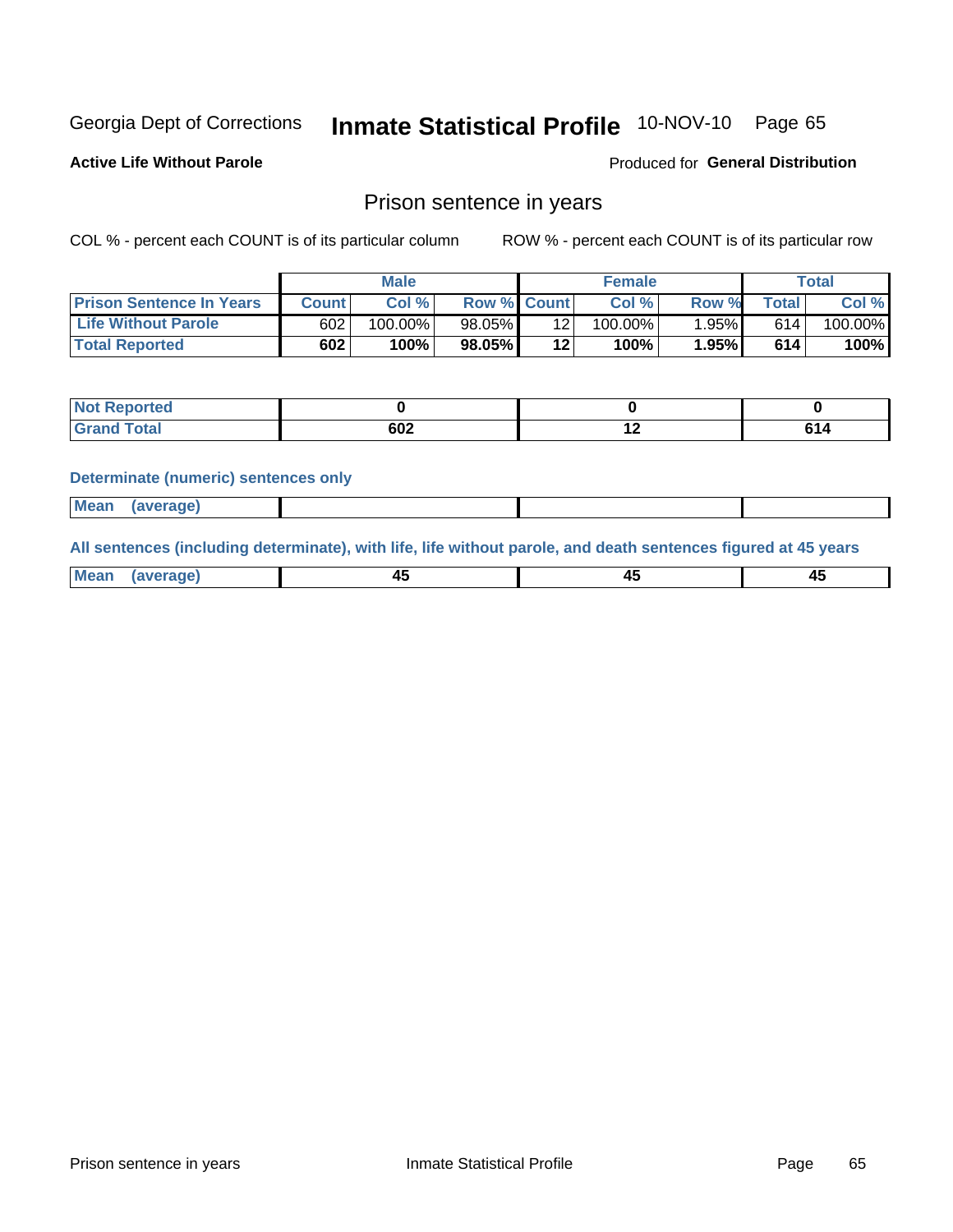#### Georgia Dept of Corrections Inmate Statistical Profile 10-NOV-10 Page 66

#### **Active Life Without Parole**

#### Produced for General Distribution

## Primary offense, broken out into felonies vs misdemeanors

COL % - percent each COUNT is of its particular column

|                                  | <b>Male</b>  |         |                    | <b>Female</b>   |            |       | Total        |         |  |
|----------------------------------|--------------|---------|--------------------|-----------------|------------|-------|--------------|---------|--|
| <b>Felonies and Misdemeanors</b> | <b>Count</b> | Col%    | <b>Row % Count</b> |                 | Col%       | Row % | <b>Total</b> | Col %   |  |
| <b>Felonies</b>                  | 602          | 100.00% | 98.05%             | 12 <sub>1</sub> | $100.00\%$ | 1.95% | 614          | 100.00% |  |
| <b>Total Reported</b>            | 602          | $100\%$ | 98.05%             | 12'             | $100\%$    | 1.95% | 614          | 100%    |  |

| <b>Not Reported</b>          |    |     |     |
|------------------------------|----|-----|-----|
| <b>Total</b><br>Grand<br>uuu | שט | 602 | 614 |

| $Mc$<br>equent)<br>нез<br>$\sim$<br>. | onies<br>. | <b>onies</b><br>. |
|---------------------------------------|------------|-------------------|
|---------------------------------------|------------|-------------------|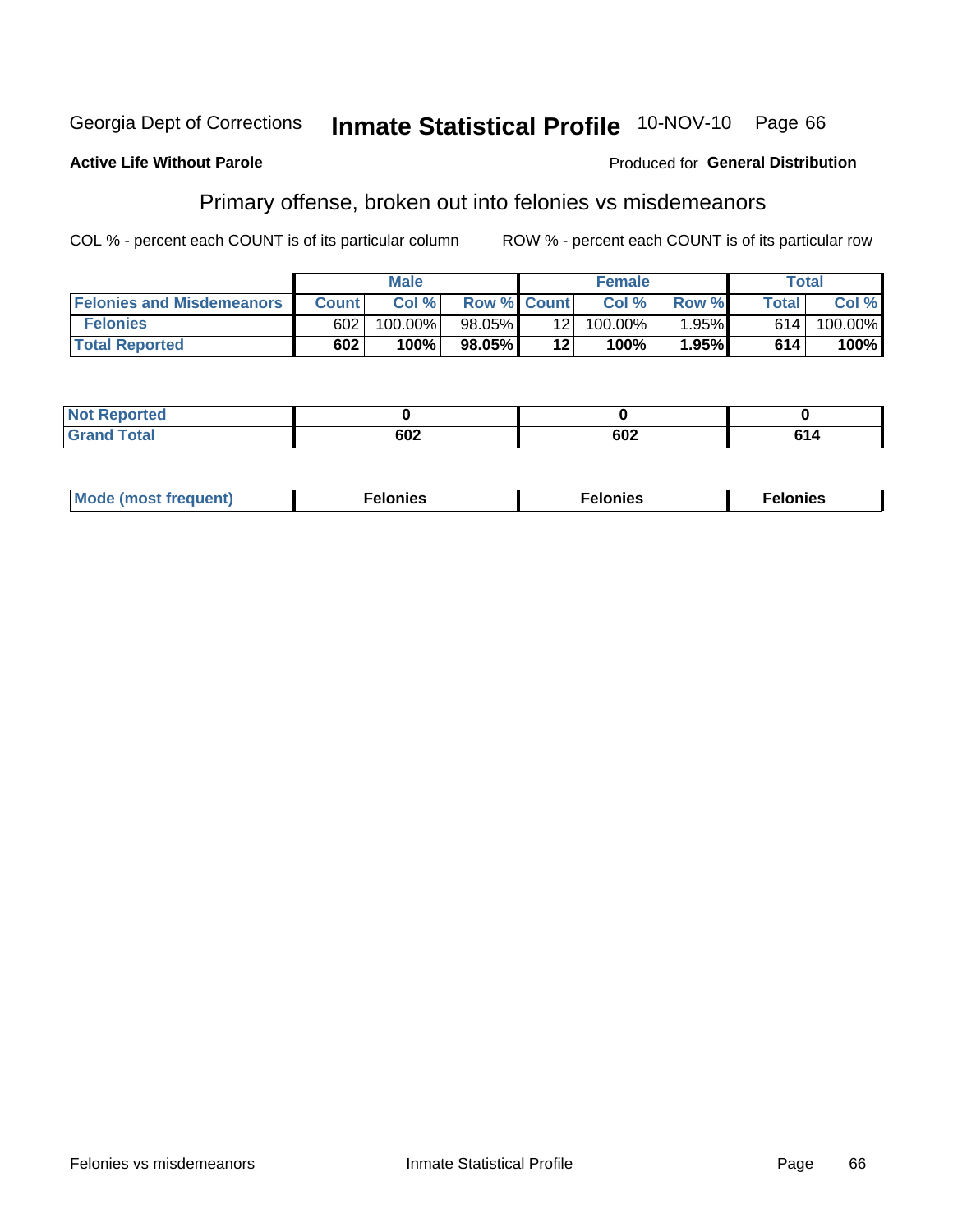# Inmate Statistical Profile 10-NOV-10 Page 67

#### **Active Life Without Parole**

#### Produced for General Distribution

## Primary offense, broken out into six broad crime categories

COL % - percent each COUNT is of its particular column

|                         | <b>Male</b>  |         |         | <b>Female</b>      |         |       | <b>Total</b> |        |
|-------------------------|--------------|---------|---------|--------------------|---------|-------|--------------|--------|
| <b>Crime Categories</b> | <b>Count</b> | Col %   |         | <b>Row % Count</b> | Col %   | Row % | <b>Total</b> | Col %  |
| <b>Violent</b>          | 491          | 81.56%  | 97.61%  | 12                 | 100.00% | 2.39% | 503          | 81.92% |
| <b>Sex Crime</b>        | 92           | 15.28%  | 100.00% |                    | .00%    |       | 92           | 14.98% |
| 3<br><b>Property</b>    |              | $.17\%$ | 100.00% |                    | .00%    |       |              | .16%   |
| <b>Drug</b><br>4        | 18           | 2.99%   | 100.00% |                    | .00%    |       | 18           | 2.93%  |
| <b>Total Reported</b>   | 602          | 100%    | 98.05%  | 12                 | 100%    | 1.95% | 614          | 100%   |

| the company and company with a<br>ortea<br>NOT<br>∴Je RGD⊑<br>$\sim$ |     |                          |             |
|----------------------------------------------------------------------|-----|--------------------------|-------------|
| T <sub>0</sub>                                                       | 602 | $\overline{\phantom{0}}$ | . .<br>, 14 |

| <b>Mode (most frequent)</b> |         |                | --             |
|-----------------------------|---------|----------------|----------------|
|                             | violent | <b>Violent</b> | <b>Violent</b> |
|                             |         |                |                |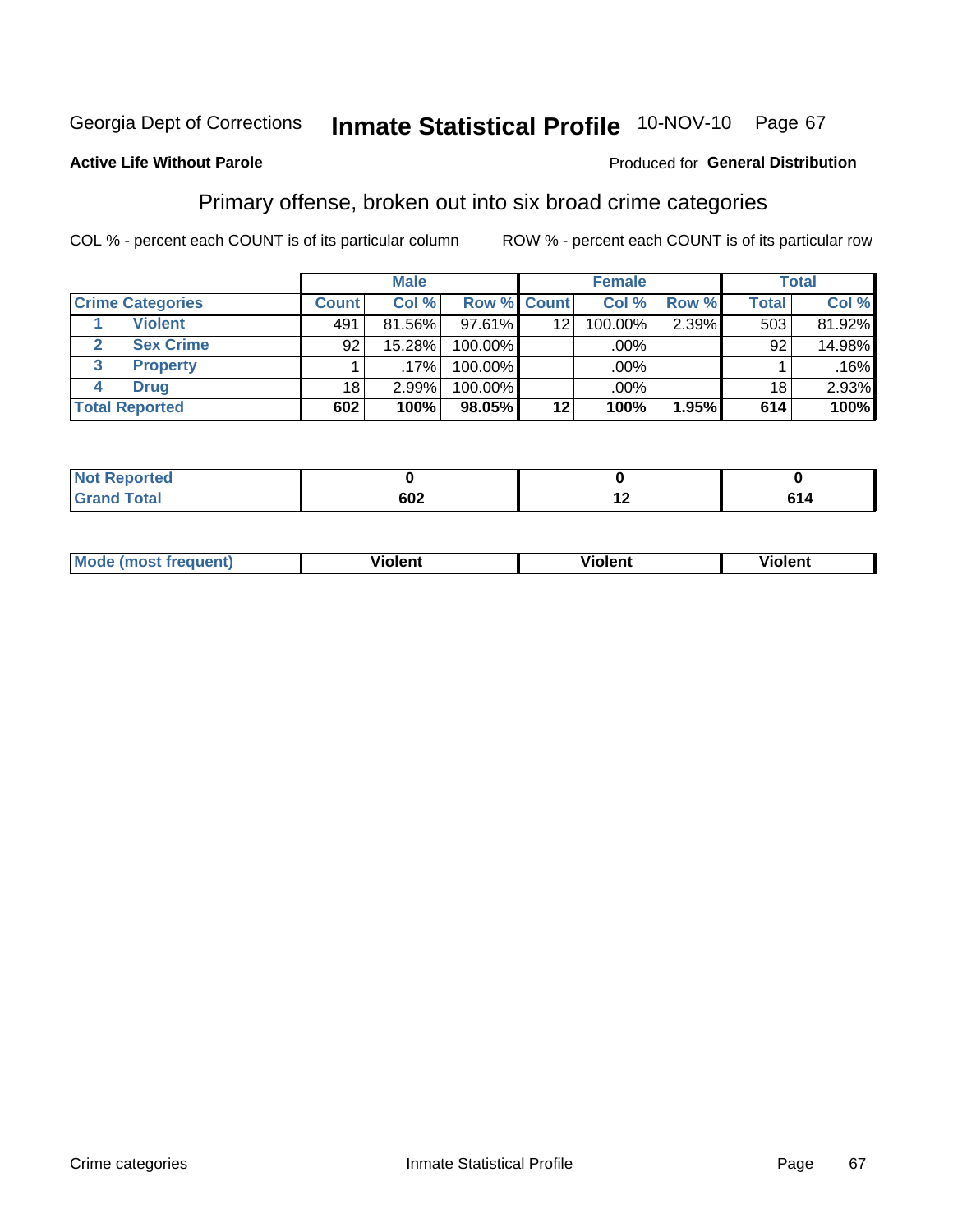# Inmate Statistical Profile 10-NOV-10 Page 68

#### **Active Life Without Parole**

#### Produced for General Distribution

# Primary offense, detailed offense code

COL % - percent each COUNT is of its particular column

|                      |                                     |                | <b>Male</b> |         |                 | <b>Female</b> |        |                  | <b>Total</b> |
|----------------------|-------------------------------------|----------------|-------------|---------|-----------------|---------------|--------|------------------|--------------|
|                      | <b>Primary Offense</b>              | <b>Count</b>   | Col %       | Row %   | <b>Count</b>    | Col %         | Row %  | <b>Total</b>     | Col %        |
| 1101                 | <b>Murder</b>                       | 335            | 55.65%      | 97.10%  | 10 <sup>1</sup> | 83.33%        | 2.90%  | $\overline{345}$ | 56.19%       |
| 1302                 | <b>Aggrav Assault</b>               | 1              | .17%        | 50.00%  | 1               | 8.33%         | 50.00% | $\overline{2}$   | .33%         |
| 1311                 | <b>Kidnapping</b>                   | 61             | 10.13%      | 100.00% |                 |               |        | 61               | 9.93%        |
| 1601                 | <b>Burglary</b>                     |                | .17%        | 100.00% |                 |               |        | 1                | .16%         |
| 1902                 | <b>Armed Robbery</b>                | 91             | 15.12%      | 98.91%  | $\mathbf 1$     | 8.33%         | 1.09%  | 92               | 14.98%       |
| 1911                 | <b>Hijacking Motor Vehicle</b>      |                | .17%        | 100.00% |                 |               |        | 1                | .16%         |
| 2001                 | Rape                                | 65             | 10.80%      | 100.00% |                 |               |        | 65               | 10.59%       |
| 2003                 | <b>Aggrav Sodomy</b>                | 7              | 1.16%       | 100.00% |                 |               |        | 7                | 1.14%        |
| 2009                 | <b>Aggrav Sexual Battery</b>        | 4              | .66%        | 100.00% |                 |               |        | 4                | .65%         |
| 2019                 | <b>Child Molestation</b>            | 3              | .50%        | 100.00% |                 |               |        | 3                | .49%         |
| 2021                 | <b>Aggrav Child Molestation</b>     | 13             | 2.16%       | 100.00% |                 |               |        | 13               | 2.12%        |
| 2801                 | <b>Cruelty To Children</b>          |                | .17%        | 100.00% |                 |               |        | 1                | .16%         |
| 2911                 | <b>Poss Knife During Crime</b>      | 1              | .17%        | 100.00% |                 |               |        | 1                | .16%         |
| 4001                 | <b>S/D Narcotics Opiates</b>        | $\overline{2}$ | .33%        | 100.00% |                 |               |        | $\overline{2}$   | .33%         |
| 4012                 | <b>Viol Ga Cntrl Sbst Act</b>       | 1              | .17%        | 100.00% |                 |               |        | 1                | .16%         |
| 4018                 | <b>S/D Cont Sub School</b>          | 1              | .17%        | 100.00% |                 |               |        | 1                | .16%         |
| 4021                 | <b>S/D Cocaine</b>                  | 4              | .66%        | 100.00% |                 |               |        | 4                | .65%         |
| 4022                 | <b>Poss Of Cocaine</b>              | 3              | .50%        | 100.00% |                 |               |        | 3                | .49%         |
| 4050                 | <b>Poss W Int Dist Cocaine</b>      | 1              | .17%        | 100.00% |                 |               |        | 1                | .16%         |
| 4101                 | <b>Traf Cocaine Less 200</b>        | $\overline{2}$ | .33%        | 100.00% |                 |               |        | $\overline{2}$   | .33%         |
|                      | Gm                                  |                |             |         |                 |               |        |                  |              |
| 4103                 | <b>Traf Cocaine 401+ Gm</b>         | $\overline{2}$ | .33%        | 100.00% |                 |               |        | $\overline{2}$   | .33%         |
| 4134                 | <b>Att/Consprcy Commt</b><br>C/S/Of | $\mathbf 1$    | .17%        | 100.00% |                 |               |        | 1                | .16%         |
| 4140                 | <b>Traf Methamph 28-199</b>         | 1.             | .17%        | 100.00% |                 |               |        | 1                | .16%         |
|                      | Gm                                  |                |             |         |                 |               |        |                  |              |
| <b>Total Rported</b> |                                     | 602            | 100%        | 98.05%  | $\overline{12}$ | 100%          | 1.95%  | 614              | 100%         |

| . Reported<br>$\sim$  |     |                          |    |
|-----------------------|-----|--------------------------|----|
| <b>otal</b><br>______ | 602 | $\overline{\phantom{0}}$ | cа |

| Mode (most frequent) | 1101 Murder | 1101 Murder | 1101 Murder |
|----------------------|-------------|-------------|-------------|
|                      |             |             |             |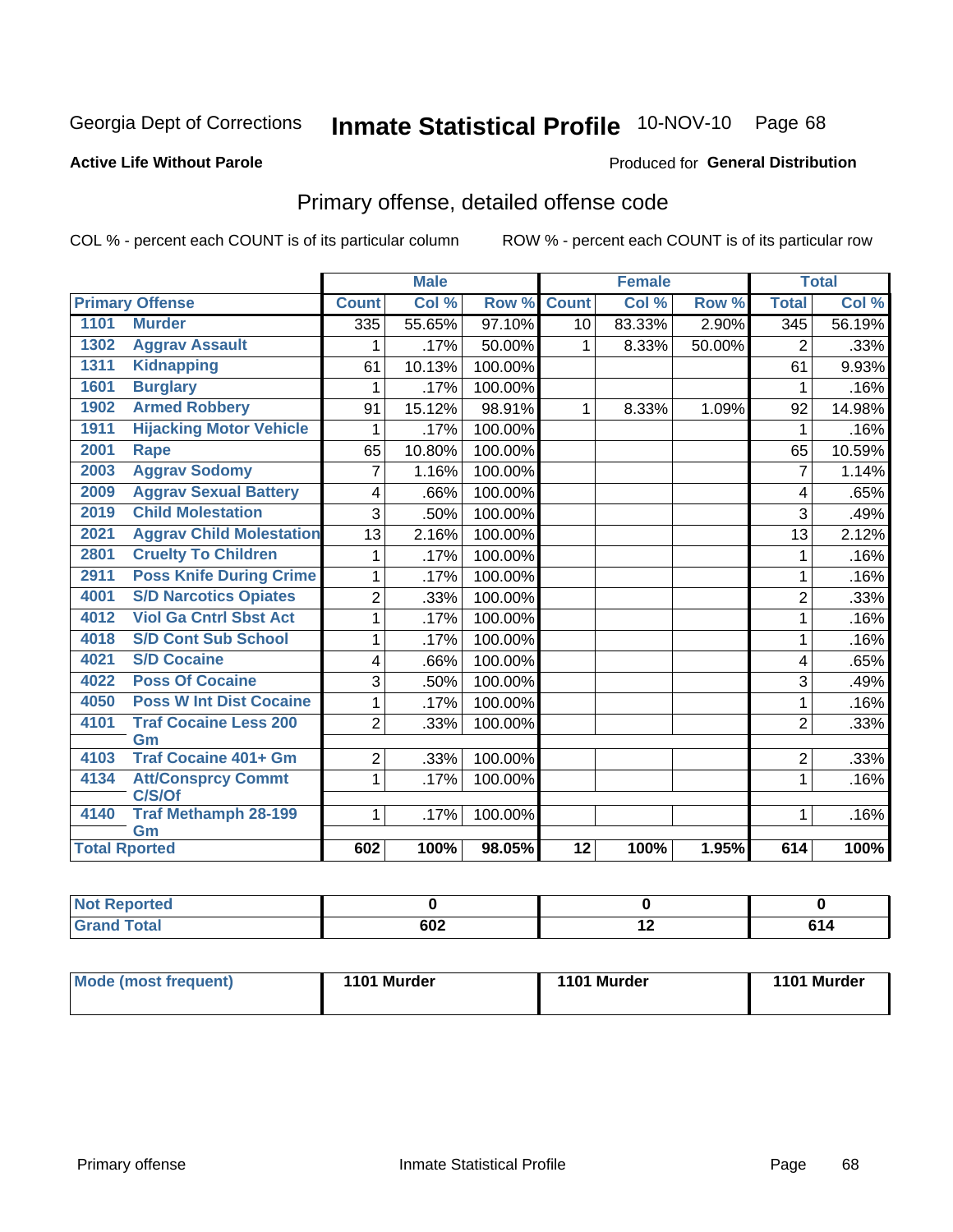#### Inmate Statistical Profile 10-NOV-10 Page 69

#### **Active Life Without Parole**

#### Produced for General Distribution

## County of conviction of primary offense

COL % - percent each COUNT is of its particular column

|                         |                             |                | <b>Male</b> |         |              | <b>Female</b> |        |                  | <b>Total</b> |
|-------------------------|-----------------------------|----------------|-------------|---------|--------------|---------------|--------|------------------|--------------|
|                         | <b>County of Conviction</b> | <b>Count</b>   | Col %       | Row %   | <b>Count</b> | Col %         | Row %  | <b>Total</b>     | Col %        |
| 1                       | <b>Appling</b>              | 1              | .17%        | 100.00% |              |               |        | 1                | .16%         |
| $\overline{2}$          | <b>Atkinson</b>             | $\overline{2}$ | .33%        | 100.00% |              |               |        | $\overline{2}$   | .33%         |
| $\overline{\mathbf{3}}$ | <b>Bacon</b>                | 1              | .17%        | 100.00% |              |               |        | $\mathbf 1$      | .16%         |
| 5                       | <b>Baldwin</b>              | 5              | .83%        | 100.00% |              |               |        | 5                | .81%         |
| $6\phantom{a}$          | <b>Banks</b>                | 1              | .17%        | 100.00% |              |               |        | $\mathbf 1$      | .16%         |
| 7                       | <b>Barrow</b>               | 3              | .50%        | 100.00% |              |               |        | 3                | .49%         |
| 8                       | <b>Bartow</b>               | 4              | .66%        | 100.00% |              |               |        | 4                | .65%         |
| $\overline{9}$          | <b>Ben Hill</b>             | 4              | .66%        | 100.00% |              |               |        | 4                | .65%         |
| 10                      | <b>Berrien</b>              | 1              | .17%        | 100.00% |              |               |        | 1                | .16%         |
| $\overline{11}$         | <b>Bibb</b>                 | 17             | 2.82%       | 100.00% |              |               |        | 17               | 2.77%        |
| $\overline{12}$         | <b>Bleckley</b>             | 1              | .17%        | 100.00% |              |               |        | $\mathbf 1$      | .16%         |
| $\overline{13}$         | <b>Brantley</b>             | 1              | .17%        | 100.00% |              |               |        | $\mathbf{1}$     | .16%         |
| $\overline{14}$         | <b>Brooks</b>               | 1              | .17%        | 100.00% |              |               |        | $\mathbf 1$      | .16%         |
| 16                      | <b>Bulloch</b>              | $\mathbf{3}$   | .50%        | 75.00%  | 1            | 8.33%         | 25.00% | 4                | .65%         |
| $\overline{17}$         | <b>Burke</b>                | $\,6$          | 1.00%       | 100.00% |              |               |        | 6                | .98%         |
| $\overline{18}$         | <b>Butts</b>                | 3              | .50%        | 100.00% |              |               |        | $\sqrt{3}$       | .49%         |
| $\overline{20}$         | <b>Camden</b>               | 3              | .50%        | 100.00% |              |               |        | 3                | .49%         |
| $\overline{22}$         | <b>Carroll</b>              | 3              | .50%        | 100.00% |              |               |        | 3                | .49%         |
| 23                      | <b>Catoosa</b>              | $\overline{2}$ | .33%        | 100.00% |              |               |        | $\overline{2}$   | .33%         |
| 25                      | <b>Chatham</b>              | 24             | 3.99%       | 100.00% |              |               |        | 24               | 3.91%        |
| $\overline{27}$         | Chattooga                   | 1              | .17%        | 50.00%  | $\mathbf{1}$ | 8.33%         | 50.00% | $\overline{2}$   | .33%         |
| 28                      | <b>Cherokee</b>             | $\overline{2}$ | .33%        | 100.00% |              |               |        | $\overline{2}$   | .33%         |
| 29                      | <b>Clarke</b>               | 13             | 2.16%       | 100.00% |              |               |        | 13               | 2.12%        |
| 31                      | <b>Clayton</b>              | 21             | 3.49%       | 100.00% |              |               |        | 21               | 3.42%        |
| 33                      | <b>Cobb</b>                 | 19             | 3.16%       | 95.00%  | $\mathbf{1}$ | 8.33%         | 5.00%  | 20               | 3.26%        |
| 34                      | <b>Coffee</b>               | 4              | .66%        | 100.00% |              |               |        | 4                | .65%         |
| 35                      | <b>Colquitt</b>             | 4              | .66%        | 100.00% |              |               |        | 4                | .65%         |
| 36                      | <b>Columbia</b>             | 5              | .83%        | 100.00% |              |               |        | 5                | .81%         |
| $\overline{37}$         | <b>Cook</b>                 | 4              | .66%        | 100.00% |              |               |        | 4                | .65%         |
| 38                      | <b>Coweta</b>               | 4              | .66%        | 100.00% |              |               |        | 4                | .65%         |
| 40                      | <b>Crisp</b>                | $\overline{c}$ | .33%        | 100.00% |              |               |        | $\overline{c}$   | .33%         |
| 41                      | <b>Dade</b>                 | 1              | .17%        | 100.00% |              |               |        | 1                | .16%         |
| 42                      | <b>Dawson</b>               | $\mathbf{1}$   | .17%        | 100.00% |              |               |        | 1                | .16%         |
| 43                      | <b>Decatur</b>              | $\overline{2}$ | .33%        | 100.00% |              |               |        | $\overline{2}$   | .33%         |
| 44                      | <b>Dekalb</b>               | 46             | 7.64%       | 97.87%  | 1            | 8.33%         | 2.13%  | 47               | 7.65%        |
| 45                      | <b>Dodge</b>                | 1              | .17%        | 100.00% |              |               |        | 1                | .16%         |
| 46                      | <b>Dooly</b>                | $\mathbf 2$    | .33%        | 100.00% |              |               |        | $\boldsymbol{2}$ | .33%         |
| 47                      | <b>Dougherty</b>            | 21             | 3.49%       | 95.45%  | $\mathbf{1}$ | 8.33%         | 4.55%  | 22               | 3.58%        |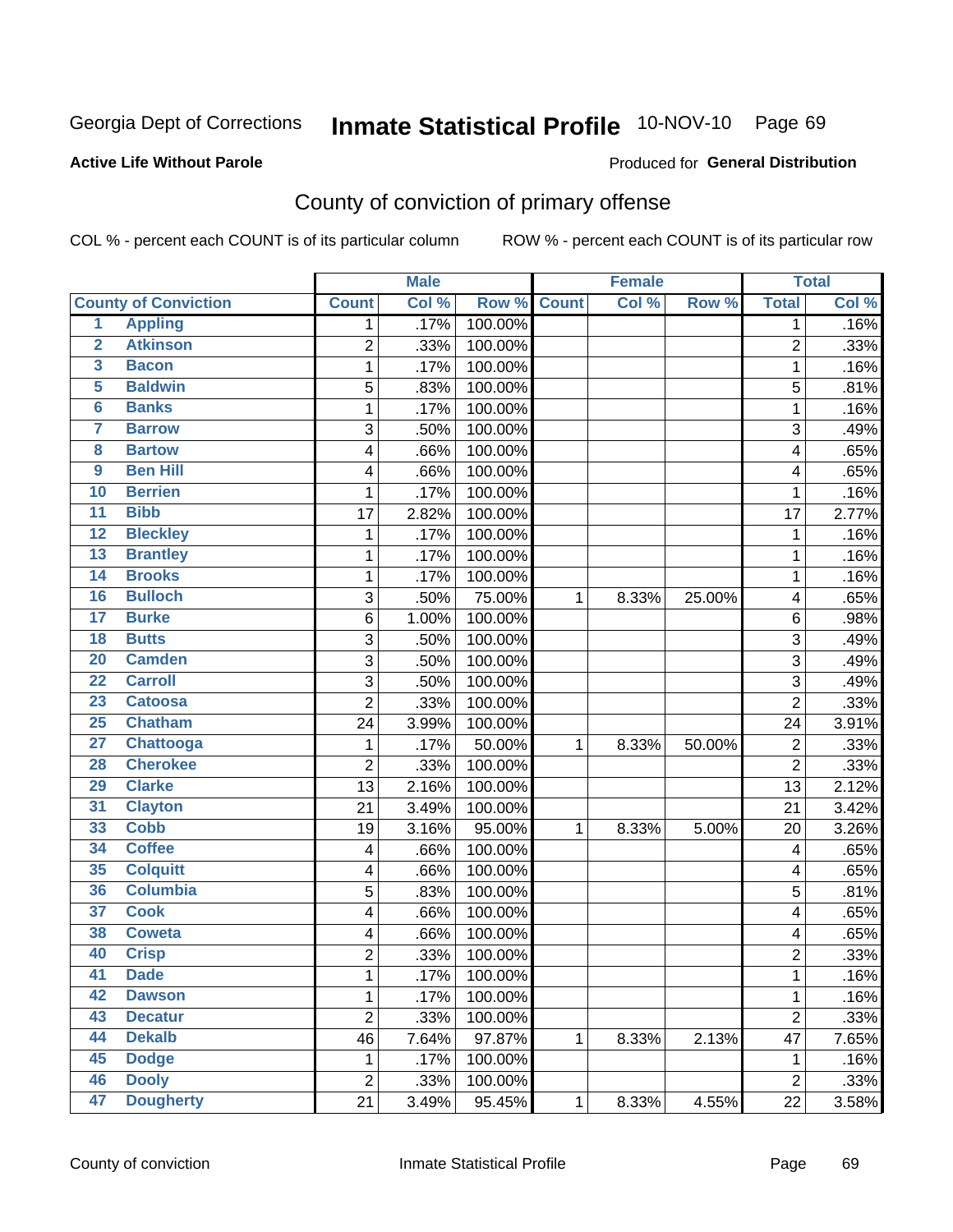# Inmate Statistical Profile 10-NOV-10 Page 70

#### **Active Life Without Parole**

#### Produced for General Distribution

# County of conviction of primary offense

COL % - percent each COUNT is of its particular column

|                 |                             |                         | <b>Male</b> |         |              | <b>Female</b> |        |                | <b>Total</b> |
|-----------------|-----------------------------|-------------------------|-------------|---------|--------------|---------------|--------|----------------|--------------|
|                 | <b>County of Conviction</b> | <b>Count</b>            | Col %       | Row %   | <b>Count</b> | Col %         | Row %  | <b>Total</b>   | Col %        |
| 48              | <b>Douglas</b>              | $\overline{17}$         | 2.82%       | 94.44%  | 1            | 8.33%         | 5.56%  | 18             | 2.93%        |
| 49              | <b>Early</b>                | 1                       | .17%        | 100.00% |              |               |        | 1              | .16%         |
| $\overline{51}$ | <b>Effingham</b>            | 3                       | .50%        | 100.00% |              |               |        | 3              | .49%         |
| 52              | <b>Elbert</b>               | $\overline{2}$          | .33%        | 100.00% |              |               |        | $\overline{2}$ | .33%         |
| 53              | <b>Emanuel</b>              | 3                       | .50%        | 100.00% |              |               |        | 3              | .49%         |
| 56              | <b>Fayette</b>              | $\sqrt{3}$              | .50%        | 100.00% |              |               |        | 3              | .49%         |
| 57              | <b>Floyd</b>                | 10                      | 1.66%       | 100.00% |              |               |        | 10             | 1.63%        |
| 58              | <b>Forsyth</b>              | $\overline{2}$          | .33%        | 100.00% |              |               |        | $\overline{2}$ | .33%         |
| 59              | <b>Franklin</b>             | $\overline{2}$          | .33%        | 100.00% |              |               |        | $\overline{2}$ | .33%         |
| 60              | <b>Fulton</b>               | 75                      | 12.46%      | 100.00% |              |               |        | 75             | 12.21%       |
| 61              | <b>Gilmer</b>               | 1                       | .17%        | 100.00% |              |               |        | $\mathbf 1$    | .16%         |
| 63              | <b>Glynn</b>                | 17                      | 2.82%       | 100.00% |              |               |        | 17             | 2.77%        |
| 66              | <b>Greene</b>               | 1                       | .17%        | 100.00% |              |               |        | $\mathbf 1$    | .16%         |
| 67              | <b>Gwinnett</b>             | 7                       | 1.16%       | 87.50%  | 1            | 8.33%         | 12.50% | 8              | 1.30%        |
| 68              | <b>Habersham</b>            | 3                       | .50%        | 100.00% |              |               |        | 3              | .49%         |
| 69              | <b>Hall</b>                 | 11                      | 1.83%       | 100.00% |              |               |        | 11             | 1.79%        |
| $\overline{71}$ | <b>Haralson</b>             | $\overline{2}$          | .33%        | 100.00% |              |               |        | $\overline{2}$ | .33%         |
| $\overline{72}$ | <b>Harris</b>               | 1                       | .17%        | 100.00% |              |               |        | 1              | .16%         |
| $\overline{73}$ | <b>Hart</b>                 | $\overline{\mathbf{4}}$ | .66%        | 100.00% |              |               |        | 4              | .65%         |
| 75              | <b>Henry</b>                | 10                      | 1.66%       | 100.00% |              |               |        | 10             | 1.63%        |
| 76              | <b>Houston</b>              | $\overline{7}$          | 1.16%       | 100.00% |              |               |        | $\overline{7}$ | 1.14%        |
| $\overline{77}$ | <b>Irwin</b>                | 1                       | .17%        | 100.00% |              |               |        | $\mathbf{1}$   | .16%         |
| 78              | <b>Jackson</b>              | 10                      | 1.66%       | 100.00% |              |               |        | 10             | 1.63%        |
| 79              | <b>Jasper</b>               | 1                       | .17%        | 100.00% |              |               |        | 1              | .16%         |
| 80              | <b>Jeff Davis</b>           | 1                       | .17%        | 100.00% |              |               |        | 1              | .16%         |
| $\overline{81}$ | <b>Jefferson</b>            | 1                       | .17%        | 100.00% |              |               |        | 1              | .16%         |
| 84              | <b>Jones</b>                | 1                       | .17%        | 100.00% |              |               |        | $\mathbf 1$    | .16%         |
| 87              | <b>Laurens</b>              | $\sqrt{3}$              | .50%        | 100.00% |              |               |        | $\sqrt{3}$     | .49%         |
| 88              | Lee                         | 2                       | .33%        | 100.00% |              |               |        | $\overline{c}$ | .33%         |
| 89              | <b>Liberty</b>              | 5                       | .83%        | 100.00% |              |               |        | 5              | .81%         |
| $\overline{91}$ | Long                        | 3                       | .50%        | 100.00% |              |               |        | 3              | .49%         |
| 92              | <b>Lowndes</b>              | 5                       | .83%        | 100.00% |              |               |        | 5              | .81%         |
| 95              | <b>Madison</b>              | 1                       | .17%        | 100.00% |              |               |        | $\mathbf{1}$   | .16%         |
| 96              | <b>Marion</b>               | 1                       | .17%        | 100.00% |              |               |        | $\mathbf{1}$   | .16%         |
| 97              | <b>Mcduffie</b>             | 1                       | .17%        | 100.00% |              |               |        | $\mathbf{1}$   | .16%         |
| 98              | <b>Mcintosh</b>             | 1                       | .17%        | 100.00% |              |               |        | 1              | .16%         |
| 100             | <b>Miller</b>               | 1                       | .17%        | 100.00% |              |               |        | $\mathbf 1$    | .16%         |
| 102             | <b>Monroe</b>               | $\mathfrak{S}$          | .50%        | 100.00% |              |               |        | 3              | .49%         |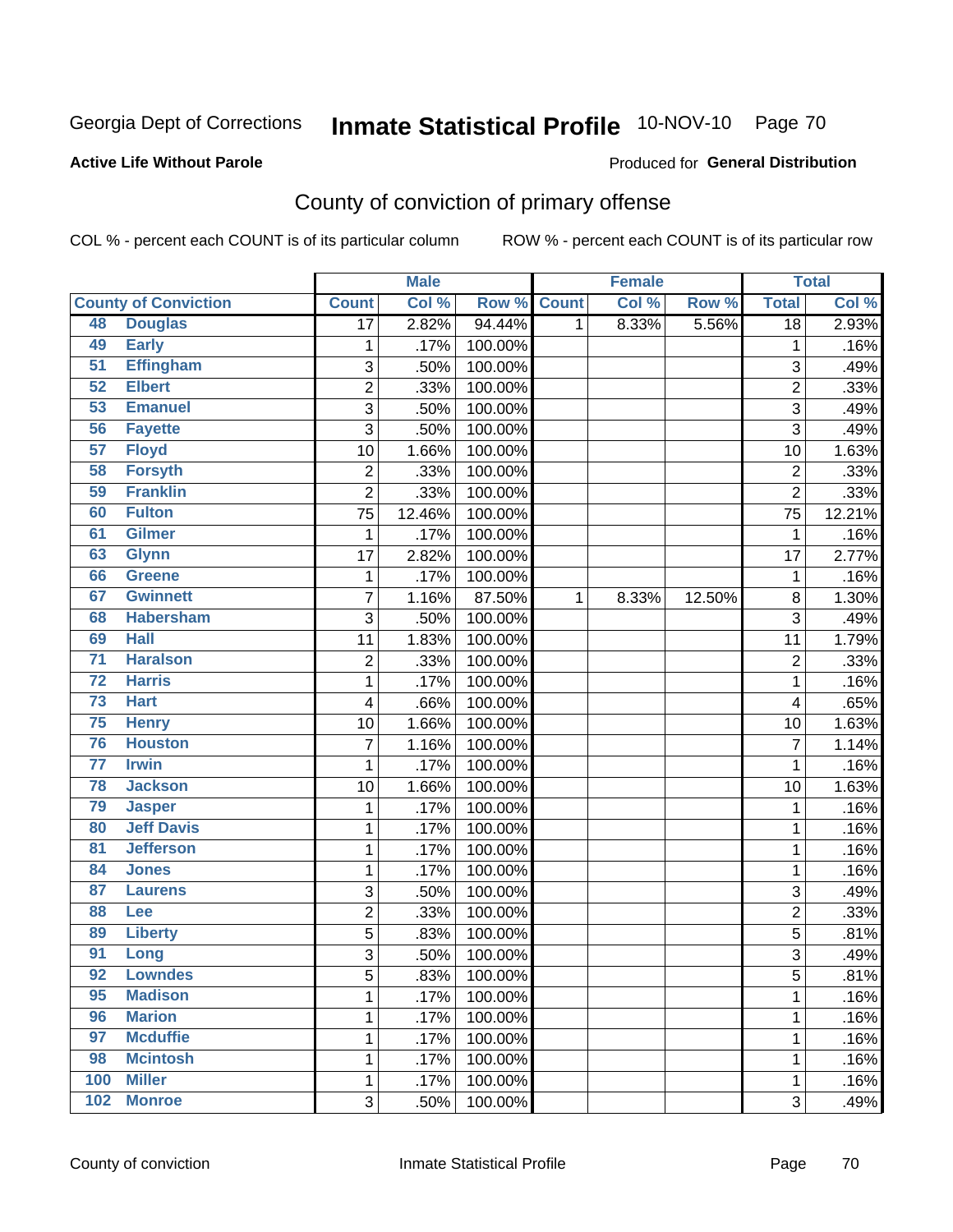# Inmate Statistical Profile 10-NOV-10 Page 71

#### **Active Life Without Parole**

#### Produced for General Distribution

# County of conviction of primary offense

COL % - percent each COUNT is of its particular column

|                                     |                         | <b>Male</b> |         |                 | <b>Female</b> |        |                         | <b>Total</b> |
|-------------------------------------|-------------------------|-------------|---------|-----------------|---------------|--------|-------------------------|--------------|
| <b>County of Conviction</b>         | <b>Count</b>            | Col %       | Row %   | <b>Count</b>    | Col %         | Row %  | <b>Total</b>            | Col %        |
| 106<br><b>Muscogee</b>              | $\overline{19}$         | 3.16%       | 95.00%  | 1               | 8.33%         | 5.00%  | $\overline{20}$         | 3.26%        |
| 107<br><b>Newton</b>                | 3                       | .50%        | 75.00%  | 1               | 8.33%         | 25.00% | 4                       | .65%         |
| 109<br><b>Oglethorpe</b>            | 1                       | .17%        | 100.00% |                 |               |        | 1                       | .16%         |
| 110<br><b>Paulding</b>              | $\overline{2}$          | .33%        | 100.00% |                 |               |        | $\overline{2}$          | .33%         |
| 113<br><b>Pierce</b>                | 3                       | .50%        | 100.00% |                 |               |        | $\overline{3}$          | .49%         |
| <b>Pike</b><br>114                  | 3                       | .50%        | 75.00%  | $\mathbf{1}$    | 8.33%         | 25.00% | $\overline{\mathbf{4}}$ | .65%         |
| $\overline{115}$<br><b>Polk</b>     | $\overline{2}$          | .33%        | 100.00% |                 |               |        | $\overline{2}$          | .33%         |
| 116<br><b>Pulaski</b>               | $\mathbf{1}$            | .17%        | 100.00% |                 |               |        | 1                       | .16%         |
| 117<br><b>Putnam</b>                | 6                       | 1.00%       | 100.00% |                 |               |        | 6                       | .98%         |
| <b>Rabun</b><br>119                 | $\mathbf{1}$            | .17%        | 100.00% |                 |               |        | $\mathbf 1$             | .16%         |
| 120<br><b>Randolph</b>              | $\mathbf 1$             | .17%        | 100.00% |                 |               |        | 1                       | .16%         |
| 121<br><b>Richmond</b>              | 24                      | 3.99%       | 96.00%  | $\mathbf{1}$    | 8.33%         | 4.00%  | 25                      | 4.07%        |
| <b>Rockdale</b><br>122              | 3                       | .50%        | 100.00% |                 |               |        | $\sqrt{3}$              | .49%         |
| <b>Spalding</b><br>126              | 6                       | 1.00%       | 100.00% |                 |               |        | 6                       | .98%         |
| 127<br><b>Stephens</b>              | $\overline{2}$          | .33%        | 100.00% |                 |               |        | $\overline{2}$          | .33%         |
| <b>Sumter</b><br>129                | $\mathbf{1}$            | .17%        | 100.00% |                 |               |        | $\mathbf 1$             | .16%         |
| <b>Taliaferro</b><br>131            | 1                       | .17%        | 100.00% |                 |               |        | 1                       | .16%         |
| $\overline{132}$<br><b>Tattnall</b> | 1                       | .17%        | 100.00% |                 |               |        | 1                       | .16%         |
| 135<br><b>Terrell</b>               | $\overline{c}$          | .33%        | 100.00% |                 |               |        | $\overline{c}$          | .33%         |
| 136<br><b>Thomas</b>                | $\overline{\mathbf{4}}$ | .66%        | 100.00% |                 |               |        | $\overline{\mathbf{4}}$ | .65%         |
| <b>Tift</b><br>137                  | 6                       | 1.00%       | 100.00% |                 |               |        | 6                       | .98%         |
| <b>Toombs</b><br>138                | $\overline{9}$          | 1.50%       | 100.00% |                 |               |        | $\boldsymbol{9}$        | 1.47%        |
| 139<br><b>Towns</b>                 | $\mathbf 1$             | .17%        | 100.00% |                 |               |        | $\mathbf 1$             | .16%         |
| 141<br><b>Troup</b>                 | $\mathbf 1$             | .17%        | 100.00% |                 |               |        | $\mathbf 1$             | .16%         |
| 142<br><b>Turner</b>                | $\mathbf 1$             | .17%        | 100.00% |                 |               |        | $\mathbf 1$             | .16%         |
| <b>Union</b><br>144                 | $\overline{1}$          | .17%        | 100.00% |                 |               |        | $\overline{1}$          | .16%         |
| 145<br><b>Upson</b>                 | $\overline{2}$          | .33%        | 100.00% |                 |               |        | $\overline{2}$          | .33%         |
| <b>Walker</b><br>146                | $\overline{3}$          | .50%        | 75.00%  | 1               | 8.33%         | 25.00% | 4                       | .65%         |
| 147<br><b>Walton</b>                | $\overline{6}$          | 1.00%       | 100.00% |                 |               |        | 6                       | .98%         |
| <b>Ware</b><br>148                  | 10                      | 1.66%       | 100.00% |                 |               |        | 10                      | 1.63%        |
| 150<br><b>Washington</b>            | 3                       | .50%        | 100.00% |                 |               |        | 3                       | .49%         |
| 151<br><b>Wayne</b>                 | 3                       | .50%        | 100.00% |                 |               |        | 3                       | .49%         |
| 155<br><b>Whitfield</b>             | 6                       | 1.00%       | 100.00% |                 |               |        | 6                       | .98%         |
| <b>Wilkes</b><br>157                | $\mathbf{1}$            | .17%        | 100.00% |                 |               |        | $\mathbf{1}$            | .16%         |
| 159<br><b>Worth</b>                 | $\mathbf{1}$            | .17%        | 100.00% |                 |               |        | $\mathbf{1}$            | .16%         |
| <b>Total Rported</b>                | 602                     | 100%        | 98.05%  | $\overline{12}$ | 100%          | 1.95%  | 614                     | 100%         |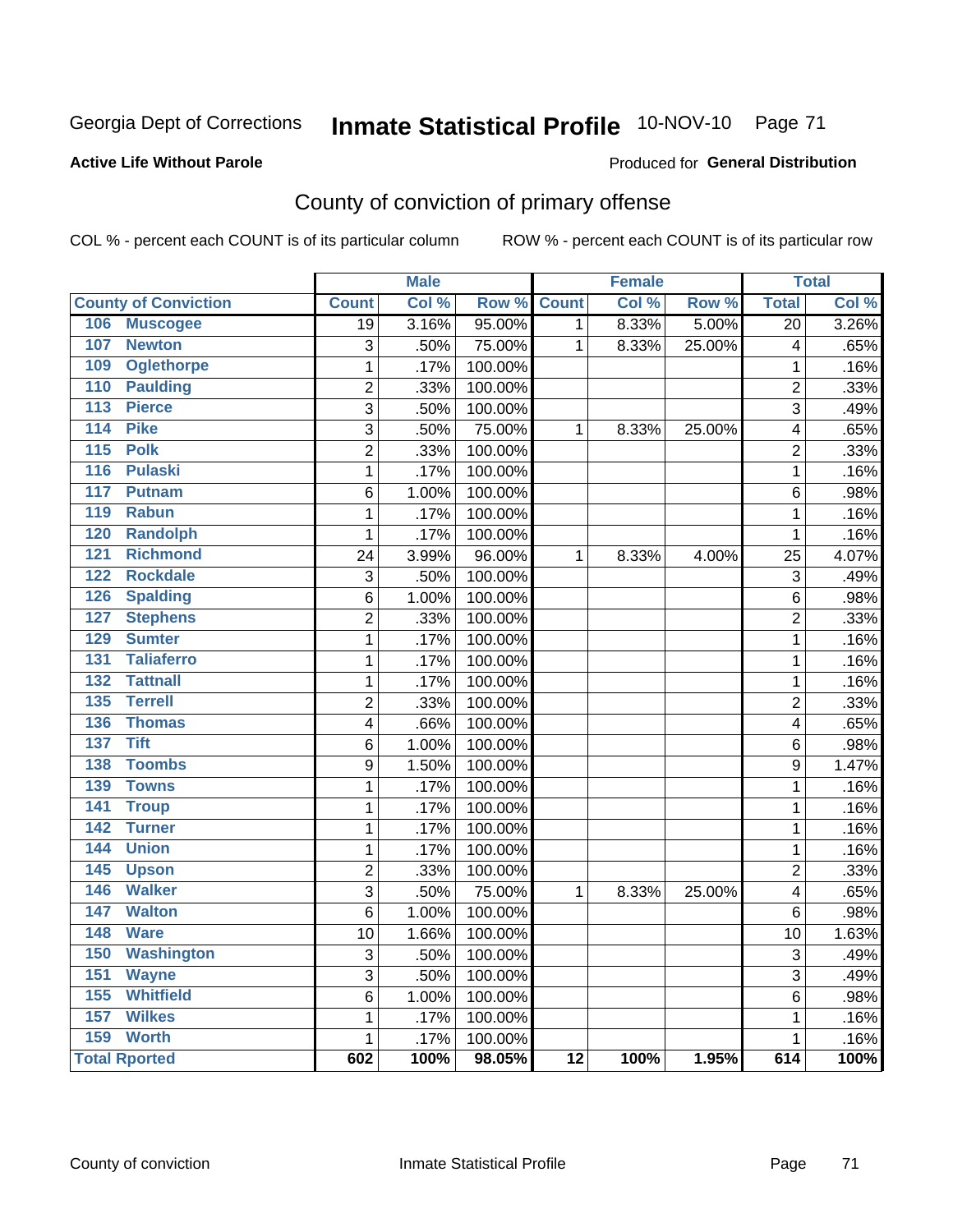# Inmate Statistical Profile 10-NOV-10 Page 72

#### **Active Life Without Parole**

#### Produced for General Distribution

# County of conviction of primary offense

COL % - percent each COUNT is of its particular column

|                     | <b>Male</b> | <b>Female</b> | <b>Total</b> |
|---------------------|-------------|---------------|--------------|
| <b>Not Reported</b> |             |               |              |
| <b>Grand Total</b>  | 602         | 42<br>1 Z     | 614          |

| Mode (most frequent)<br><b>ulton</b><br>™ulton<br>ooaa |
|--------------------------------------------------------|
|--------------------------------------------------------|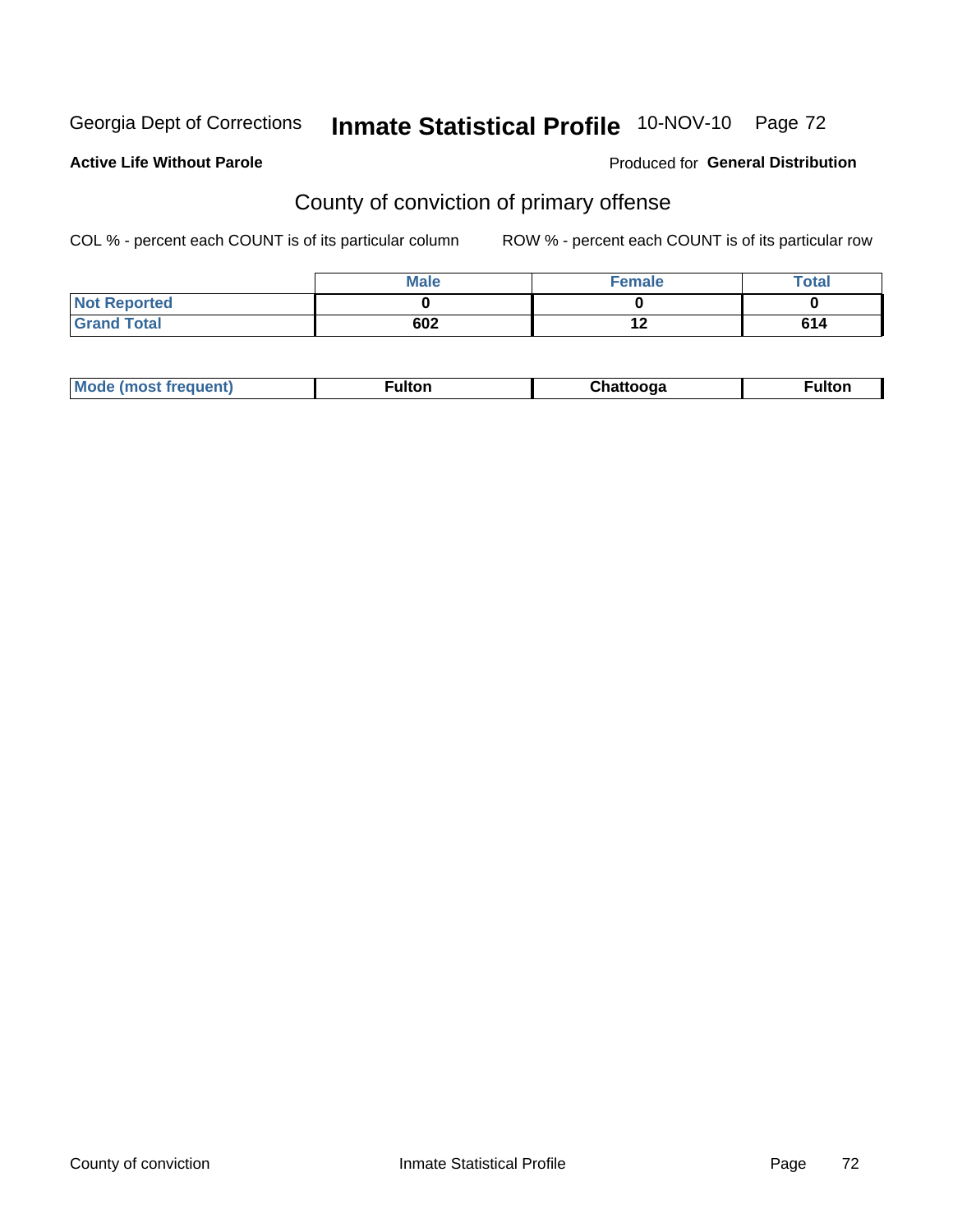Georgia Dept of Corrections

## Inmate Statistical Profile 10-NOV-10 Page 73

### **Active Life Without Parole**

### Produced for General Distribution

## Circuit of conviction of primary offense

COL % - percent each COUNT is of its particular column

|                              | <b>Male</b>  |       |                    | <b>Female</b> |       |       | <b>Total</b> |       |
|------------------------------|--------------|-------|--------------------|---------------|-------|-------|--------------|-------|
| <b>Circuit of Conviction</b> | <b>Count</b> | Col % | <b>Row % Count</b> |               | Col % | Row % | <b>Total</b> | Col % |
| <b>Total Rported</b>         |              |       |                    |               |       |       |              |       |

| Not R                   | 602  |             | CA. |
|-------------------------|------|-------------|-----|
| <b>roorted</b>          | $ -$ | <u>. . </u> | 014 |
| <b>Total</b><br>$C$ ror |      |             |     |

| <b>Mode</b><br>frequent)<br>. | <b>Null</b> | <b>Nul</b> ı<br>------ | <b>Null</b> |
|-------------------------------|-------------|------------------------|-------------|
|-------------------------------|-------------|------------------------|-------------|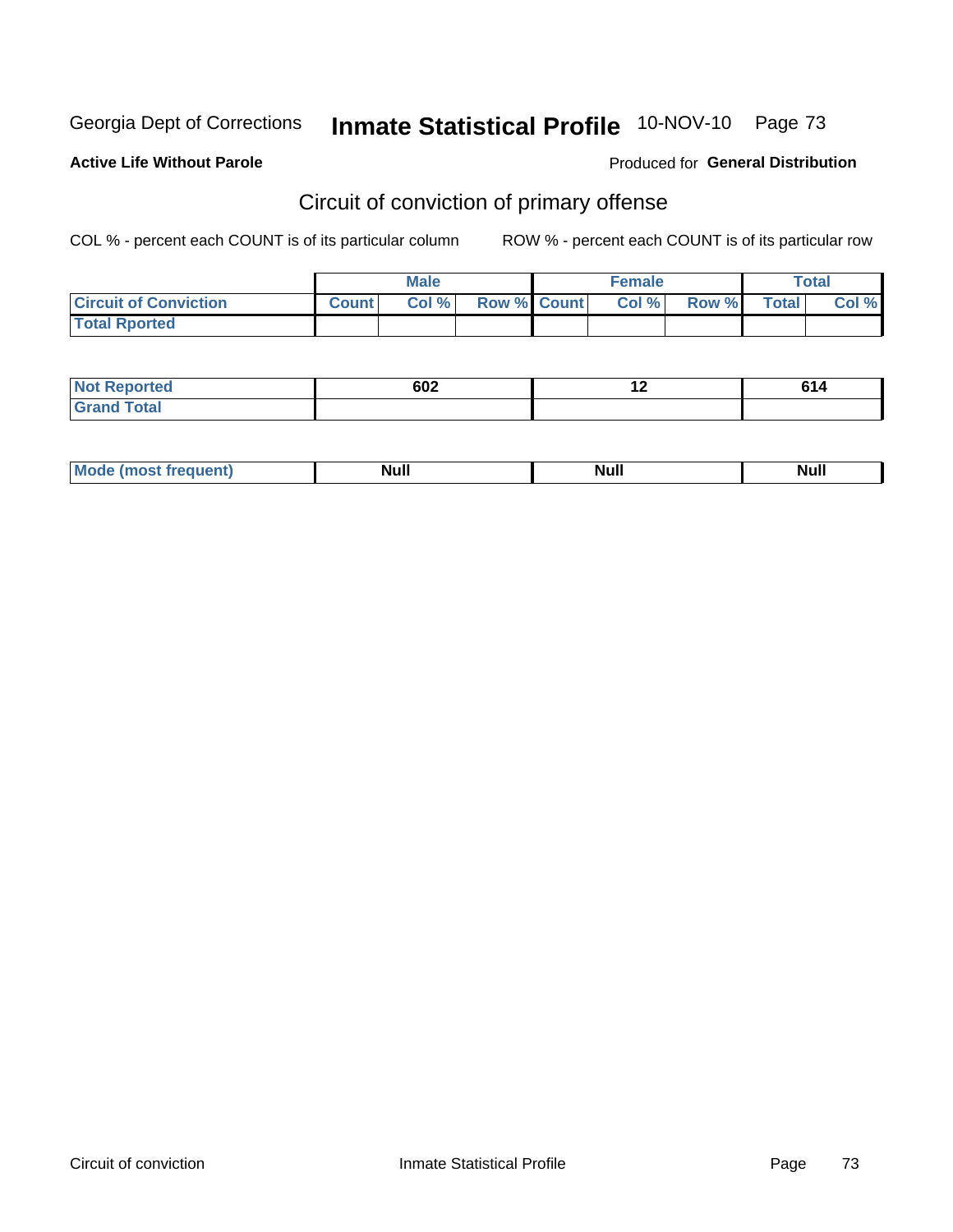### **Active Life Without Parole**

#### Produced for General Distribution

## Years served (jail + prison) in this incarceration

COL % - percent each COUNT is of its particular column

|                       |                | <b>Male</b> |         |                | <b>Female</b> |       |                | <b>Total</b> |
|-----------------------|----------------|-------------|---------|----------------|---------------|-------|----------------|--------------|
| <b>Years Served</b>   | <b>Count</b>   | Col %       | Row %   | <b>Count</b>   | Col %         | Row % | <b>Total</b>   | Col %        |
| Less than one year    | 8              | 1.33%       | 100.00% |                |               |       | 8              | 1.30%        |
| 1 to 1.99 years       | 26             | 4.32%       | 92.86%  | $\overline{2}$ | 16.67%        | 7.14% | 28             | 4.56%        |
| 2 to 2.99 years       | 39             | 6.48%       | 97.50%  | $\mathbf{1}$   | 8.33%         | 2.50% | 40             | 6.51%        |
| 3 to 3.99 years       | 35             | 5.81%       | 100.00% |                |               |       | 35             | 5.70%        |
| 4 to 4.99 years       | 23             | 3.82%       | 92.00%  | $\overline{2}$ | 16.67%        | 8.00% | 25             | 4.07%        |
| $5$ to $5.99$ years   | 26             | 4.32%       | 100.00% |                |               |       | 26             | 4.23%        |
| 6 to 6.99 years       | 35             | 5.81%       | 100.00% |                |               |       | 35             | 5.70%        |
| 7 to 7.99 years       | 31             | 5.15%       | 93.94%  | $\overline{2}$ | 16.67%        | 6.06% | 33             | 5.37%        |
| 8 to 8.99 years       | 39             | 6.48%       | 92.86%  | 3              | 25.00%        | 7.14% | 42             | 6.84%        |
| 9 to 9.99 years       | 44             | 7.31%       | 100.00% |                |               |       | 44             | 7.17%        |
| 10 to 10.99 years     | 47             | 7.81%       | 100.00% |                |               |       | 47             | 7.65%        |
| 11 to 11.99 years     | 32             | 5.32%       | 100.00% |                |               |       | 32             | 5.21%        |
| 12 to 12.99 years     | 44             | 7.31%       | 97.78%  | 1              | 8.33%         | 2.22% | 45             | 7.33%        |
| 13 to 13.99 years     | 46             | 7.64%       | 97.87%  | $\mathbf 1$    | 8.33%         | 2.13% | 47             | 7.65%        |
| 14 to 14.99 years     | 39             | 6.48%       | 100.00% |                |               |       | 39             | 6.35%        |
| 15 to 15.99 years     | 25             | 4.15%       | 100.00% |                |               |       | 25             | 4.07%        |
| 16 to 16.99 years     | 23             | 3.82%       | 100.00% |                |               |       | 23             | 3.75%        |
| 17 to 17.99 years     | 14             | 2.33%       | 100.00% |                |               |       | 14             | 2.28%        |
| 18 to 18.99 years     | 3              | 0.50%       | 100.00% |                |               |       | 3              | 0.49%        |
| 19 to 19.99 years     | 6              | 1.00%       | 100.00% |                |               |       | $\,6$          | 0.98%        |
| 20 to 20.99 years     | 1              | 0.17%       | 100.00% |                |               |       | $\mathbf{1}$   | 0.16%        |
| 21 to 21.99 years     | 5              | 0.83%       | 100.00% |                |               |       | $\overline{5}$ | 0.81%        |
| 22 to 22.99 years     | $\overline{2}$ | 0.33%       | 100.00% |                |               |       | $\overline{2}$ | 0.33%        |
| 23 to 23.99 years     | 3              | 0.50%       | 100.00% |                |               |       | $\overline{3}$ | 0.49%        |
| 26 to 26.99 years     | 1              | 0.17%       | 100.00% |                |               |       | $\mathbf{1}$   | 0.16%        |
| Thirty $+$ years      | 5              | 0.83%       | 100.00% |                |               |       | 5              | 0.81%        |
| <b>Total Reported</b> | 602            | 100%        | 98.05%  | 12             | 100%          | 1.95% | 614            | 100%         |

| <b>Not Reported</b>      |                 |                   |                 |
|--------------------------|-----------------|-------------------|-----------------|
| <b>Grand Total</b>       | 602             | 12                | 614             |
|                          |                 |                   |                 |
| <b>Mean</b><br>(average) | 9.87            | 6.65              | 9.8             |
| <b>Median (middle)</b>   | 9.9             | 7.6               | 9.805           |
| Mode<br>(most frequent)  | 8 to 8.99 years | 12 to 12.99 years | 8 to 8.99 years |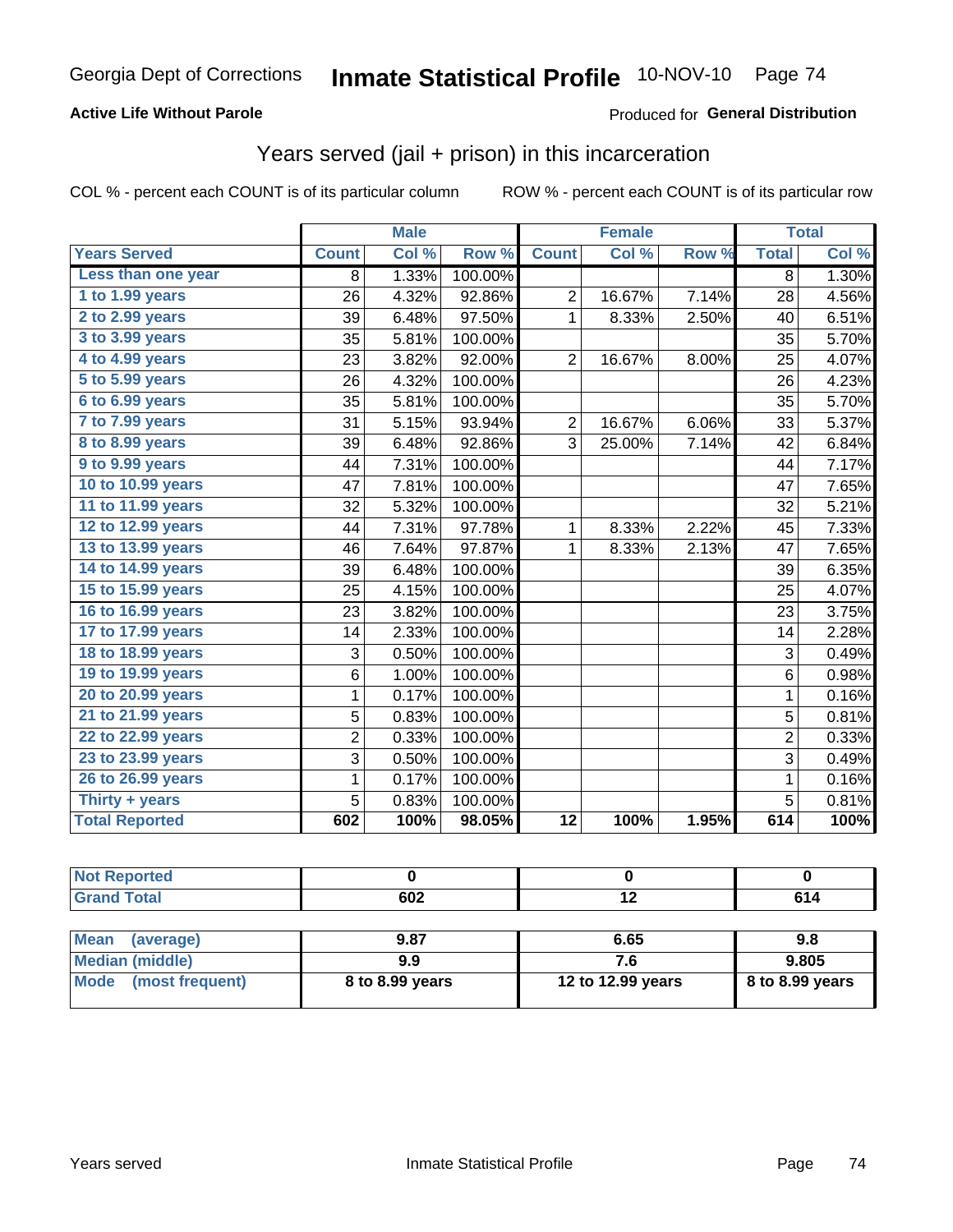Georgia Dept of Corrections

# Inmate Statistical Profile 10-NOV-10 Page 75

### **Active Life Without Parole**

Produced for General Distribution

## Results of most recent HIV tests

COL % - percent each COUNT is of its particular column

|                         | <b>Male</b>  |        |        | <b>Female</b> |           |        | Total |        |
|-------------------------|--------------|--------|--------|---------------|-----------|--------|-------|--------|
| <b>HIV Test Results</b> | <b>Count</b> | Col%   | Row %I | <b>Count</b>  | Col %     | Row %  | Total | Col %  |
| <b>Positive</b>         |              | 0.67%  | 80.00% |               | 9.09%     | 20.00% |       | 0.82%  |
| <b>Negative</b>         | 593          | 99.33% | 98.34% | 10            | $90.91\%$ | 1.66%  | 603   | 99.18% |
| <b>Total Reported</b>   | 597          | 100%   | 98.19% | 11            | 100%      | 1.81%  | 608   | 100%   |

| <b>Not Reported</b> |     |                          |     |
|---------------------|-----|--------------------------|-----|
| <b>Total</b>        | 602 | $\overline{\phantom{0}}$ | . . |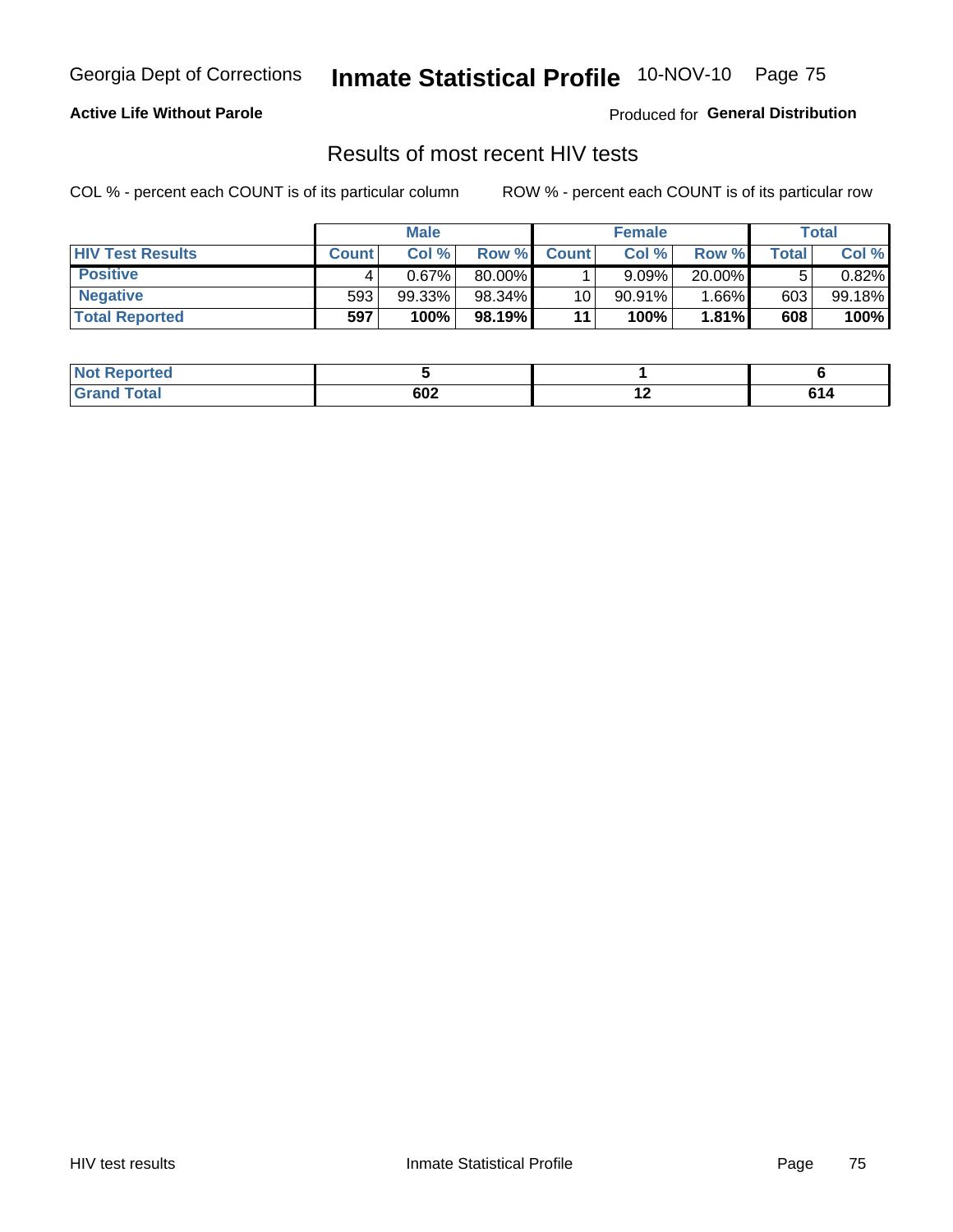### **Active Life Without Parole**

Produced for General Distribution

## Results of most recent tuberculosis test

COL % - percent each COUNT is of its particular column

|                                  | <b>Male</b>  |        |           | <b>Female</b> |         |       | Total |        |
|----------------------------------|--------------|--------|-----------|---------------|---------|-------|-------|--------|
| <b>Tuberculosis Test Results</b> | <b>Count</b> | Col%   | Row %     | <b>Count</b>  | Col %   | Row % | Total | Col %  |
| <b>Positive on current test</b>  | 161          | 26.79% | 100.00%   |               |         |       | 161   | 26.31% |
| <b>Negative</b>                  | 440          | 73.21% | $97.56\%$ |               | 100.00% | 2.44% | 451   | 73.69% |
| <b>Total Reported</b>            | 601          | 100%   | 98.20%    | 11            | 100%    | 1.80% | 612   | 100%   |

| <b>Not Reported</b> |     |     |         |
|---------------------|-----|-----|---------|
| <b>Total</b>        | 602 | . . | cа<br>. |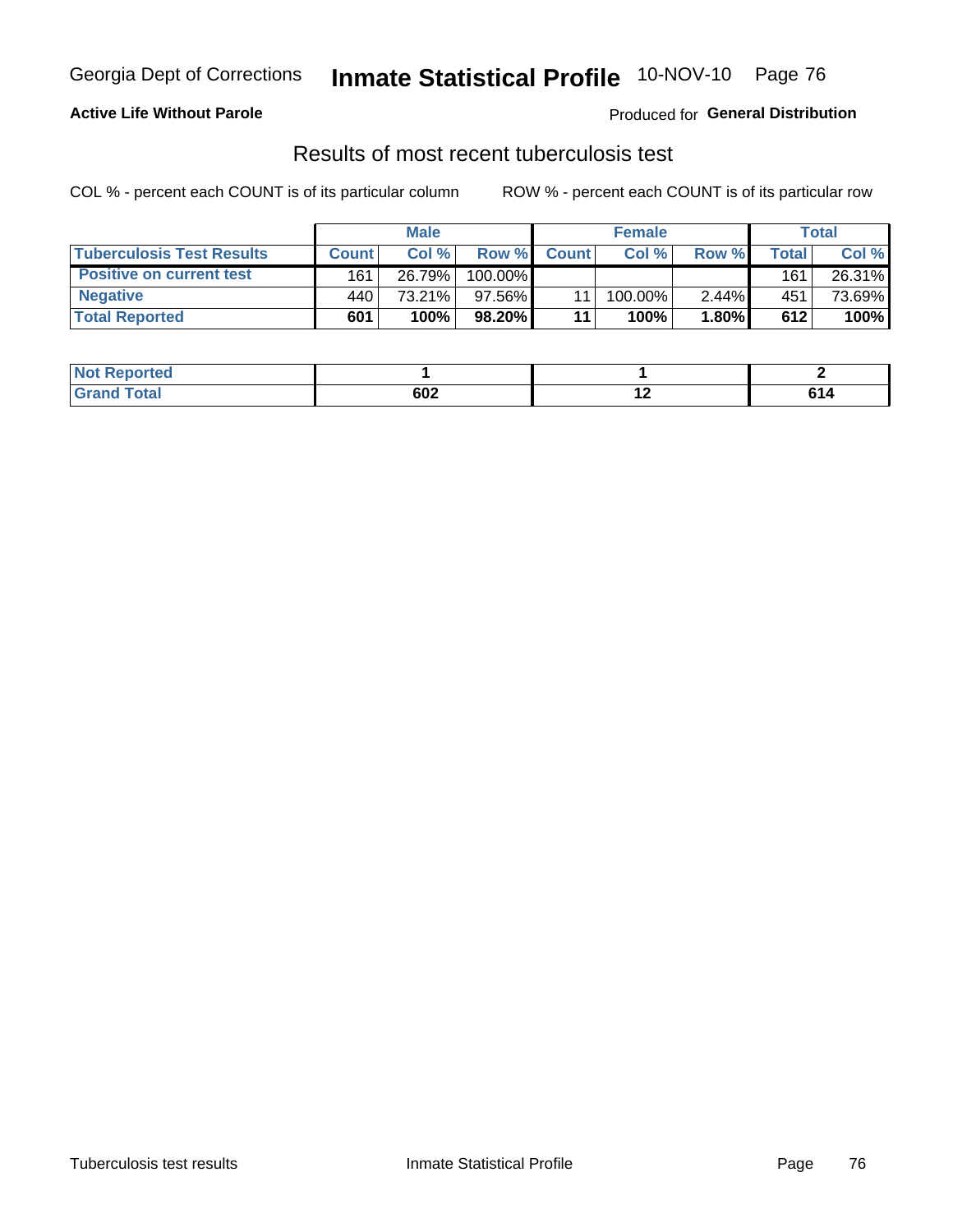### **Active Life Without Parole**

Produced for General Distribution

### Results of most recent syphilis test

COL % - percent each COUNT is of its particular column

|                                 | <b>Male</b>  |        |         | <b>Female</b> |           |          | Total |        |
|---------------------------------|--------------|--------|---------|---------------|-----------|----------|-------|--------|
| <b>Syphilis Test Results</b>    | <b>Count</b> | Col %  | Row %   | <b>Count</b>  | Col %     | Row %I   | Total | Col %  |
| <b>Positive on current test</b> |              | 2.87%  | 94.44%  |               | 9.09%     | 5.56%    | 18    | 2.99%  |
| <b>Negative</b>                 | 575          | 97.13% | 98.29%  | 10            | $90.91\%$ | $1.71\%$ | 585   | 97.01% |
| <b>Total Reported</b>           | 592          | 100%   | 98.18%I | 11            | 100%      | 1.82%    | 603   | 100%   |

| <b>Not Reported</b> |     |     |                                                             |
|---------------------|-----|-----|-------------------------------------------------------------|
| <b>Total</b>        | 602 | . . | cа<br>.<br>$\sim$ $\sim$ $\sim$ $\sim$ $\sim$ $\sim$ $\sim$ |